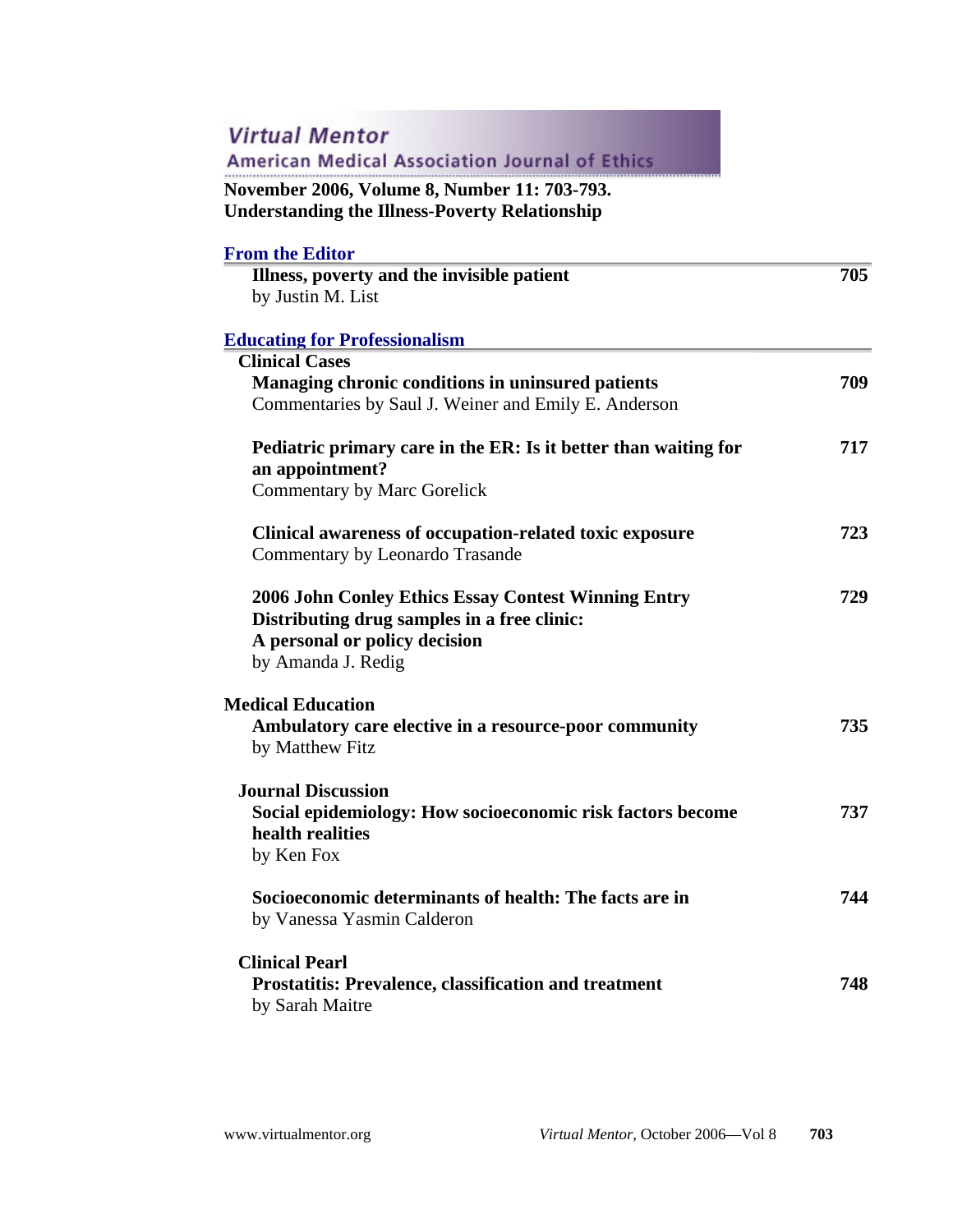| <b>Law, Politics and Society</b>                                  |     |
|-------------------------------------------------------------------|-----|
| <b>Health Law</b>                                                 |     |
| Defining hospitals' obligation to stabilize patients under EMTALA | 752 |
| by Lee Black                                                      |     |
| <b>Policy Forum</b>                                               |     |
| Education and education policy as social determinants of health   | 756 |
| by Barbara J. Low and M. David Low                                |     |
| Health communication and navigating the health system             | 762 |
| by Andrea M. Garcia                                               |     |
| <b>Medicine &amp; Society</b>                                     |     |
| Where you live matters to your health                             | 766 |
| by Abigail Silva                                                  |     |
| Crowded conditions: Coming to an ER near you                      | 771 |
| by Jessamy Taylor                                                 |     |
| <b>Resources</b>                                                  |     |
| <b>Suggested readings and resources</b>                           | 776 |
| <b>November Contributors</b>                                      |     |
| <b>About the contributors</b>                                     | 792 |
| <b>Upcoming Issues of Virtual Mentor</b>                          |     |
| December: Ethics of International Medical Volunteerism            |     |

January: Ethical Issues in Cancer Care February: Technology in Medicine March: Influences of the Media on the Practice of Medicine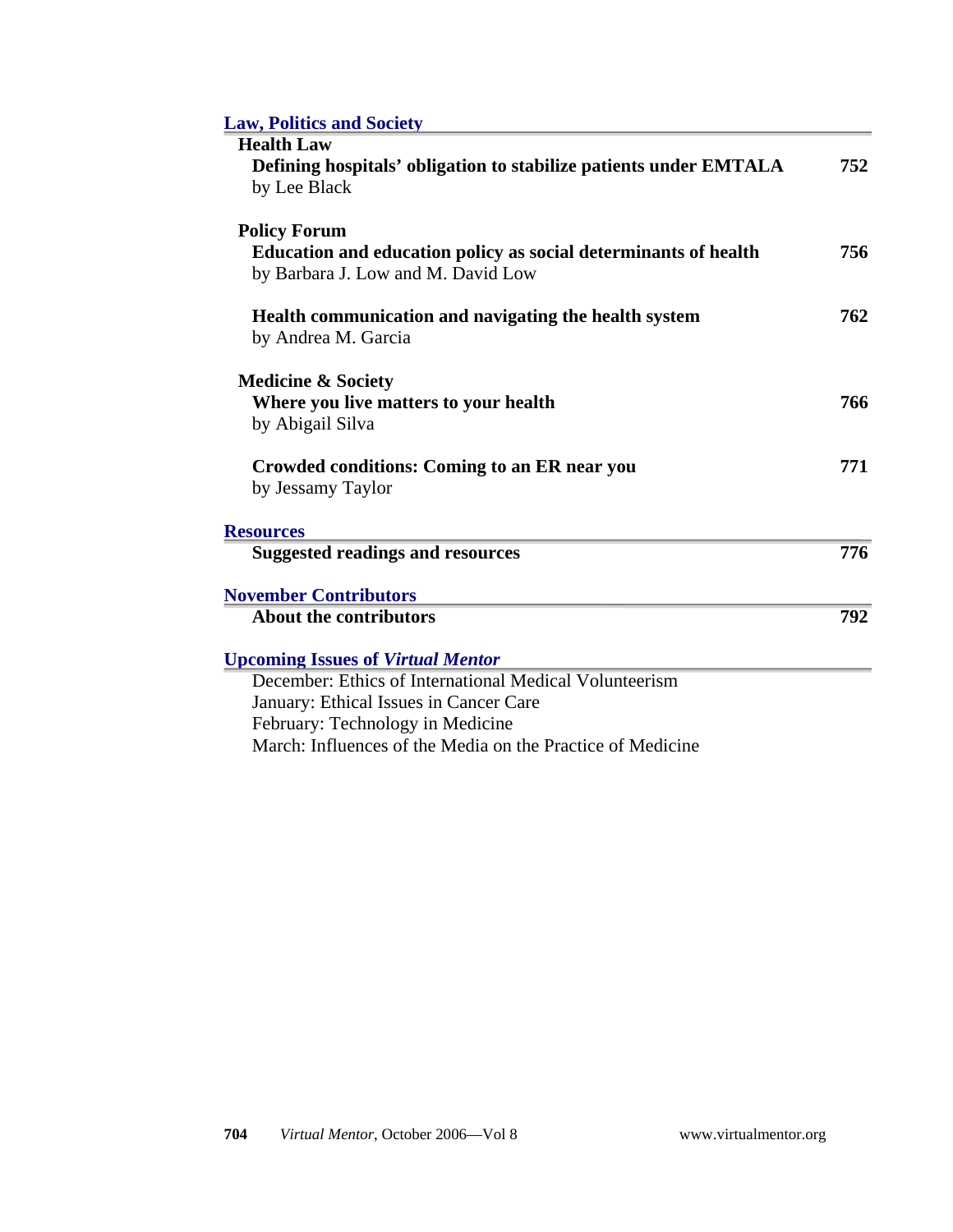**Virtual Mentor**<br>American Medical Association Journal of Ethics November 2006, Volume 8, Number 11: 705-708.

# **From the editor Illness, poverty and the invisible patient**

A line in Ralph Ellison's "Invisible Man" that I find particularly instructive reads, "All dreamers and sleepwalkers pay the price, and even the invisible victim is responsible for the fate of all" [1]. Although this line refers to issues of race in United States, it is an equally relevant commentary on the relationship between poverty and illness. Children, men and women from low socioeconomic backgrounds are among the invisible victims of society, while the sleepwalkers and dreamers are those who—willingly or unwillingly—neglect, oppress or forget their invisible neighbors. In the increasingly complex U.S. health care system, federal budget cuts to entitlement programs such as Medicaid [2], and well-documented racial, ethnic and class disparities in health outcomes, these invisible persons are often marginalized in the health care setting. Despite the structural marginalization of those with low socioeconomic status (SES) in our society, the fate of our invisible neighbors intertwines with the lives of us all in the public health realm and beyond. Disease and insecurity, not to mention injustice, impact all of us whether we choose to acknowledge it or not.

While low SES can be defined quantitatively, characterizing poverty is a more elusive task, given its multiple determinants. Scholars vary in how they explain who the impoverished are. Furthermore, competing political and cultural interpretations of poverty and how to rectify it often hinder its alleviation. Most unfortunately, the voices and experiences of those who live in poverty are often neither heard nor heeded by society's more powerful. Thus the people living with low SES experience violence that is built into the structure of our society in the form of neglect, denial of certain human rights and inadequate access to quality public and private services, to name a few of the social pathologies that constitute structural violence.

Volumes could be written here to elucidate a more thorough and just discussion of the definitions, causes and history of poverty in America. At the very least we should be able to agree as a starting point that living in poverty imposes *vulnerabilities* on those who experience it, vulnerabilities and often chaos that leave them without the means and tools that those in higher socioeconomic brackets depend on for human flourishing: reliable social networks, various human rights, housing, food, shelter, health and the list goes on. Christie Kiefer defines poverty "not as a simple economic condition, but as a state of demoralization, where people lack all or most of the minimum ingredients we accept as the basis of a decent life" [3]. Even this definition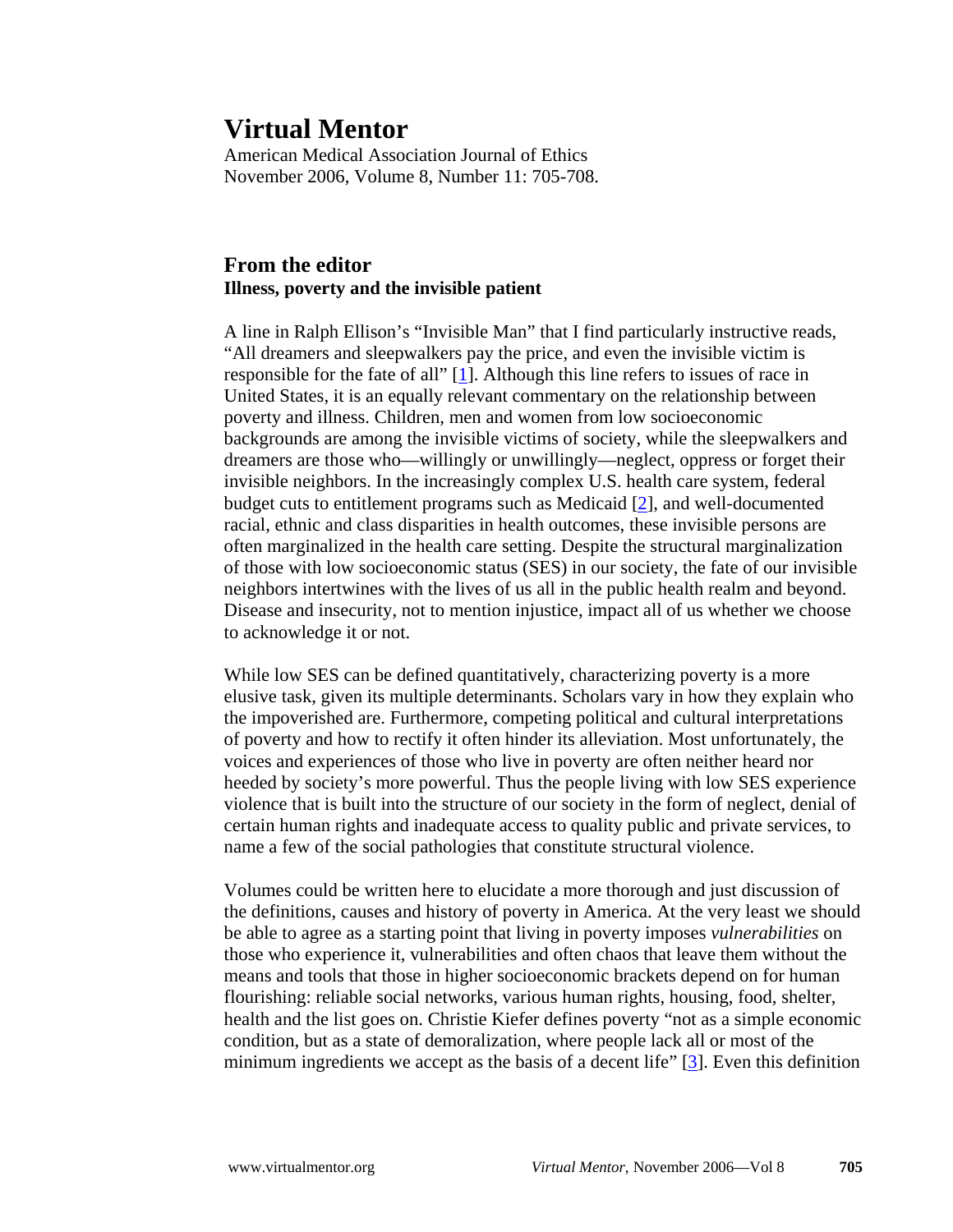leaves us wanting, but from here we can begin to understand the differences between the more financially privileged and the medical patient who is poor.

The articles selected for this edition of *Virtual Mentor* demonstrate how poverty (or low SES) is related to illness in the clinical context by exposing deficiencies in the current health care system and highlighting the nuanced understanding needed to care for patients whose backgrounds challenge clinical conventions that were designed for middle- and upper-class patients. Affordability and access to health services appear to be likely candidates for blame as to why patients with low SES experience worse health outcomes than those with higher SES, but to focus on these alone is to miss the point. While central to understanding the connection between poverty and illness, access and cost are only part of the clinical puzzle. A more comprehensive look at the social determinants of health serves as a better model, not only for acute treatment of patients but also as a way for physicians to learn to advocate for patients more holistically at social and political levels.

How we understand why people are living in poverty is just as important as finding innovative ways to provide care and advocate for them. This means clinicians must understand their patients' educational and cultural backgrounds, housing, race and gender issues, and historical, political and economic disenfranchisement. We also need to appreciate the more fundamental influences on their health behaviors, such as difficulties in finding transportation to the clinic and their degree of health literacy.

At the same time, physicians must explore their own lives, upbringing and attitudes because these shape and challenge their interaction with patients of low SES. David Hilfiker, a medical doctor who works with impoverished persons writes,

There is a belief woven intimately into our society that we live in a "meritocracy," a community where people can make whatever they want of their lives, ending up where they do largely because of their own efforts and talents… . As a culture we are deeply invested in the belief that the individual can determine his or her destiny [4].

These values shape many of us in ways that do not resonate with the experiences of those born into poverty, a place where the playing field often lacks bases, a bat and teammates to help along the way. To complicate matters, those of us with advanced educations, though we may attempt to strip down our material comforts to live among the poor, can never enter into true poverty. Even in our solidarity, we can never be true "insiders" as Hilfiker discusses; yet all is not lost.

Physicians who are knowledgeable about the relationship between poverty and illness in a more comprehensive way will better understand why diseases such as tuberculosis and HIV/AIDS disproportionately affect the poor, for example, and can perhaps work out a more suitable treatment plan with patients who live without many social stabilities and access to services that we take for granted. Doctors who are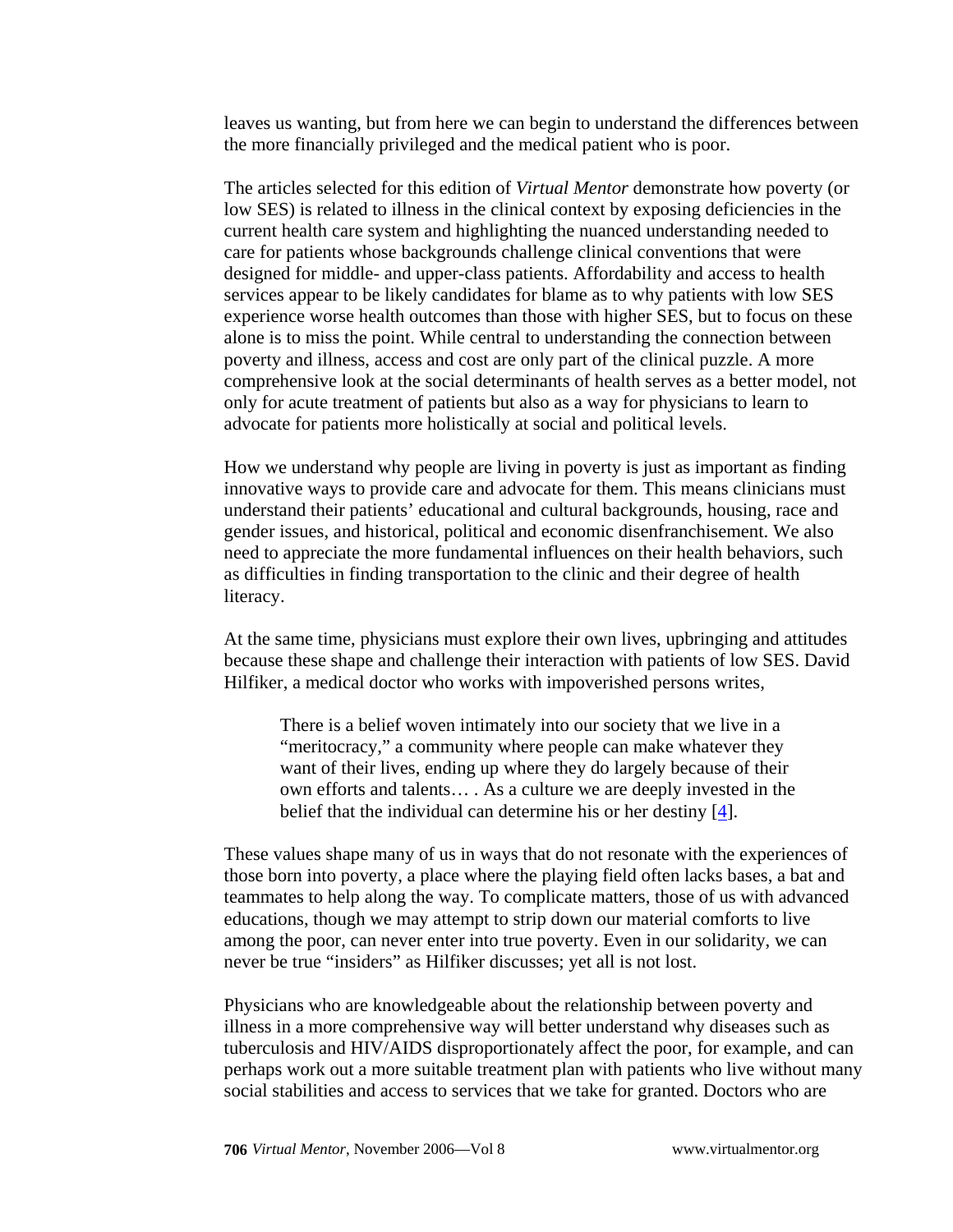educated about the plight of the poor may better recognize the difficulties in treating patients at the margins of the health system who are living with chronic disease conditions, such as the substitute school janitor with chronic prostatitis who serves as the patient in the first case study in this issue. Most importantly, the burden of knowledge that comes with professional education in the social determinants of health may create a renewed or strengthened moral imperative for us all to become agents of social change in patients' lives outside and around the clinical encounter. This issue of *VM* intends to provide this burden of knowledge, knowledge that can be translated into action for justice and a more holistic approach to patient health.

Three clinical vignettes ranging from identifying pesticide poisoning in immigrant workers to the ethical dilemmas in triaging patients in the emergency room raise concerns that patients with low SES typically confront. Medical students and physicians will find the journal discussion articles useful tools for increasing their vocabulary about social determinants of health and interpreting research that suggests a relationship between SES and health outcomes. The medicine and society articles dispense important research findings on the geography of poverty and illness. This section also addresses the overcrowding in hospital emergency departments (ED) and dispels myths that the uninsured are the source of this problem while highlighting the additional attention needed to change the health care system so that patients in government entitlement programs (e.g., Medicare and Medicaid) are not "dumped" in the ED. The history of the present-day legislation against patient dumping, the Emergency Medical Treatment and Active Labor Act, is discussed in the health law section.

Complex social problems such as providing quality health care for persons of low SES and meeting them where they are in their lives demand solutions. This issue presents a host of dilemmas; while it is evident that physicians cannot solve these alone, they can play active roles, both inside and outside the confines of the clinic, to mobilize a call for change in how we as a society address poverty and the health of the invisible victims among us. Physicians can begin to network in communities to address these problems through other agencies. The Patient Navigator Act of 2005 signed into law and discussed in the policy forum is but one promise of a brighter future. Also covered in this month's policy forum is how a change in education policy can influence the health of people with low SES. Further, a medical education article explores how one medical school is bringing the care of the poor to the attention of its students.

A recent Institute of Medicine publication states, "Beyond the statistics, the suffering, disability, and death among large and growing segments of the population tear at the nation's conscience" [5]. If these problems truly tear at our conscience as clinicians and students (as they should), then we must listen to the poor and educate ourselves about the forces that shape their lives. Only then can we begin to form a more meaningful relationship with them that comprehensively seeks to promote health and human flourishing among some of the most difficult social odds imaginable. Given the rich ethical duties embedded in medicine as delineated from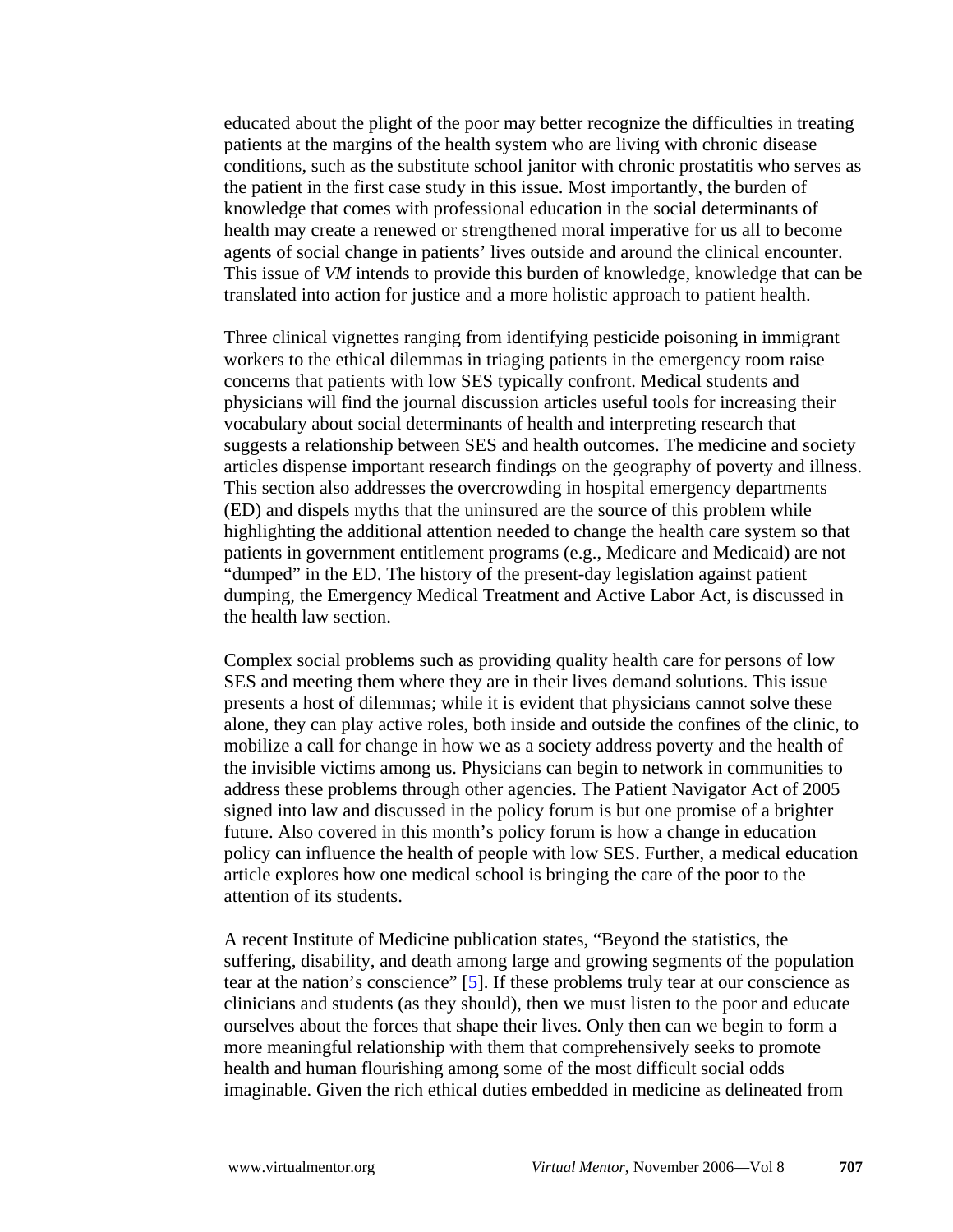the history of the profession, we must play our part in waking to the plight of the invisible impoverished patients for whom we care.

# **References**

- 1. Ellison R. *Invisible Man.* New York, NY: Random House; 1980:14.
- 2. The Kaiser Commission on Medicaid and the Uninsured. *Deficit Reduction Act of 2005: Implications for Medicaid*. Available at: http://www.kff.org/medicaid/upload/7465.pdf. Accessed October 10, 2006.
- 3. Kiefer CW. *Health Work with the Poor: A Practical Guide*. New Brunswick, NJ: Rutgers University Press; 2000:78.
- 4. Hilfiker D. *Not All of Us Are Saints: A Doctor's Journey with the Poor*. New York, NY: Hill and Wang; 1994:152-153.
- 5. Thomson GE, Mitchell F, Williams MB, eds. *Examining the Health Disparities Research Plan of the National Institutes of Health: Unfinished Business.* Washington, DC: The National Academies Press, Institute of Medicine; 2006:15.

Justin M. List, MAR MS2 Loyola University Chicago Stritch School of Medicine

Virtual Mentor welcomes your response to recently published articles and commentaries. Send your correspondence to the *Virtual Mentor* e-mail address: virtualmentor@ama-assn.org.

*The viewpoints expressed on this site are those of the authors and do not necessarily reflect the views and policies of the AMA.*

Copyright 2006 American Medical Association. All rights reserved.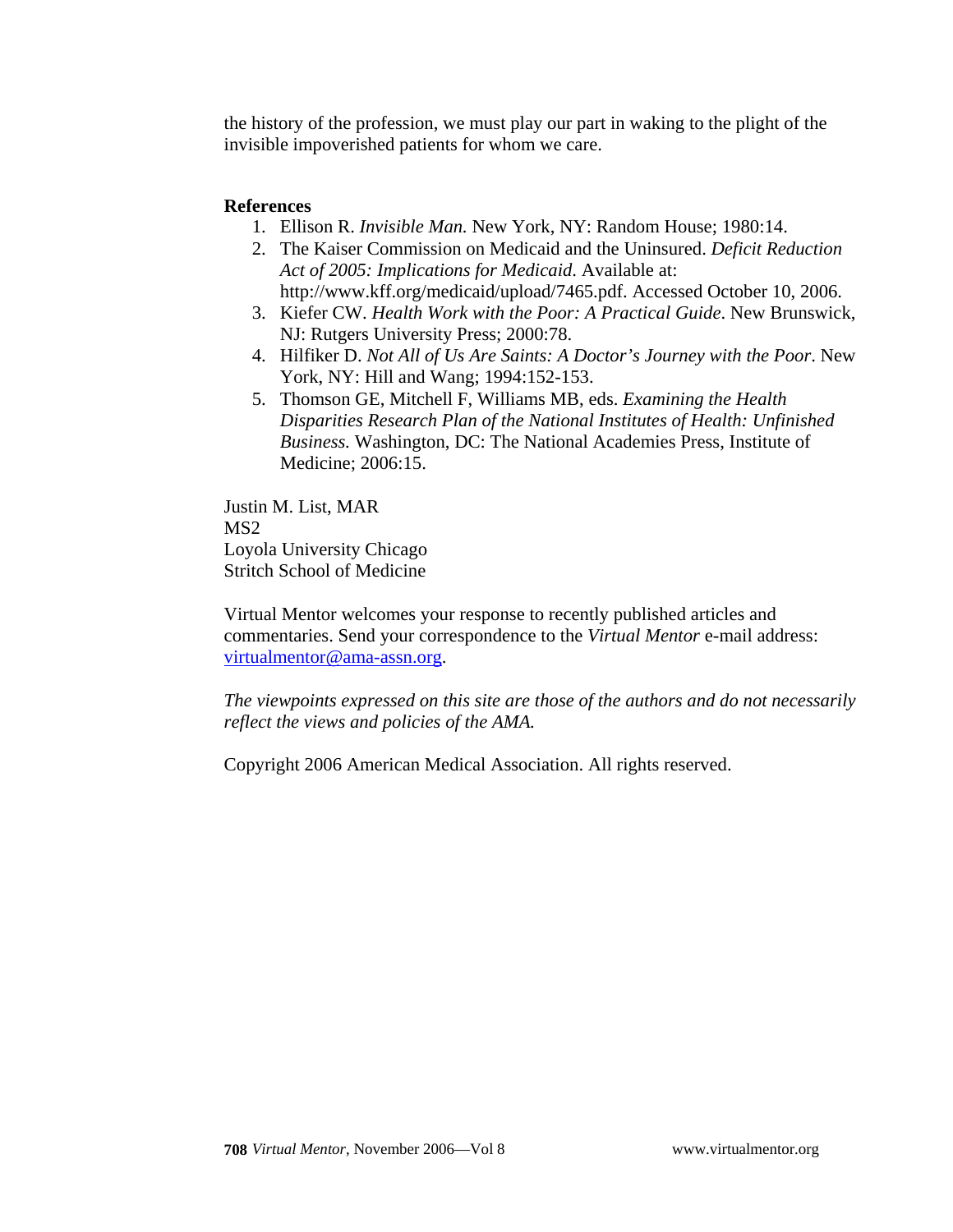**Virtual Mentor**<br>American Medical Association Journal of Ethics November 2006, Volume 8, Number 11: 709-716.

# **Clinical case Managing chronic conditions in uninsured patients** Commentaries by Saul J. Weiner, MD, and Emily E. Anderson, MPH

Mr. Jacob Rangston is a substitute janitor at a junior high school in Gary, Indiana. Because he is only employed part time, he is not eligible for insurance benefits. He does not qualify for Medicaid or, at 53 years old, for Medicare. He comes into a student-run free health clinic on Chicago's West side after a long commute from Gary. A year earlier, he had been referred to the clinic by a county public hospital. He had been diagnosed and treated for chronic recurrent prostatitis on multiple previous visits to the free health clinic, and on the current visit he reports having pain in his pelvic region and upon urination. He is sexually active but refrains from sex with his girlfriend when his symptoms flair up for fear of transmiting an infection.

During a recent visit to the clinic, Mr. Rangston tested negative for sexually transmitted infections, had a negative urine dip, no glucose in his urine, normal prostate specific antigen (PSA) levels and an enlarged prostate but no nodules. He has traveled to the clinic almost monthly during the past year and has kept all scheduled appointments but one. His health literacy appears high according to a triage volunteer who read his medical history, and he is conscientious about choosing healthy behaviors.

Usually, the physician or fourth-year medical student at the clinic recommends a course of antibiotics for Mr. Rangston, which helps relieve his symptoms during the treatment course. Some antibiotics have seemed to work while others have not. A few days or a few weeks after each antibiotic regimen his symptoms return. He has been experiencing this pattern for almost two years and takes Flomax regularly to help relieve his enlarged prostate. During his last visit, the physician recommended Levaquin, which the patient said worked best for him in the past. For some undocumented reason, the physician noted offering it to Mr. Rangston on this visit only if he could pay for a prescription. If not, the physician recommended doxycycline.

A fourth-year medical student, Blake Thierry, having just reviewed Mr. Rangston's chart and test results before walking into his room, felt the status quo needed to change starting with this visit. He was frustrated with the lack of continuity of care for Mr. Rangston and the often incomplete or inadequate documentation in Mr. Rangston's chart. Mr. Thierry noted that no referral had been suggested for Mr. Rangston. He thought he knew why since the average wait period for an urologist at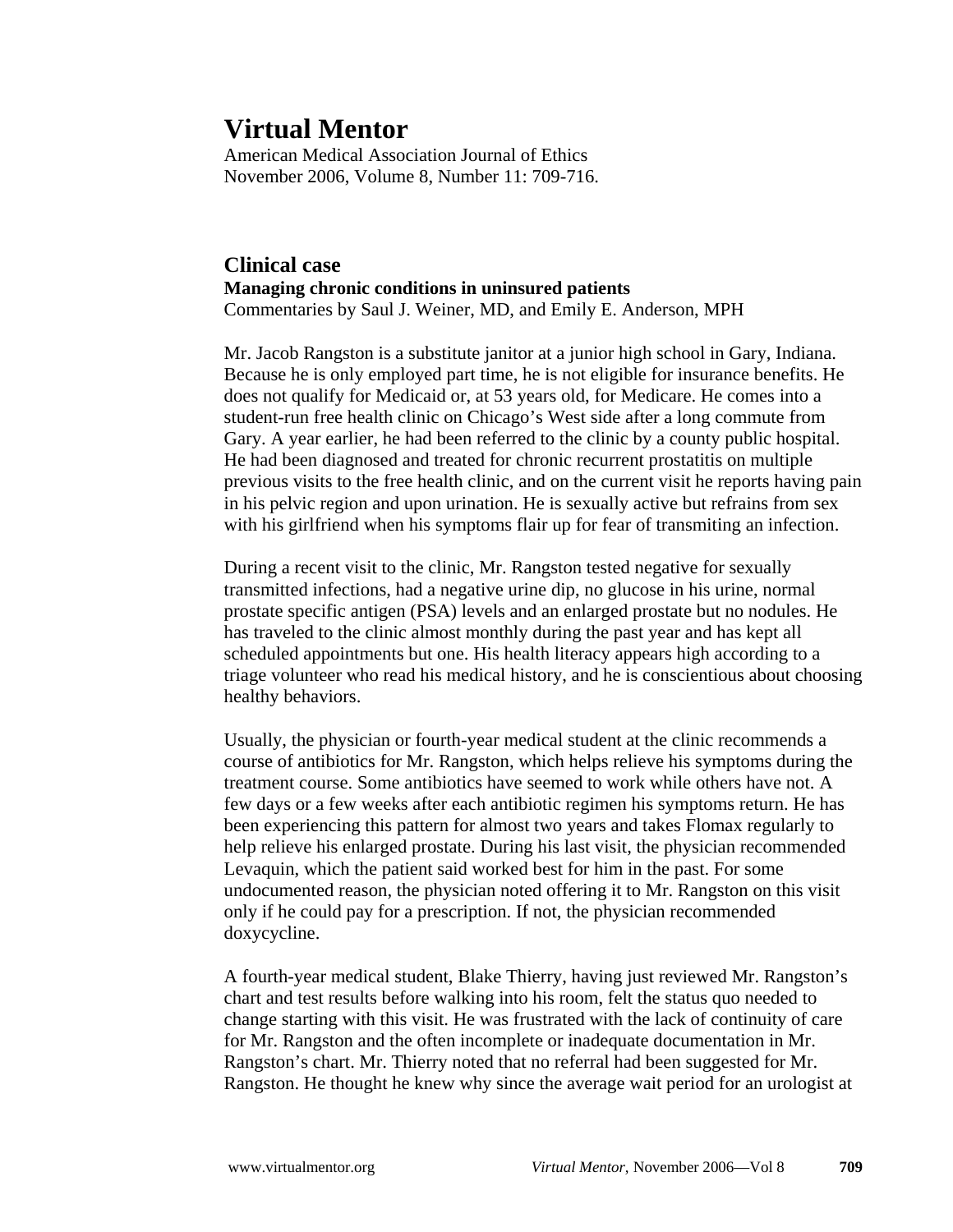Cook County hospital for the uninsured was at least five months. Mr. Rangston was becoming increasingly frustrated, as he all too kindly let Mr. Thierry know.

Mr. Thierry researched chronic prostatitis quickly and determined that there were additional imaging services and procedural tests that might help diagnose Mr. Rangston's disease and treat it more effectively than the perpetual and often ineffective antibiotic treatments. None of these had been discussed with Mr. Rangston. Mr. Thierry explained that the clinic did not provide these services and recommended that Mr. Rangston approach Cook County hospital or a federally qualified health care center for more affordable, out-of-pocket testing if he did not feel he can wait the year or so it may take to eventually get the tests through Cook County.

The tests would be expensive, and Mr. Rangston expresses his concerns over his ability to pay for them. Mr. Thierry thinks Mr. Rangston should get tested sooner rather than later due to the recurring symptoms, and he ponders how he might be able to "hurry the system" along. It is apparent to Mr. Thierry that Mr. Rangston is not receiving the standard of care, given his symptoms. He does not know what other alternatives he can recommend to Mr. Rangston. Should he refer him to a private physician where he would accrue debt but at least receive more timely and comprehensive care? Should he just continue the status quo and prescribe yet another antibiotic? Should Mr. Thierry just accept the unfortunate aspects of the system for his patient?

### **Commentary 1**

by Saul J. Weiner, MD

While we think of health insurance as a prerequisite to expensive high-tech medicine, it is important to recognize that the uninsured are often disproportionately deprived of another resource perhaps more valuable: access to a long-term therapeutic relationship with a primary care physician. The clinic that Mr. Rangston attends has fallen short in its care for him, not because it lacks subspecialty services but because of inadequate continuity and adherence to evidence-based primary care. Supporting and educating patients so that they have the best chance to adapt to a chronic condition requires an ongoing relationship and a foundation of interpersonal trust—it does not happen "on the fly."

Mr. Rangston has a condition that is now referred to as chronic prostatitis/chronic pelvic pain syndrome, or CP/CPPS, based on a classification approach supported by the National Institutes of Health to categorize prostate syndromes [1]. It has also been called abacterial prostatitis or prostatodynia. CP/CPPS is defined by symptoms of chronic pelvic pain for at least three months in the absence of other identifiable causes [2]. Although it is a diagnosis of exclusion, it can be made in the primary care setting based on a patient's history, physical exam and basic lab tests. Mr. Rangston's characteristic symptoms, negative urine analysis and culture are sufficient to make the diagnosis.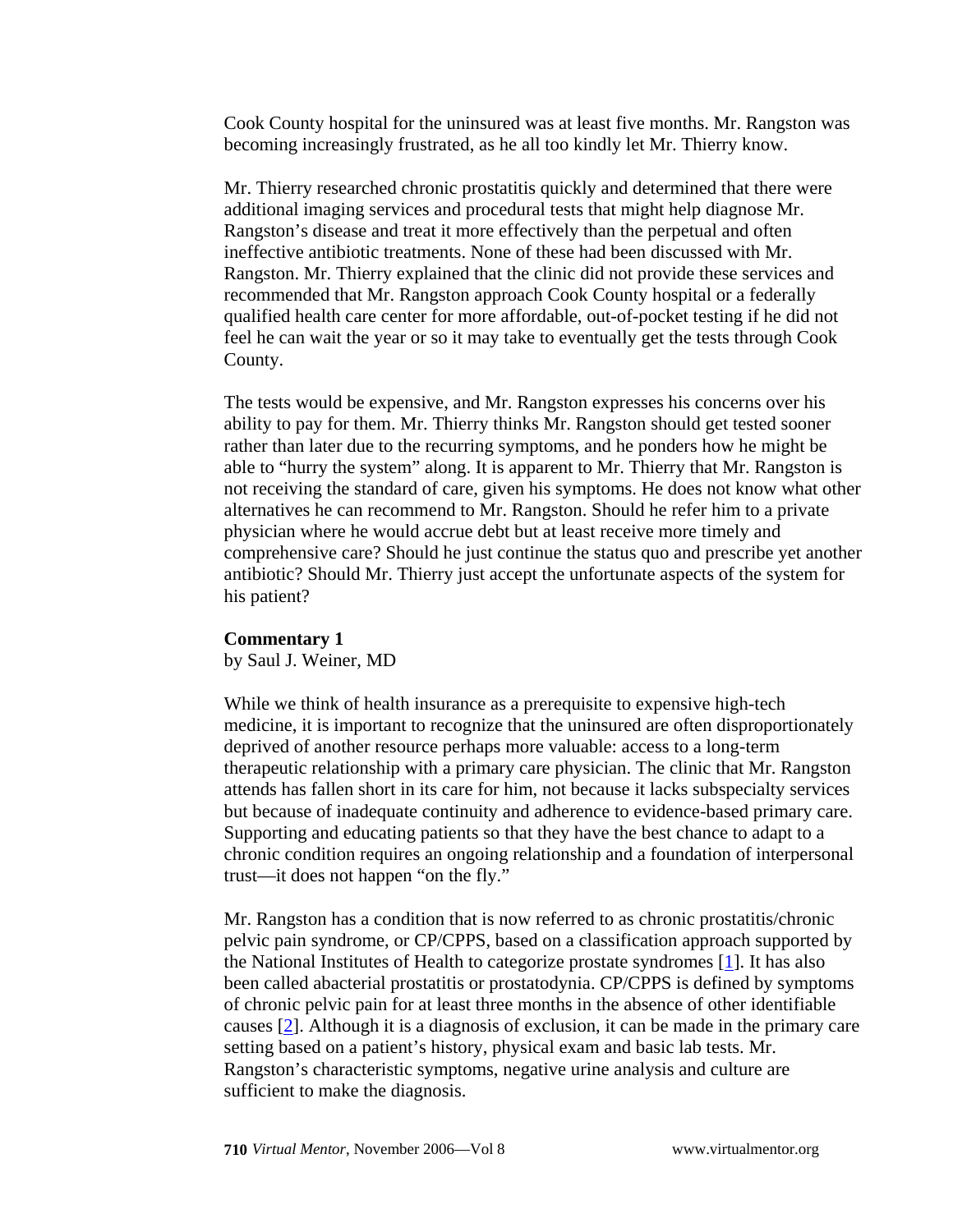There is no strong evidence that a specialized urological evaluation for this condition improves patient care, although some guidelines recommend referral nevertheless [3]. Unfortunately, there is also a lack of evidence for any effective therapy [4]. The repeated use of antibiotics for recurrent CP/CPPS is considered inappropriate; studies show no additional benefit from antibiotics when compared with placebo [4]. Patients should be educated about their situation, which, while debilitating, is neither contagious nor associated with any malignancy or other progressive condition. That said, it is important to acknowledge and address the suffering the patient may be experiencing.

Instead of being educated about the often chronic, waxing and waning course of his condition, it appears that Mr. Rangston has been left wondering whether he is victim of a missed diagnosis and an easy cure. Furthermore, there is no mention that he has been reassured that it is safe to continue to have sexual relations with his girlfriend when his symptoms flair—there is no risk of her acquiring an infection [5].

While suboptimal care can occur in any office-based practice setting, it may be more common in the clinic setting described here, with a revolving door of volunteer providers, each with varying degrees of training and experience, little oversight or investment in quality and spotty record keeping. Hence, while Mr. Rangston may not need high-tech medicine, his lack of access to health insurance has deprived him of a good health care environment for the management of a chronic condition.

### **Paying for private care**

Mr. Rangston may, in fact, have first sought care in a private setting. The majority of uninsured patients are actually cared for not in free clinics or public hospitals but in regular office-based practices  $[6]$ . Receiving care outside of the "safety net" when one is uninsured, however, creates its own set of challenges for both patients and providers [7]. While some patients receive all needed services regardless of their inability to pay, often they and their physicians factor in costs when creating treatment plans.

When considering the impact of nonpayment on both patients and those who care for them, it is useful to make a distinction between two kinds of uncompensated care: "Charity care" occurs when the physician, hospital or clinic opts not to charge for all or a portion of a service, so that the patient can receive that service for free or at a reduced fee. By contrast, "bad debt care" occurs when the physician charges the going rate but is never paid. Although precise figures are not available, it appears that about 80 percent of uncompensated care is bad debt care  $[8]$ . That means that in most cases physicians and hospitals generally attempt to collect payment, often with severe consequences for their patients. Unpaid medical bills are now the leading cause of personal bankruptcy in America [9].

Because of these financial tensions, indigent patients and their physicians often face three dilemmas when creating a treatment plan [10]: (1) whether to forgo appropriate tests and therapies because of cost, (2) whether to negotiate a reduced fee, or (3)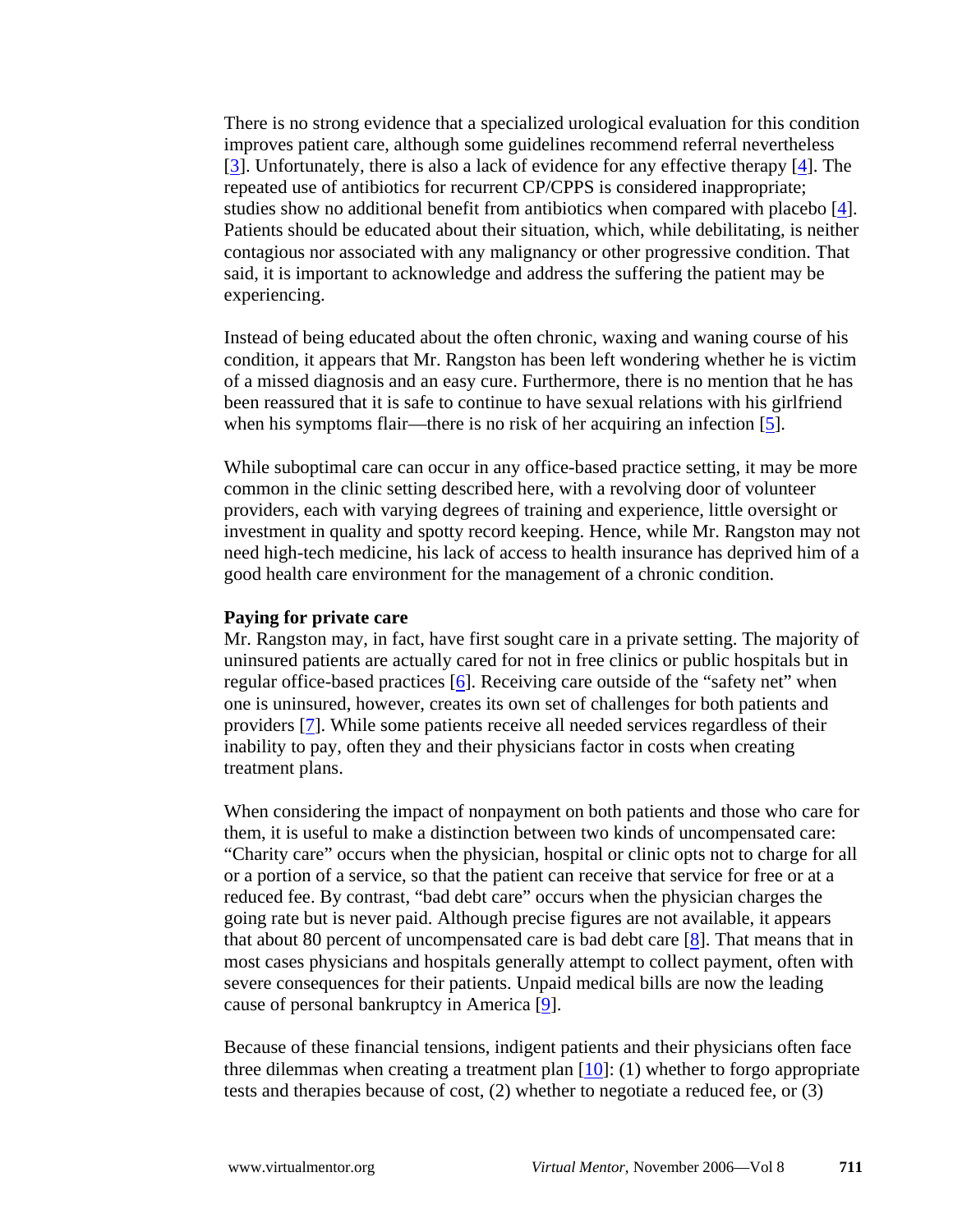whether to attempt to locate the necessary services elsewhere at a lower cost. It would not be surprising if Mr. Rangston had originally sought care at a local practice and declined basic laboratory tests, such as urinalysis and culture, which on a substitute janitor's salary can rapidly eat up a month's rent. It is also possible that a local physician might have offered to reduce his professional fee, but would most likely not have been able to waive other expenses since most laboratory tests are outsourced. And finally, although we not are told how Mr. Rangston decided to travel all the way from Gary, Indiana, it would not be surprising if he had been referred to the free clinic.

Lack of insurance is a proven risk factor not only for worse outcomes from treatable conditions but also for higher incidence of a number of preventable illnesses [11]. For instance, because Mr. Rangston is a 53-year-old man, he should be screened for colon cancer according the U.S. Preventive Services Task Force [12]. At a cost of about \$800, it seems unlikely that colonoscopy will be offered to him or that he could afford it given his current financial situation.

I wonder if the desire of private physicians to send patients like Mr. Rangston "somewhere else" is motivated, however, not only by concerns about profit and loss or even access to care but also by the discomfort of having to confront financial hardship in one's patients, particularly when one may be contributing to it. Perhaps the greatest service we can provide for individuals who are struggling to receive care without coverage is to continue to care for them, offering expert counsel regarding their medical needs, eliciting their preferences regarding trade-offs between cost and quality (and documenting those preferences particularly for medicolegal protection), reducing fees when we can arrange to do so and picking up the phone to enlist the generosity of our colleagues during times of greatest need. Last but not least, let us not forget that we are dealing with an issue of social justice and have a responsibility as healers to advocate publicly for reforms that will broaden access to medical care and services for all.

### **References**

- 1. Krieger JN, Nyberg L Jr, Nickel JC. NIH consensus definition and classification of prostatitis. *JAMA*. 1999;282:236-237.
- 2. Nickel JC, Nyberg LM, Hennenfent M. Research guidelines for chronic prostatitis: consensus report from the first National Institutes of Health International Prostatitis Collaborative Network. *Urology*. 1999;54:229-233.
- 3. Prodigy Guidance. Prostatitis: extended information. Available at: http://www.prodigy.nhs.uk/prostatitis/extended\_information/ management issues. Accessed October 4, 2006.
- 4. Dimitrakov JD, Kaplan SA, Kroenke K, Jackson JL, Freeman MR. Management of chronic prostatitis/chronic pelvic pain syndrome: an evidence-based approach. *Urology*. 2006;67:881-888.
- 5. Mehik A, Hellstrom P, Sarpola A, Lukkarinen O, Jarvelin MR. Fears, sexual disturbances and personality features in men with prostatitis: a populationbased cross-sectional study in Finland. *BJU Int*. 2001;88:35-38.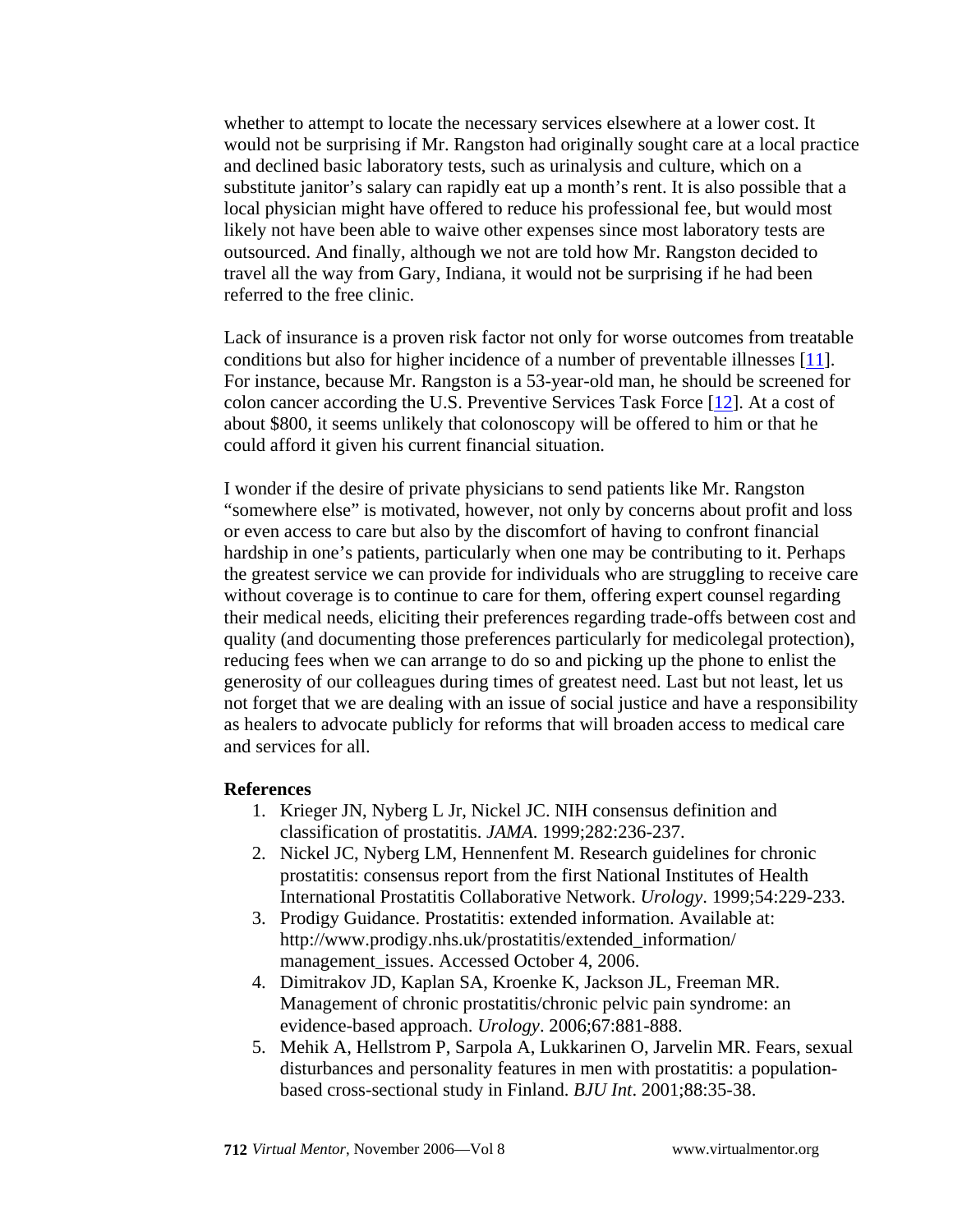- 6. Lewin ME, Altman S, eds. *America's Health Care Safety Net: Intact but Endangered.* Washington, DC: National Academies Press, Institute of Medicine; 2000.
- 7. Mann JM, Melnick GA, Bamezai A, Zwanziger J. A profile of uncompensated hospital care, 1983-1995. *Health Aff.* 1997;16:223-232.
- 8. Weissman J. Uncompensated hospital care. Will it be there if we need it? *JAMA*. 1996;276:823-828.
- 9. Himmelstein DU, Warren E, Thorne D, Woolhandler S. Illness and injury as contributors to bankruptcy. *Health Aff*. Available at: http://content.healthaffairs.org/cgi/reprint/hlthaff.w5.63v1. Accessed September 29, 2006.
- 10. Weiner S. "I can't afford that!": dilemmas in the care for the uninsured and underinsured. *J Gen Intern Med.* 2001;16:412-418.
- 11. Ayanian JZ, Weissman JS, Schneider EC, Ginsburg JA, Zaslavsky AM. Unmet health needs of uninsured adults in the United States. *JAMA*. 2000;284:2061-2069.
- 12. US Preventive Services Task Force. Screening for colorectal cancer. Available at: www.ahrq.gov/clinic/uspstf/uspscolo.htm. Accessed September 29, 2006.

*Saul J. Weiner, MD, is an associate professor of medicine and pediatrics at the University of Illinois at Chicago and a senior investigator at the Veterans Administration Midwest Center for Health Services and Policy Research.*

### **Commentary 2**

by Emily E. Anderson, MPH

There are two key ethical dimensions to this case: physicians' obligations to individual patients and physicians' responsibilities to promote social justice. Although Mr. Rangston's situation is unfortunate, Mr. Thierry's ethical obligations to this patient are fairly straightforward. Prostatitis is a complicated condition with multiple etiologies and symptoms; treatments vary greatly in their effectiveness for individual patients. It is difficult to judge the extent to which Mr. Rangston's condition is exacerbated by other factors such as his financial situation, lack of health insurance, discontinuity of care, limited resources at the free clinic, treating physicians' attitudes toward low-income patients and physicians' reasonable differences in clinical judgment. Mr. Thierry believes that information about further tests that could improve diagnosis and treatment—information that could greatly benefit Mr. Rangston—has not been discussed during previous visits, and he is understandably concerned.

The ethical principle of respect for persons demands that physicians present all patients with the full range of reasonable treatment options, regardless of their cost or the patient's insurance status and ability to pay  $[1]$ . Although cost is an important consideration for Mr. Rangston and may ultimately constrain his range of choices, Mr. Thierry should still discuss the benefits of additional imaging services and tests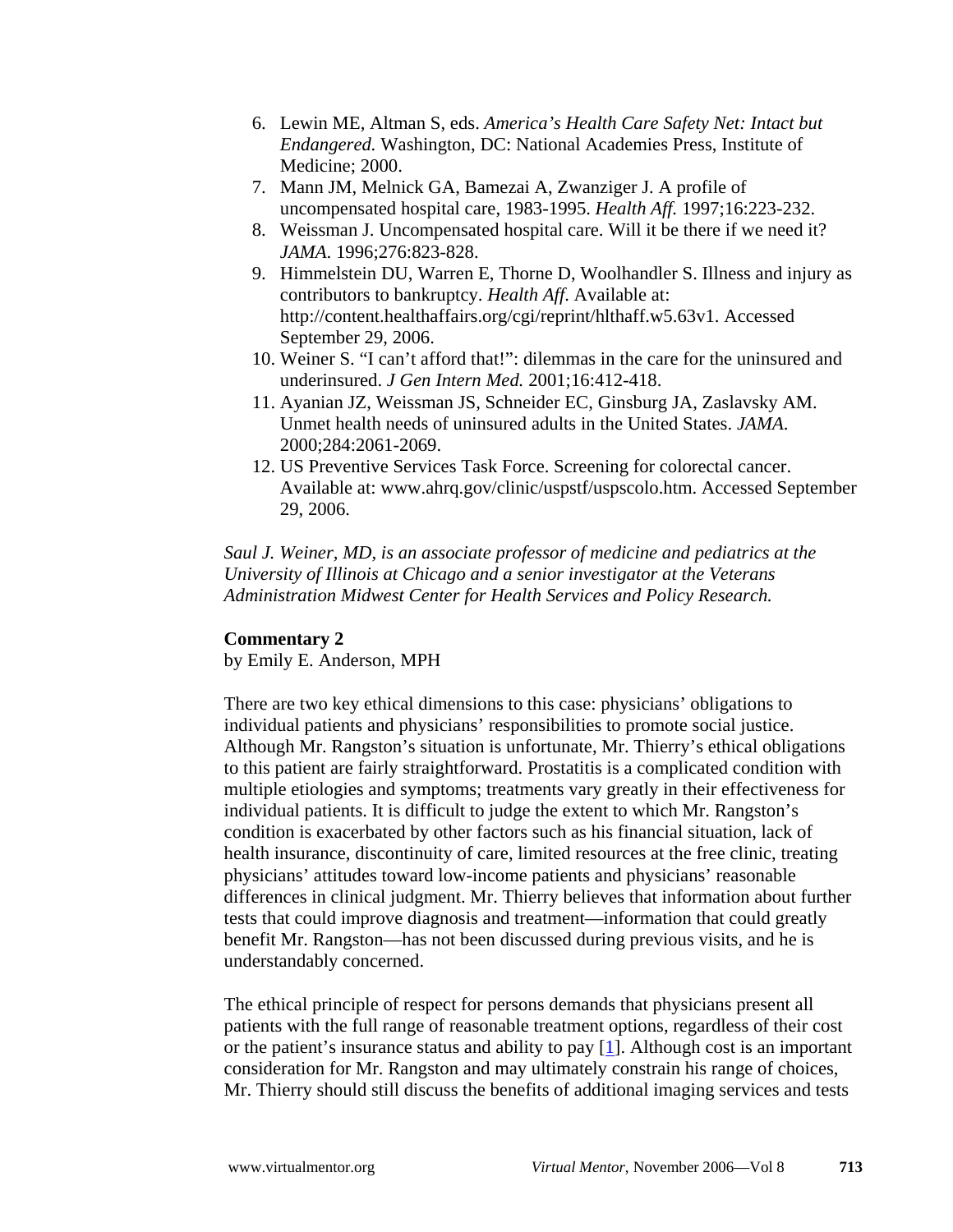and the potential limits of antibiotics for treating chronic prostatitis. Only then will Mr. Rangston be able to make a fully informed decision about further diagnosis and treatment [2]. Most physicians are understandably hesitant to discuss patients' financial situations and are inadequately prepared to integrate financial matters into clinical decision making. However, for physicians to omit discussion of potential treatment options because they believe a patient cannot afford them is paternalistic and presumptuous (and potentially leaves them vulnerable to legal liability); altering the standard of care also circumvents patient informed consent. Mr. Thierry should recommend what he believes to be the optimal course of action, even if it is costly, but ultimately he must respect Mr. Rangston's decision [3].

Regardless of the course of treatment Mr. Rangston decides to pursue, Mr. Thierry should continue to advocate for him to the extent possible. As a future physician, Mr. Thierry should not simply accept the circumstances or blame the health care system for poor patient outcomes. If Mr. Thierry ignores Mr. Rangston's needs, he is complicit with an unjust system that discriminates against patients based on their ability to pay. Such discrimination further exacerbates the medical problems of patients whose low socioeconomic status contributes to their poor health. Although physicians have an ethical duty to advocate for individual patients and to provide a certain amount of charity care [4], working to improve access to health care for all people is also an ethical obligation  $[5]$ —and ultimately will be more effective than working around the system.

There is extensive discussion about universal access to health care and health care as a "right" in the medical literature, the popular press and in politics, but these primarily abstract debates do not offer useful guidance for individual clinicians currently faced with the problems of treating impoverished patients. Mr. Thierry seems already to understand that physicians must familiarize themselves with the special circumstances and needs of patients in their communities and with local safety net and social services. They also must remain committed to engaging in meaningful patient-physician communication to promote adequate informed consent and personal care for each patient [6].

Although medicine has a strong tradition of encouraging social responsibility, professional codes of ethics emphasize physicians' duties to individual patients more than they do physicians' obligations to advocate for social change. The American Medical Association's *Code of Medical Ethics* states that physicians have an ethical obligation to "contribute their expertise at a policy-making level" to ensure that access to an adequate level of health care is available to all society's members [7]. Unfortunately, the specific mechanisms and activities through which individual physicians can and should achieve this goal are ambiguous.

What does it mean for a physician to be socially responsible or promote social justice? At a basic level, social justice means advocating for access to health care for all and personally working to eliminate disparities in health status. Defined that way, social justice may seem outside the sphere of clinical practice. Several practical and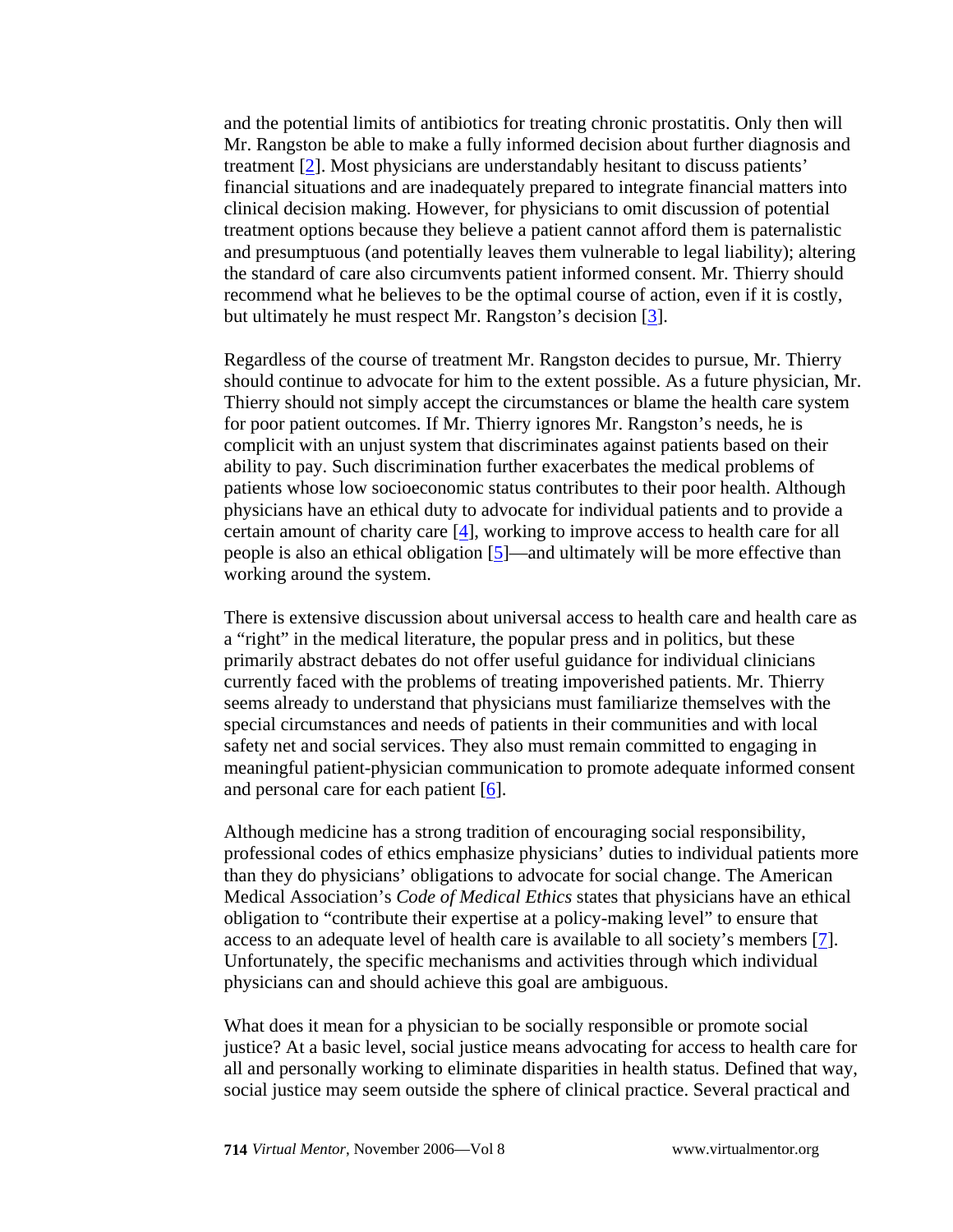conceptual barriers may prevent physicians from engaging in advocacy beyond the level of the individual patient. For example, many physicians are wary of getting involved in rationing decisions of any kind since rationing (especially when it is done "at the bedside") is perceived as violating the ethical principles of beneficence and non-maleficence. Physicians also may avoid speaking publicly on issues for fear of being viewed by their patients and other community members as inappropriately involved in political matters. The bureaucratization of health care negatively impacts both physicians and patients. The complications of accessing services can be nearly as prohibitive for doctors as for their patients and can lead to learned helplessness. The common perception that nothing can be done to repair the broken health care system in the U.S. unfortunately functions as a barrier to action.

If physicians are to acquire the skills needed to promote social justice, medical school curricula must change. At minimum, physicians must have broad knowledge of the social, cultural and political factors that affect health. Discussions of the link between poverty and health must be included across the curriculum. Perhaps most importantly, physicians must be familiar with the economics and politics of the health care system in order to influence systemic factors effectively [8].

So what is Mr. Thierry to do? For this patient, his instincts are correct, and his heart is in the right place. However, without systemic change, such dilemmas will appear consistently throughout his medical career. Ultimately, Mr. Thierry must decide if he has the moral courage to take on such a daunting challenge.

### **References**

- 1. American Medical Association. Opinion 2.09 Costs. *Code of Medical Ethics.* Available at: http://www.ama-assn.org/apps/pf\_new/ pf\_online?f\_n=resultLink&doc=policyfiles/HnE/E-2.09. HTM&s\_t=2.09&catg=AMA/ HnE&catg=AMA/ BnGnC&catg =AMA/DIR&&nth=1&&st\_p=0&nth=1&. Accessed October 13, 2006.
- 2. American Medical Association. Opinion 8.12 Patient information. *Code of Medical Ethics.* Available at: http://www.ama-assn.org/apps/pf\_new/ pf\_online?f\_n=resultLink&doc=policyfiles/HnE/E-8.12.HTM &s\_t=patient+information&catg=AMA/HnE&catg=AMA/ BnGnC&catg=AMA/DIR&&st\_p=15&nth=6&. Accessed October 13, 2006.
- 3. American Medical Association. Opinion 10.01 Fundamental elements of the patient-physician relationship. *Code of Medical Ethics.* Available at: http://www.ama-assn.org/ama/pub/category/8313.html. Accessed October 13, 2006.
- 4. American Medical Association. Opinion 9.065 Caring for the poor. *Code of Medical Ethics.* Available at: http://www.ama-assn.org/apps/pf\_new/ pf\_online?f\_n=resultLink&doc=policyfiles/HnE/E-9.065.HTM&s\_t\_ =caring+for+the+poor&catg=AMA/HnE&catg=AMA/ BnGnC&catg=AMA/DIR&&nth=1&&st\_p=0&nth=2&. Accessed October 13, 2006.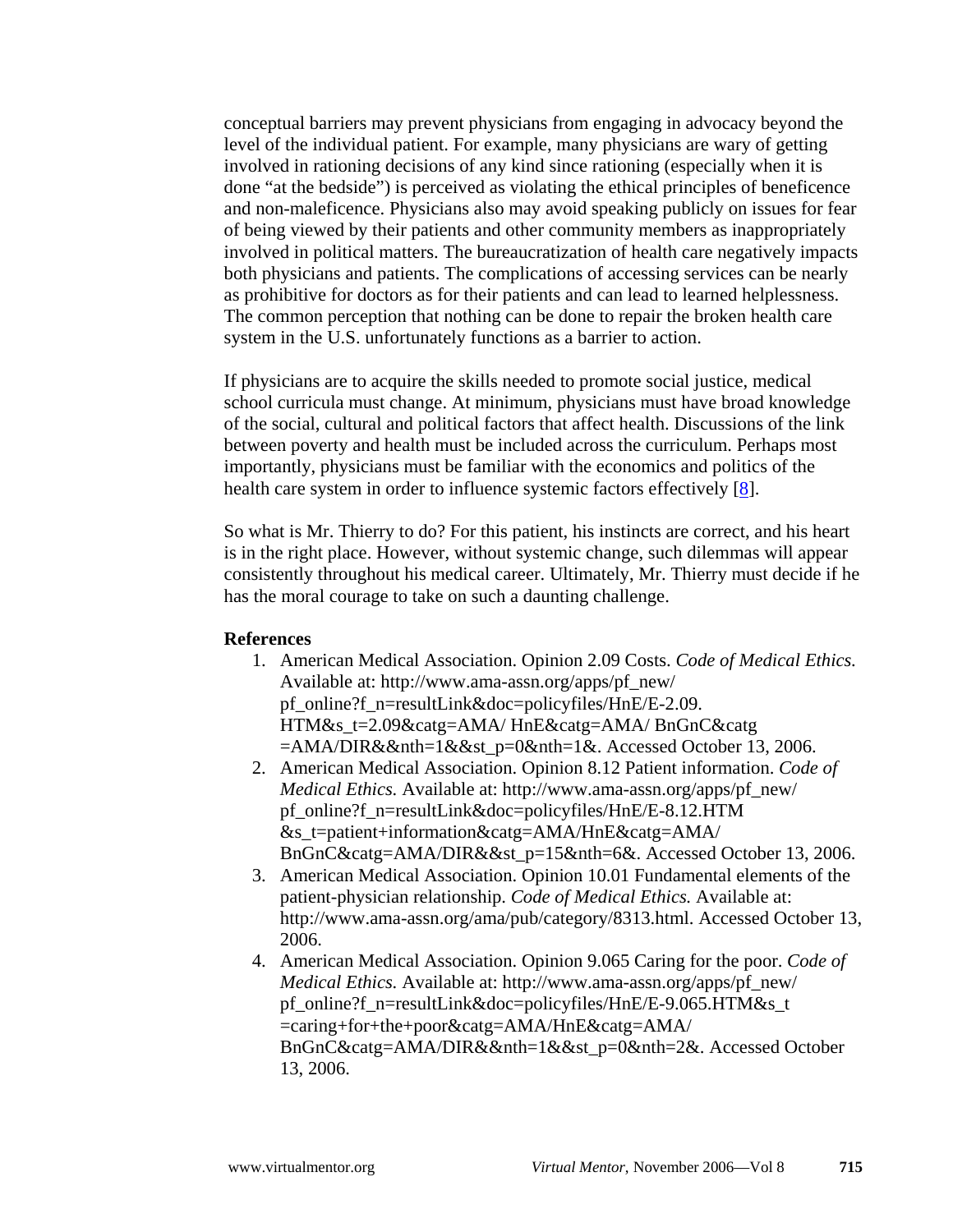- 5. American Medical Association. Principles of medical ethics. Principle IX. *Code of Medical Ethics.* Available at: http://www.ama-assn.org/ apps/pf\_new/ pf\_online?f\_n=browse&doc=policyfiles/E-0.00.  $HTM\&\&s$  t= $\&s$ t p= $\&t$ nth=1 $\&s$ prev pol =policyfiles/HnE/ H-525.998.HTM&nxt\_pol=policyfiles/E-1.00.HTM&. Accessed October 13, 2006.
- 6. Weiner S. "I can't afford that!": dilemmas in the care of the uninsured and underinsured. *J Gen Intern Med.* 2001;16:412-418.
- 7. American Medical Association. Opinion 2.095 The provision of adequate health care. *Code of Medical Ethics.* Available at: http://www.amaassn.org/apps/pf\_new/pf\_online?f\_n=resultLink&doc=policyfiles/ HnE/E2.095.HTM&s\_t=The+provision+of+adequate+health+care. &catg=AMA/HnE&catg=AMA/BnGnC&catg=AMA/DIR&&nth= 1&&st\_p=0&nth=2&. Accessed October 13, 2006.
- 8. Coulehan J, Williams PC, Van McCrary S, Belling C. The best lack all conviction: biomedical ethics, professionalism, and social responsibility. *Camb Q Healthc Ethics.* 2003;12:21-38.

*Emily E. Anderson, MPH, is a fellow in the Institute of Ethics at the American Medical Association in Chicago, Ill. She is completing her doctorate degree in health care ethics at the University of St. Louis in Missouri.*

### **Related articles**

[Social epidemiology: how socioeconomic risk factors become health realities,](http://www.ama-assn.org/ama/pub/category/16935.html)  November 2006

[Socioeconomic determinants of health: the facts are in](http://www.ama-assn.org/ama/pub/category/16937.html), November 2006

[Distributing drug samples in a free clinic: a personal or policy decision N](http://www.ama-assn.org/ama/pub/category/16933.html)ovember 2006

[Where you live matters to your health,](http://www.ama-assn.org/ama/pub/category/16941.html) November 2006

[Health communication and navigating the health system,](http://www.ama-assn.org/ama/pub/category/16945.html) November 2006

[Prostatitis: prevalence, classification and treatment,](http://www.ama-assn.org/ama/pub/category/16938.html) November 2006

Virtual Mentor welcomes your response to recently published articles and commentaries. Send your correspondence to the *Virtual Mentor* e-mail address: virtualmentor@ama-assn.org.

*The viewpoints expressed on this site are those of the authors and do not necessarily reflect the views and policies of the AMA.*

Copyright 2006 American Medical Association. All rights reserved.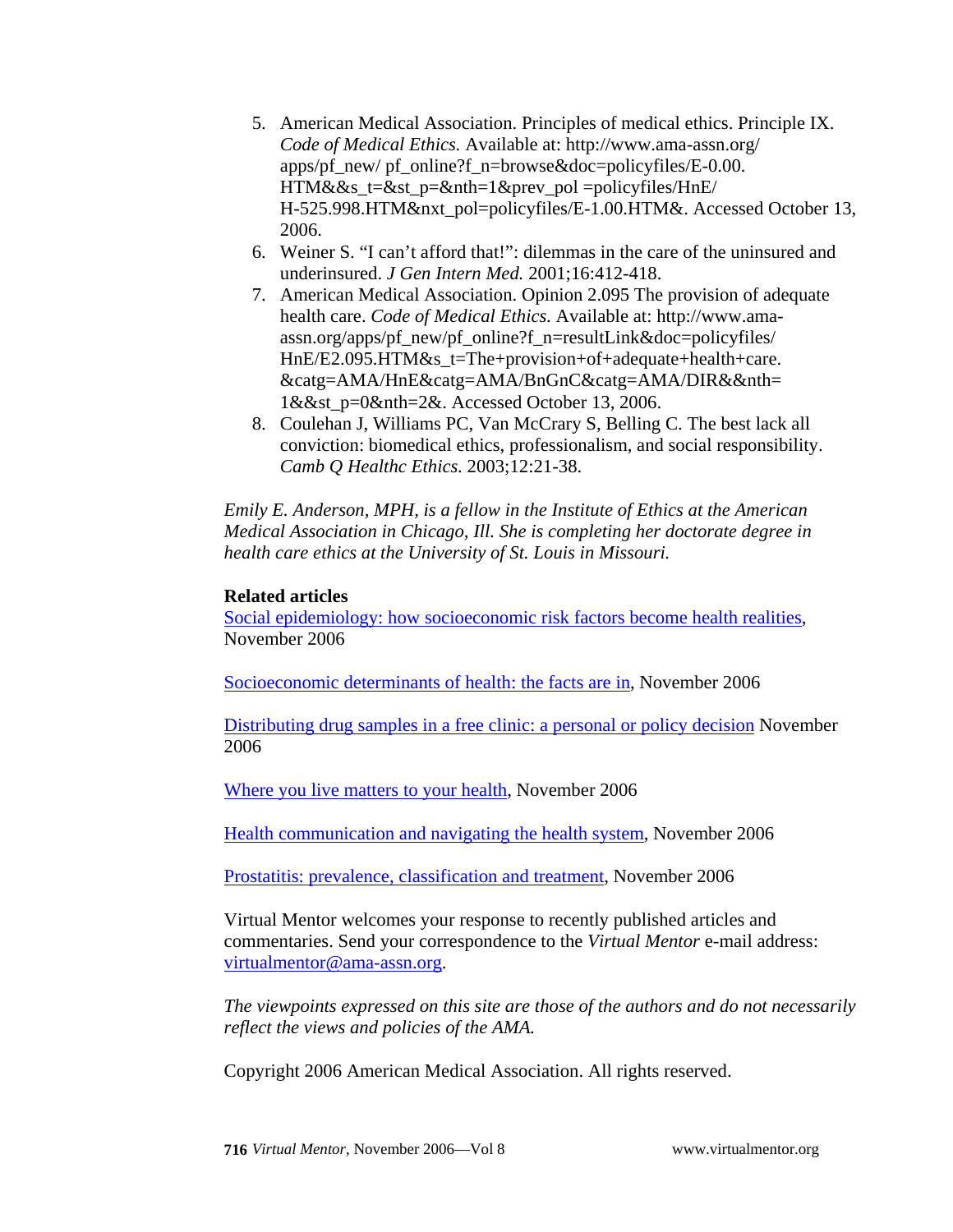**Virtual Mentor**<br>American Medical Association Journal of Ethics November 2006, Volume 8, Number 11: 717-722.

# **Clinical case Pediatric primary care in the ER: Is it better than waiting for an appointment?** Commentary by Marc Gorelick, MD, MSCE

Mrs. Assan took her son Seyed to an emergency room in rural North Dakota around dinnertime, shortly after she had come home from work. Seyed had a frequent dry cough but no fever. His symptoms had begun three days before. Although he was uncomfortable and coughed frequently, Seyed appeared to be hydrated and not in acute distress.

Ten-year-old Seyed was insured through North Dakota's CHIP (Children's Health Insurance Program) plan. Usually, Mrs. Assan took Seyed to his family doctor, but when she had called the physician's office earlier that evening, she had been told that the doctor could not fit Seyed in for several days at least. The person with whom she spoke recommended that Mrs. Assan take her son to the emergency room. There are few community health clinics in the area, and even fewer physicians in the area who accepted new Medicaid and CHIP patients. Mrs. Assan did not feel she could wait to have Seyed seen since his cough continued to get worse day by day.

Upon ER screening, Seyed's status was categorized as nonurgent by a fourth-year medical student, Nadia Patel. Mrs. Assan became angry when she was told that this hospital had recently instituted a policy under which nonurgent patients were sent to the financial desk, asked to pay a screening fee and provided with a list of local clinics. Mrs. Assan was told by the assistant at the financial services desk that she could continue to wait for Seyed to be seen, but she was discouraged from doing so. The hospital served a large geographic area, and the assistant predicted that the waiting time for Seyed on that particular evening would be four to five hours. Mrs. Assan had to work the next day, and she hoped that Seyed would be able to go to school.

Mrs. Assan didn't know whether to wait or not. She worried about letting Seyed's cough go until his regular doctor could see him. She saw Ms. Patel passing by and asked her what to do. Ms. Patel was torn. On one hand, she thought it would be better for Seyed to be seen in a more appropriate primary care setting, preferrably by his own doctor. On the other hand, she understood Mrs. Assan's concern for her son's health. A parent with full-time employment could not simply go off to work for "several days at least" while her son was sick at home. But the ER was overwhelmed on the night the Assans were there. Patients had come in with conditions varying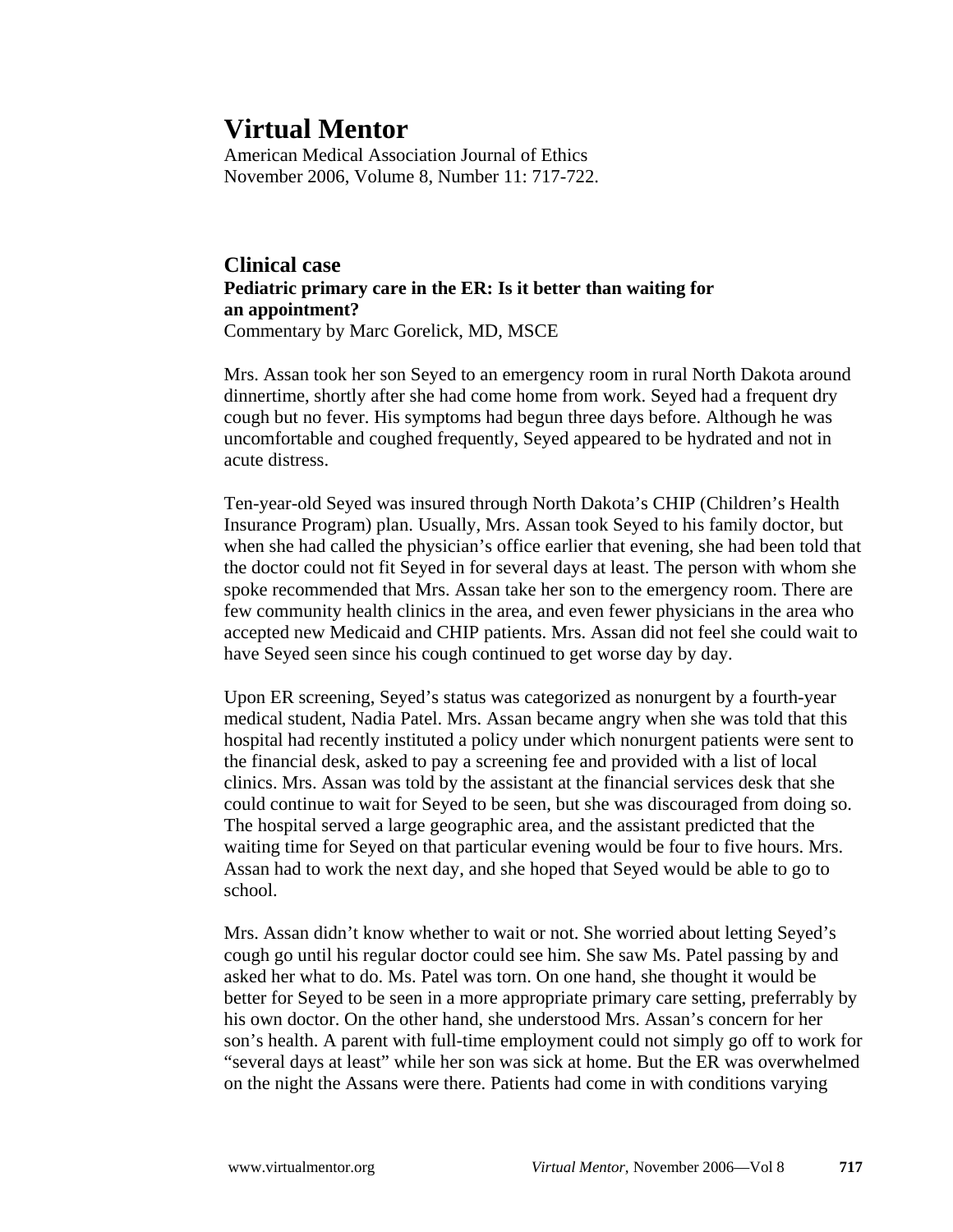from lacerations after a car accident to a slight fever to a suicide attempt. Ms. Patel had been told that under EMTALA (Emergency Medical Treatment and Active Labor Act) she must examine Seyed if Mrs. Assan requested it, but without Seyed's prior health history and because of the overload in the ER, Ms. Patel believed Seyed would benefit most from going to another clinic.

Some hospitals have a primary care focus incorporated into their emergency rooms, but the ER the Assans visited did not. All things considered, Ms. Patel did not know what she should recommend to Mrs. Assan.

### **Commentary**

Emergency departments (ED) serve diverse patient populations with a wide variety of needs. There are patients with life-threatening or other emergent conditions, for which the ED is clearly the best source of care; there are patients with urgent but less critical conditions who could potentially be treated in a number of settings, but who choose the ED for a range of reasons. Finally, the ED provides a certain amount of safety-net care, including primary care services, to patients without access to any other source of health care. Estimates vary, but it is thought that between 40 and 80 percent of pediatric visits to EDs are "nonurgent" [1]. Is this a problem? If so, what are its causes and consequences and what can be done about them?

### **Consequences of nonurgent ED use**

There are some myths about nonurgent ED use that bear close consideration. The first is that most such visits are "inappropriate," where appropriateness is defined as the right care provided in the right place at the right time. Whether care provided during an ED visit is the right care in the right place at the right time depends on many factors, including the nature of the problem, the family's perception of its urgency, the resources available to the patient and family for dealing with it and the ready availability of other sources of quality care at the time it is needed. Studies have shown that, regardless of the criteria used, appropriateness is difficult to determine accurately—either prospectively or retrospectively—and, as a result, many experts have urged that the terms "appropriate" and "inappropriate" be avoided entirely [2].

A second myth is that nonurgent visits interfere with care for sicker patients. ED crowding has become a serious problem in recent years [3], and, while it is tempting to believe that substantial use of EDs for nonurgent care is a contributing factor, the available evidence does not support this belief. According to the American College of Emergency Physicians, "While nonurgent use of the ED is an important policy issue, there is no evidence that it is responsible for ED crowding" [4]. Other factors, particularly a lack of available inpatient beds for patients who require hospitalization, are far greater contributors.

Finally, there is the argument that care in the ED is unnecessarily expensive. This is a contentious issue, with different economic analyses reaching different conclusions [5]. There is some evidence, however, that, given the need for a well-equipped,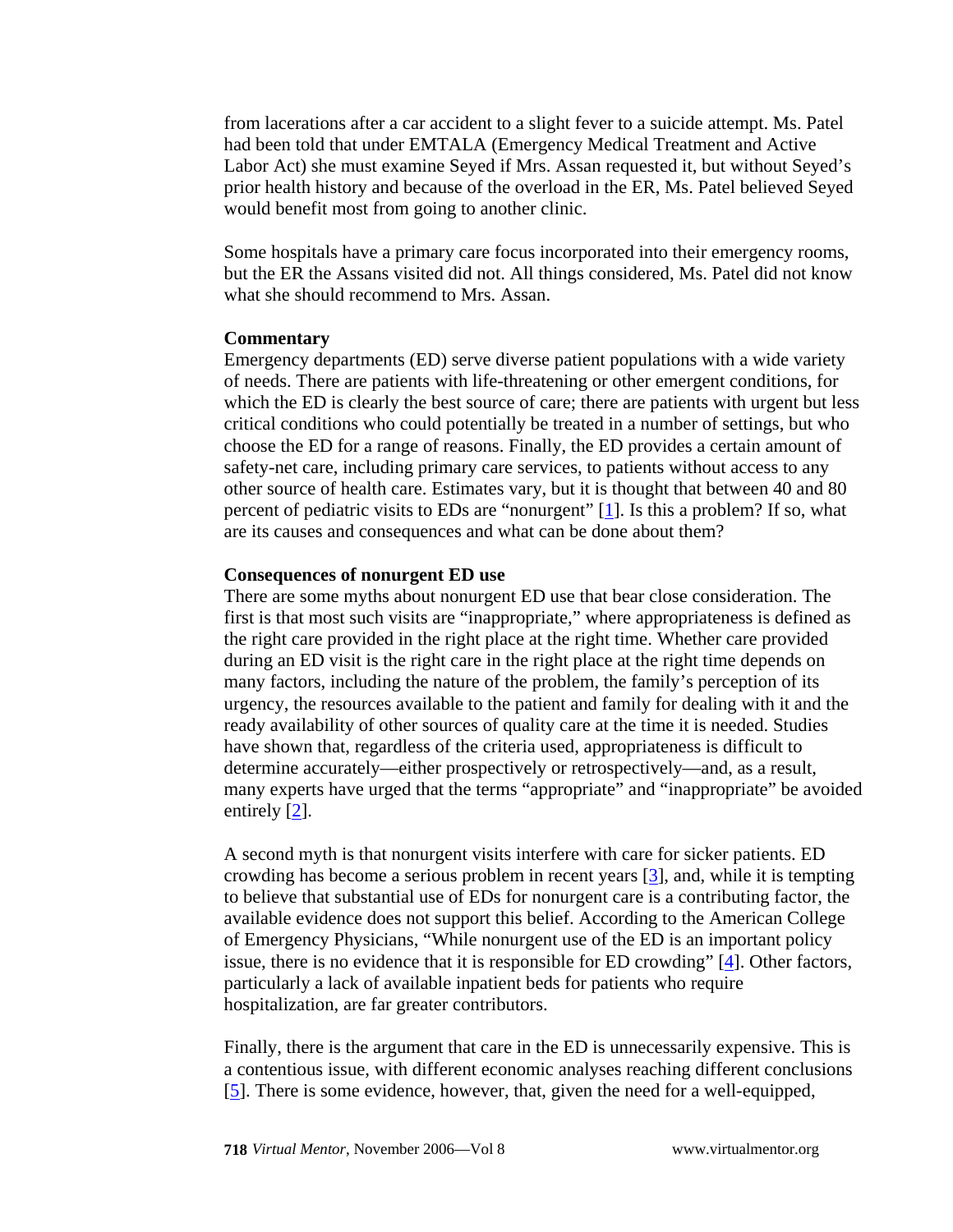properly staffed emergency facility to be available 24 hours a day, 7 days a week to provide care for those with conditions that need immediate attention, the cost of providing care for additional patients with a nonurgent conditions is relatively small [6].

Still, there may be a financial impact from nonurgent ED visits. Contrary to many assumptions, the majority of nonurgent visits are made by white, insured, middleand upper-class patients; at the same time, it is true that a disproportionately large percentage of uninsured and disadvantaged patients use the ED for nonurgent visits [7]. A law entitled The Emergency Medical Treatment and Active Labor Act (EMTALA) was passed in 1986 in an effort to prevent hospitals from "dumping" uninsured emergency patients. EMTALA requires EDs to screen and stabilize patients who present for emergency care, regardless of their ability to pay [8]. Hospitals are not compensated for this mandated care to the uninsured, and Medicaid reimbursement is typically inadequate to cover the costs of the screening and testing that the hospitals run. EMTALA may therefore place a financial burden on hospital EDs that see large numbers of uninsured patients with non-urgent conditions. Moreover, a financial burden may be passed on to patients; patients without adequate insurance have a right to be seen, but are still generally responsible for payment. In addition, there is no obligation to prioritize patients with less acute problems, so those with nonurgent complaints may well have prolonged waits which can interfere with work time while more acute patients are being treated.

Another consequence of using the ED for nonurgent care is the potential loss of continuity of care. Pediatrics in particular, emphasizes patients' having a "medical home," that is, a place where the child receives the bulk of his or her health care and where the responsibility for coordinating that care is willingly accepted [9]. In addition to potentially weakening the bond between family and physician, when children receive nonemergency treatment in the ED, opportunities may be missed for preventive care and counseling and maintenance treatment for those with chronic medical conditions. Children with asthma, for example, who are frequent users of the ED for acute treatment may be less likely to be placed on and monitored for proper use of controller medications  $[10]$ . In this case, it appears that Seyed Assan has a "medical home," but one that is not meeting his current need. While referring him to a different primary care clinic that can see him now for the cough may seem an attractive alternative, it may in fact adversely affect his relationship with his current physician.

### **Reasons for nonurgent ED use**

Despite the myths, we have seen that there may be actual adverse consequences to going to the ED for nonurgent care, especially for patients and their families. Why, then, does it occur? Many reasons have been discovered during research on the topic. Regardless of their ultimate triage assignment or disposition, most patients believe their problem requires urgent attention. Many patients lack any other source of care. For others, it is a matter of availability or convenience. In this case, for example, Mrs. Assan might be willing to wait for an appointment under different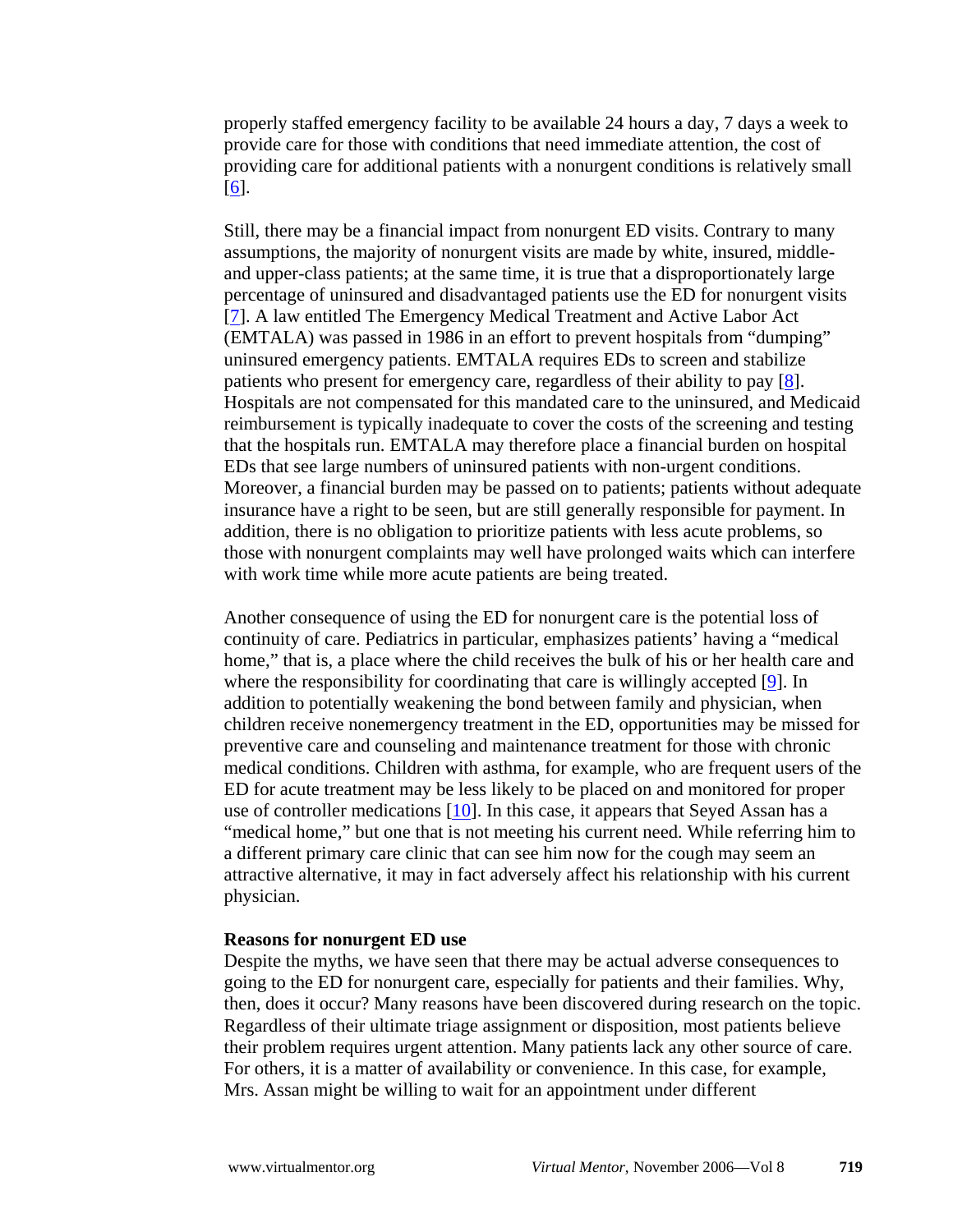circumstances, but she doesn't feel as though her son can wait the several days until he can be seen by the primary physician. Convenience may be an important factor; suppose an appointment at the pediatrician's office means Mrs. Assan must miss a day of work (and pay)? Further, a recent study shows that many patients perceive that the ED provides better quality care  $[11]$ . A lack of continuity of care and dissatisfaction with primary care have been shown to lead to greater use of the ED for nonurgent problems [12, 13]. It seems clear that most patients who seek nonurgent care at the ED do so because it is the place that is most likely to meet their needs at the time. Even when it is not their first choice, in the fragmented U.S. health care system, the ED is a reliable, available and convenient place where patients with any type of problem can be seen.

### **What to do about nonurgent ED care**

Until 1986, a commonly used solution for EDs was simply to deny care to patients with nonurgent conditions who could not afford to pay. Under EMTALA, however, this practice is illegal. The required medical screening exam is not a simple matter of triage. It includes whatever evaluation is necessary, by a qualified provider and within the capabilities of the hospital, to determine whether a patient is stable. In this case, it is not clear if that obligation has been met, since a medical student would not be considered a "qualified provider" for EMTALA purposes. If Mrs. Assan perceives that she has not been accorded the proper evaluation because of the type of insurance she has, she could file a complaint, leaving the hospital open to substantial penalties if it is found to be out of compliance.

### **Financial consideration**

In recent years, hospitals have begun to insist on payment up front after the minimum medical screen, as in this case, with a goal of minimizing the cost of the encounter and, more importantly, to discourage future use [14]. Whether this is successful or not remains to be determined. Besides, for most nonurgent conditions, once the medical screen has adequately determined that the problem is not an emergency, most of the work has been done and there may be relatively little additional cost. Referring patients away without making alternative arrangements may also violate the ethical obligation of emergency physicians "to act as advocates for the health needs of indigent patients" [14].

### **What should Nadia Patel do?**

This situation is a difficult one. However, Ms. Patel's obligation is to the patient, not the hospital. She should attempt to elucidate better the Assans' relationship with their primary care physician. Is it someone in whom they have confidence and trust and who is normally available when needed, or is there a pattern of unmet needs? If the former is true, maintaining that relationship is important, while help in finding a different "medical home" might be useful in the latter circumstance. If Mrs. Assan is primarily concerned about the screening fee, consulting a social worker or a financial service representative may be helpful. Finally, if the only reasonable way for Seyed's problem to be addressed is for him to be seen and treated in the ED, that decision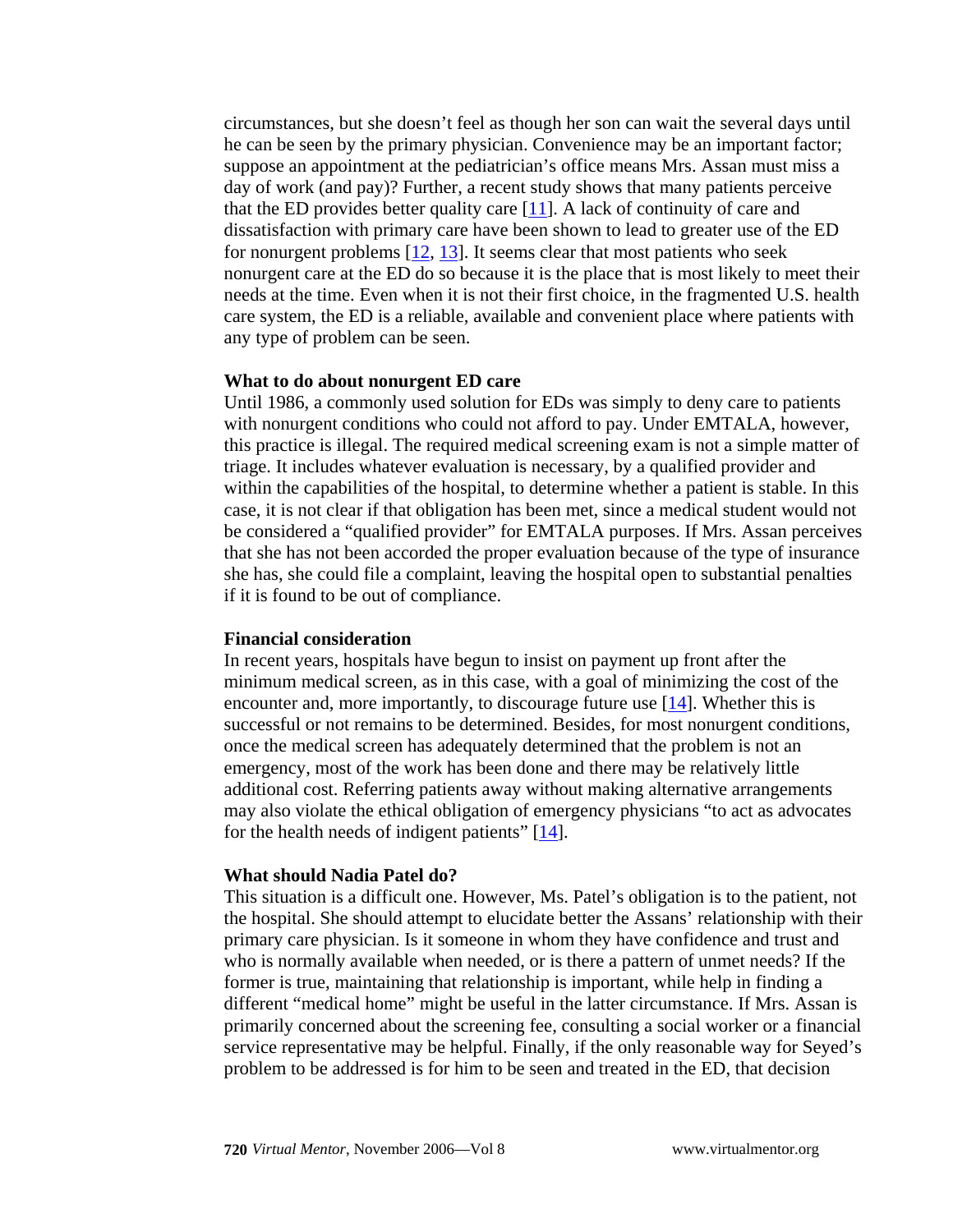should be supported. We should never make families feel guilty about taking up our time or crowding our ED when they are in need.

It is increasingly clear that nonurgent use of EDs is a societal problem, one that will not be solved through punitive measures against patients and families, or by shifting the problem to other providers. If the Assan family's plight moves Ms. Patel, she should advocate for systematic change in the way health care is delivered.

## **References**

- 1. Mistry RD, Hoffmann RG, Yauck JS, Brousseau DC. Association between parental and childhood emergency department utilization. *Pediatrics.* 2005;115:e147-151.
- 2. Abbuhl SB, Lowe RA. The inappropriateness of "appropriateness."*Acad Emerg Med*. 1996;3:189-191.
- 3. Committee on the Future of Emergency Care in the United States Health System Board on Health Care Services*. Hospital-Based Emergency Care: At the Breaking Point*. Washington, DC: National Academy Press, Institute of Medicine; In Press.
- 4. American College of Emergency Physicians. *Responding To Emergency Department Crowding: A Guidebook for Chapters*. Available at: http://www.acep.org/NR/rdonlyres/F816F22E-1E8A-43BC-8357- 5F6DC966C349/0/edCrowdingReport.pdf. Accessed October 4, 2006.
- 5. Kellerman AL. Calculating the cost of emergency care. *Ann Emerg Med.* 2005;45:491-492.
- 6. Williams RM. The costs of visits to emergency departments*. N Engl J Med.* 1996;334:642-646.
- 7. Lowe RA, Localio AR, Schwarz DF, et al. Association between primary care practice characteristics and emergency department use in a Medicaid managed care organization. *Med Care.* 2005;43:792-800.
- 8. American College of Emergency Physicians. EMTALA. Available at: http://www.acep.org/webportal/PatientsConsumers/critissues/ UninsuredUnderinsured/emtala.htm. Accessed October 4, 2006.
- 9. Starfield B, Shi L. The medical home, access to care, and insurance: a review of evidence. *Pediatrics.* 2004;113:1493-1498.
- 10. Cydulka RK, Tamayo-Sarver JH, Wolf C, Herrick E, Gress S. Inadequate follow-up controller medications among patients with asthma who visit the emergency department. *Ann Emerg Med.* 2005;46:316-322.
- 11. Ragin DF, Hwang U, Cydulka RK, et al. Reasons for using the emergency department: results of the EMPATH study. *Acad Emerg Med*. 2005;12:1158- 1166.
- 12. Brousseau DC, Bergholte J, Gorelick MH. Decreased primary care satisfaction is associated with nonurgent emergency department utilization [abstract]. *Pediatr Res*. 2003;53:267A.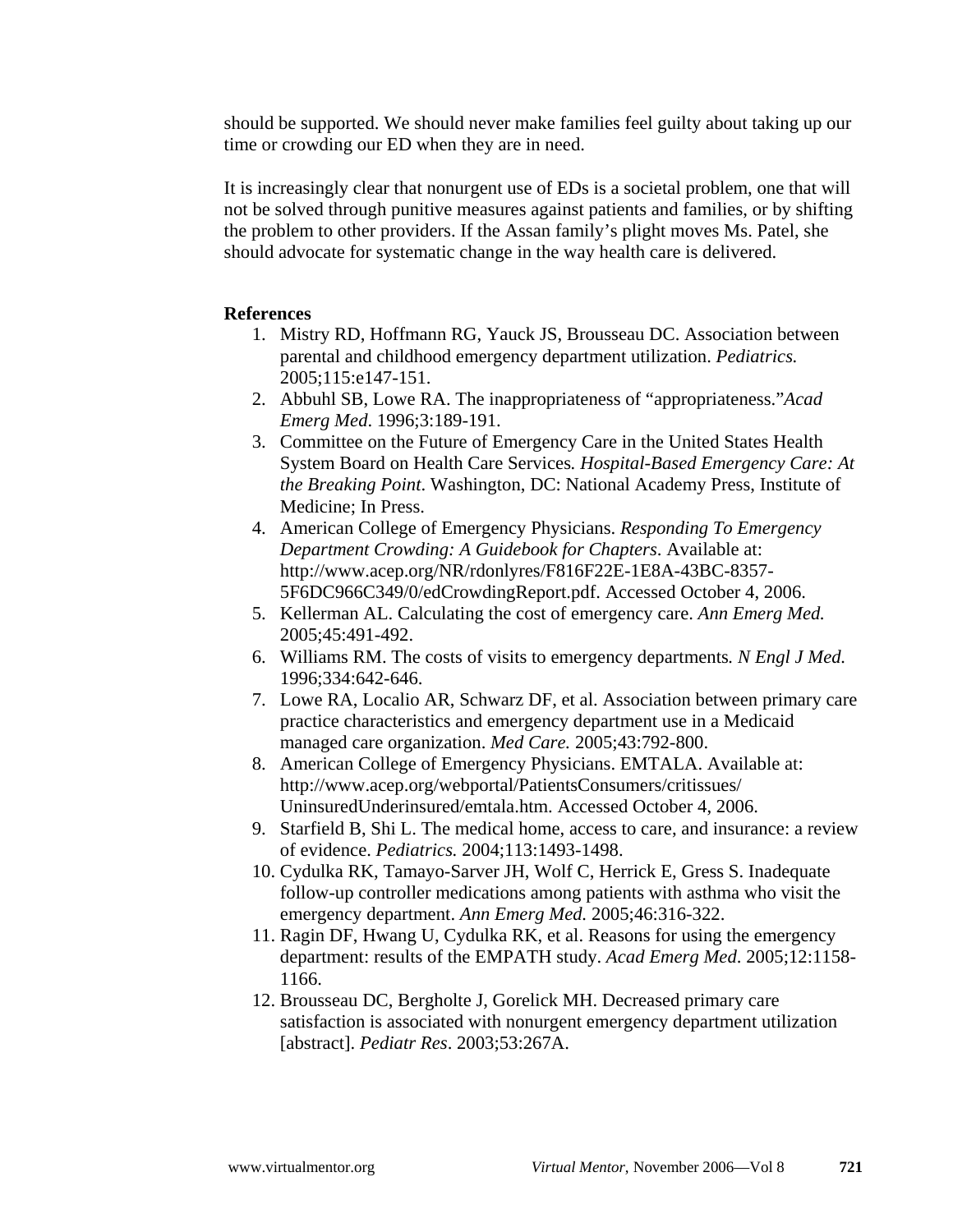- 13. Brousseau DC, Meurer JR, Isenberg ML, Kuhn EM, Gorelick MH. The association between infant continuity of care and pediatric emergency department utilization. *Pediatrics.* 2004;113:738-741.
- 14. Bitterman RA. EMTALA and the ethical delivery of hospital emergency services. *Emerg Med Clin N Am.* 2006;24:557-577.

*Marc Gorelick, MD, MSCE, is medical director and Jon E. Vice Chair in Pediatric Emergency Medicine at the Children's Hospital of Wisconsin in Milwaukee and professor of pediatrics and chief of pediatric emergency medicine at the Medical College of Wisconsin.*

## **Related article**

[Crowded conditions coming to an ER near you,](http://www.ama-assn.org/ama/pub/category/16942.html) November 2006

Virtual Mentor welcomes your response to recently published articles and commentaries. Send your correspondence to the *Virtual Mentor* e-mail address: virtualmentor@ama-assn.org.

*The viewpoints expressed on this site are those of the authors and do not necessarily reflect the views and policies of the AMA.*

Copyright 2006 American Medical Association. All rights reserved.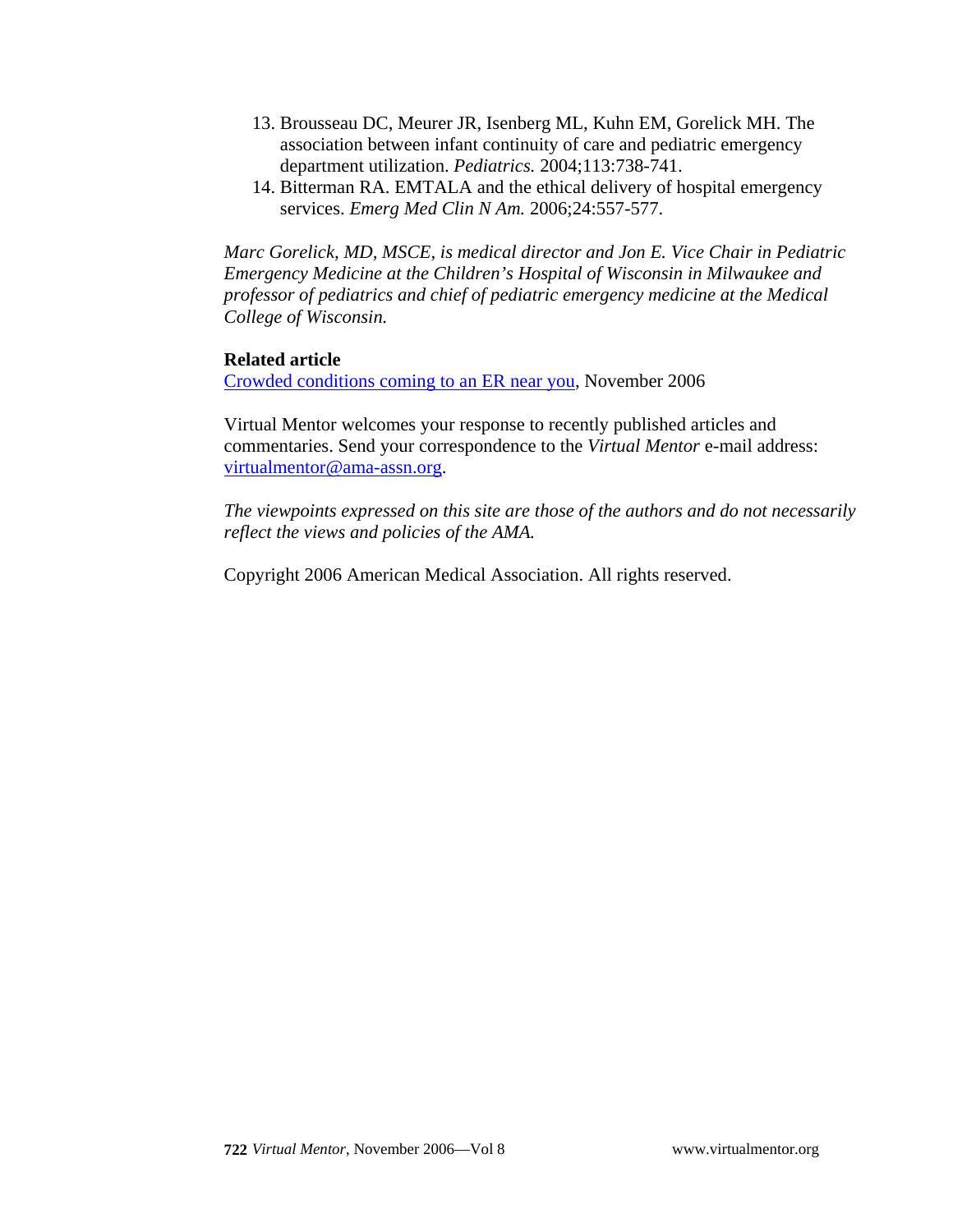**Virtual Mentor**<br>American Medical Association Journal of Ethics November 2006, Volume 8, Number 11: 723-728.

# **Clinical case Clinical awareness of occupation-related toxic exposure** Commentary by Leonardo Trasande, MD, MPP

Mr. Angelo Juarez went to a local community clinic in south central California as a new patient because he was experiencing a slight but persistent cough, shortness of breath, headache, fatigue, muscle weakness and eye irritation. He was not febrile and reported occasional nausea during the preceding two weeks, although not at the time of the visit. He was seeing the physician as a self-pay patient.

Mr. Juarez had come to the United States recently to find work and build a family in California. The physician, Dr. Matthew Franzen, entered the room and introduced himself to the patient. After the brief introduction, Dr. Franzen realized Spanish would be the preferred language for this encounter. Thankfully, Dr. Frazen had a working knowledge of Spanish and began to converse with Mr. Juarez. He performed a typical history and physical. He noticed that Mr. Juarez's eyes were red and heard wheezing in his chest. Mr. Juarez shared with Dr. Franzen that he had come to the U.S. with his wife and had found work on a farm near where he lived and that he missed the rest of his family back in southern Mexico.

Dr. Franzen was experiencing a particularly hectic day at the clinic, and Mr. Juarez's symptoms could have been due to any one of many causes. Since Mr. Juarez was 27 and had an otherwise unremarkable health history, he diagnosed Mr. Juarez with hay fever, thinking it was possible that he was reacting to certain allergens for the first time.

Realizing that Mr. Juarez would be paying out-of-pocket for his medications, Dr. Franzen gave him a sizable amount of a generic antihistamine and a prescription for more. Dr. Franzen was used to seeing patients in Mr. Juarez's circumstances, many of whom never came back to the clinic. He had seen a few patients sporadically with similar symptoms but many never followed up, so he continued to diagnose them with hay fever.

Mr. Juarez did not improve over the next week, but he could not afford to take another day off to go back to Dr. Franzen. Interestingly, he noticed that there were a number of other farm workers who had symptoms similar to his. Many of them had not visited a physician, so he thought he would wait longer before going back to Dr. Franzen.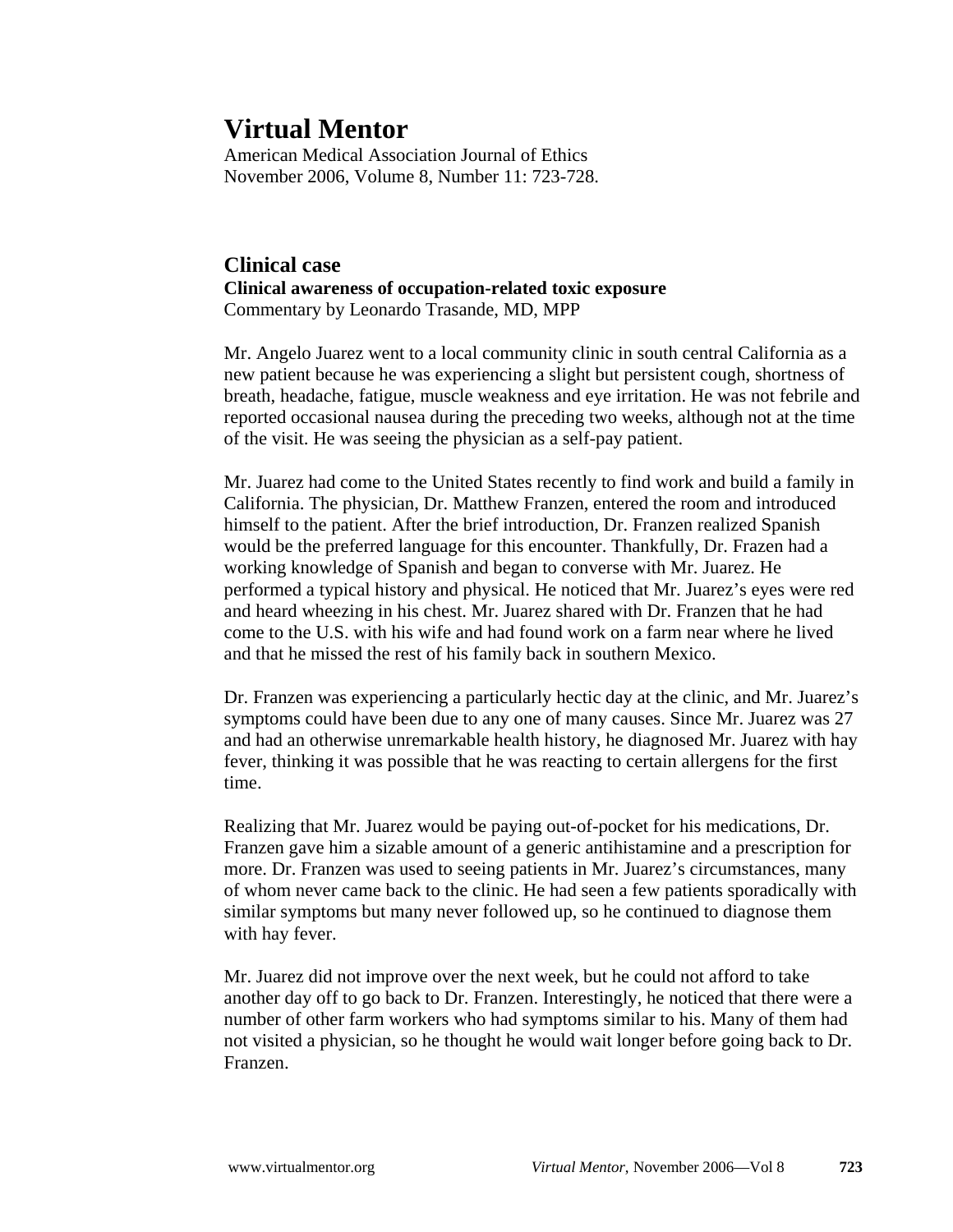### **Commentary**

The case of Mr. Juarez is unfortunately all too common, as toxic chemical exposures occur with increasing frequency, both in the home and in the workplace. There are some 90,000 chemicals licensed for use in the United States by the Environmental Protection Agency, and 1,000 to 3,000 new chemicals are approved for use each year [1]. Because the Toxic Substances Control Act does not require that chemicals be proven safe before they are allowed to be marketed, it is not surprising that diseases of occupational and environmental origin are prevalent in the United States [2]. More than 800,000 illnesses and 60,000 deaths annually are attributable to occupational exposures in the United States [3], and diseases of environmental origin among American children cost our nation \$54.9 billion annually [4]. These data should convince physicians to consider the possibility of toxic chemical exposure, especially when they are assessing the health of farm and factory workers.

It is true that Mr. Juarez's symptoms could be interpreted as signs of a new onset allergy. Indeed, atopy is common in adults—with a prevalence as high as 20 percent according to one report [5], and, as the adage goes, hoof beats represent horses more often than they represent zebras. However, a number of aspects of this case make a more complete differential diagnosis and investigation of possible work and home exposures critical. First, toxic chemical exposures disproportionately affect workers [6] and communities of low socioeconomic status [7, 8]. In addition, language barriers [9], lack of health insurance [10] and fear of job loss [11] make a follow-up visit nearly impossible for Mr. Juarez.

A brief environmental and occupational history  $[12]$ , which can be obtained through a questionnaire completed in the waiting room [13, 14] would have allowed Dr. Franzen to identify and prevent potential further toxic exposures in Mr. Juarez's case. The clinical encounter with Mr. Juarez should be conducted at a level that matches his health literacy. Many workers do not know all the chemicals being used or the names of the chemicals to which they are exposed, so the occupational and environmental history [15] should seek to uncover possible etiologic associations when patients present with symptoms that suggest a disease of environmental origin. Unfortunately, because most physicians have little training in environmental health, these diseases are often misidentified and misattributed to allergic and infectious causes [16, 17]. Some U.S.- accredited medical schools still fail to include occupational and environmental medicine in the curriculum, and those that do provide an average of seven hours over the four years of medical school [18]. Fewer than half of pediatric residency programs offer training in environmental issues other than lead poisoning and asthma [19].

This particular case is classic for acute pesticide toxicity, though the exact causative agent cannot be readily identified except by an investigation of the work and home environments. Pesticides were first developed in World War II as nerve gas agents. Organophosphate pesticides in particular are well known for their phosphorylation of the acetylcholinesterase enzyme, leading to an accumulation of acetylcholine that stimulates a wide array of nicotinic, muscatinic and other receptors. The Mad Hatter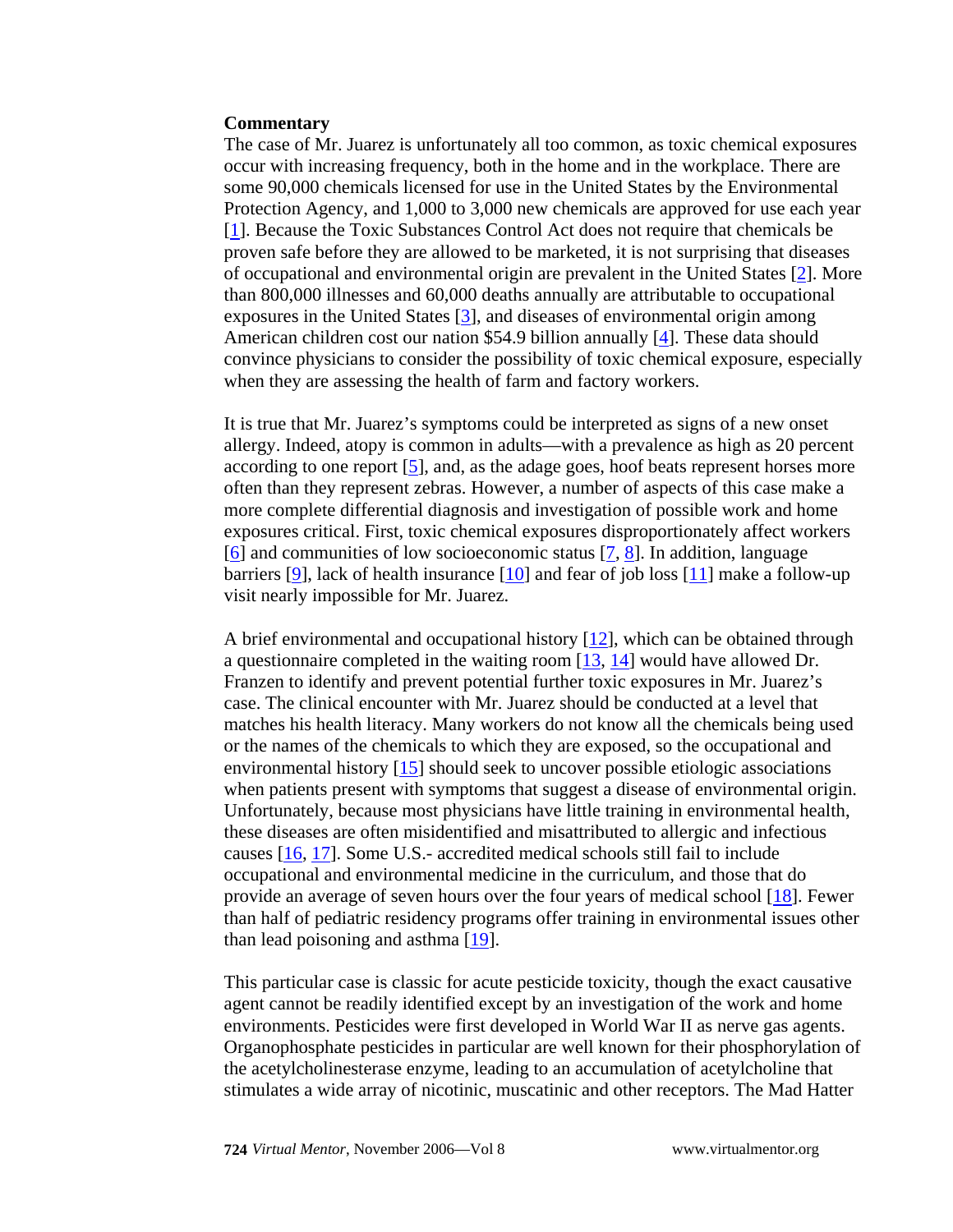in "Alice in Wonderland," although he was poisoned by mercury, provides a useful mnemonic for the anticholinergic symptoms of organophosphate poisoning: mad as a hatter, blind as a bat, dry as a bone, red as a beet, hot as a pistol [20].

To evaluate for organophosphate poisoning, Dr. Franzen could have measured Mr. Juarez's serum acetylcholinesterase level or screened his urine for pesticide metabolites [21]. However, a normal acetylcholinesterase level does not eliminate pesticide poisoning, inasmuch as a number of other pesticides have similar health effects but do not directly rely upon acetylcholinesterase inactivation [20].

It would be unfair to expect Dr. Franzen to know the toxic effects of all of the 90,000 chemicals that are widely produced in the United States, but there are a number of readily accessible resources at the disposal of clinicians who evaluate environmental or occupational exposure. The Occupational Health and Safety Administration mandates that physicians have access to the Material Safety Data Sheets for chemicals to which their patients are exposed [22]. These data sheets contain important information about toxicity that can be useful in assessing symptoms that do not fit a typical clinical pattern.

The Centers for Disease Control and Prevention ToxFAQ Web site [23] provides useful information about the toxic effects of environmental chemicals. Immediate clinical consultation about acute exposures can be obtained from the national network of Poison Control Centers on a 24-hour, 7-day-a-week basis [24].

For evaluation of chronic exposures that are more complex, the Association of Occupational and Environmental Clinics can connect health professionals to occupational medicine specialists. They in turn can help the primary physician decide whether the clinical scenario represents an occupational disease and whether further referral or intervention is necessary.

Occupational clinics also have social workers, nurses, industrial hygienists and lawyers on their staffs to provide comprehensive care and to protect workers from the potential consequences of calling attention to an occupational hazard [25]. If a workplace investigation is necessary, state and local public health officials often work closely with the National Institute of Occupational Safety and Health and the Agency for Toxic Substances Disease Registry to collect the environmental samples and guide further clinical investigation of others who were exposed.

Mr. Juarez and his coworkers are not the only ones who are likely to be affected by pesticide exposure in this case. Workers can also carry toxic chemical residues on their clothing that then cause damage to others in the home  $[26]$ . Children are especially vulnerable to pesticides because their nervous systems and other organs are undergoing rapid development. If cells in an infant's brain are destroyed by chemicals or if connections between neurons fail to form, permanent neurological or cognitive dysfunction may result  $[27]$ . In the first two years of life, the blood-brain barrier is also more permeable, so toxins can enter the cerebrospinal fluid more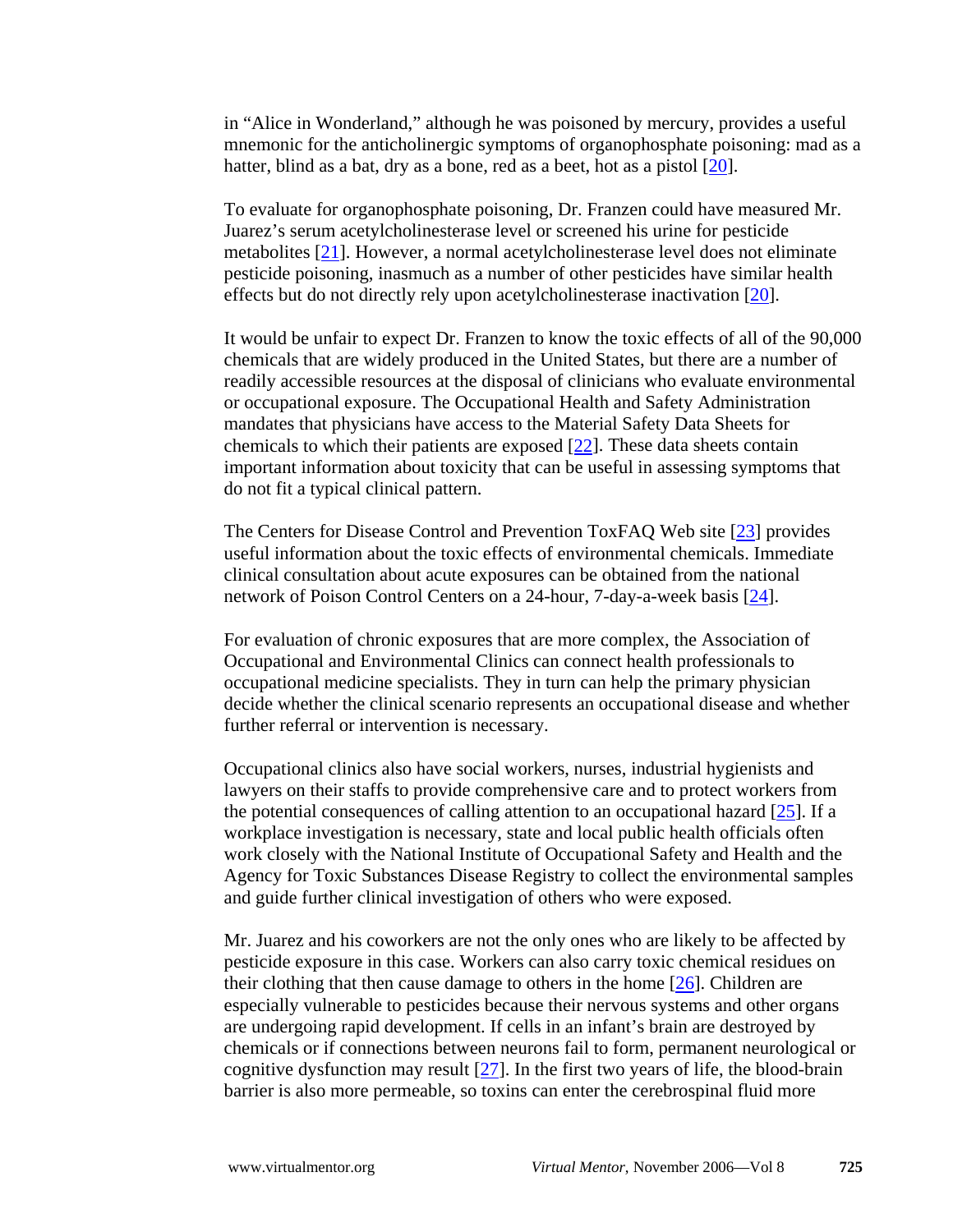readily [28]. Lead [29], mercury [30], polychlorinated biphenyls [31] and pesticides [32] have all been proven to cause cognitive impairment. Rising rates of childhood cancer, birth defects, asthma and developmental disabilities have been increasingly linked to chemical factors in the environment [33]. Workers who use these materials should change their clothing before going home and can take other steps such as showering prior to entering their homes to minimize inadvertent exposure to their families [20].

Ultimately, prevention of environmental hazards requires adequate testing of chemicals before they are brought to market and ongoing studies that assess health effects of exposure to those chemicals once they are in use. The National Children's Study is the first study ever to examine comprehensively the effects of toxic chemicals on human health and development. Congress should fully fund this landmark initiative, so that we can proactively prevent diseases of environmental origin. Otherwise, we will continue to embark upon a dangerous and unnatural experiment on our nation.

In the meantime, physicians in Dr. Franzen's situation should take an environmental and occupational history; be familiar with sources of information about chemical toxicity; order appropriate lab tests to rule out or confirm possible toxic disease; and, in cases where patients are indeed suffering from toxic exposure in the workplace, advise them how to minimize further exposure to themselves and members of their households. Physicians should also tell patients with work-related toxic illness that services are available to protect them from the consequence of calling attention to the occupational hazard.

## **References**

- 1. Office of Pollution Prevention and Toxic Substances. Chemicals-incommerce information system. Chemical Update System Database. Washington, DC; 1998.
- 2. Black H. GAO sounds off on chemical regulation. *Environ Health Perspect.* 2005;113:A828-830.
- 3. Leigh JP, Markowitz SB, Fahs M, Shin C, Landrigan PJ. Occupational injury and illness in the United States. Estimates of costs, morbidity, and mortality. *Arch Intern Med*. 1997;157:1557-1568.
- 4. Landrigan PJ, Schechter CB, Lipton JM, Fahs MC, Schwartz J. Environmental pollutants and disease in American children: estimates of morbidity, mortality, and costs for lead poisoning, asthma, cancer, and developmental disabilities. *Environ Health Perspect*. 2002;110:721-728.
- 5. Upton MN, McConnachie A, McSharry C, et al. Intergenerational 20 year trends in the prevalence of asthma and hay fever in adults: the Midspan Family Study surveys of parents and offspring. *BMJ.* 2000;321:88-92.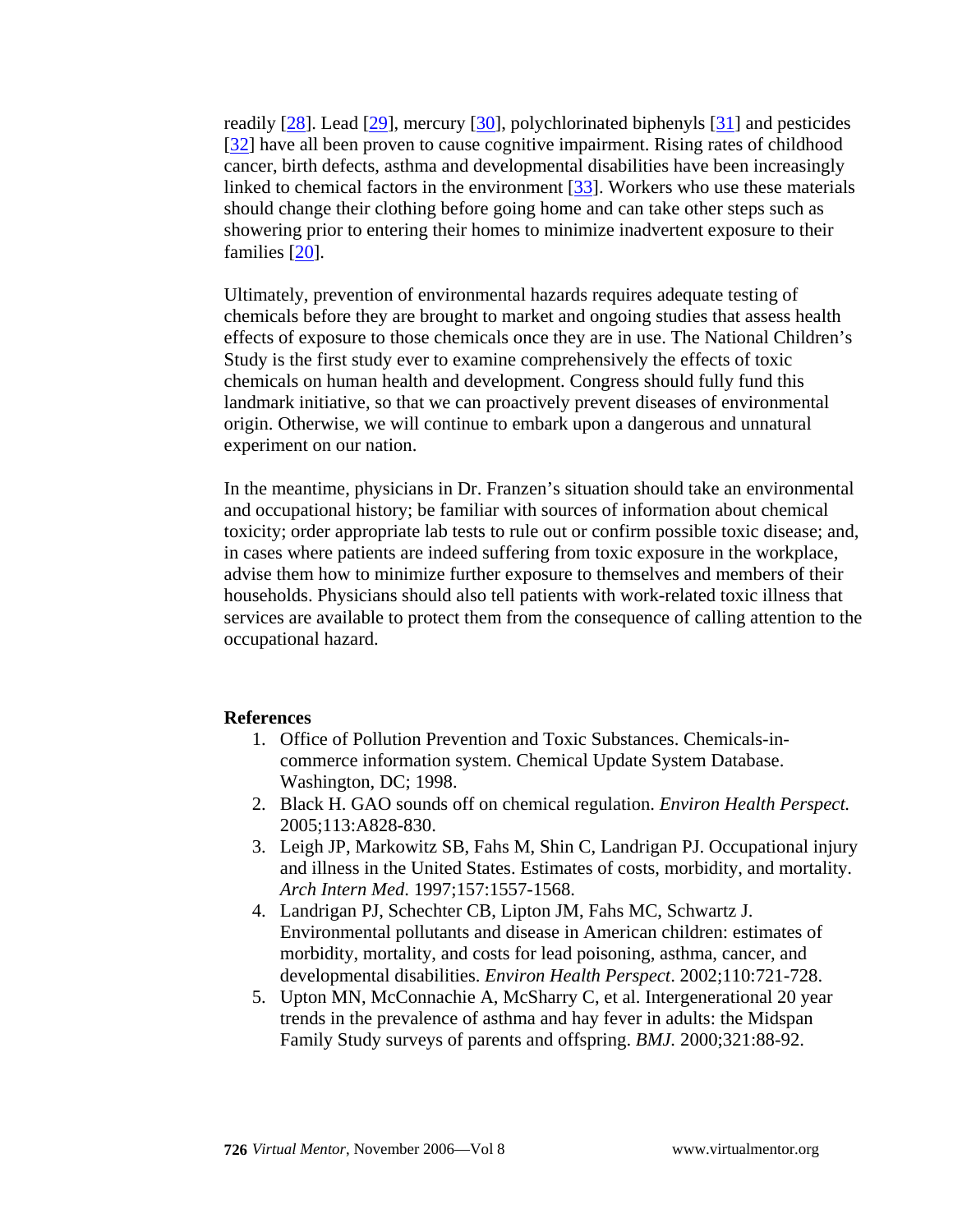- 6. Murray LR. Sick and tired of being sick and tired: scientific evidence, methods, and research implications for racial and ethnic disparities in occupational health. *Am J Public Health*. 2003;93:221-226.
- 7. Bullard RD. *Dumping in Dixie: Race, Class and Environmental Quality.* Boulder, Colo: Westview Press; 1990.
- 8. Brown P. Race, class, and environmental health: a review and systematization of the literature. *Environ Res*. 1995;69:15-30.
- 9. Flores G**.** Language barriers to health care in the United States. *N Engl J Med.* 2006;355:229-231.
- 10. Traynor K. Uninsured numbers keep climbing. *Am J Health Syst Pharm*. 2006;63:1783-1784.
- 11. McCauley LA, Sticker D, Bryan C, Lasarev MR, Scherer JA. Pesticide knowledge and risk perception among adolescent Latino farmworkers. *J Agric Saf Health*. 2002;8:397-409.
- 12. Thompson JN, Brodkin CA, Kyes K, Neighbor W, Evanoff B. Use of a questionnaire to improve occupational and environmental history taking in primary care physicians. *J Occup Environ Med.* 2000;42:1188-1194.
- 13. Frank AL, Balk S. *Case Studies in Environmental Medicine (CSEM). Taking an Exposure History.* Available at: http://www.atsdr.cdc.gov/HEC/CSEM/exphistory/index.html. Accessed October 18, 2006.
- 14. National Environmental Education and Training Foundation. Pediatric environmental history forms. Available at: http://www.neetf.org/Health/PEHI/HistoryForm.htm. Accessed October 12, 2006.
- 15. Lax MB, Grant WD, Manetti FA, Klein R. Recognizing occupational disease—taking an effective occupational history. *Am Fam Physician*. 1998;58:935-944.
- 16. Trasande L, Schechter C, Falk R, et al. The environment in pediatric practice: a study of New York pediatricians' attitudes, beliefs, and practices towards children's environmental health. *J Urban Health.* 2006;83:760-772.
- 17. Trasande L, Schapiro ML, Falk R, et al. Pediatrician attitudes, clinical activities, and knowledge of environmental health in Wisconsin. *WMJ*. 2006;105:45-49.
- 18. Schenk M, Popp SM, Neale AV, Demers RY. Environmental medicine content in medical school curricula. *Acad Med*. 1996;71:499-501.
- 19. Roberts JR, Gitterman BA. Pediatric environmental health education: a survey of US pediatric residency programs. *Ambul Pediatr*. 2003;3:57-59.
- 20. Etzel RA, Balk SJ, eds. *Pediatric Environmental Health*. 2nd ed. Elk Grove Village, Ill: American Academy of Pediatrics; 2003:324-360.
- 21. Kamanyire R, Karalliedde L. Organophosphate toxicity and occupational exposure**.** *Occup Med (London).* 2004;54:69.
- 22. Occupational Health and Safety Standards. 29 CFR 1910.146, 1910.20 (1997).
- 23. Department of Health and Human Services, Agency for Toxic Substances and Disease Registry. ToxFAQs: frequently asked questions about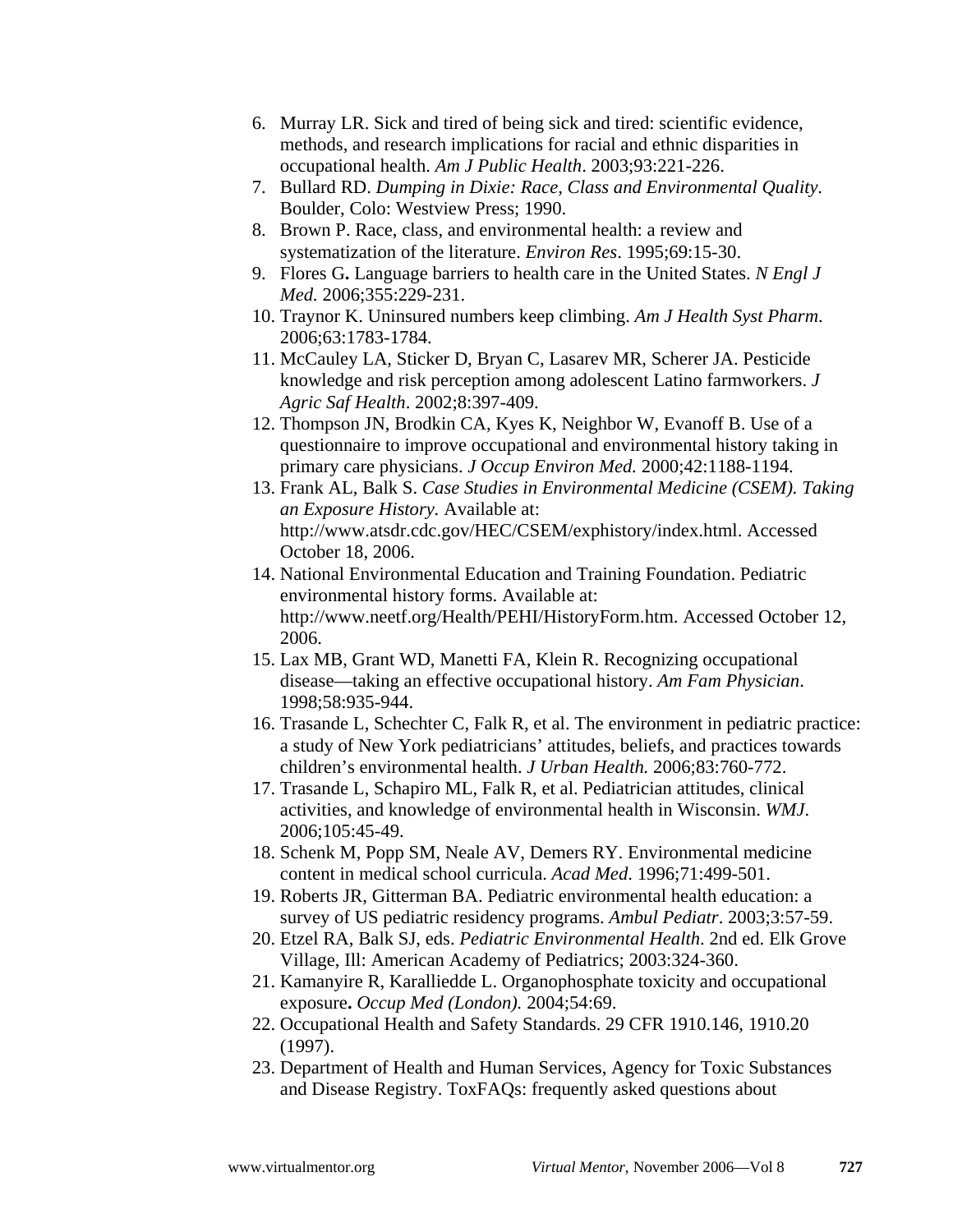contaminants found at hazardous waste sites. Available at: http://www.atsdr.cdc.gov/toxfaq.html. Accessed October 12, 2006.

- 24. American Association of Poison Control Centers. AAPCC homepage. Available at www.aapcc.org. Accessed October 12, 2006. In an emergency call 800-222-1222.
- 25. Association of Occupational and Environmental Clinics. Clinic Directory. Available at: www.aoec.org/directory.htm. Accessed October 12, 2006.
- 26. Coronado GD, Vigoren EM, Thompson B, Griffith WC, Faustman EM. Organophosphate pesticide exposure and work in pome fruit: evidence for the take-home pesticide pathway. *Environ Health Perspect*. 2006;114:999-1006.
- 27. Bellinger D, Leviton A, Waternaux C, Needleman H, Rabinowitz M. Longitudinal analyses of prenatal and postnatal lead exposure and early cognitive development. *N Engl J Med*. 1987;316:1037-1043.
- 28. Rodier PM. Developing brain as a target of toxicity. *Environ Health Perspect.* 1995;103(suppl 6):S73-S76.
- 29. Laraque D, Trasande L. Lead poisoning: successes and 21st century challenges. *Pediatr Rev.* 2005;26:435-443.
- 30. Trasande L, Landrigan PJ, Schechter C. Health and economic consequences of methyl mercury toxicity to the developing brain. *Environ Health Perspect*. 2005;113:590-596.
- 31. Jacobson JL, Jacobson SW. Intellectual impairment in children exposed to polychlorinated biphenyls in utero. *N Engl J Med*. 1996;335:783-789.
- 32. Berkowitz GS, Wetmur JG, Birman-Deych E, et al. In utero pesticide exposure, maternal paraoxonase activity, and head circumference. *Environ Health Perspect*. 2004;112:388-391.
- 33. Landrigan PJ, Trasande L, Thorpe LE, et al. The National Children's Study: A 21-year prospective study of 100,000 American children. *Pediatrics.* In press.

*Leonardo Trasande, MD, MPP, is an assistant professor in the Departments of Community and Preventive Medicine and Pediatrics at the Mount Sinai School of Medicine in New York City. He is also the assistant director of the Center for Children's Health and the Environment, the nation's first academic policy center devoted to the protection of children from environmental threats, and co-principal investigator of the Queens (N.Y.) Vanguard Center of the National Children's Study.*

Virtual Mentor welcomes your response to recently published articles and commentaries. Send your correspondence to the *Virtual Mentor* e-mail address: virtualmentor@ama-assn.org.

*The viewpoints expressed on this site are those of the authors and do not necessarily reflect the views and policies of the AMA.*

Copyright 2006 American Medical Association. All rights reserved.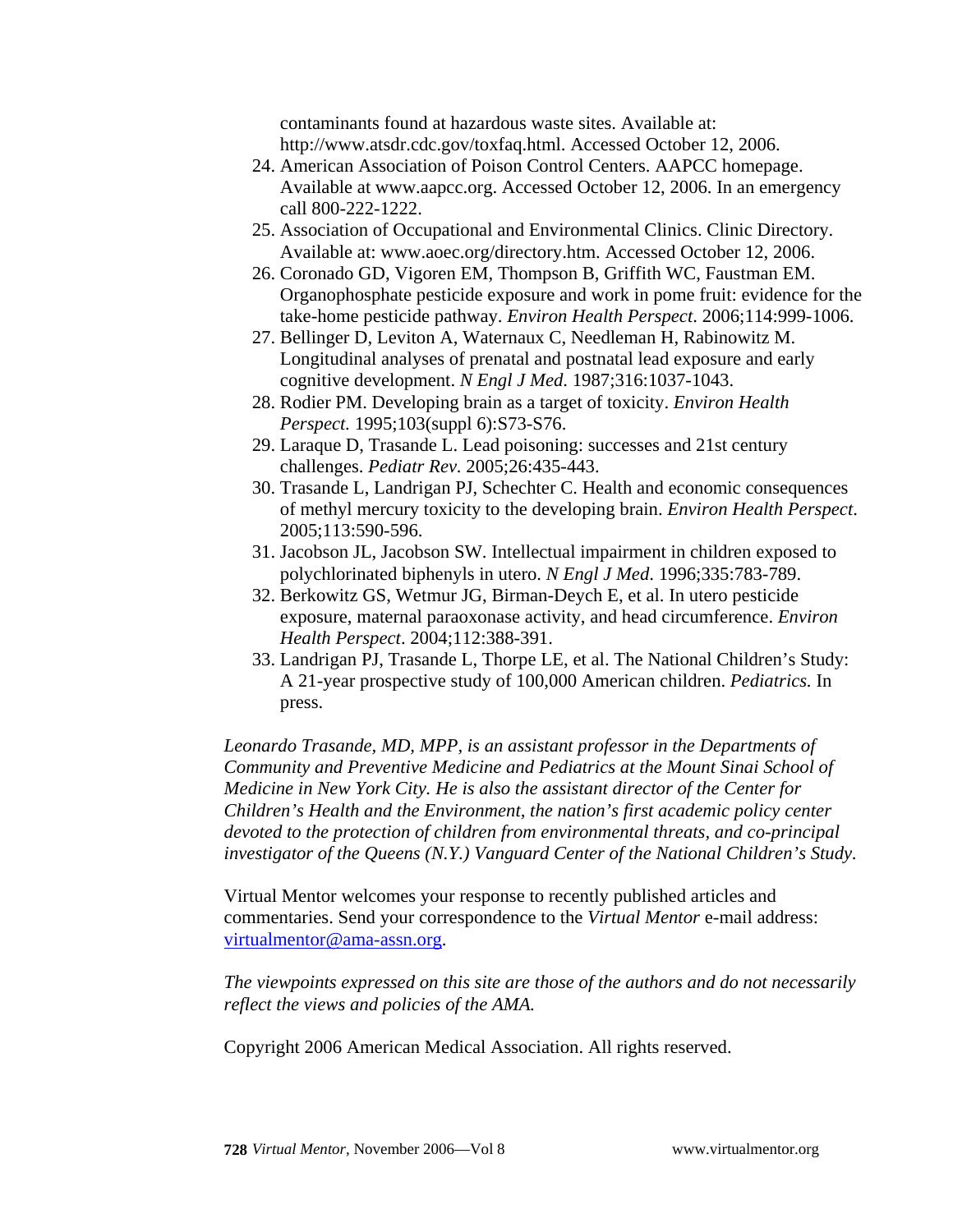**Virtual Mentor**<br>American Medical Association Journal of Ethics November 2006, Volume 8, Number 11: 729-734.

## **2006 Conley essay contest**

**Distributing drug samples in a free clinic: a personal or policy decision** Response by Amanda J. Redig

### **Scenario**

The accepted guideline for distributing free drugs at a particular community clinic for the uninsured is to dispense them according to clinical need, on a first-come, first-served basis. When the clinic is out of a drug, the physician writes a prescription if the patient can afford the medication for a short period of time, during which the physician tries to enroll the patient in the manufacturer-sponsored indigent drug program (IDP). The clinic has a limited supply of Viagra and Cialis samples from the manufacturers of those drugs. One physician breaks the first-come, first-served rule in distributing these drugs. He has several patients with erectile dysfunction, but one of them smokes heavily. The physician reckons that the patient spends about \$240 a month on cigarettes (if he is truthful about his smoking habits) and that if he did not buy cigarettes he could afford \$260 per month for the drug. The patient does not qualify for the manufacturers' IDP. Having discussed smoking cessation programs and other interventions like the nicotine patch with the patient for more than a year, the physician now tells him that he is withholding free supplies of Viagra and Cialis from him, giving them instead to patients with similar clinical indications who do not smoke and have greater financial need.

## **Response**

The life of a physician is a never-ending series of exams, from medical school admission to board certification. The jargon of the tests—Step 1, surgery shelf, Internal Medicine boards—eventually becomes as familiar as the language of ACE inhibitors or PIC lines. Yet challenging as the knowledge-based demands of medicine can be, the ethical dilemmas of the profession are no less complicated. And for these situations there is no review book or UptoDate.com entry to provide answers. Instead, each physician must balance the duty to provide medical care with the equally compelling obligation to uphold the ethical tenets that lie at the heart of the profession of medicine. The true challenge for the physician lies in deciding what to do when these responsibilities collide.

In this scenario, the physician in question, henceforth referred to as Dr. X, confronts two related dilemmas. First, given limited resources, how does a physician best serve the competing needs of all of his patients? In an individual patient-physician relationship, both clinical judgment and ethics agree: the patient's well-being is the goal of the physician. But what happens when the best outcome for one patient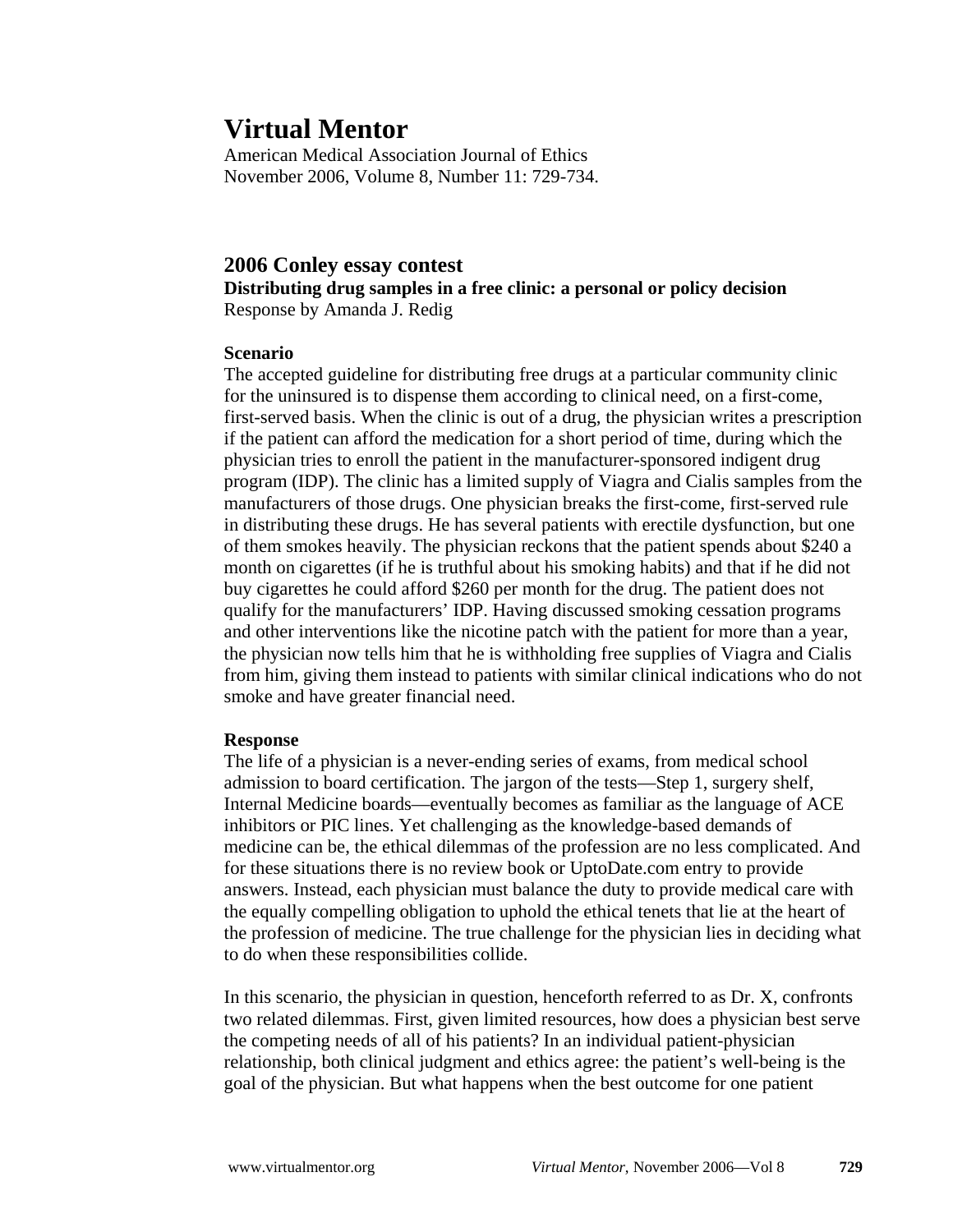comes at the expense of another's? Dr. X's community clinic lacks sufficient free samples of erectile dysfunction medication for all those who need them. When Dr. X dispenses Viagra or Cialis to one patient, he knows that another clinic patient will probably go without.

This primary dilemma, however, leads to a second, even more troubling question. If we accept the reality that finite resources prevent all patients from getting the medical care they need, then how are the resources that are available allocated when demand outstrips the supply? In this case, given that some clinic patients will get the medicines they need and some will not, who decides—and on what grounds—which patients to treat? When patients must be hierarchically classified, what factors shape that decision? This community clinic has attempted to address the situation with a first-come, first-served policy for pharmaceutical assistance. Dr. X, however, has chosen to break with this policy and provide ED medication selectively to nonsmoking patients with the greatest financial need, as judged by the doctor himself. His decision is presumably predicated on a cost-benefit analysis of beneficence as well as on justice, but a critical question remains. Is an individual physician's assessment of what is "fair" the best way to resolve the problem of limited resources and unlimited needs?

### **Considering patient equality**

This case shows a physician casting himself in the role of arbiter with regard to resource allocation. An analysis of the physician's decision consequently begins with a basic question: are all patients created equal? From a human rights perspective, the answer is clearly "yes." Article 25 of the United Nation's Universal Declaration of Human Rights states, "Everyone has the right to a standard of living adequate for the health and well-being of himself and of his family, including…medical care..." [1]. More specifically, the profession of medicine has long recognized patients' inherent humanity and physicians' responsibilities to all their patients. The oft-quoted Hippocratic oath of ancient times reminds us, "Whatever houses I may visit, I will come for the benefit of the sick, remaining free of all intentional injustice…" [2]. In a more modern adaptation, the American Medical Association's "Principles of Medical Ethics" begins with Article I— "A physician shall be dedicated to providing competent medical care, with compassion and respect for human dignity and rights"—and ends with Article IX— "A physician shall support access to medical care for all people"  $[3, 4]$ . Seen in this light, the actions of Dr. X seem to be in opposition to longstanding professional ideals.

While the fundamental ideals of a profession should challenge us to strive for equity and justice, the application of such principles is far more complicated. The reality of life is that inequality occurs despite our best attempts to minimize it. For physicians, ethical standards of professionalism provide guidelines for operating in an imperfect world; they do not obviate the difficult decisions for which there is no perfect outcome. In the real world of medical decision making, hierarchies of patient need are routinely created and maintained as we attempt to best manage infinite needs and finite resources.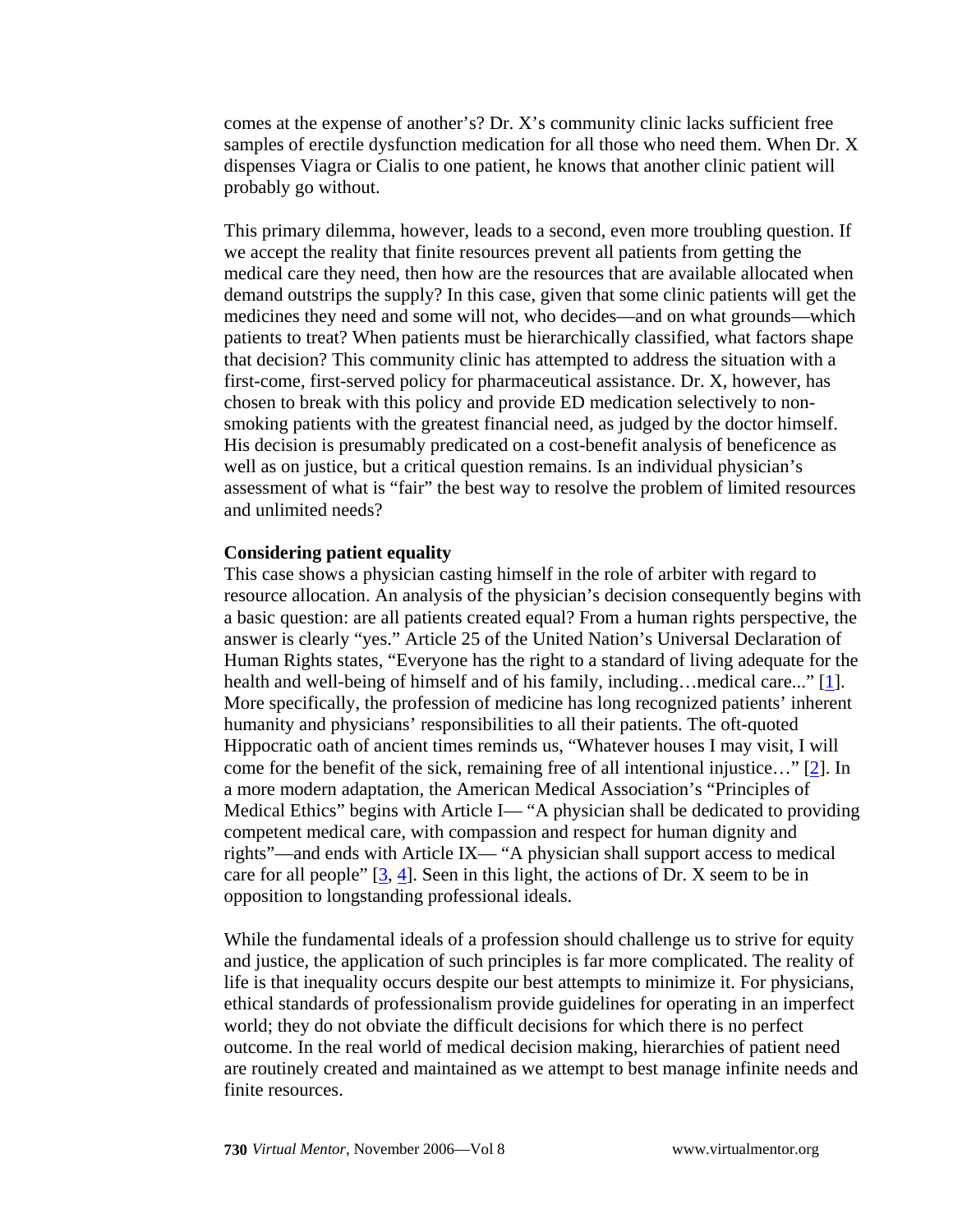Indeed, such decisions influence medical care in numerous and varied settings on a daily basis. Age or comorbidities may disqualify a patient from receiving a lifesaving organ transplant  $[5, 6]$ . It is a testament to the power of an ethically grounded argument that, in some patients, HIV infection can no longer be an excuse for carte blanche disqualification, but with a widening pool of potential recipients and a relatively steady level of donors, some patients are still chosen over others for lifesaving treatment [7]. And the case of organ transplantation is not an isolated one: eligibility for care ranging from influenza vaccination to Medicaid is preferentially stratified [8, 9]. Although the medical needs of one individual are intrinsically no less valid than those of another, the profession of medicine—and individual physicians—must sometimes choose between patients. Accordingly, Dr. X's actions are neither unique to him nor prima facie unethical but rather reflect the challenges of practicing medicine under less-than-ideal conditions. Instead, the more fundamental question this scenario challenges us to address is the grounds upon which such resource allocation decisions are based.

### **Ethics revisited**

Although the idealism at the heart of ethical codes may not always be completely attainable, the value of such principles lies in their ability to provide a consistent framework for making difficult decisions. If the validity of selectively distributing free medication rests on the framework by which the choice is made, not on the decision itself, how does Dr. X's thought process measure up to the "best practice" guidelines of medical ethics?

A closer reading of ethical principles does highlight the physician's autonomy in providing patient care. Outside of emergency situations and as long as continuity of care is maintained, Article VII of the AMA's "Principles of Medical Ethics" recognizes the physician's right to choose the patients he serves [10]. A shift away from a paternalistic view of the physician also emphasizes the rights and corresponding responsibilities of the patient. The autonomy of the individual patient must be respected, but on the flipside of the physician's obligations exist the patient's "…responsibility to communicate openly, to participate in decisions about the diagnostic and treatment recommendations, and to comply with the agreed upon treatment program"  $[11]$ .

Together, physician autonomy and patient responsibility have direct applicability to the challenge of fairly allocating a limited supply of free medication. On the one hand, it seems reasonable to withhold a non-life-sustaining medication from a patient with financial resources who is not committed to his own well-being despite concerted attempts by his physician to address a colossal health risk. This does not sever the patient-physician relationship, but it does lead to considering the patient's financial needs when distributing manufacturer-donated prescription medication. In this case, Dr. X's calculations concerning the cost of ED medication versus the amount his patient spends on cigarettes seem appropriate and are further validated when the patient does not qualify for the manufacturer-sponsored indigent drug program. If a patient allocates substantial financial resources to cigarettes, it seems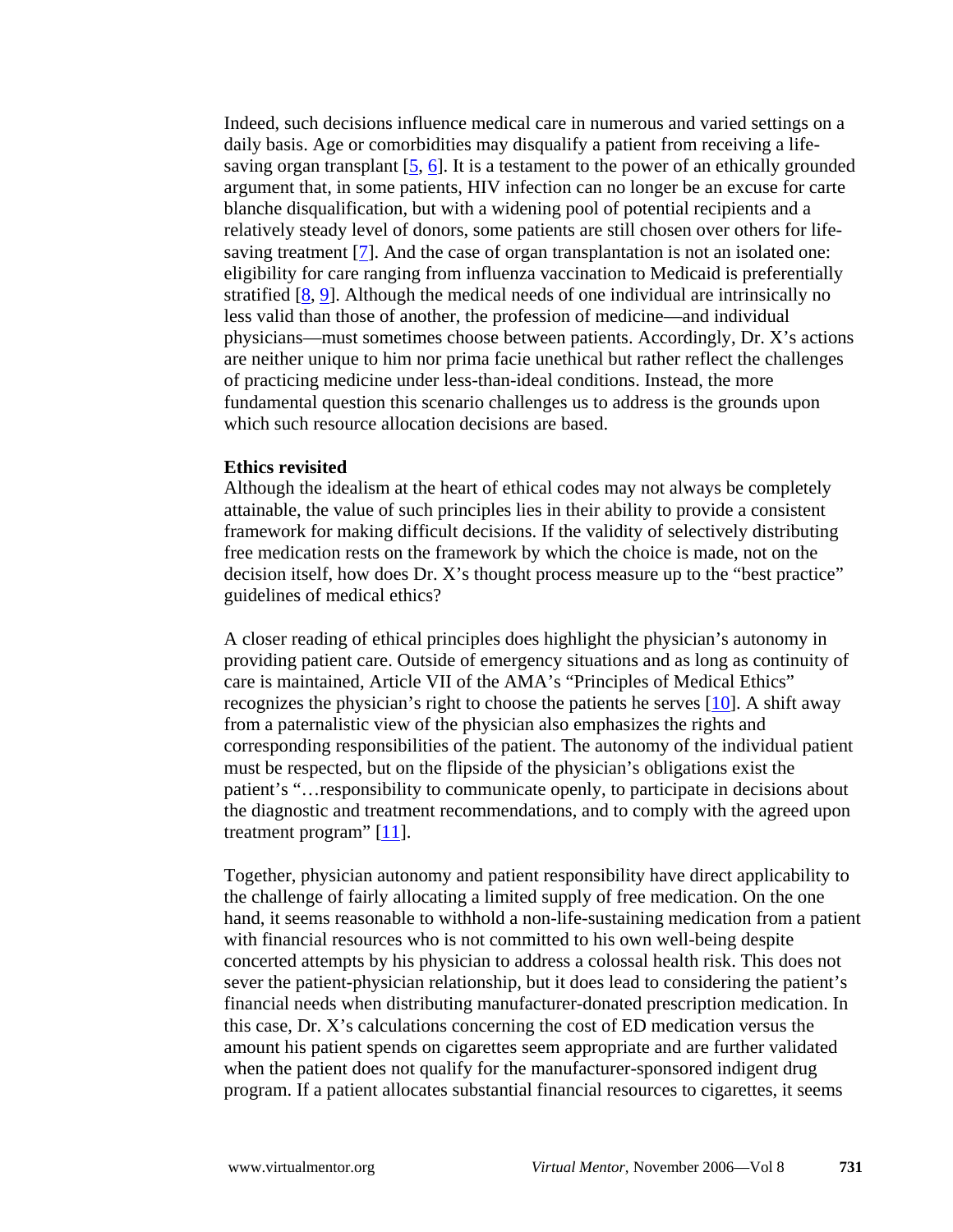legitimate for a physician to allocate free ED medication to those patients whose financial inability to pay results from spending on food or rent.

Yet even as this logic appeals to our desire to be fair—and, perhaps, to a negative perception of those who smoke—it is also internally inconsistent. First, such a decision implies a professional mandate no individual physician can truly claim. It is legitimate to transfer care of a patient to another physician on the grounds that the patient's continued smoking prevents the maintenance of an effective patientphysician relationship. However, the physician's autonomy in this regard does not justify the manipulation of a patient's behavior through a carrot-and-stick maneuver that is grossly inappropriate in a medical context. Dr. X's desire to see a patient quit smoking is commendable, but his decision to effectively punish the recalcitrant patient by withholding medication is not. (It is also worth noting, as a notinsignificant aside, that nicotine addiction is extremely powerful. This patient may have refused the physician's attempts to help him quit, but can Dr. X be sure that he fully understands this patient's circumstances and the factors that contribute to his continued habit?)

Moreover, when a physician independently singles out smoking, or any other personal choice, as grounds for excluding a patient from subsidized medication, that physician is presuming to act on the basis of an omniscience he cannot possibly possess. Smoking is a costly habit and one that is detrimental to the health of the smoker, but does that mean that nonsmokers deemed worthy of free medication may not themselves maintain unhealthy personal habits that also require a financial investment? Is it fair to the smoker if the obese patient who spends an equivalent amount per month on movie rentals or junk food is prescribed a free medication the smoker is denied? What about the patient with a drinking habit about which the physician may be ignorant? It would be unfortunate indeed if the patient who trusts his physician enough to be honest about negative lifestyle choices winds up being penalized for it. As this case illustrates, the physician who decides to circumvent the accepted standards of a multi-physician clinic may be setting a dangerous precedent. Dr. X is projecting a personal bias into the patient-physician relationship without attempting to be either internally consistent in the way he evaluates his patients' habits or to seek out a more objective consensus from colleagues, even as he violates the very practice guidelines they supposedly share.

This, in fact, is the most compelling reason for consistency in distributing a service some patients will get and others will not. As a profession, we have to live with the reality of stratifying medical needs; such decisions can only be tolerated when their application is not arbitrary. Maybe the first-come, first-served policy is not the best paradigm for determining who gets free medication and who doesn't. Perhaps other factors, particularly the financial status of the patient, may provide a more consistent and just model with which an individual clinic can manage its resources. Such a change in policy, however, is a decision to be made by the leadership of the clinic, not by an individual physician who decides to become, in effect, a vigilante prescriber. In his attempt to be fair, Dr. X has instead created a double standard that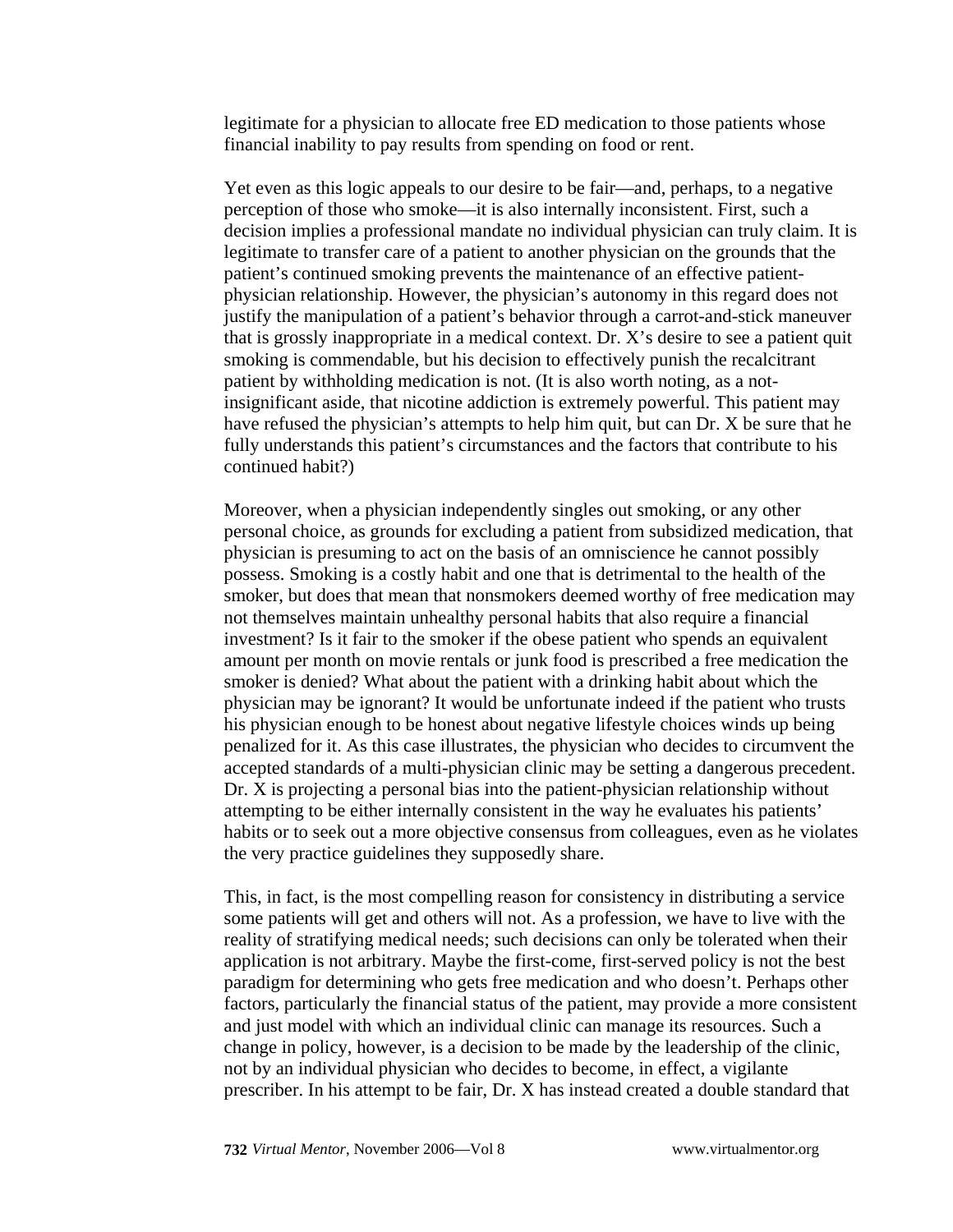is a disservice both to the clinic's patients and to his own colleagues. Were he in solo practice, Dr. X would be free to change his policies independently; as a physician at a community clinic that is the beneficiary of donated medication, he is obligated to work within the professional guidelines of the clinic and to respect the institutional process by which those guidelines are amended. In the long term, the physician who works to improve the system is far more effective than the one who chooses to simply disregard it.

This clinical case is a compelling one because Dr. X stands as an example of the best and worst of his profession. As presented here, his actions are intended to convince a patient to quit smoking and to provide more equitable care for an economically disadvantaged community. The decision to withhold medication from one patient is based on a desire to be just with regard to all of his patients; his intentions, at least, are ethically sound. The problems his decision creates arise from the application of these initially noteworthy intentions. In this sense, the fictional Dr. X stands as a warning for his real-life counterparts: even that which seems like a good idea must be consistent with accepted professional guidelines to avoid creating more problems of equity than it solves. Justice is key to the professional integrity of the physician, but it is also a balance between being fair and being consistent.

### **References**

- 1. United Nations General Assembly. Universal Declaration of Human Rights, adopted under Resolution 217 A (III), December 10, 1948. Available at: http://www.un.org/Overview/rights.html. Accessed October 12, 2006.
- 2. Hippocrates. Hippocratic oath. In: Edelstein, L, trans-ed. *The Hippocratic Oath: Text, Translation and Interpretation.* Baltimore, Md: Johns Hopkins Press; 1943. Translation available at: http://www.pbs.org/wgbh/nova/doctors/oath\_classical.html. Accessed October 12, 2006.
- 3. American Medical Association. Principles of medical ethics. Article I. *Code of Medical Ethics.* Available at: http://www.amaassn.org/ama/pub/category/2512.html. Accessed October 12, 2006.
- 4. American Medical Association. Principles of medical ethics. Article IX. *Code of Medical Ethics*. Available at: http://www.amaassn.org/ama/pub/category/2512.html. Accessed October 12, 2006.
- 5. Cimato TR, Jessup M. Recipient selection in cardiac transplantation: contraindications and risk factors for mortality. *J Heart Lung Transplant*. 2002;21:1161-1173.
- 6. Matsunami H, Shimizu Y, Lynch SV, Balderson GA, Ando Y, Strong RW. Liver transplantation as a therapeutic option for hepatocellular carcinoma. *Oncology*. 2002;62:82-86.
- 7. Wyatt CM, Murphy B. Kidney transplantation in HIV-infected patients. *Semin Dial*. 2005;18:495-498.
- 8. Temte JL. Preparing for an influenza pandemic: vaccine prioritization. *Fam Pract Manag*. 2006;13:32-34.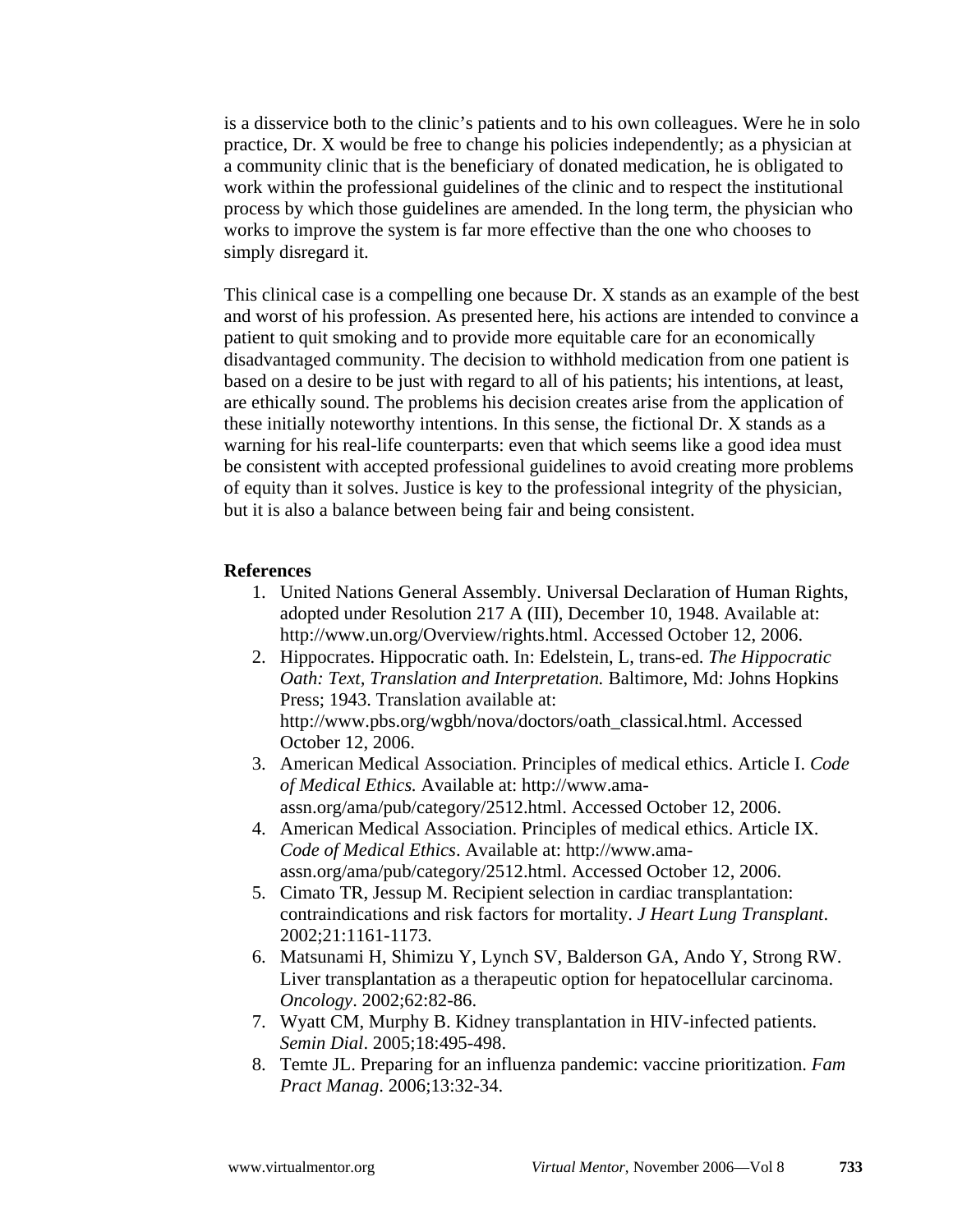- 9. Cawley J, Schroeder M, Simon KI. How did welfare reform affect the health insurance coverage of women and children? *Health Serv Res*. 2006;41:486- 506.
- 10. American Medical Association. Principles of medical ethics. Article VII. *Code of Medical Ethics.* Available at: http://www.amaassn.org/ama/pub/category/2512.html. Accessed October 12, 2006.
- 11. American Medical Association. Opinion 10.02 Patient responsibilities. *Code of Medical Ethics*. Available at: http://www.amaassn.org/apps/pf\_new/pf\_online?f\_n=resultLink&doc=policyfiles/HnE/E-10.02.HTM&s\_t=patient+responsibilities&catg=AMA/HnE&catg=AMA/ BnGnC&catg=AMA/DIR&&nth=1&&st\_p=0&nth=1&. Accessed October 12, 2006.

*Amanda J. Redig is a fourth-year student in the Medical Scientist Training Program at Northwestern University's Feinberg School of Medicine in Chicago, Ill. She is currently conducting research on signaling pathways during normal and malignant hematopoiesis in the laboratory of Leonidas Platanias at the Robert H. Lurie Comprehensive Cancer Center. Mandy hopes to combine clinical work and research in the field of hematology-oncology.*

The John Conley Foundation for Ethics and Philosophy in Medicine has sponsored an ethics essay contest for medical students since 1994. John J. Conley, MD (1912- 1999), was a head and neck surgeon and clinical professor at Columbia's College of Physician and Surgeons in New York City. A specialist in reconstructive and maxillofacial surgery, Dr. Conley was an author on more than 300 scientific articles and 8 books and was honored by Columbia through the establishment of the John Conley Lectureship in 1997. The John J. Conley Department of Ethics was established in 1998 at Saint Vincent's Hospital in New York City where Dr. Conley served as chief of head and neck surgery.

Winners of the Conley Ethics Essay Contest for Medical Students appeared in *msJAMA* for ten years and have been published in *Virtual Mentor* since 2005.

The call for applications and the writing prompt for the 2007 John Conley Ethics Essay Contest for Medical Students will be announced in the February 2007 issue of *Virtual Mentor*.

Virtual Mentor welcomes your response to recently published articles and commentaries. Send your correspondence to the *Virtual Mentor* e-mail address: virtualmentor@ama-assn.org.

*The viewpoints expressed on this site are those of the authors and do not necessarily reflect the views and policies of the AMA.*

Copyright 2006 American Medical Association. All rights reserved.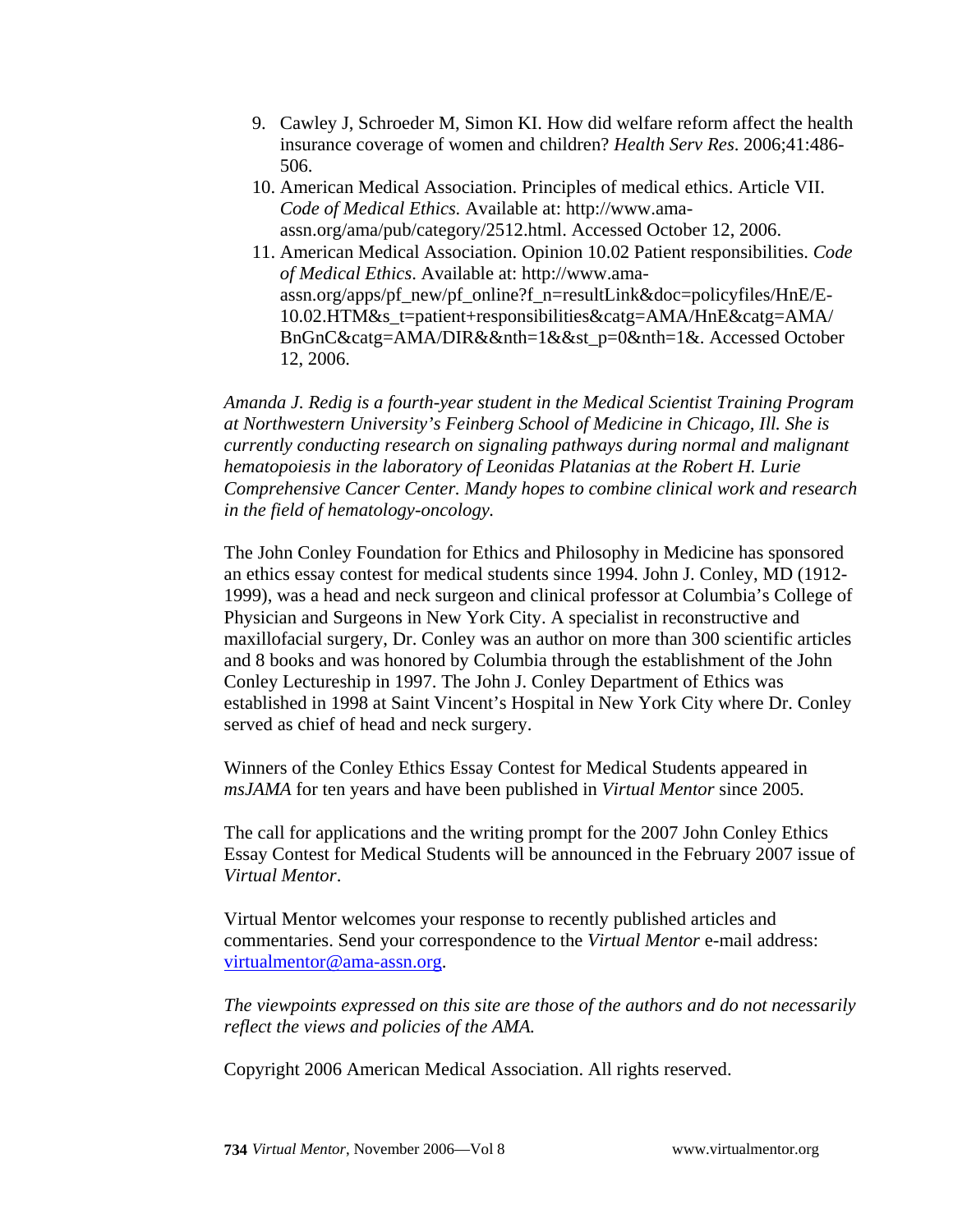**Virtual Mentor**<br>American Medical Association Journal of Ethics November 2006, Volume 8, Number 11: 735-736.

# **Medical education Ambulatory care elective in a resource-poor community** by Matthew Fitz, MD

There is an increasing need to train our undergraduate medical students to recognize the disparities that pervade our health care system. Many schools have recently adopted cultural competence curricula in an effort to address this need. This addition to the curriculum helps medical schools meet the new planning directives from the Liaison Committee on Medical Education for the competency it calls Social and Community Context of Health Care. As early as 2004, Loyola Stritch School of Medicine, in Maywood, Illinois, began addressing this competency with some distinctive components designed to provide students with both a far-sighted perspective on their role as future physicians and a specific skill set to deliver quality care to underserved populations.

An elective within the internal medicine clerkship allows interested students to pursue a 3-month-long ambulatory clinical experience in a resource-poor setting. While this opportunity is voluntary, approximately one-third of the students choose this clinical experience. Although many schools encourage or require their students to rotate through a clinic in a disenfranchised community, our elective is unique in several ways.

In parallel with the clinical experience, students participate in formal small group, case-based seminars facilitated by faculty and additional health care personnel on topics salient to the underserved community. These topics include but are not limited to access to care, pharmaceutical access, immigration policy, and stereotype and bias. Students are engaged in discussions that place health care and delivery in the context of economics, healthy policy and social justice. Thus, while cultural sensitivity is being addressed, it is only one part of a much larger perspective on the stressors this community experiences.

Secondly, this elective utilizes the talents and interests of faculty from both allopathic and osteopathic schools in the greater Chicago area and is not limited to the faculty at Stritch. This model allows for the exchange of ideas and information across institutions and specialties and limits the demands on any one faculty member. Many schools have not formalized the timing of the curricula that address the underserved and their access to care, but Loyola has been able to maintain a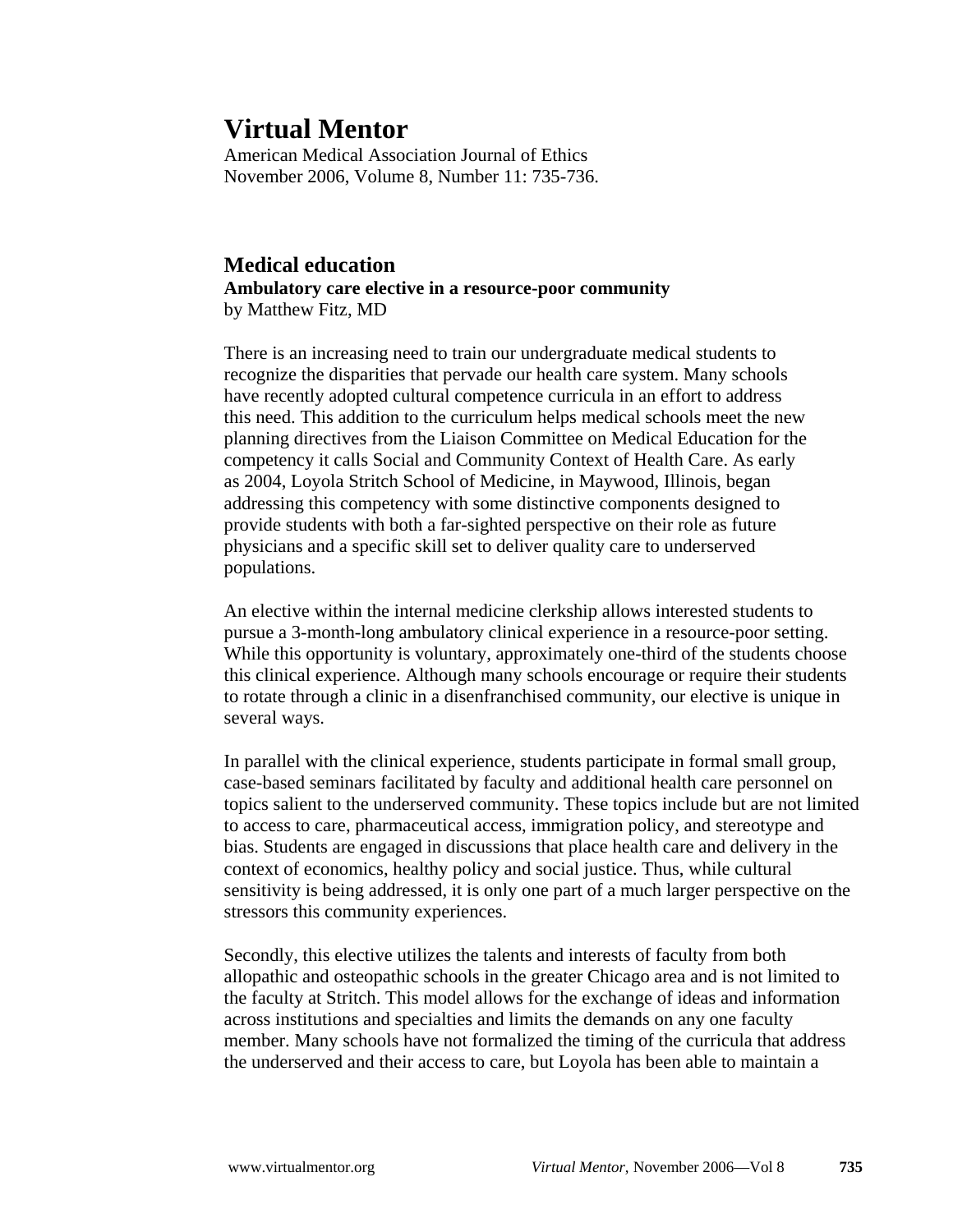schedule that allows other faculty members and outside educators to consistently contribute their various perspectives to this third-year learning experience.

Lastly, because we are attempting to train future physicians to be able to meet the needs of their many patients who will not have resources, this elective emphasizes both student and patient outcomes. Students' ability to uncover and address the needs of their patients is measured by standardized patient exercises at the end of the clerkship as well as by following end-point goals for patients during their longitudinal clinic experience. Students who complete this elective are measured against control groups (their peers) using standardized patient evaluations. Specific health outcomes, e.g., hemoglobin A1C and blood pressure, are measured in patients seen by students and compared to those outcomes in patients seen during the same period by resident physicians who work in the same resource-poor setting.

While numerous schools value placing students in resource-poor communities chiefly as a means to recruit them for future employment in those communities, this elective hopes to identify whether a formal training program helps students develop a skill set that enables them to better address their patients' needs.

*Matthew Fitz, MD, is an assistant professor in medicine and pediatrics at Loyola University Chicago Stritch School of Medicine in Maywood, Ill.*

### **Related article**

[Medical student-run clinics for the underserved,](http://www.ama-assn.org/ama/pub/category/15225.html) July 2005

Virtual Mentor welcomes your response to recently published articles and commentaries. Send your correspondence to the *Virtual Mentor* e-mail address: virtualmentor@ama-assn.org.

*The viewpoints expressed on this site are those of the authors and do not necessarily reflect the views and policies of the AMA.*

Copyright 2006 American Medical Association. All rights reserved.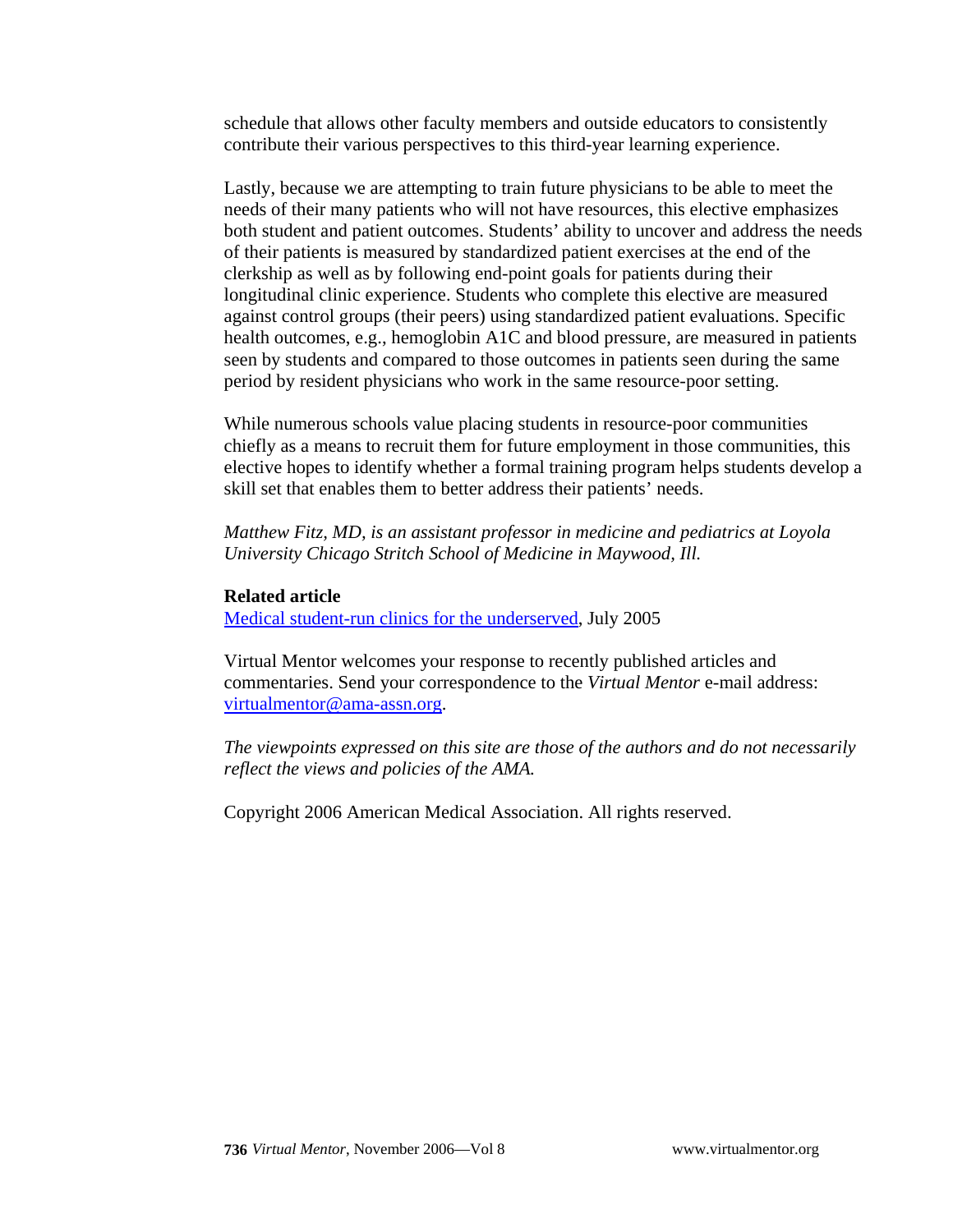**Virtual Mentor**<br>American Medical Association Journal of Ethics November 2006, Volume 8, Number 11: 737-743.

## **Journal discussion**

**Social epidemiology: how socioeconomic risk factors become health realities** by Ken Fox, MD

**Lu N, Samuels ME, Wilson R. Socioeconomic differences in health: How much do health behaviors and health insurance coverage account for?** *J Health Care Poor Underserved***. 2004;15:618-630.**

# **Isaacs SL, Schroeder SA. Class—the ignored determinant of the nation's health.**  *N Engl J Med***. 2004;351:1137-1142.**

Once when I was caught in the wretchedness of an intern's post-call haze, the attending physician posed a haunting question: "What does death tell us about how we live?" Like a tolling bell, his words brought our sleepy team to rapt attention. Looking back, I realize how much my moral compass as a doctor was shaped by that mentor in that moment. Though I didn't fully appreciate his stature at the time, my attending physician was the pre-eminent pediatrician Paul Wise, and this was my introduction to social epidemiology. Over many years and at many stages in my professional development, I came to appreciate the importance of his work, the power of the field it exists within and the vitality of practice it inspires.

The purpose of this essay is to comment on two journal articles that are very much in dialogue with the discipline of social epidemiology and address the relationship of poverty to health as both an intellectual problem and a challenge for public policy. The first is "Socioeconomic Differences in Health: How Much Do Health Behaviors and Health Insurance Coverage Account For?" [1] by Ning Lu, et al. The second is "Class—The Ignored Determinant of the Nation's Health" [2] by Stephen L. Isaacs and Steven A. Schroeder.

### **Health risks + behaviors = health outcomes**

The aim of the study by Lu and colleagues was to quantify the degree to which health behaviors and health insurance (or lack thereof) contribute to differences in health status across socioeconomic groups. Investigators used cross-sectional data from the Kentucky Behavioral Risk Factor Surveillance System, a random-dial telephone survey.

Researchers assessed socioeconomic status using employment status, three levels of educational attainment and three levels of income (less than \$15,000, \$15,000-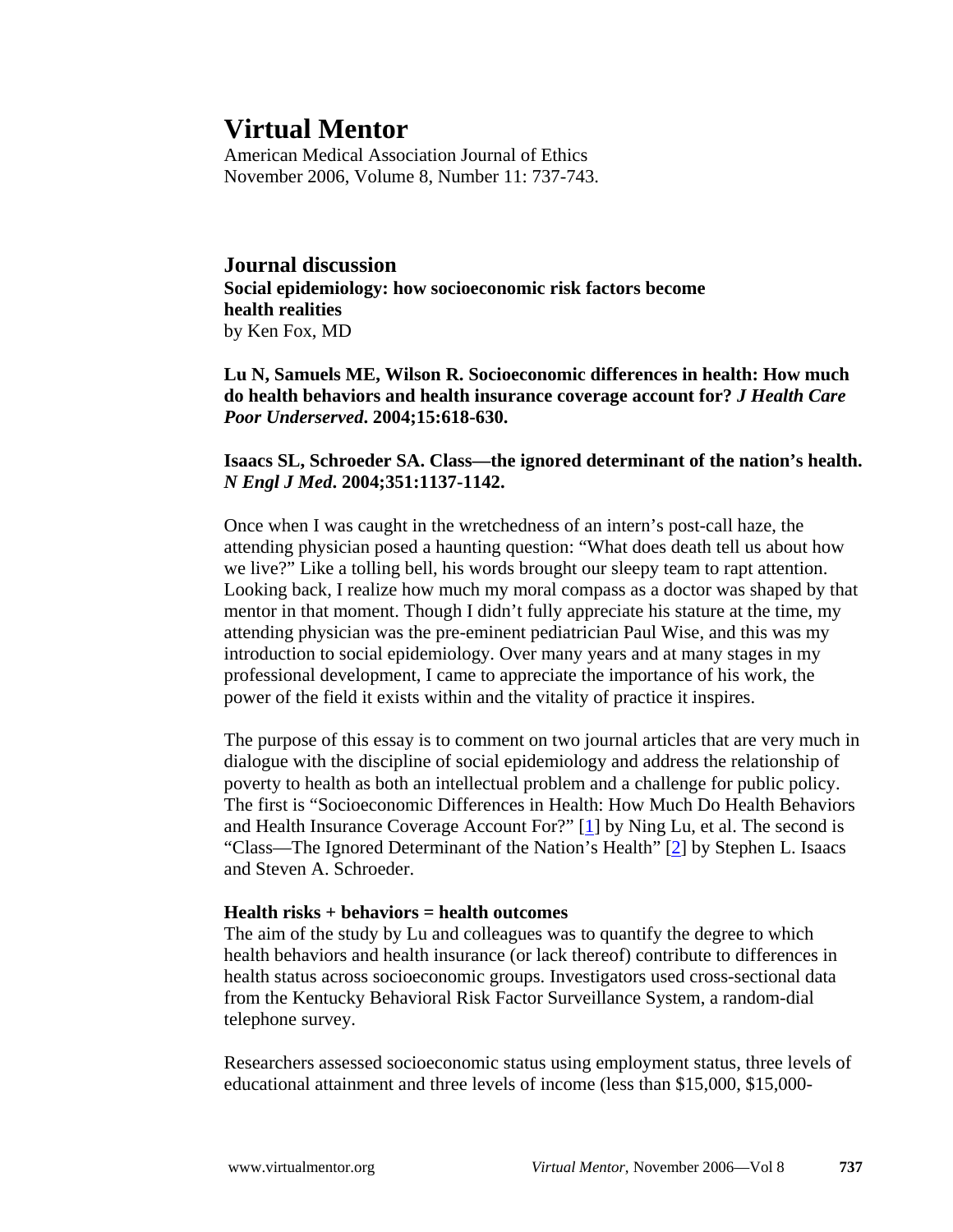34,999 and more than \$35,000). Risk factors that were taken into account included smoking, physical inactivity, inadequate fruit and vegetable consumption and overweight. The health of respondents was self-assessed as either "good" or "poor," and their insurance status was documented. The demographic factors of age, gender, marital status and family size served as control variables in the analyses.

Investigators deployed a series of multivariate logistic regression models, controlling for employment status and the demographic variables to determine the contribution of risky health behaviors and lack of insurance to health status across SES. They found that lower levels of education and income were strongly related to higher prevalence of risky health behaviors, lower rates of insurance coverage and overall poorer health status. However, risk behaviors and lack of coverage accounted for only a small proportion (10-16 percent) of the large disparities in health status between higher and lower income groups.

The study's significant limitations were amply discussed by the authors. First, health status and behaviors were self-reported rather than directly measured. Second, the select health behaviors surveyed might not be those that matter most in shaping disparate risks. Third, because the data were cross-sectional rather than longitudinal, investigators could not comment on causality in the relationship between socioeconomic status (SES) and health status. They also pointed out that the degree to which SES and health status are associated may vary across populations. Since the subjects were all white adults older than 18 years with a mean age of 44.5 years, the findings may not be generalizable to different racial, ethnic or age groups.

Nevertheless, the main findings resonate with a large and important body of social epidemiology work on the determinants of health. This field has documented elevated rates of affliction, suffering and death among those of lower socioeconomic status compared to their more privileged peers. Excess health risk and poor health outcomes among those with low SES are rooted in what leading scholars Bruce Link and Jo Phelan call "fundamental social causes of disease," namely lesser and inadequate access to resources like "knowledge, money, power, prestige and beneficial social connections" [3].

These fundamental relationships are extraordinarily robust and have been demonstrated many times in many places. One may turn, for example, to historic figures like early germ theorist Rudolf Virchow who wrote in 1848 that "Medicine is a social science, and politics nothing but medicine on a grand scale," or to the famous work of Thomas McKeown who argued in *The Role of Medicine: Dream, Mirage or Nemesis?* that profound population growth, declines in infectious disease and improvements in health over the past two centuries are the consequence of improvements in nutrition and social and economic conditions rather than medical care. One may find documented evidence of these relationships in U.S. studies of socioeconomic gradients in health [4] or in international data [5]. No matter which source one turns to, the bottom line is that poverty matters greatly to health risk, status and care.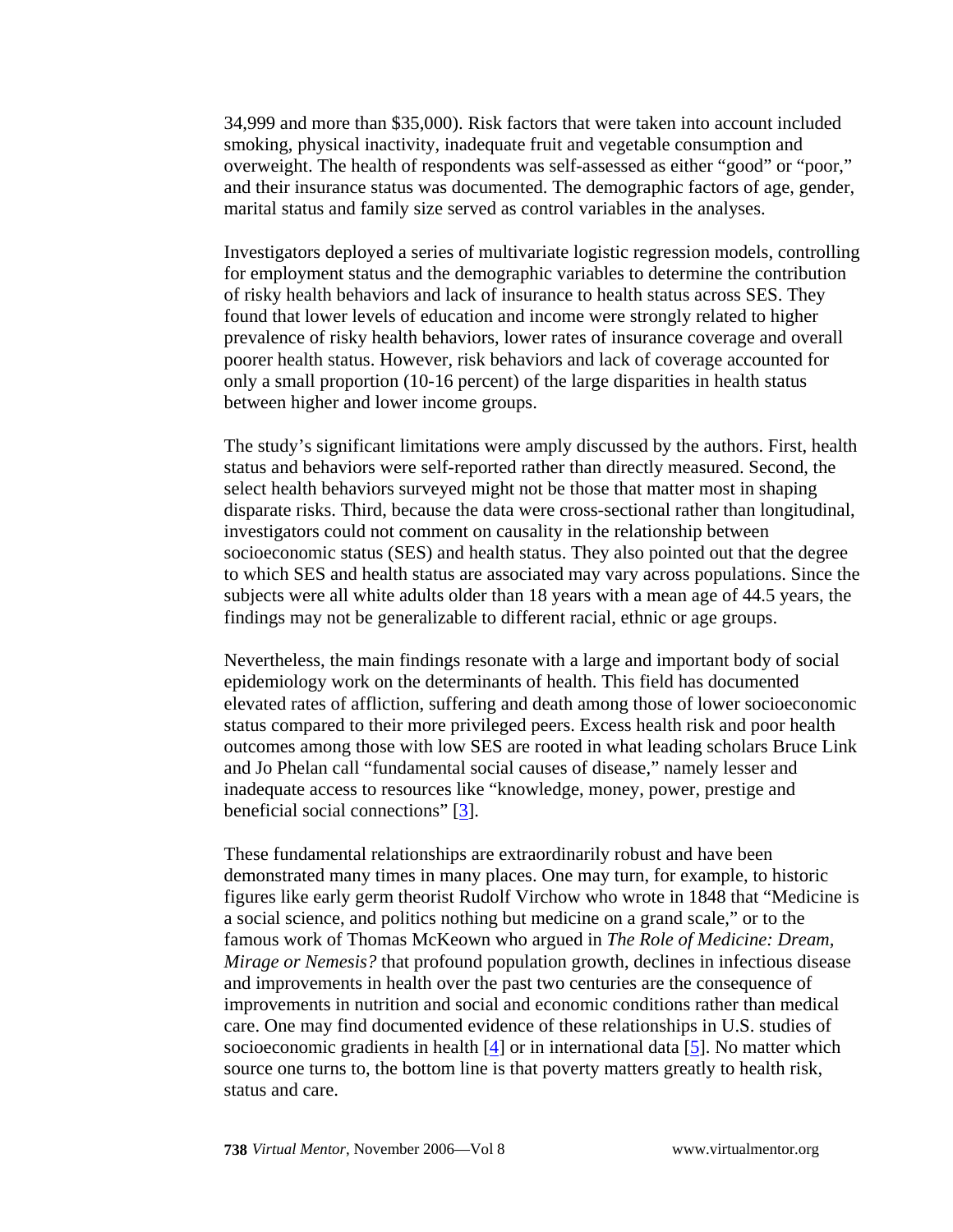Important new foci within social epidemiology explore connections between overall income or wealth inequalities in a society and health outcomes [6, 7]. A relative deficit of resources compared to others in the society—rather than any absolute standard of living—may be an important source of health disparities and poorer health outcomes overall. For example, people in nations characterized by greater income equality have longer life expectancies than people in nations characterized by a broader spectrum of income and, hence, less income equality [6]. Similarly, within the U.S., states with greater income inequality are also notable for higher total ageadjusted mortality rates  $[8]$ . Finally, a sort of "dose effect" seems evident: each degree of increase in income inequality is associated with an increase in mortality rates [8].

At the cutting edge of social epidemiology are studies that explore the mechanisms by which social forces become material realities. How, for example, do racial and income inequalities become incorporated biologically? How do ideas find their way beneath the skin? "Embodiment theory," [9] articulated by scholars like Nancy Krieger, is emerging as an important current within social epidemiology. The theory posits that early experiences influence the expression of genes that, in turn, affect how people respond to stress throughout their lives.

Never trust the bleary-eyed intern who thinks his medical skills can cure all who seek his care. He is noble but cursed. Any way you cut it, the clear-eyed gaze of social epidemiology reveals that medical care makes a relatively small contribution to overall health status on the population level. Scholars assess that only 10-15 percent of premature deaths in the U.S. could be averted by greater availability or higher quality of health care [10]. They cite a Department of Health and Human Services report from 1994 that estimates that only five of the 30 years of U.S. life expectancy gained during the twentieth century are attributable to medical care [11]. Moreover, argue Bunker et al., only 3 of 7 years gained since 1950 are due to medical care [12]. Therefore, access to traditional forms of medical care that insurance grants would not be expected to make much of a difference for the overall health status of adults—particularly in the context of vast social inequities. Thus, the findings of Lu et al. come as no real surprise.

The authors are left, then, to speculate on mechanisms key to the social production of health since their study fails to specify what matters most. In perhaps the most provocative sentence of the piece, the authors wonder about determinants of health they do not directly explore:

The construction, distribution, and institutionalization of economic resources, social relations, and cultural and psychological forces through social policy and political structure may account for more of the SES-related differences in health than health behaviors and health insurance coverage do [13].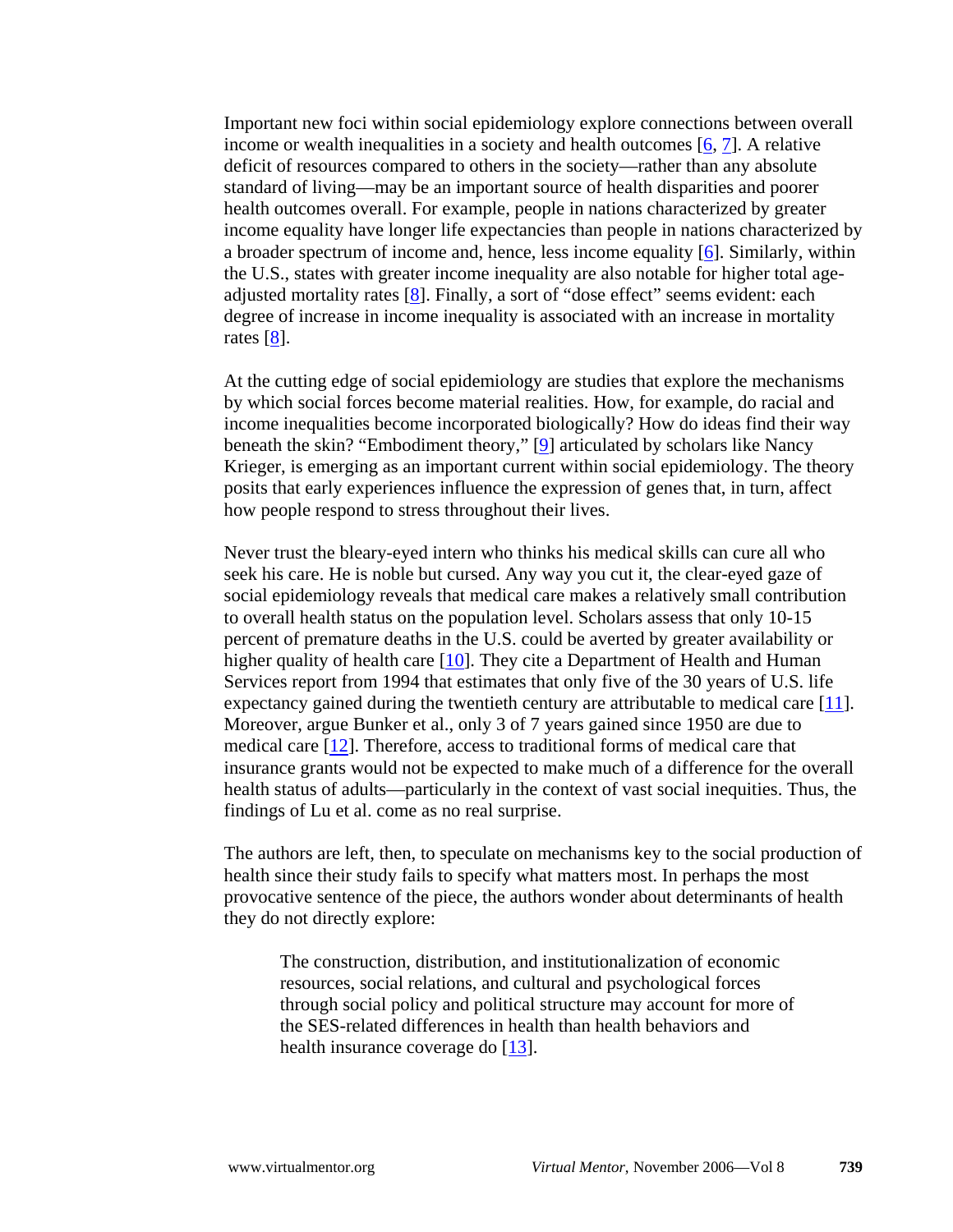But, as the saying goes, *I tell you what*: at the end of the day, the Kentucky state song—brimming with Southern melancholy and the sting of memory—seems to get it just right, even if Lu et al. do not: "By'n by hard times comes a-knockin at the door…in my Old Kentucky home" [14]. Hard times, indeed, for some more than others.

### **The role of class**

Isaacs and Schroeder are masters of the American health policy universe and their thought piece, "Class—The Ignored Determinant of the Nation's Health," is a useful commentary, both pragmatic and revealing. Isaacs is an attorney and an accomplished consultant to the Robert Wood Johnson Foundation, which gives away nearly \$400 million per year, making it the nation's largest philanthropic organization committed to U.S. health and health care. Schroeder is the foundation's former president. These wise playmakers are well placed to profess a particular reading of social epidemiology and to urge a rethinking of policy priorities.

Isaacs and Schroeder offer a concise review of a superb bibliography on socioeconomic gradients in health. The work they cite ought to be on the tip of the tongue of every serious health scholar, teacher and clinician. Their thesis is that greater attention should be paid to "the reality of class and its effects on the nation's health."

But Isaacs and Schroeder fascinate most when they speculate on why *class* can't get "the props" it deserves in American public policy discourses. Here they offer a menu to suit a range of political palates: They note Americans' beliefs in fairness and upward social mobility, our alleged discomforts with the concept of class ("which smacks of Marxism") and our collective fear of "economic warfare" [15]. Or perhaps our preoccupation with race is to blame—"Concentrating mainly on race as a way of eliminating health disparities downplays the importance of socioeconomic status on health." Maybe, as they claim, it's the inherent difficulty in defining the word "class," though it is measured typically in epidemiology according to education, occupation and income.

Despite the difficulties, much is at stake in the details of definitions. And this is where Isaacs and Schroeder leave me wanting more. Like Lu et al., these authors round up all the usual suspects to explain the social gradient: health behaviors and lifestyles of the poor, unemployment or low wages, lack of health insurance, poorer education. Laudably, they go beyond Lu and colleagues to note that the poor live in "worse neighborhoods and are exposed to more environmental hazards." Yet a great puzzle remains for Isaacs and Schroeder even as they note the society's widening economic inequities: "Beyond that, however, there is *something* about lower socioeconomic status itself that increases the risk of premature death" [15]. *Something*, indeed.

The most incisive commentators on the problem of class and health define class as "social groups arising from interdependent economic relationships among people"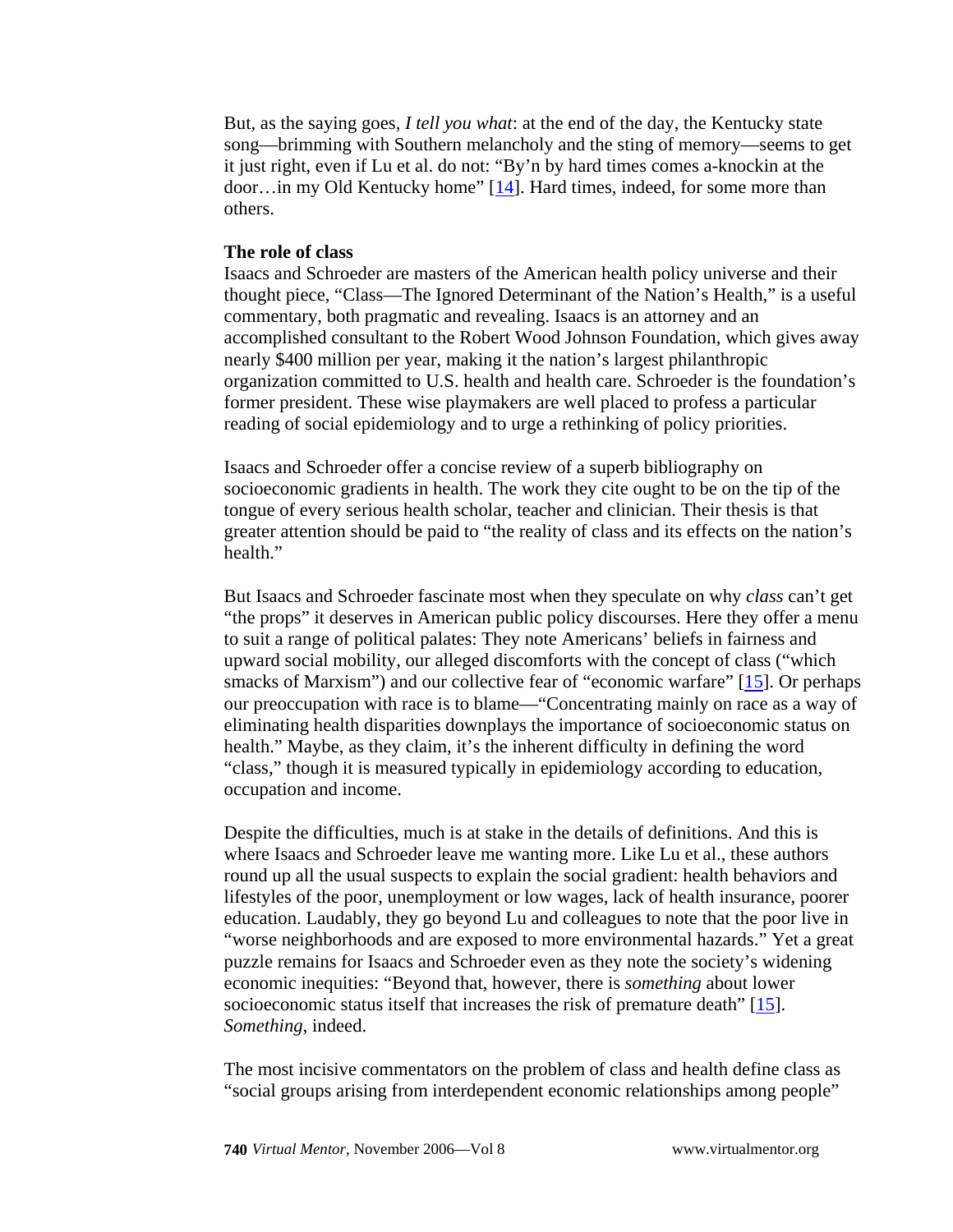forged by a society's fundamental "forms of property, ownership and labor and their connections through production, distribution and consumption of goods, services and information" [16]. The key here is *interdependence* among the groups. From these relationships—signified by ownership, control or possession of capital, skills or credential assets [16]—profits and privileges arise. In short, one group is defined by its relationship to others.

And, according to an increasingly visible cadre of scholars in social epidemiology and medicine [9, 17], just as profits and privileges arise through these relationships, so, too, do burdens. In the tradition of Virchow and all who follow, they assert that sickness, suffering and death loom large among those burdens. Moreover, these insights are often rendered visible by "studying up"— by fixing the disciplinary gaze on corridors of power and the privileged who walk them—as well as through finegrained analyses of "social suffering" among the poor gained by "a view from below" [18] of the people and policies that oppress and immiserate them.

Just as privileges and burdens arise from these relations of power, so, too, must claims of social justice [19]. But the phrase "social justice" is impossible to find in the piece by Isaacs and Schroeder, even when their reasoning marches intrepidly toward it. Instead, their prescription for the predicament of health disparities lies in "enabling" the poor "to adopt more healthy behavior" and "attending to those social and economic factors that encourage healthy behavior." In short, they call most explicitly for greater "attention"—more and better *data*—rather than more and better *justice*.

Which brings me back to my mentor, his question about death and the approach to doctoring they inspire. The wisest make no bones about it: "Bodies tell stories about the social conditions of our existence" [9]. Those conditions, more and more, are marked and driven by social inequities. And the most powerful strategies to address health disparities forged in this crucible recognize that "the pursuits of efficacy and justice are inextricably linked" [20].

In my final hour let it be said: He was a witness to stories and a partner for social justice in health.

#### **References**

- 1. Lu N, Samuels ME, Wilson R. Socioeconomic differences in health: How much do health behaviors and health insurance coverage account for? *J Health Care Poor Underserved*. 2004;15:618-630.
- 2. Isaacs SL, Schroeder SA. Class—the ignored determinant of the nation's health. *N Engl J Med*. 2004;351:1137-1142.
- 3. Link BG, Phelan J. Social conditions as fundamental causes of disease. *J Health Soc Behav*. 1995:80-94. See also, Link BG, Phelan JC. McKeown and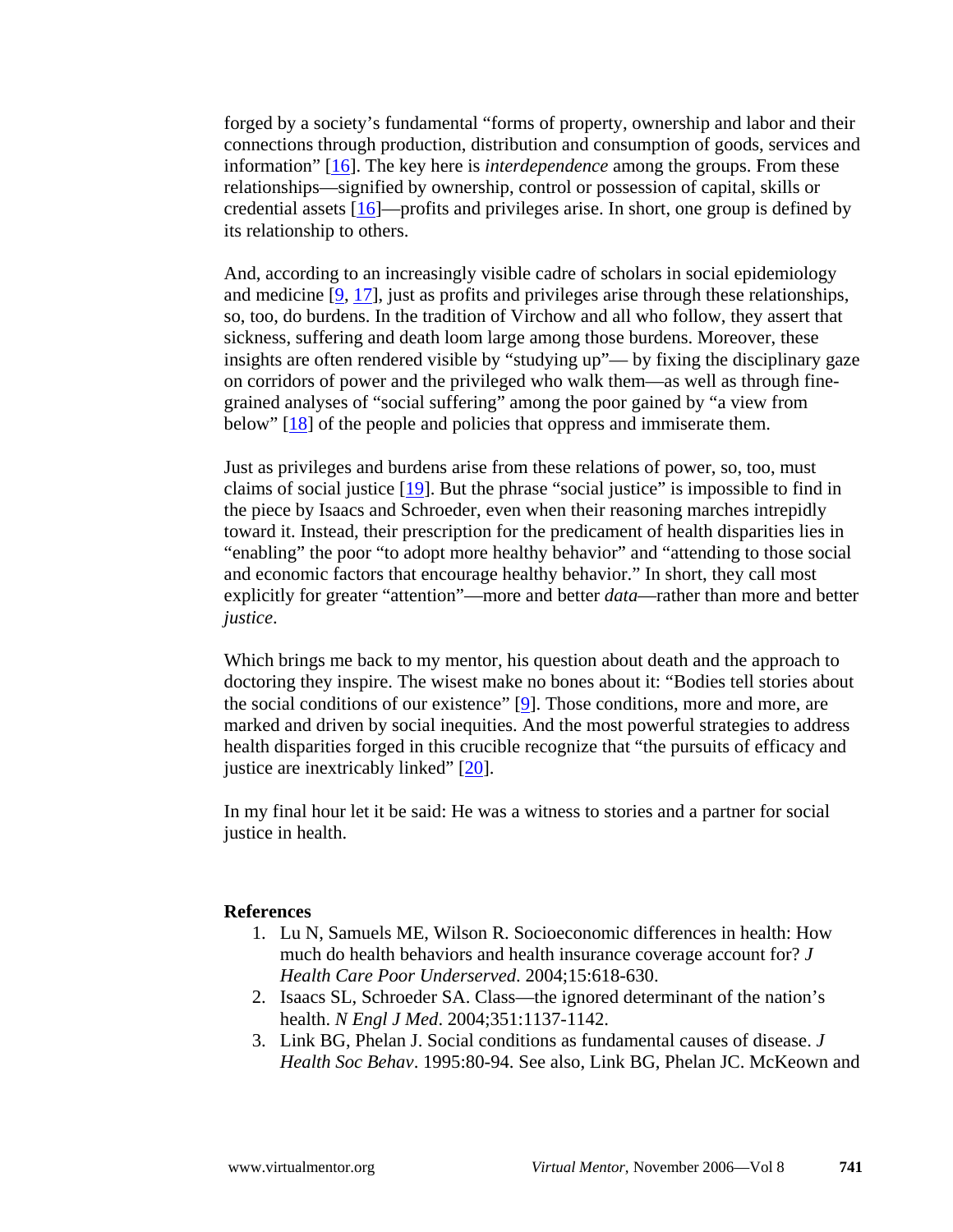the idea that social conditions are fundamental causes of disease. *Am J Public Health*. 2002;92:730-732.

- 4. For example, see Adler NE, Boyce WT, Chesney MA, Folkman S, Syme SL. Socioeconomic inequalities in health: no easy solution. *JAMA*. 1993;269:3140-3145. Adler NE, Newman K. Socioeconomic disparities in health: pathways and policies. *Health Aff*. 2002;21:60-76. Pappas G, Queen S, Hadden W, Fisher G. The increasing disparity in mortality between socioeconomic groups in the United States, 1960 and 1986. *N Engl J Med*. 1993;329:103-109. Also: Backlund E, Sorlie PD, Johnson NJ. The shape of the relationship between income and mortality in the United States: evidence from the National Longitudinal Mortality Study. *Ann Epidemiol*. 1996;6:12- 20; McDonough P, Duncan GJ, Williams D, House J. Income dynamics and adult mortality in the United States, 1972 through 1989. *Am J Public Health*. 1997;87:1476-1483; Lantz PM, House JS, Lepkowski JM, Williams DR, Mero RP, Chen J. Socioeconomic factors, health behaviors and mortality: results from a nationally representative prospective study of US adults. *JAMA*. 1998;279:1703-1708.
- 5. Black D, Morris J, Smith C, Townsend P. *Inequalities in Health: Report on Research Working Group*. London, UK: Department of Health and Social Security; 1980. See also, Marmot M. Inequalities in health*. N Engl J Med*. 2001;345:134-136.
- 6. Wilkinson RG. *Unhealthy Societies: The Afflictions of Inequality*. New York, NY: Routledge; 1996.
- 7. See also Kim JY, Millen J, Greshman J, Irwin A, eds. *Dying For Growth: Global Inequality and the Health of the Poor.* Monroe, Me: Common Courage Press; 2000. Evans T, Whitehead M, Diderichsen F, Bhuiya A, Wirth M, eds*. Challenging Inequities in Health: From Ethics to Action*. New York, NY: Oxford University Press; 2001.
- 8. Kennedy BP, Kawachi I, Prothrow-Stith D. Income distribution and mortality: cross sectional ecological study of the Robin Hood Index in the United States. *BMJ*. 1996;312:1004-1007.
- 9. Krieger N. Embodiment: a conceptual glossary for epidemiology. *J Epidemiol Community Health*. 2005;59:350-355.
- 10. McGinnis JM, Williams-Russo P, Knickman JR. The case for more active policy attention to health promotion. *Health Aff*. 2002;21:78-93.
- 11. Department of Health and Human Services. *For a Healthy Nation: Returns on Investments in Public Health.* Publication No: 0-16-045143-4. Washington, DC: US Government Printing Office; 1994.
- 12. Bunker J, Frazier H, Mosteller F. The role of medical care in determining health: creating an inventory of benefits. In*:* Amick B, Levine S, Tarlov AR, Walsh DC, eds. *Society and Health*. New York, NY: Oxford University Press; 1995:305-341.
- 13. Lu, et al., 626.
- 14. Foster SC. *My Old Kentucky Home*. Available at: www.50states.com/songs/kentucky.htm. Accessed October 18, 2006.
- 15. Isaacs S et al., 3.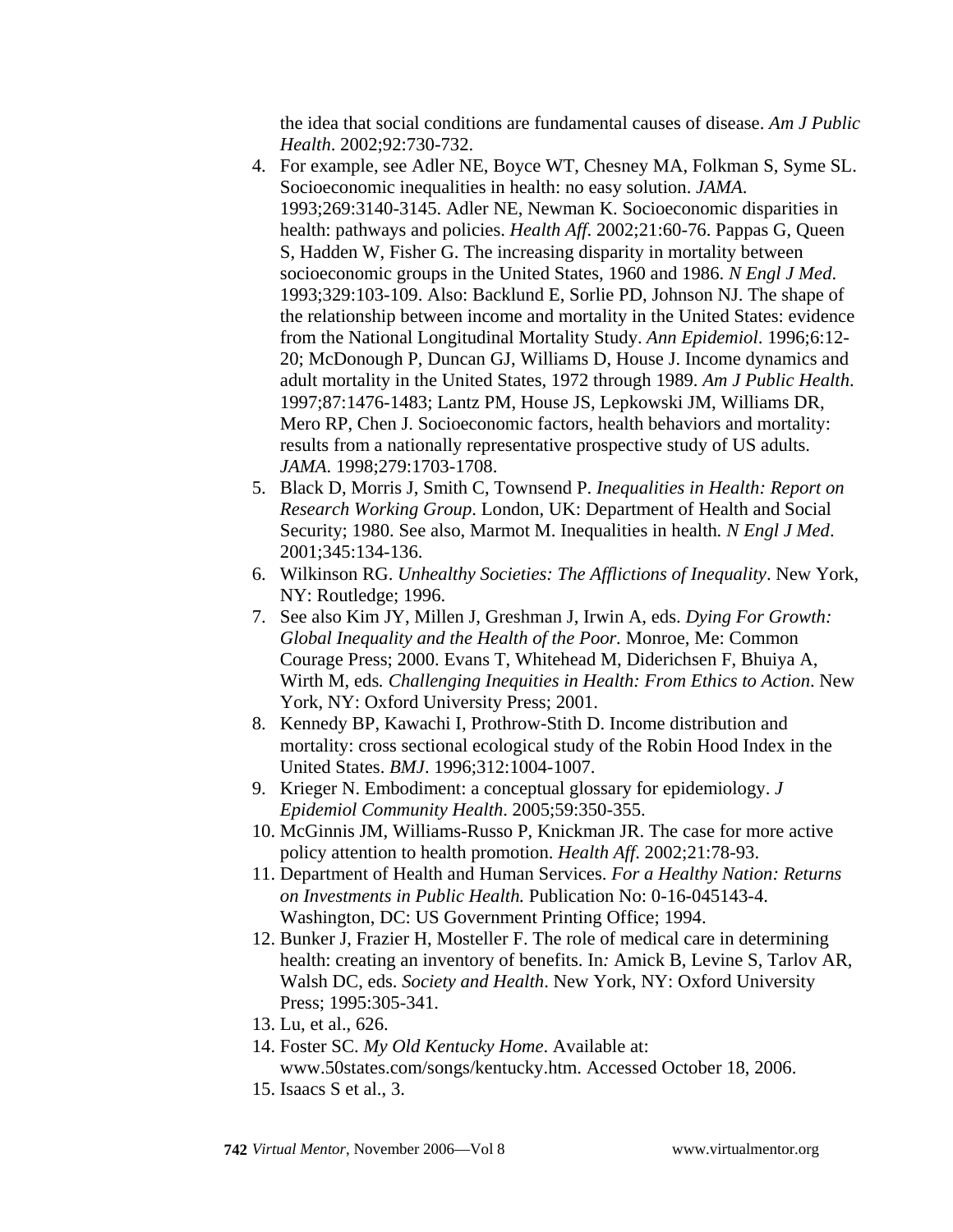- 16. Krieger N, Williams DR, Moss NE. Measuring social class in US public health research: concepts, methodologies and guidelines. *Ann Rev Public Health*. 1997;18:341-378.
- 17. Farmer P. *Pathologies of Power: Health, Human Rights and the New War on the Poor.* Berkeley: University of California Press; 2003.
- 18. Farmer P, Gastineau-Campos N. Rethinking medical ethics: a view from below. *Developing World Bioeth.* 2004;4:22-41.
- 19. Krieger N. Theories for social epidemiology in the 21st century: an ecosocial perspective. *Int J Epidemiol*. 2001;30:668-677.
- 20. Wise PH. Confronting racial disparities in infant mortality: reconciling science and politics. *Am J Prev Med.* 1993;9:7-16.

*Ken Fox, MD, is a community pediatrician in Chicago, Ill.*

## **Related articles**

[Socioeconomic determinants of health: the facts are in,](http://www.ama-assn.org/ama/pub/category/16937.html) November 2006

[Where you live matters to your health,](http://www.ama-assn.org/ama/pub/category/16941.html) November 2006

Virtual Mentor welcomes your response to recently published articles and commentaries. Send your correspondence to the *Virtual Mentor* e-mail address: virtualmentor@ama-assn.org.

*The viewpoints expressed on this site are those of the authors and do not necessarily reflect the views and policies of the AMA.*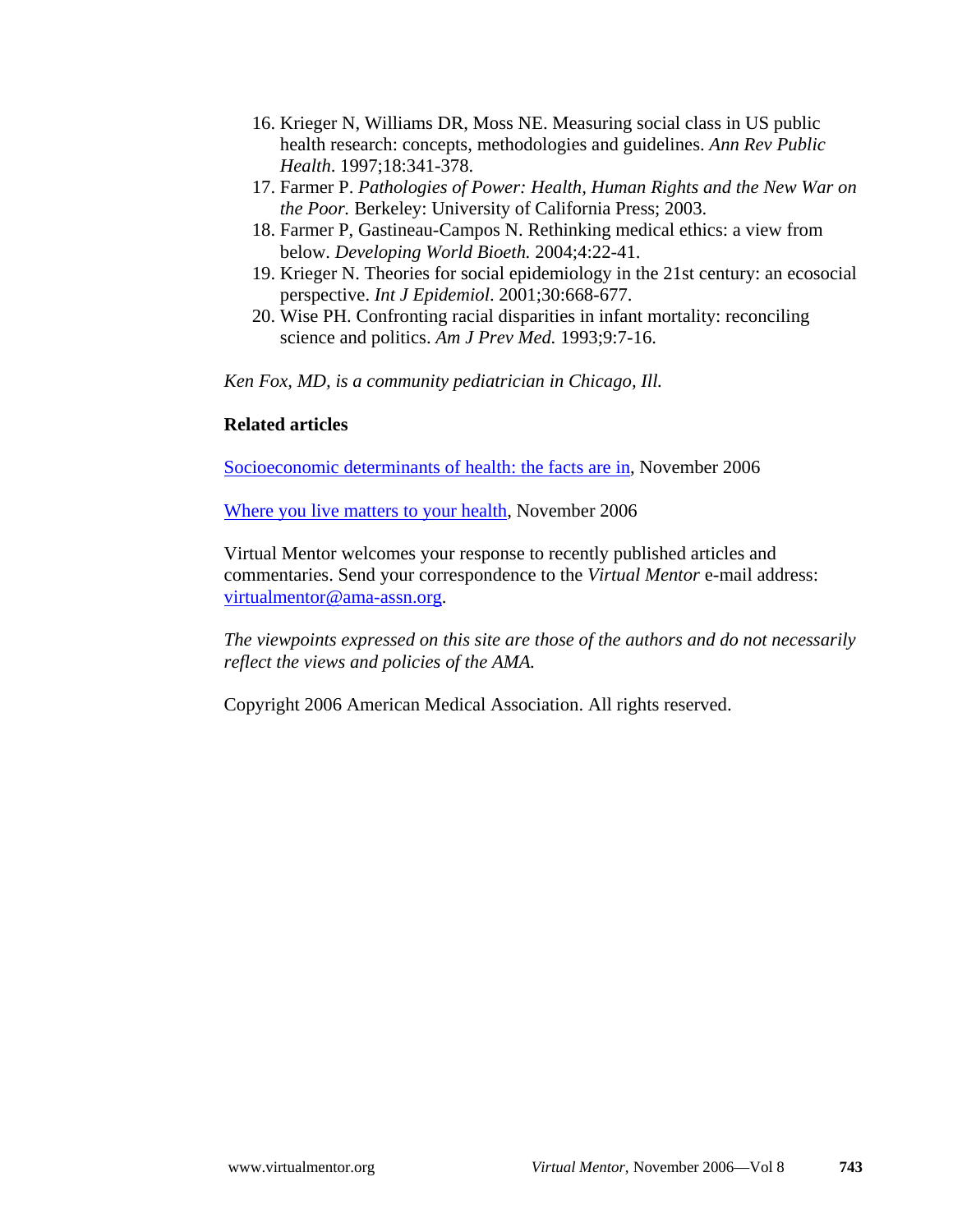**Virtual Mentor**<br>American Medical Association Journal of Ethics November 2006, Volume 8, Number 11: 744-747.

# **Journal discussion**

**Socioeconomic determinants of health: the facts are in** by Vanessa Yasmin Calderon

**Cohen A, Houck PR, Szanto K, Dew MA, Gilman SE, Reynolds CJ 3rd. Social inequalities in response to antidepressant treatment in older adults.** *Arch Gen Psychiatry***. 2006;63:50-56.**

**Miech RA, Kumanyika SK, Stettler N, Link BG, Phelan JC, Chang VW. Trends in the association of poverty with overweight among US adolescents, 1971-2004.**  *JAMA***. 2006;295:2385-2393.**

# **Shishehbor MH, Litaker D, Pothier CE, Lauer MS. Association of socioeconomic status with functional capacity, heart rate recovery, and all-cause mortality.** *JAMA***. 2006;295:784-792.**

It has been observed time and again that those with low socioeconomic status suffer poorer health outcomes than individuals with higher socioeconomic status (SES). If there was doubt about the truth of the anecdotal evidence, that doubt has recently been dispelled. With an increase in diversity in the scientific community and the louder voice of communities that suffer social inequalities, more attention is being paid to the health care injustices experienced by lower income individuals. Mainstream media have also recognized the importance of this issue. In an interview between its physician correspondent, Dr. Sanjay Gupta, and former President Bill Clinton, CNN highlighted the relationship between poverty and poor health in September of this year. And in 2006 alone, the *Archives of General Psychiatry* and the *Journal of the American Medical Association* have published research articles linking poorer health outcomes with low SES [1-3].

These articles examine the environmental and cultural factors that often act as causal agents or contributors to the disparity in question. In "Trends in the Association of Poverty with Overweight Among US Adolescents, 1971-2004," Richard Miech and his colleagues report that between 1994-2000, 50 percent more 15- to 17-year-olds living in poor families suffered from obesity than did adolescents in non-poor families. This was true for male, female, non-Hispanic white and non-Hispanic black adolescents [4].

The authors noted physical inactivity as one possible explanation for their finding. Why do adolescents in poor families exercise less than those in non-poor families?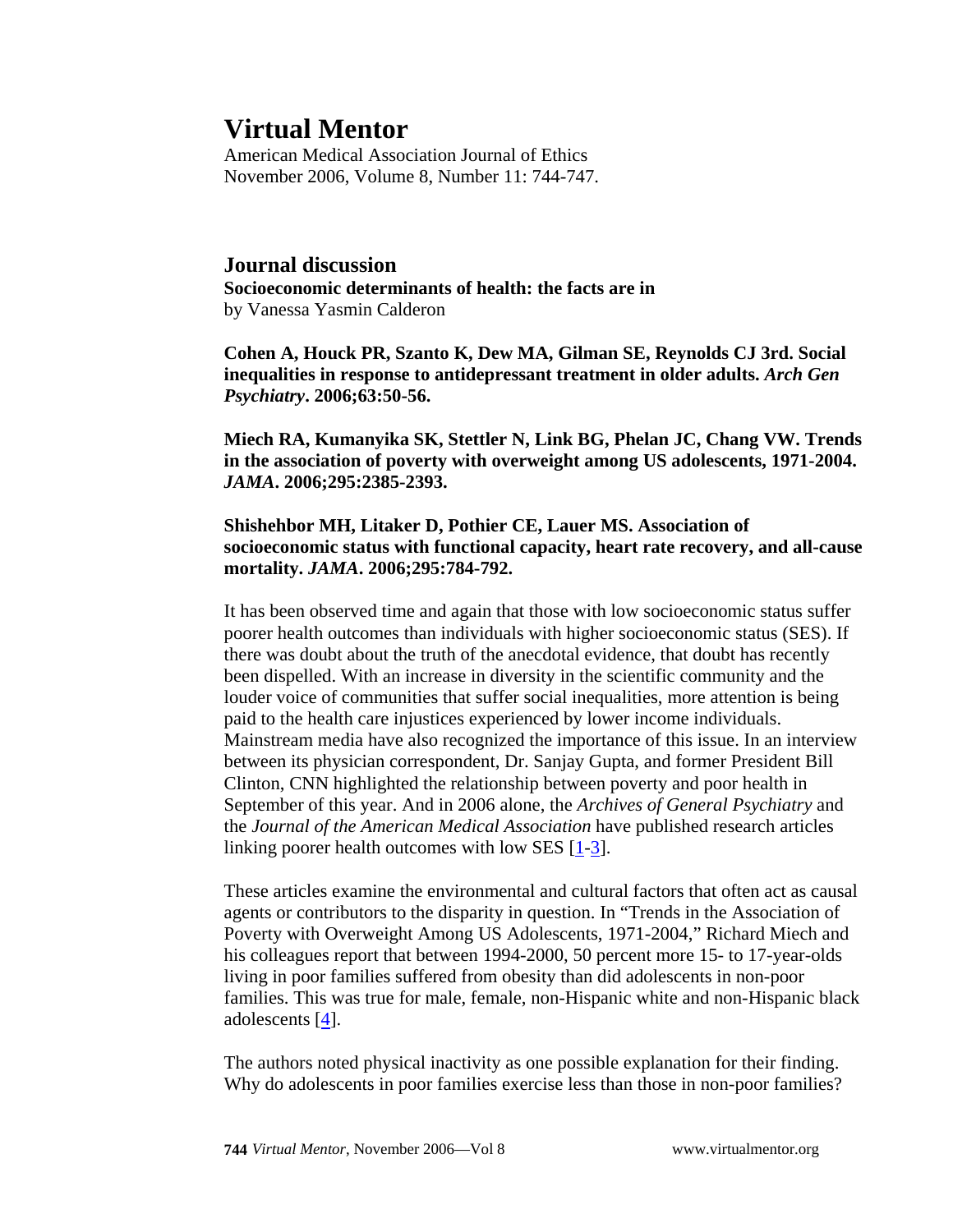The authors postulate that economically disadvantaged neighborhoods often have higher crime rates, leaving adolescents who live there without a safe space for physical activity. These areas also tend to lack local community recreational centers or a sufficient number of parks. In their comment section, Miech et al. also suggested the lack of nutritious, low-calorie food as another possible cause for the obesity epidemic that disproportionately affects adolescents in low SES households [5]. Poorer neighborhoods tend to have grocery stores with inadequate food choices and are plagued with a higher density of fast food restaurants than non-poor neighborhoods.

In "Association of Socioeconomic Status with Functional Capacity, Heart Rate Recovery, and All-Cause Mortality," Mehdi Shishehbor and his co-authors also recognized that individuals with lower SES lacked adequate nutritious food choices and safe options for outdoor exercise [6]. This group of authors further noted that the individuals in their study had a higher exposure to tobacco vendors and were more likely to suffer from psychosocial stress and depression as a direct result of their environment [7]. Shishehbor's study linked these variables to increases in impaired functional capacity, abnormal heart rate recovery time and, most astounding of all, all causes of mortality. Thus, according to this study individuals have a higher likelihood of dying at any given time simply by being economically disadvantaged [8].

Physical health is not the only measure negatively effected by low SES; in "Social Inequalities in Response to Antidepressant Treatment in Older Adults," Alex Cohen and his co-authors showed the association between poorer mental health outcomes and low SES. The study demonstrated that response to treatment and suicidal ideation were inversely proportional to SES. Subjects residing in low income tracts were less likely to respond to treatment and were two-and-a-half times more likely to report suicidal ideation during treatment when compared to subjects in middle and high income tracts, respectively [9]. It is important to note that individuals with low SES had both an increased risk of experiencing a first depressive episode and greater severity in the course of depression (as measured by episode duration and recurrence) [10]. In addition, being economically disadvantaged put study subjects at higher risk for psychosocial stress which can contribute to depression [11].

The strong association between membership in racial and ethnic minority groups and low SES is well established. Recognizing this, all three articles advocate for further research into the connection between race and ethnicity and health disparities. Unfortunately, due to many barriers including a deep mistrust of American medicine, the number of minorities who participate in research studies continues to be minute, which hinders the collection of this data [12]. The scientific and medical communities must continue to work to gain the trust of ethnic minority groups. Providing culturally sensitive outreach staff and resources has been shown to successfully address the loss of trust for the medical profession among ethnic minority groups [13].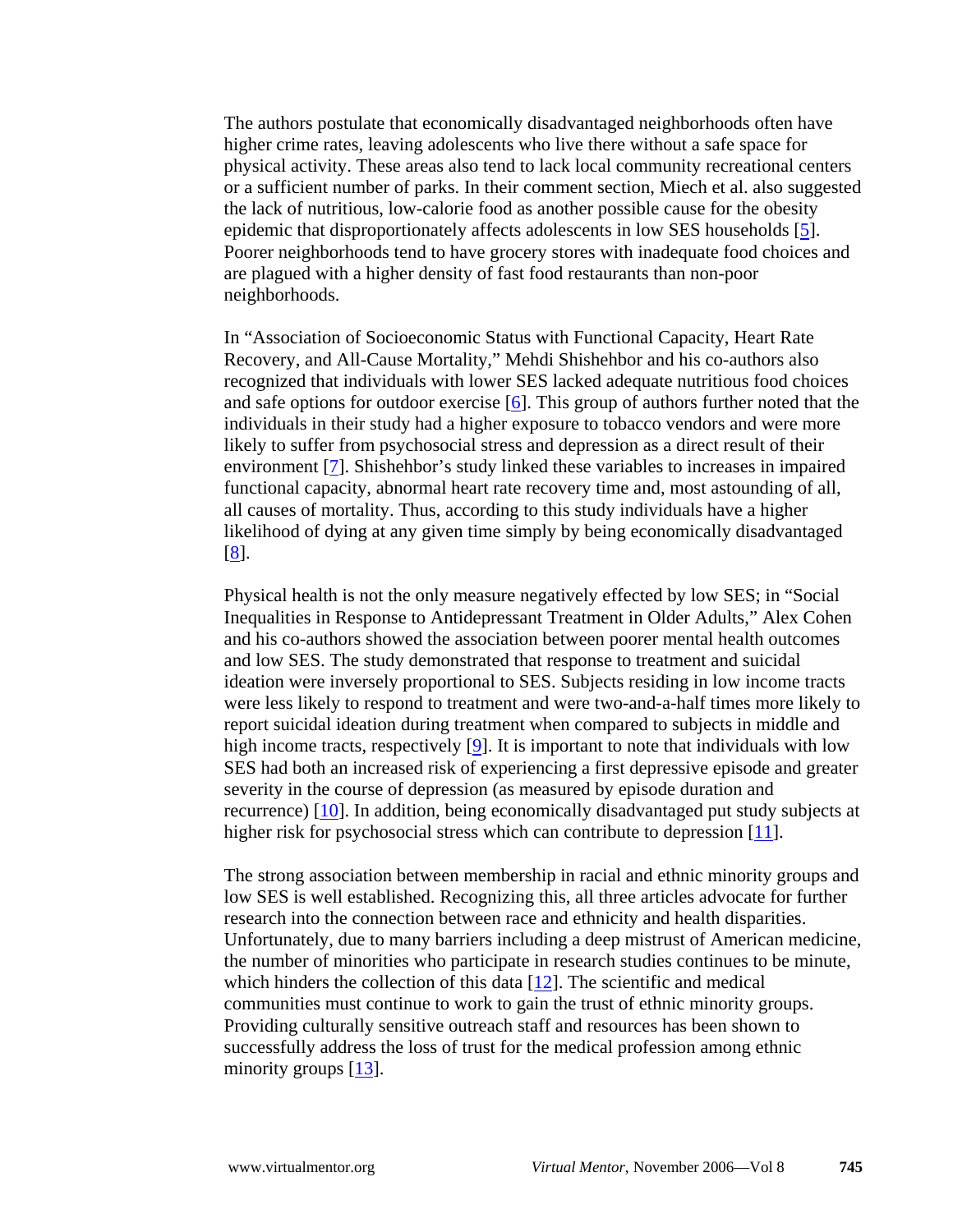## **Moving forward**

Studies of low SES provide important information for developing the needed policy to reduce or prevent health disparities between those at different socioeconomic levels. Efforts to prevent obesity in adolescents must look beyond education about the food pyramid and examine the need for an environment that offers safer options for outdoor exercise and abundant sources of nutritious food. Including an identifier for low SES in a risk assessment for functional capacity and heart rate recovery would have positive public health implications and would allow researchers to identify and treat those at greater risk for poor health outcomes. Improving psychosocial environments and social support networks would help to eliminate the widening mental health disparity across the SES spectrum. With this concrete and factual data, it should be less difficult to convince policy makers that grave health injustices exist. Thus, the importance of this research is clear. However, it is imperative to realize that, as long as poverty and the division of social classes exist, the struggle to eliminate health disparities and achieve health equity will be a challenging one.

# **References**

- 1. Cohen A, Houck PR, Szanto K, Dew MA, Gilman SE, Reynolds CJ 3rd. Social inequalities in response to antidepressant treatment in older adults. *Arch Gen Psychiatry*. 2006;63:50-56.
- 2. Miech RA, Kumanyika SK, Stettler N, Link BG, Phelan JC, Chang VW. Trends in the association of poverty with overweight among US adolescents, 1971-2004. *JAMA*. 2006;295:2385-2393.
- 3. Shishehbor MH, Litaker D, Pothier CE, Lauer MS. Association of socioeconomic status with functional capacity, heart rate recovery, and allcause mortality. *JAMA*. 2006;295:784-792.
- 4. Miech et al., 2389.
- 5. Miech et al., 2392.
- 6. Shishehbor et al., 784.
- 7. Shishehbor et al., 784, 790.
- 8. Shishehbor et al., 787-790.
- 9. Cohen et al., 52-53.
- 10. Cohen et al., 50.
- 11. Shishehbor et al., 790.
- 12. List JM. Histories of mistrust and protectionism: disadvantaged minority groups and human-subject research policies. *Am J Bioeth*. 2005;5:53-56.
- 13. Woods DV, Montgomergy SB, Belliard JC, Ramirez-Johnson J, Wilson CM. Culture, black men, and prostate cancer: What is reality? *Cancer Control.* 2004;11:388-396.

*Vanessa Yasmin Calderon is the 2006-2007 Jack Rutledge Fellow for Universal Healthcare and Eliminating Health Disparities at the American Medical Student Association. In June 2007, she will be returning to the Charles R. Drew Program at*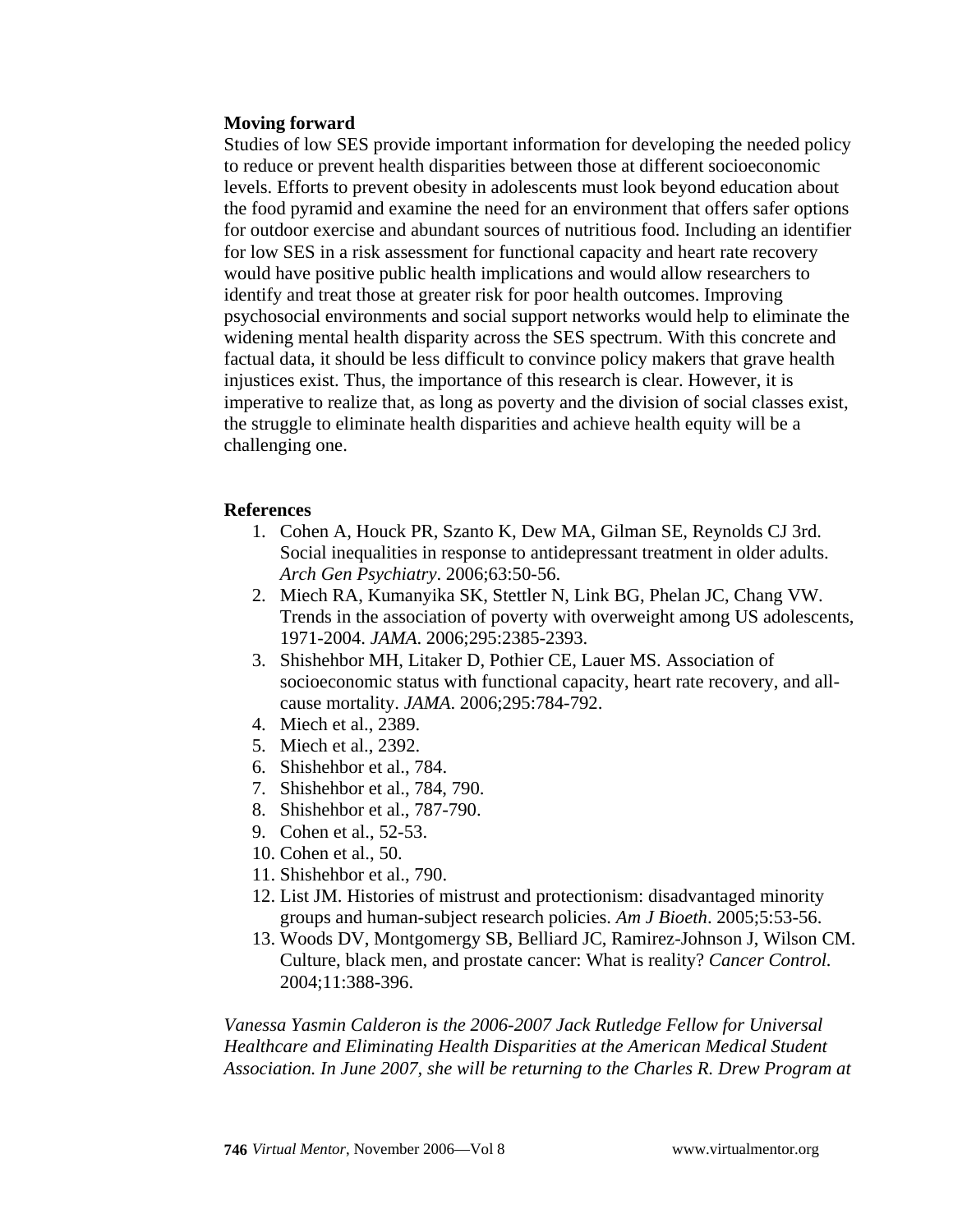*the David Geffen School of Medicine at UCLA to complete her last two years of medical school. She will receive her medical degree in 2009.*

## **Related articles**

Social epidemiology: how socioeconomic risk factors become health factors, November 2006

[Where you live matters to your health,](http://www.ama-assn.org/ama/pub/category/16941.html) November 2006

*Virtual Mentor* welcomes your response to recently published articles and commentaries. Send your correspondence to the *Virtual Mentor* e-mail address: virtualmentor@ama-assn.org.

*The viewpoints expressed on this site are those of the authors and do not necessarily reflect the views and policies of the AMA.*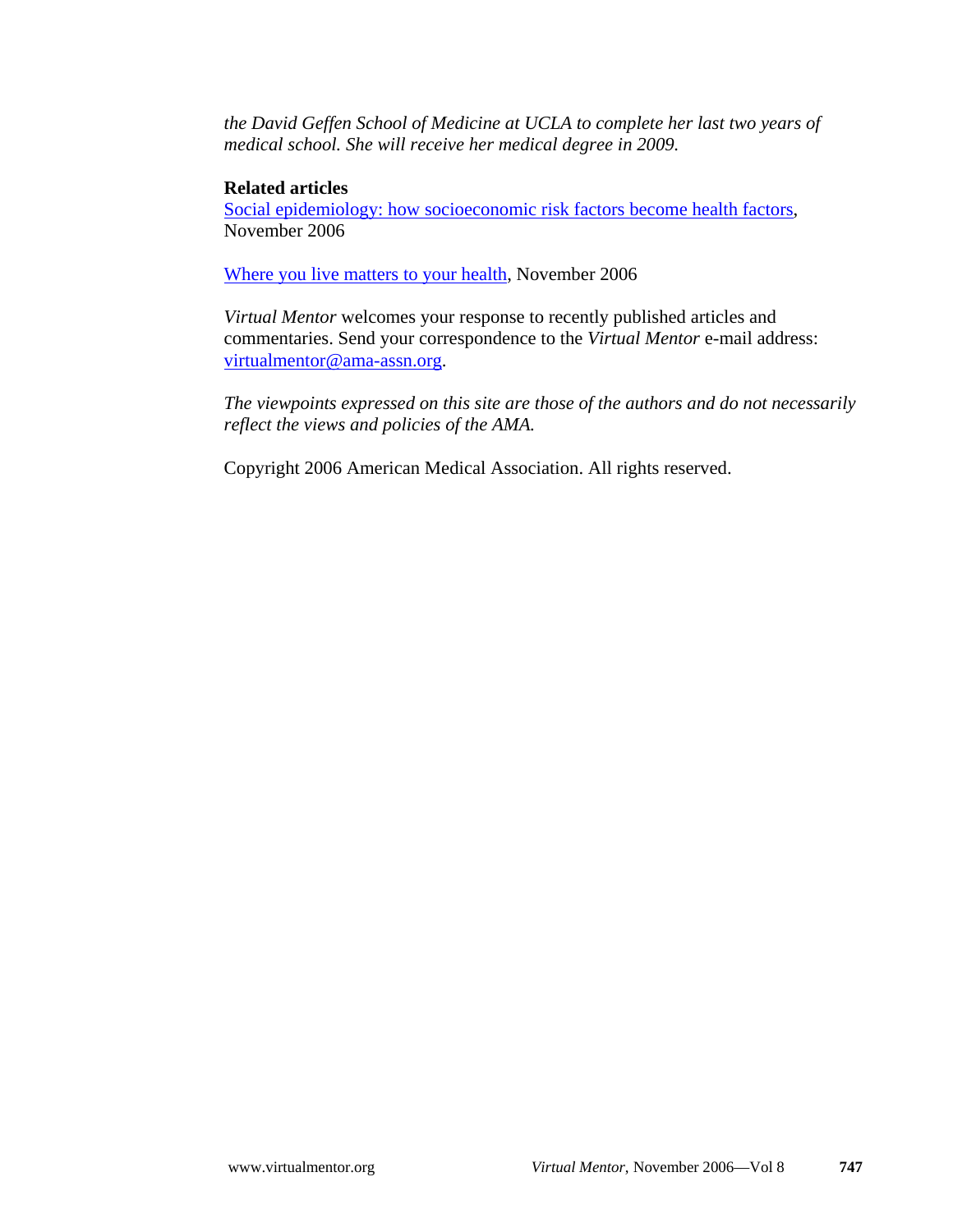**Virtual Mentor**<br>American Medical Association Journal of Ethics November 2006, Volume 8, Number 11: 748-751.

# **Clinical pearl Prostatitis: prevalence, classification and treatment** by Sarah Maitre

Prostatitis is an inflammatory condition that is not well understood. It has multiple etiologies, both infectious and noninfectious, which have been and continue to be the subject of much investigation. Due to the complex, multifactorial origin of this condition and the variety of presenting symptoms, its precise prevalence in the U.S. is uncertain, but has been estimated at 9 percent [1]. A 2002 epidemiology review found the prevalence of prostatitis-like symptoms ranged from as low as 3 percent to as high as 16 percent, depending on the definition used by the evaluating physician [2]. Of note, African American males suffer disproportionately from prostate disease. The incidence of prostate cancer, a potential etiology for prostatitis, is 274.3 per 100,000 African American men, while white men have an incidence of 171.2 per 100,000. For African American men under the age of 65, the incidence of prostate cancer is double that of whites. Mortality statistics are even worse: between 1997 and 2001 the death rate from prostate cancer for African American males was three times that for whites [3]. The exact reasons are not known, but contributing factors may include genetics, morbidity from other disease states, socioeconomic status and access to health care.

# **Classification of prostatitis**

Due to the numerous processes and symptoms that define and accompany prostatitis, determining a classification system that adequately and usefully describes this disease state has been challenging. Under the traditional classification system, symptomatic patients were placed into four categories: (1) acute bacterial prostatitis (acute urinary tract infection (UTI)), (2) chronic bacterial prostatitis (recurrent UTIs caused by the same uropathogen), (3) nonbacterial prostatitis (lower GU tract symptoms with prostatic inflammation), and (4) prostatodynia (lower GU tract symptoms without prostatic inflammation)  $[4]$ . Established in 1978, this method of classification, with its emphasis on the presence of bacteria in the urine, resulted in a rational diagnosis and treatment for patients with acute or chronic bacterial prostatitis, and, in turn, led to the development of specific criteria for clinical trials, which further improved treatment outcomes and advanced the medical profession's understanding of these conditions. It did little, however, to shed light on the etiology of nonbacterial prostatitis or prostatodynia which constitute 90 percent of all prostatitis cases [5]. As a result treatment options for these conditions have changed little over the years. A study at the University of Washington found that only seven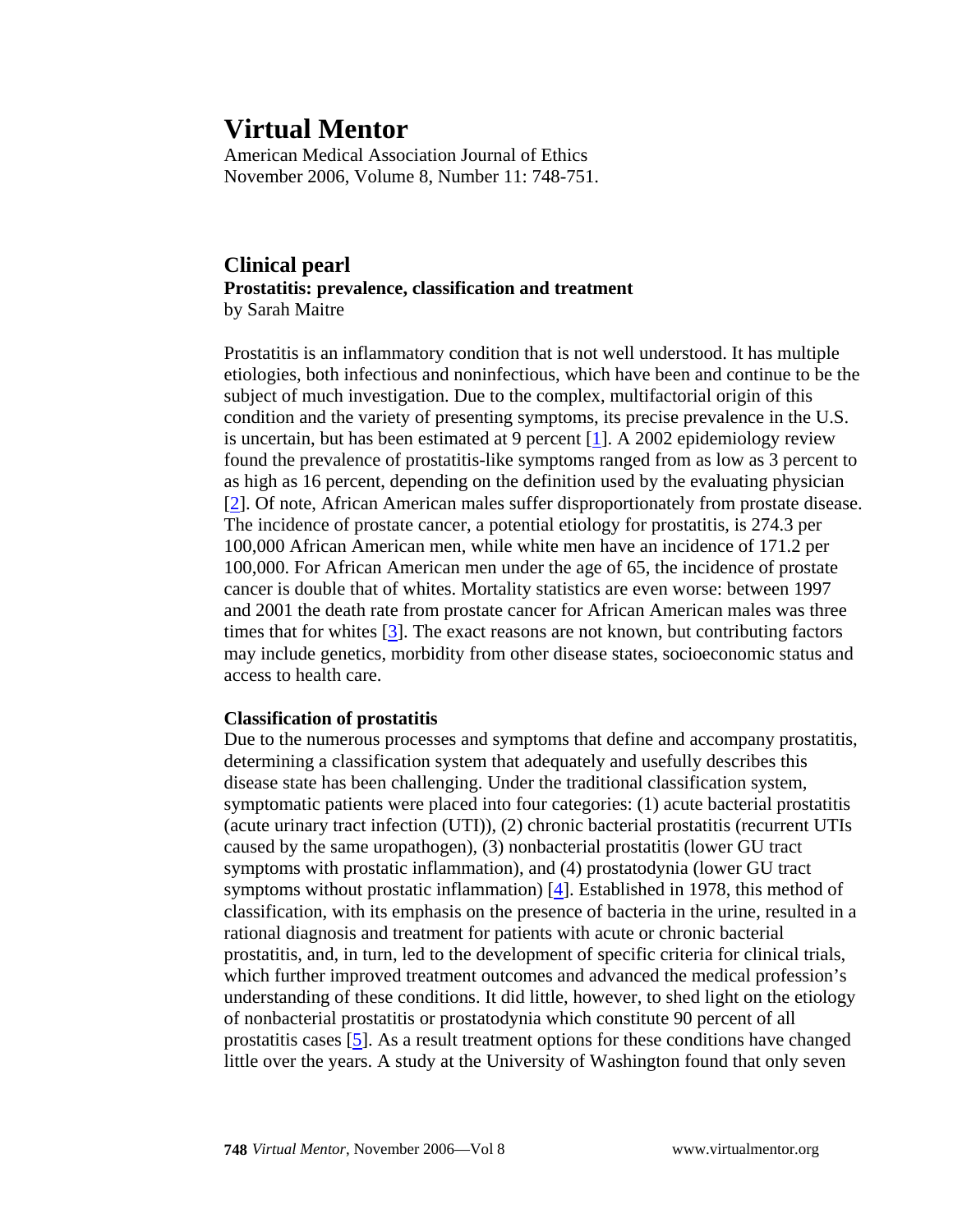percent of patients evaluated for chronic symptoms at their prostatitis clinic were diagnosed with bacterial prostatitis [4].

### **Diagnosis**

In 1995 the National Insitutes of Health convened a consensus conference to reevaluate the utility of the existing classification system. The result was a refinement of the traditional classification of prostatitis syndromes that allowed for standard inclusion criteria for participants in clinical trials for chronic nonbacterial prostatitis and prostadynia [6]. The new system also has four categories. Category I, acute bacterial prostatitis, refers to a combination of lower urinary tract and systemic infectious symptoms such as fever and chills.

Category II, chronic bacterial prostatitis, is characterized by culture-documented recurrent urinary tract infection combined with symptoms of acute or chronic pelvic pain without the systemic component demonstrated in category I.

Category III, known as chronic prostatitis (CP) or chronic pelvic pain syndrome (CPPS), lacks an infectious component and is subcategorized as inflammatory or noninflammatory based on the findings of leukocytes in a urine sample and expressed prostatitic secretions. Symptoms, however, can be similar to those found in categories I and II and include perineal or low back pain, lower urinary tract symptoms and painful ejaculation. The existence of pelvic pain is a requirement for diagnosis of category III prostatitis regardless of the level of urinary symptoms [7]. Due to the differences in presenting symptoms among patients, the National Institutes of Health-Chronic Prostatitis Symptoms Index (NIH-CPSI) was created to quantify and determine the effects of the presenting symptoms for category III patients. The NIH-CPSI asks questions that are tabulated into three domain scores: (1) pain, (2) urinary symptoms and (3) quality of life. The index can be helpful in differentiating the levels of CP-CPPS while also quantifying an individual's quality of life. A limitation of the index is that it was validated by a population of mostly white, educated men and may not be as useful in other patient populations.

Finally, category IV refers to asymptomatic inflammatory prostatitis. It is usually found incidentally through biopsies of patients being evaluated for benign prostatic hypertrophy (BPH) or an elevated prostate-specific antigen (PSA). It has been estimated that category IV prostatitis may affect one-third of all patients who present with prostatitis  $[8]$ .

### **Treatment**

Given the varying and complex etiology of prostatitis, it is not surprising that treatment options differ by category. The recommended treatment for acute bacterial prostatitis—category I—in the setting of systemic symptoms, is intravenous (IV) antimicrobials in concert with supportive measures such as IV hydration and catheter drainage if the patient cannot void. The causal agents are *Escherichia coli, Klebsiella spp, Pseudomonas aeruginosa, Enterobacter spp* and *Serratia marcescens*. The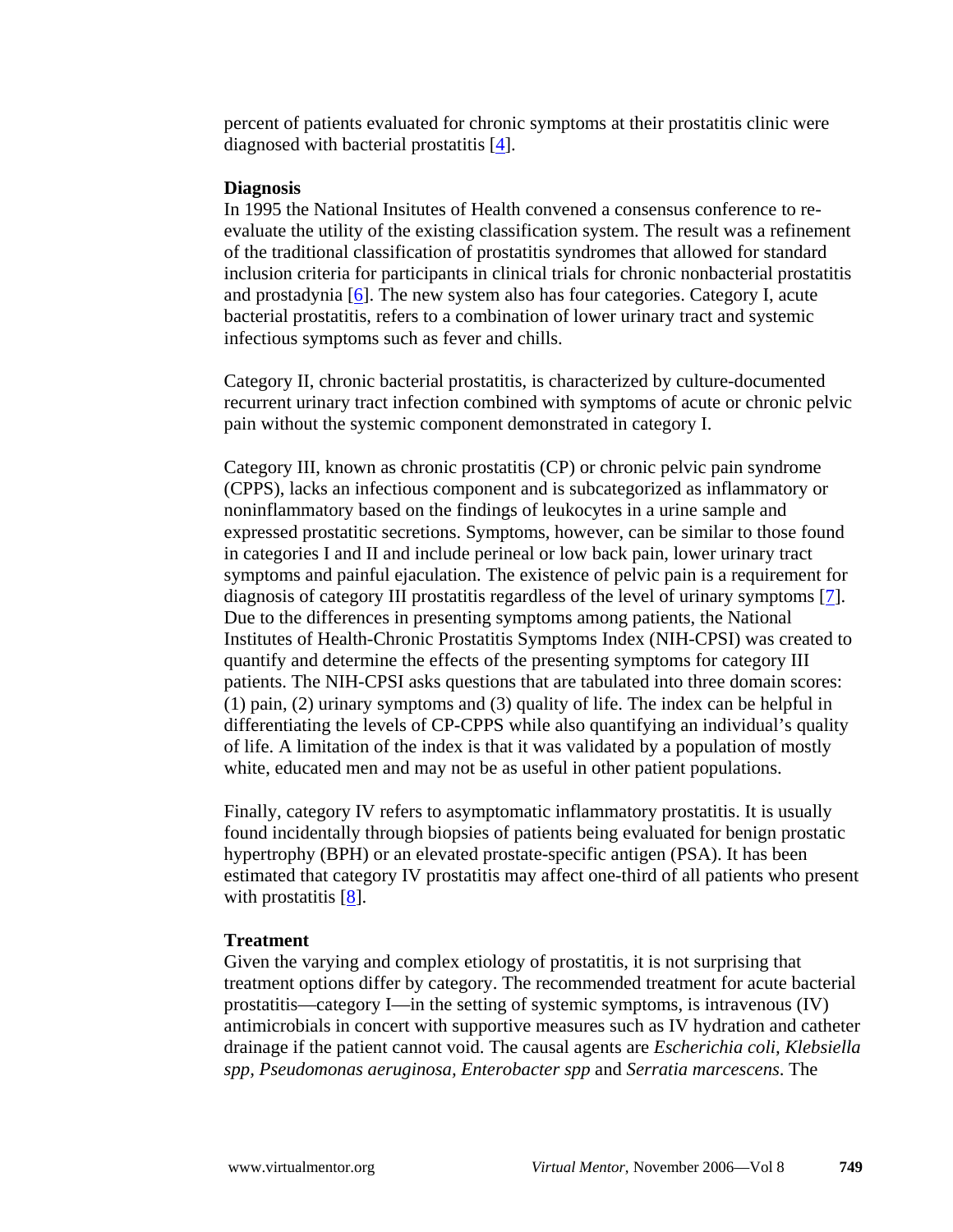antimicrobials of choice are an aminoglycoside and beta-lactam combination or a fluoroquinolone with two to three weeks of outpatient treatment.

The most common pathogen in chronic bacterial prostatitis, category II, is *E. coli* (80 percent). *Klebsiella spp, Pseudomonas aeruginosa, and Proteus spp* have also been isolated. Treatment involves a 4-to 8-week course of a prostate-penetrating antimicrobial like a fluoroquinolone. In about one-third of these patients symptoms return, and they may require long-term, low-dose antimicrobial prophylaxis or radical transurethral prostatic resection to remove infected tissue.

There are no U.S. guidelines for treatment of category III CP-CPPS. British guidelines state that "The lack of knowledge of the etiology of these conditions means that no specific recommendations can be made and treatment of choice is usually trial and error"  $[6]$ . Although this condition is considered nonbacterial, there is some evidence that bacteria may exist at counts too low to be detected. A single 4 to 6-week course of antimicrobial therapy may be beneficial. In addition, alphablockers, such as terazosin, may relieve some symptoms and improve quality of life. The debate regarding the use of nonsteroidal anti-inflammatory medication is ongoing, and thus far results are not promising. Allopurinol, biofeedback and pelvic floor training may be helpful for some patients [6, 7].

Category IV prostatitis requires follow-up for its underlying etiology (i.e., BPH or elevated PSA). Since it is asymptomatic, there are no treatment recommendations, though it has been found that chronic inflammation of the prostate can lead to elevated PSA. Treatment with antimicrobials and anti-inflammatory medications can help to lower PSA.

## **References**

- 1. Roberts RO, Lieber MM, Rhodes T, Girman CJ, Bostwick DG, Jacobsen SJ. Prevalence of a physician-assigned diagnosis of prostatitis: The Olmsted County Study of Urinary Symptoms and Health Status Among Men. *Urology*. 1998;51:578-584.
- 2. Krieger JN, Ross SO, Riley DE. Chronic prostatitis: epidemiology and role of infection. *Urology*. 2002;60(6 Suppl):8-12.
- 3. French DB, Jones LA. Minority issues in prostate disease. *Med Clin North Am*. 2005;89:805-816.
- 4. Krieger JN. Prostatitis revisited: new definitions, new approaches. *Infect Dis Clin North Am*. 2003;17:395-409.
- 5. Krieger JN, Nyberg L Jr, Nickel JC. NIH consensus definition and classification of prostatitis. *JAMA*. 1999;282:236-237.
- 6. Meza J, Alam S, Martin S. FPIN's clinical inquiries. Treatments for chronic prostatitis. *Am Fam Physician*. 2006;74:475-477.
- 7. Hua VN, Schaeffer AJ. Acute and chronic prostatitis*. Med Clin North Am.* 2004;88:483-494.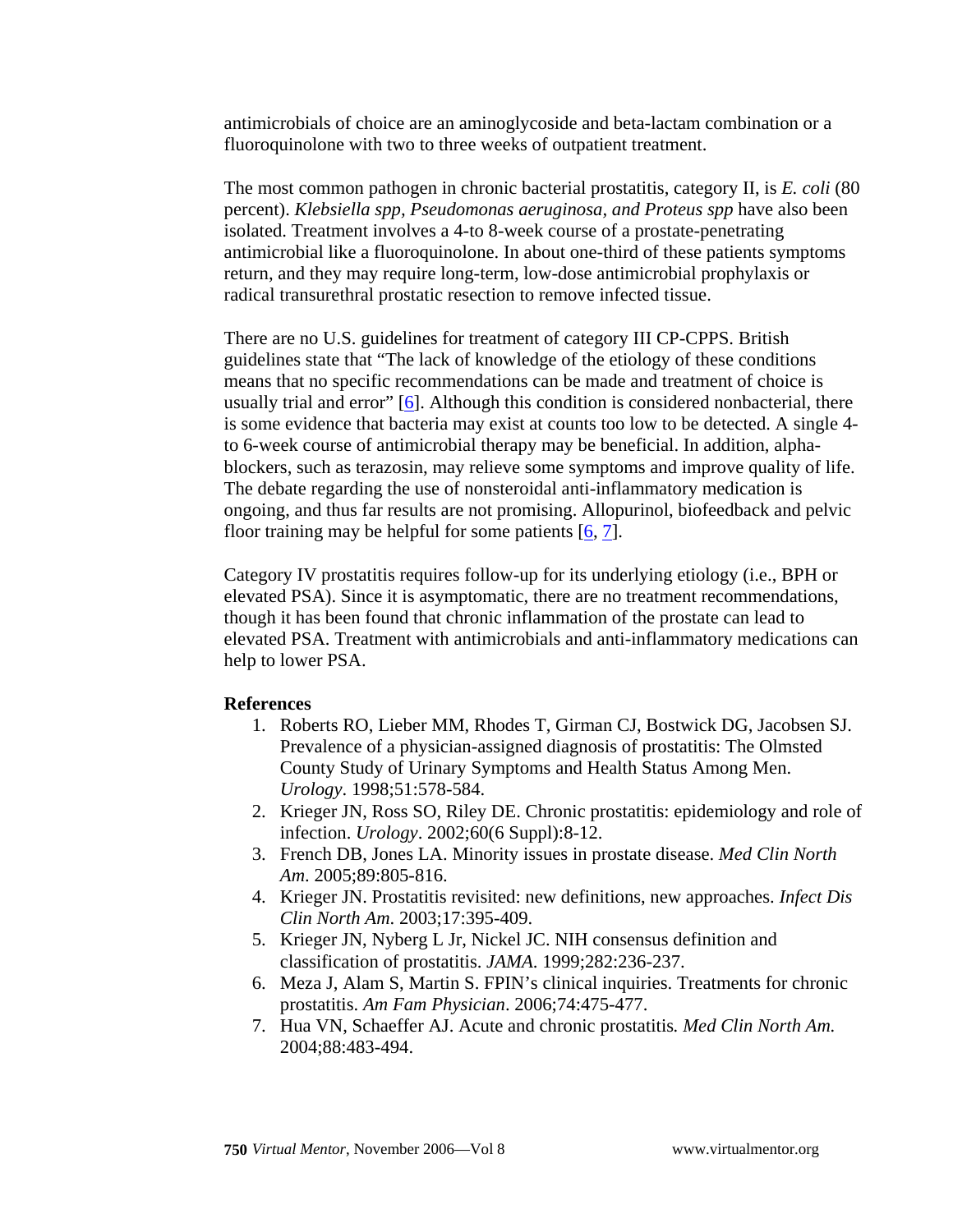8. Carver BS, Bozeman CB, Williams BJ, Venable DO. The prevalence of men with National Institute of Health category IV prostatitis and association with serum prostate specific antigen. *J Urol*. 2003;169:589-591.

*Sarah Maitre is a fellow in the Institute for Ethics at the American Medical Association in Chicago, Ill. She will receive her medical degree from Oregon Health Sciences University in 2007.*

# **Related article**

[Managing chronic conditions in uninsured patients,](http://www.ama-assn.org/ama/pub/category/16930.html) November 2006

Virtual Mentor welcomes your response to recently published articles and commentaries. Send your correspondence to the *Virtual Mentor* e-mail address: virtualmentor@ama-assn.org.

*The viewpoints expressed on this site are those of the authors and do not necessarily reflect the views and policies of the AMA.*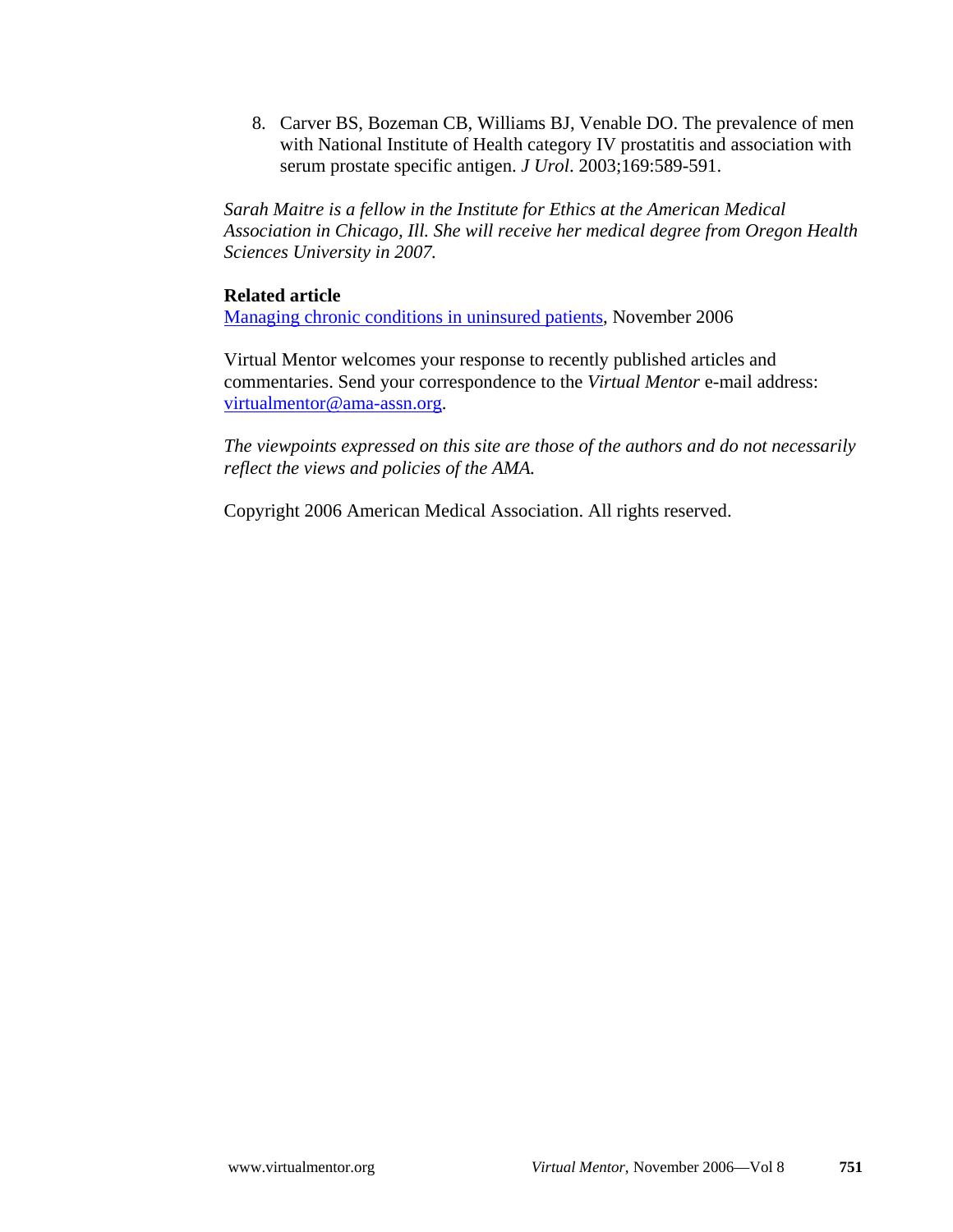**Virtual Mentor**<br>American Medical Association Journal of Ethics November 2006, Volume 8, Number 11: 752-755.

# **Health law Defining hospitals' obligation to stabilize patients under EMTALA** by Lee Black, LLM

Congress enacted the Emergency Medical Treatment and Active Labor Act (EMTALA) [1] in 1986 to address the growing concern that hospitals were discharging patients before stabilizing them and refusing to care for poor people with medical emergencies. Although a general duty for hospitals to provide emergency care had been established a few decades prior to the passage of EMTALA, Congress believed that the common law rule, as well as various state statutes mandating care, did not go far enough to prevent "patient dumping" practices.

EMTALA applies to any hospital that has an emergency department and participates in the Medicare program. The act directs hospitals to conduct an appropriate medical screening examination if a request is made on behalf of any person—the statute is written broadly to cover more than just uninsured and poor patients. This requirement, however, is not absolute; a hospital is obliged to provide only examinations that are within the capabilities of its emergency department. If the examination indicates that an emergency medical condition exists (including the active labor of a pregnant woman), the hospital must stabilize the patient or provide for transfer to another medical facility.

The medical examination is considered sufficient if the hospital uses the same exam on all patients regardless of their ability to pay. While it has been the subject of much litigation, this requirement is straightforward: if the hospital treats a patient differently for any reason and provides an insufficient screening examination, that hospital violates EMTALA [2]. The obligation to stabilize, even though it is defined in both the statute and the accompanying regulations, has led to disparate interpretations.

"To stabilize" is defined as:

to provide such medical treatment of the condition as may be necessary to assure, within reasonable medical probability, that no material deterioration of the condition is likely to result from or occur during the transfer of the individual from a facility, or, with respect to [a pregnant woman having contractions], to deliver (including the placenta) [3].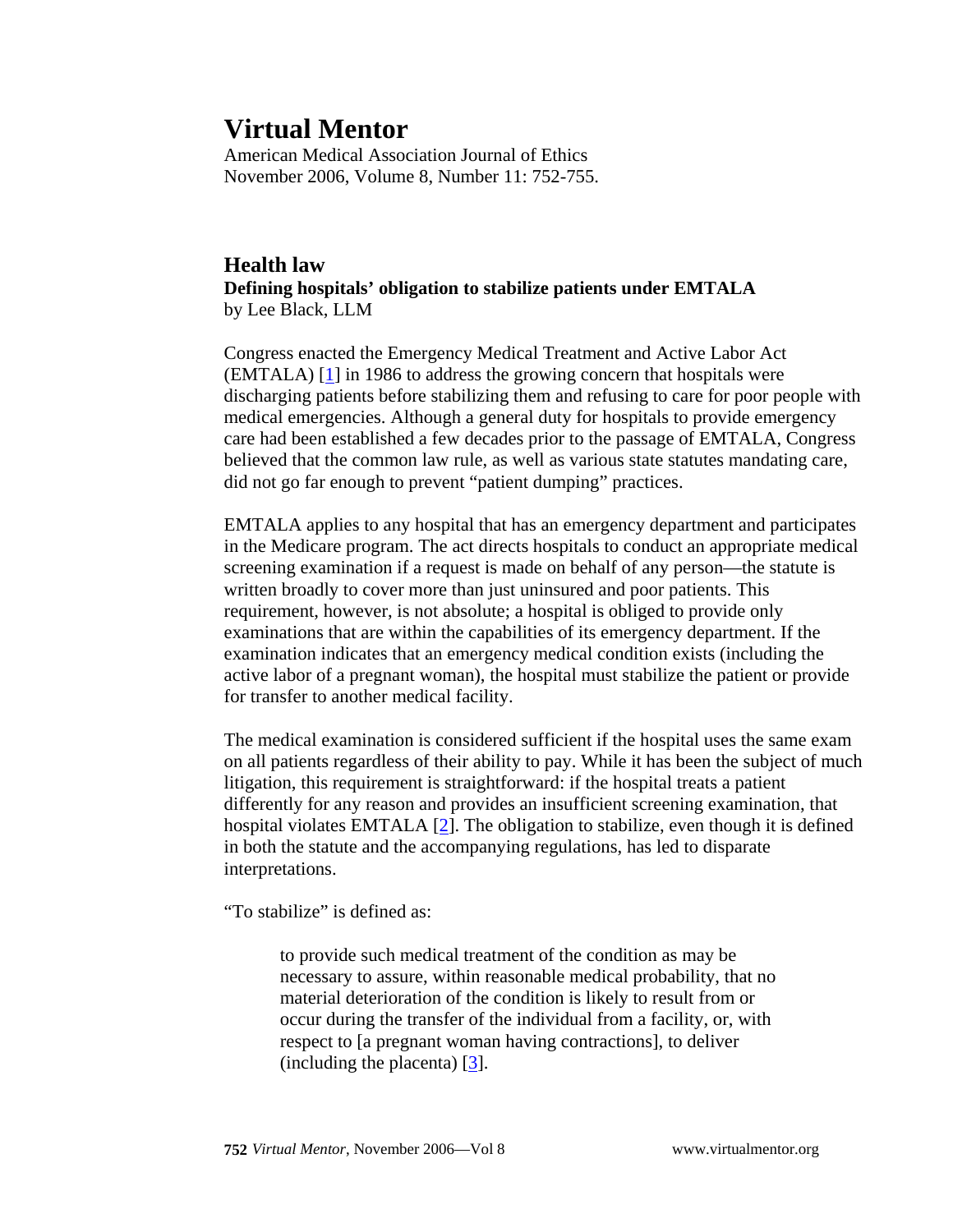This definition seems clear: a patient is stabilized when his or her condition, or that of a fetus or newborn, will not worsen upon leaving the facility. Over the years, though, courts have interpreted the language differently before finally determining exactly when a hospital's duty to stabilize has been satisfied.

In 1990, the 6th U.S. Circuit Court of Appeals heard the case of Elease Thorton, who spent a total of 21 days in the hospital following a stroke [4]. Eventually, she was discharged from the hospital in favor of home nursing care, where her condition deteriorated. Ms. Thornton was then admitted to a rehabilitation center after previously being denied admission by that center due to lack of insurance coverage. She later sued the hospital, claiming she had been discharged in an unstable condition. The Circuit Court of Appeals (or appellate court) came to the same conclusion as the district court—that the hospital *had* stabilized Elease before discharging her—but the two courts interpreted the stabilization requirement differently. The district court took a narrow view of the stabilization requirement, finding that "the Act was not intended to require hospitals to bring patients to complete recovery, but to…give emergency room treatment" [5]. Under this interpretation, stabilization occurs only in the emergency room.

The appellate court interpreted the language of the statute to mean that a person found to be suffering from an emergency condition during the ER exam "cannot be discharged until the condition is stabilized, regardless of whether the patient stays in the emergency room"  $[5]$ . The appellate court's decision recognized that a strict interpretation of the statute—that stabilization referred only to emergency room treatment—could be circumvented by a hospital: it could admit a patient into a unit (and therefore away from the emergency room) and then immediately discharge him or her.

The 6th Circuit's interpretation of the statute created additional uncertainty in the mostly untested law. The original purpose of EMTALA—to prevent the dumping of patients who could not pay for medical care—was satisfied by the district court's interpretation that hospitals must provide care in the emergency room only. Despite the fact that the congressional documents noted by the appellate court used the term "emergency room care," the court found that emergency room care meant "emergency care" and therefore extended the hospital's duty to stabilize beyond the emergency room.

In 2002, the 9th U.S. Circuit Court of Appeals interpreted the stabilization requirement much differently than the 6th Circuit had. In *Bryant v. Adventist Health System*, the patient was treated and discharged after being diagnosed with pneumonia [6]. Later that day, the patient was asked to return to the hospital after a second physician examined his x-ray and discovered a lung abscess. After spending time in the ICU and then being transferred to another hospital, the patient had surgery, was eventually released and subsequently died.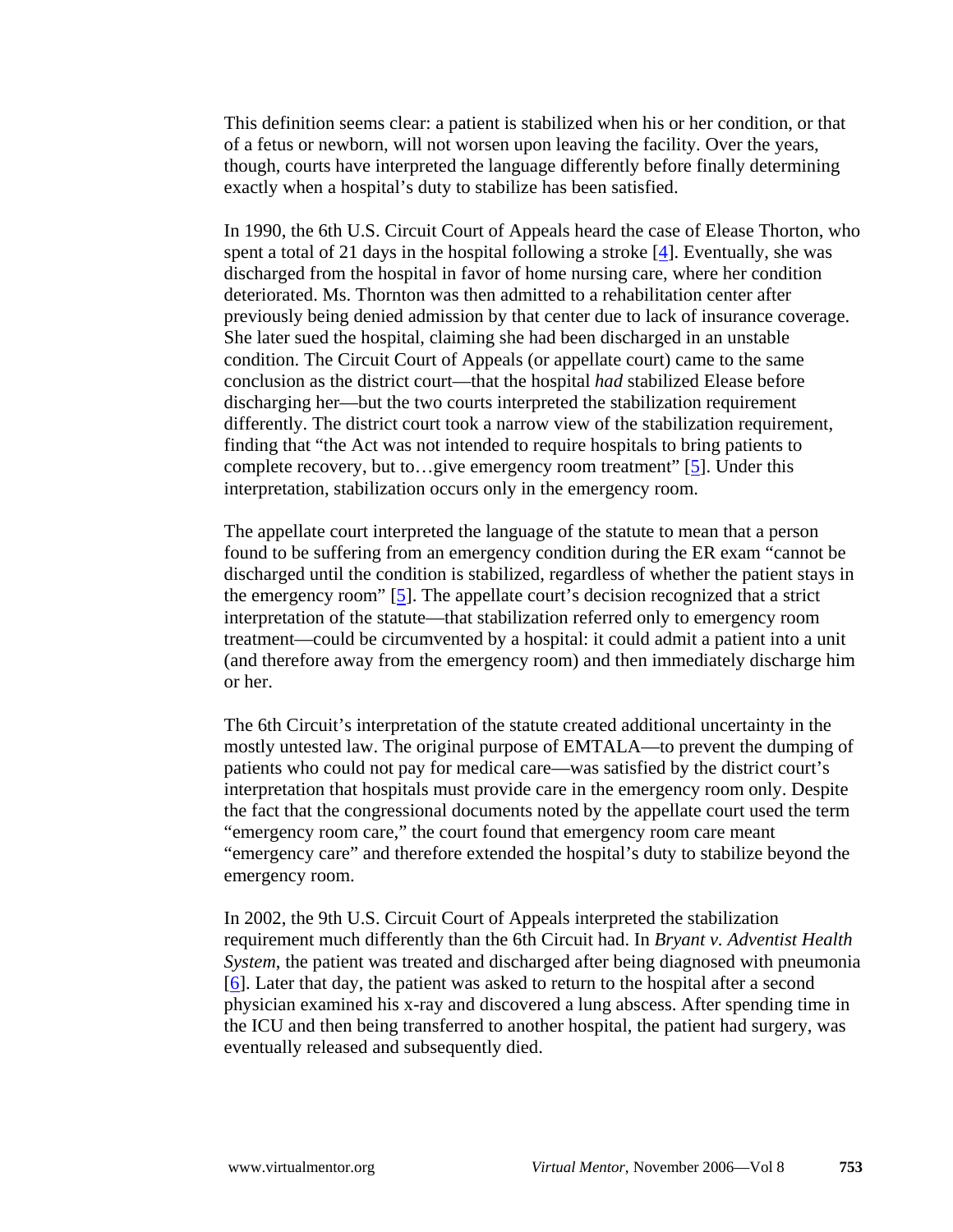This issue in *Bryant* was again the hospital's duty under EMTALA to stabilize the patient. The 9th Circuit directly addressed the 6th Circuit's decision in *Thorton* and disagreed with its conclusions. For the *Bryant* court, EMTALA's duty to stabilize ended when a patient was admitted for inpatient care. The court noted that "the term 'stabilize' was not intended to apply to those individuals who are admitted to a hospital for inpatient care" (although an improper motive for admitting a patient—to avoid the requirements of EMTALA—would leave the hospital open to liability) [7]. While the concerns of the 6th Circuit were valid, the 9th Circuit viewed EMTALA's purpose as creating a cause of action for the failure to treat; its purpose was not to duplicate existing causes of action covered by medical malpractice law for cases in which a hospital undertook inpatient or longer-term treatment and then discharged the patient before he or she finished treatment.

The interpretation of the stabilization requirement in *Bryant* is what most courts are likely to follow today, and it makes the most sense in view of the wording and purpose of the act. Once an emergency medical condition is confirmed, the hospital must treat that condition until the patient is stable. After the hospital provides appropriate examination and stabilizing treatment, anything else that happens to the patient as an inpatient or after discharge becomes a medical malpractice issue, a realm of law that remains solely within the state's—not federal—prerogative. EMTALA was created to ensure that patients receive appropriate emergency care, not that the care is provided without error.

### **References**

- 1. Examination and Treatment for Emergency Medical Conditions and Women in Labor. 42 USC 1395dd (2005).
- 2. See for example, *Collins v DePaul Hospital*, 963 F2d 303, 307 (10th Cir. 1992).
- 3. 42 USC 1395dd(e)(3)(A) (2005).
- 4. *Thorton v Southwest Detroit Hospital*, 895 F2d 1131 (6th Cir 1990).
- 5. *Thorton,* 1134.
- 6. *Bryant v Adventist Health System*, 289 F3d 1162 (9th Cir 2002).
- 7. *Bryant,* 1167.

*Lee Black, LLM, is a policy analyst for the Council on Ethical and Judicial Affairs at the American Medical Association in Chicago, Ill. Prior to joining the AMA, he was a staff attorney with the Legislative Reference Bureau in Springfield, where he drafted legislation for the Illinois General Assembly.*

#### **Related articles**

[Understanding EMTALA](http://www.ama-assn.org/ama/pub/category/14885.html) (PowerPoint)

[Emergency treatment for patients who cannot pay,](http://www.ama-assn.org/ama/pub/category/5143.html) June 2001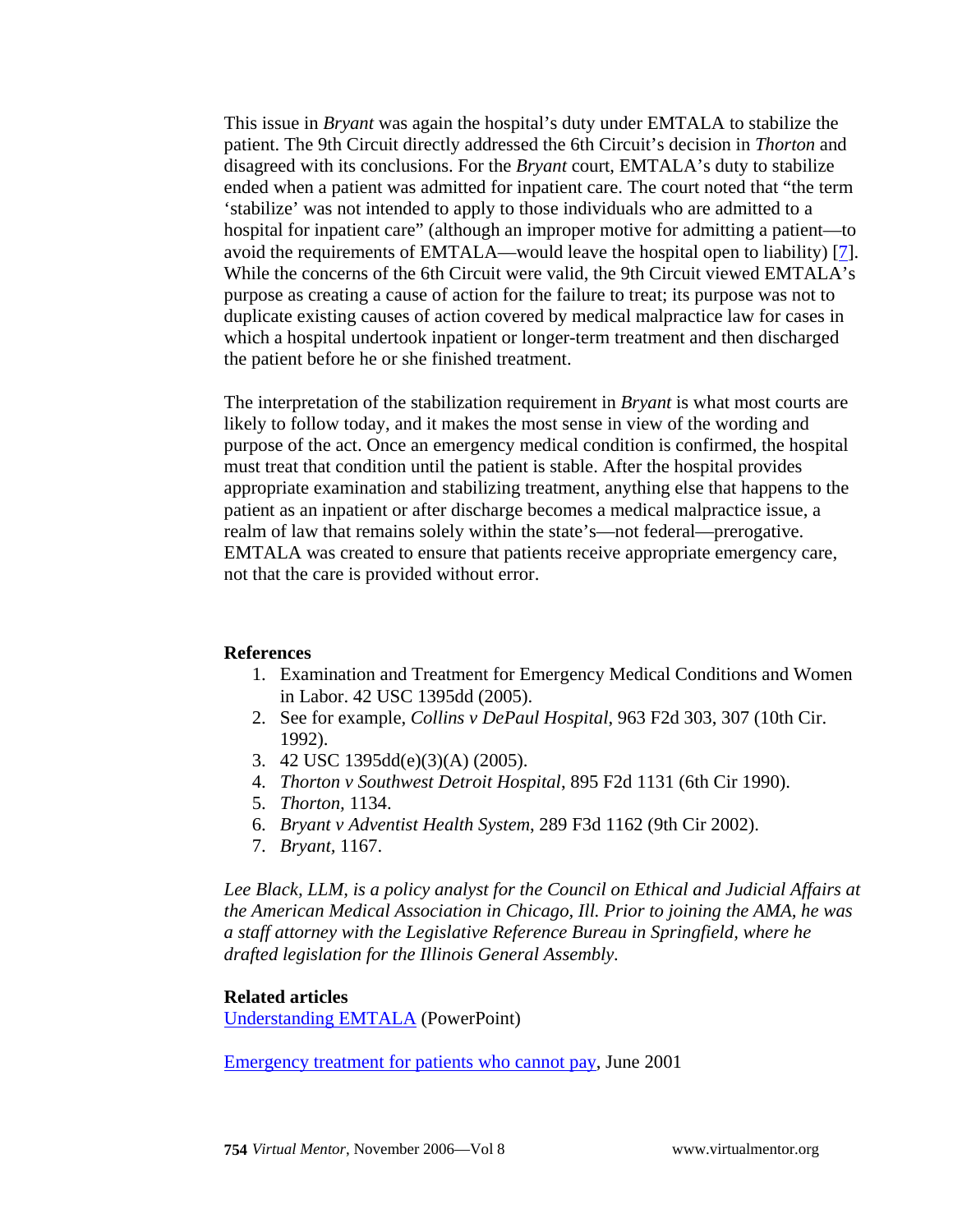Virtual Mentor welcomes your response to recently published articles and commentaries. Send your correspondence to the *Virtual Mentor* e-mail address: virtualmentor@ama-assn.org.

*The viewpoints expressed on this site are those of the authors and do not necessarily reflect the views and policies of the AMA.*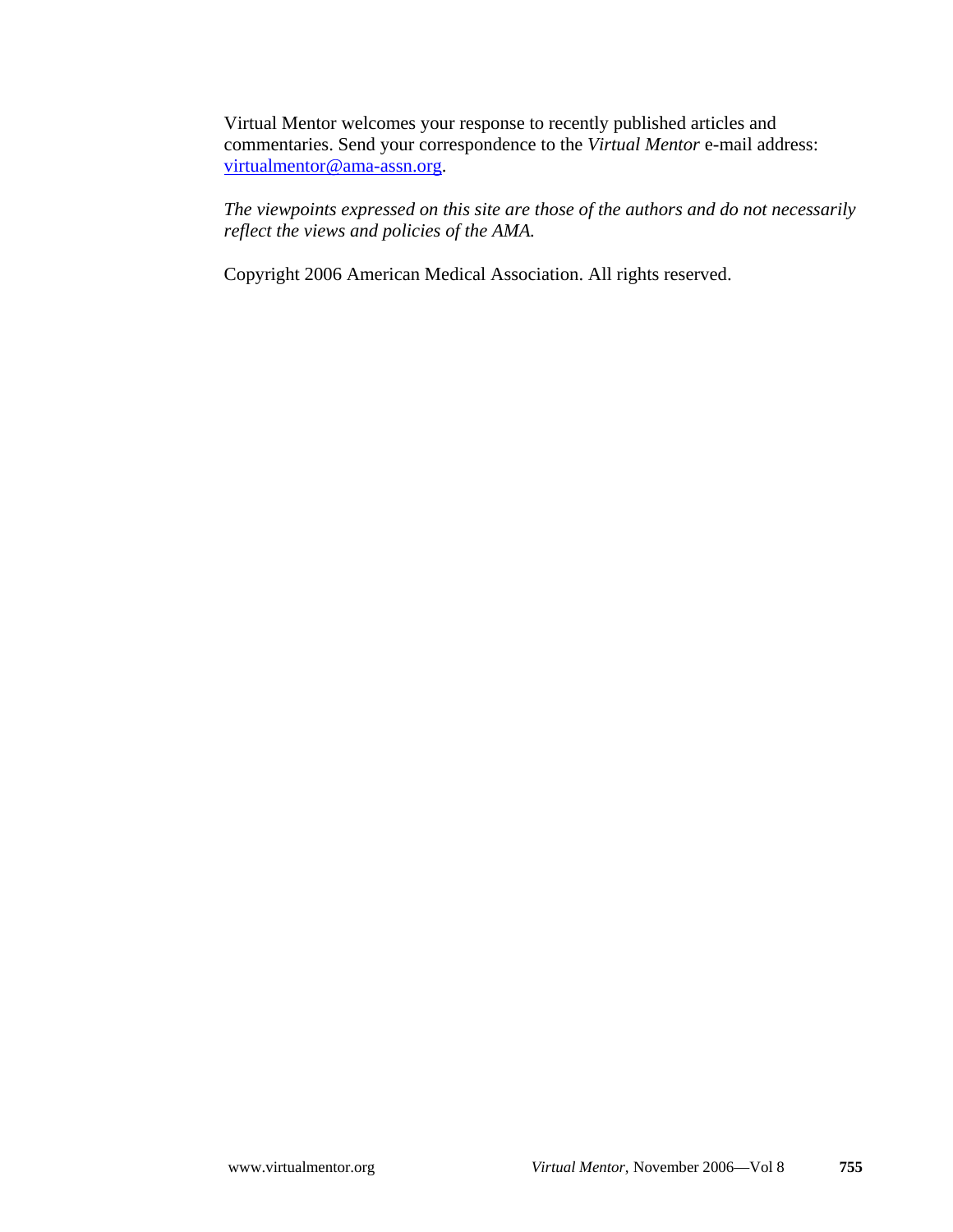**Virtual Mentor**<br>American Medical Association Journal of Ethics November 2006, Volume 8, Number 11: 756-761.

# **Policy forum Education and education policy as social determinants of health** by Barbara J. Low, DrPH, MPH, and M. David Low, MD, PhD

Education is a strong predictor of long-term health and quality of life [1]. At least one investigator [2] has argued that education *causes* health, but the pathways through which it leads to better health and longer life expectancy are not yet clearly understood. What *is* clear is that health, human development and well-being are dynamic processes that are closely related to socioeconomic status (SES) and educational attainment. An individual's health is highly correlated with his or her social position, and success in school and years of schooling are major factors in determining social and occupational status in adulthood [3].

Biological, environmental and social experiences that occur throughout the entire lifespan influence well-being and illness, but the first few years of a child's life represent a crucial period during which the roots of learning, literacy and the adaptive behaviors that sustain physical and mental health must be nourished. Data from epidemiologic research [4] suggest that these early experiences exert important influences both on adult health and, ultimately, on community and societal function [5].

# **Education and socioeconomic inequality as health risk factors**

In clinical medicine, we learn of the importance of risk factors in understanding and managing disease. Among the best examples are tobacco smoking, lack of regular aerobic activity and other lifestyle behaviors that often begin during childhood and adolescence. Medical literature rarely informs us about the risk factors most vital to human health and development: income, education, the family environment and work conditions. Low SES together with inadequate employment, family function and educational attainment are associated with compromised health across the entire life span. Low SES alone is one of the strongest predictors of poor health and development, not just because material deprivation constrains behavior and lifestyle choices among those living in poverty, but because neuroendocrine responses to the stress that SES imposes influence psychosocial well-being [6].

# **Early learning: a protective factor for lifetime health**

The effects of the early environment, both negative and positive, are long lasting [7]. There is a close relationship between early life conditions, performance in school, adult literacy, health status and mortality [5, 8]. Appropriate stimulation and positive early experiences have profound impact not only on the development of the neural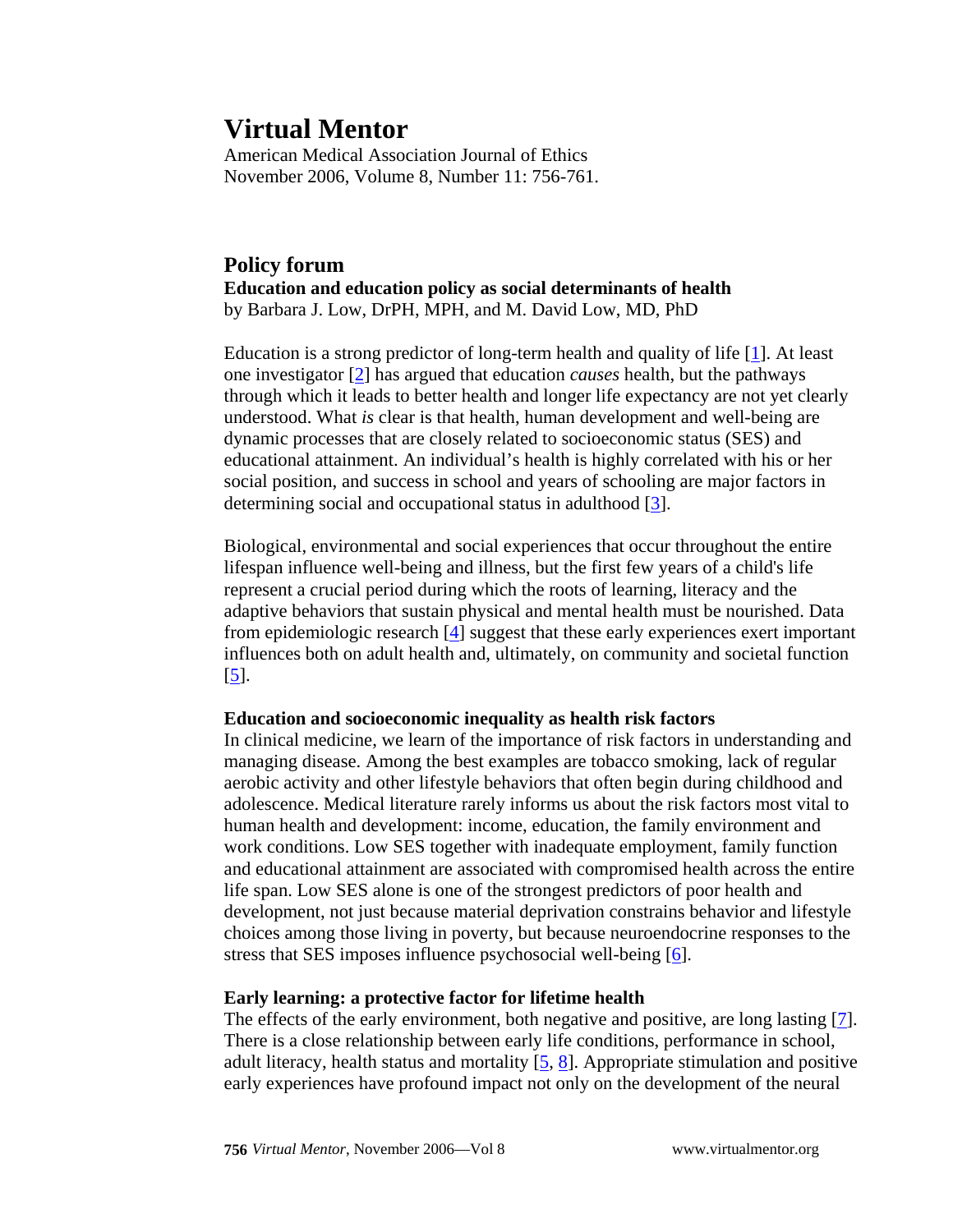systems involved in cognitive, emotional, neuroendocrine and neuroimmune functions [5], but also on the expression of genetic factors that modify the effects of hormone receptors and influence an individual's response to stress throughout life [9]. This biological embedding of reaction to stress helps set developmental trajectories for acquisition of competence and coping skills and regulation of responses to new or challenging experiences [10].

Health is not distributed evenly across the population, but along a gradient, with those at lower SES levels having poorer health outcomes than those at higher levels [11, 12]. European [13] and American [14] studies indicate that children whose parents have low levels of education tend to do poorly themselves unless there are programs in place that help to mitigate the negative effects. These studies provide strong evidence that child resilience and adult health are rooted in a dynamic developmental process fostered by individual biologic, home and school influences  $[15]$ .

#### **Current U.S. policy strengths and limitations**

In view of the central importance of education to human development, existing U.S. educational policies have been shown to be effective for some children but quite ineffective for others. The country's near-universal commitment to publicly supported basic education from age 5 or 6 through age 16, and the strong policy support for access to post-secondary education, results in one of the highest rates of university and post-secondary enrollment in the world. Results of the National Assessment of Educational Progress (NAEP) tests, however, reveal a range of educational attainment across state school districts that, like health status, correlates strongly with SES [16]. Poor children, especially poor black children, do not do as well as their white peers, on average, unless educated within a multi-level support system such as the one provided by the U.S. Department of Defense schools [17]. This disparity in achievement is often viewed as a failure of public schools to do their job, but our research and that of others shows that the real problem with poor educational achievement is multifactorial: the home and neighborhood environments are at least as important as what happens in the school.

Policy-related limitations on education are in part conceptual and in part politicaleconomic. The former limitations arise from incomplete understanding of the foundational importance of early childhood influences on success in the educational system and in life. Political-economic limitations are artifacts of our country's education financing system. In the United States, education and child care are the responsibility of the state, and in most states this responsibility is passed down to municipalities. Outside of the federal programs described below, funding for early child care is largely from private sources, while primary and secondary schooling is supported by local taxation and sometimes other state tax-funded supplements. Poorer communities that must operate their schools from a tax base much smaller than their wealthier neighbors are seriously disadvantaged unless there is some kind of equalization formula.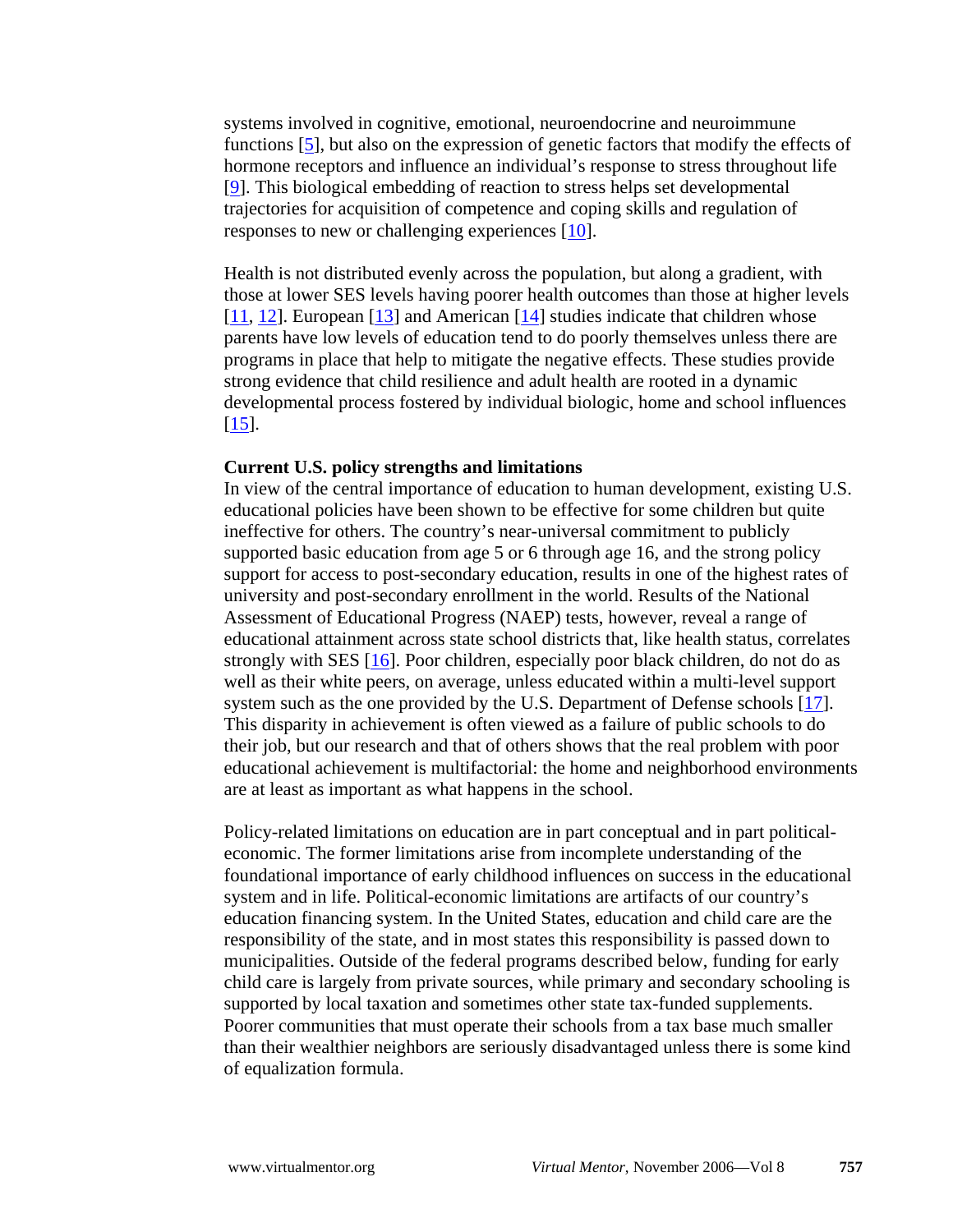The largest early childhood intervention programs in the United States are Head Start, created by the federal Department of Health and Human Services in 1965 for children four and five years old, and Early Head Start created in 1994 for pregnant mothers, toddlers and children up to 3 years of age. These needs-tested programs provide comprehensive child development, educational, health, nutritional, social and family services to those who qualify, but serve fewer than one million American children, a fraction of those who could benefit.

A few states have made progress in dealing with this challenge. Georgia's Bright from the Start program [18] stands out as an excellent example: by coordinating funding, intake and referral, public/private partnerships and oversight of standardized curricula, it offers integrated child care, Head Start and early learning prekindergarten programs, as well as group and family day care, parent and teacher education and nutrition services.

# **Recommendations for human development-oriented health and education policy**

One of the best ways for us to improve the health of the whole population is to focus on evidence-based policies that optimize both early childhood development *and* education. In one critical sense, they are the same thing; adequate social and cognitive development in childhood is a necessary foundation for success in education, which in turn is necessary for health and success in life. Large-scale, longitudinal, well-funded research should focus on early learning and its short- and long-term health effects in different settings and populations.

The essential elements of a human development-oriented health policy for the United States would, at a minimum, include appropriate prenatal care, provision for parent training and financial support where necessary, quality child care delivered by wellqualified child development specialists, progressive introduction of elemental education beginning at a few months of age and regular assessment to ensure that developmental and cognitive milestones are being met prior to a child's entering kindergarten. The National Center for Children in Poverty [19] recommends policy to assist low-income parents in meeting such basic childhood needs as preschooling, child care and health care by raising the minimum wage, expanding the federal Earned Income Tax Credit, decreasing the payroll tax burden on low-wage workers and providing health insurance for working parents [20].

To address the achievement gap between low-income children and their more economically secure peers more preschools are needed, especially those similar to Head Start that provide comprehensive services such as immunizations and parent education  $[21]$ . The funding for most federal education programs is currently inadequate, and some programs such as professional development for early childhood educators, special education grants for infants and families, and special education preschool grants have had their budgets cut since 2005. Some funding has been eliminated, as happened to the Early Learning Opportunities Act in 2006. According to the U.S. Department of Health and Human Services Child Care Bureau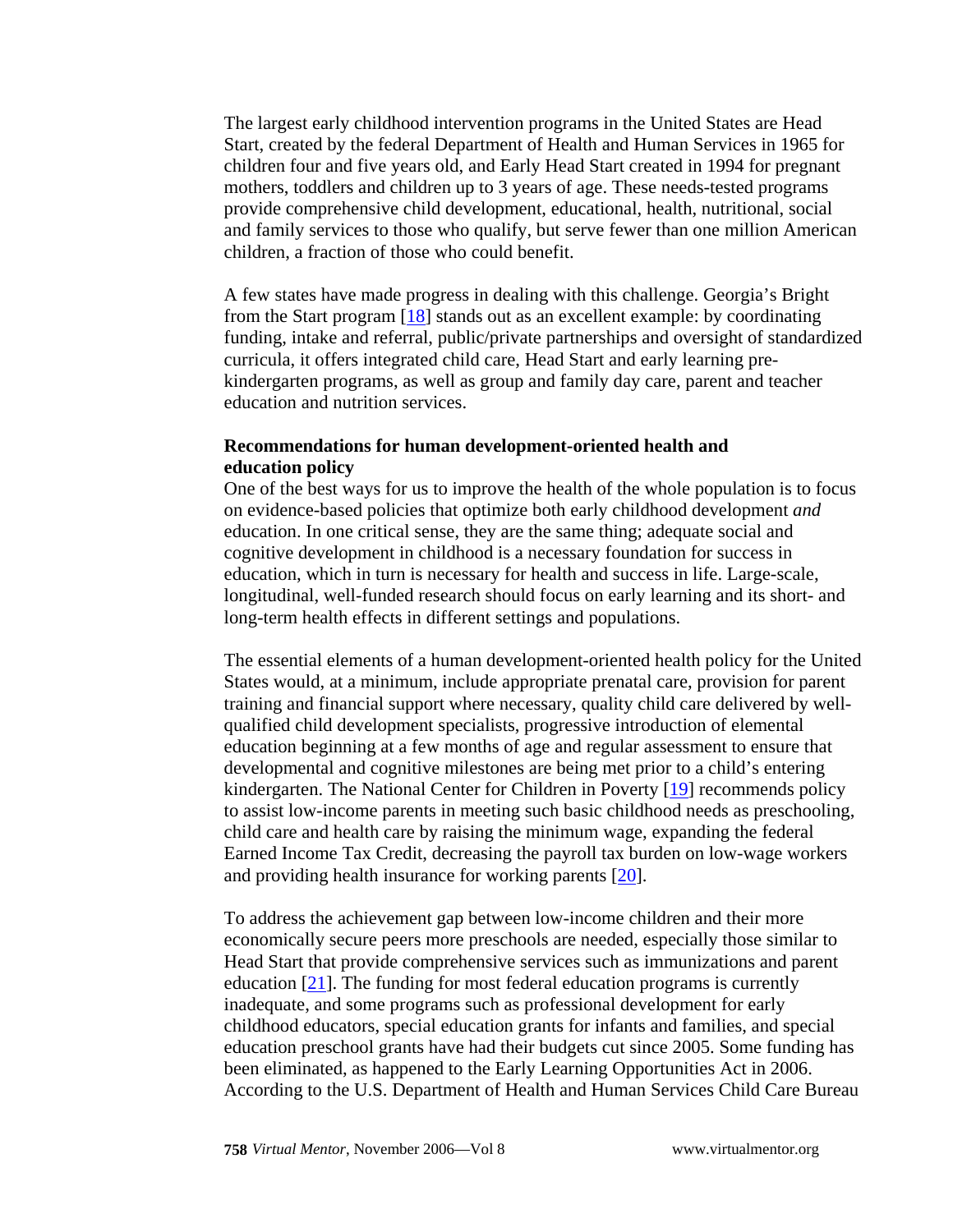policy summary [22], funding for every federal health and human service-related program, with the exception of hurricane recovery assistance, decreased from fiscal year 2005 to 2006.

#### **Conclusion**

Health practitioners need to pay attention to risk factors of inequality and offer their patients the information and resources they need to enroll in appropriate economic, education and child care programs that benefit families living in poverty. Medical professionals are encouraged to take the same kind of policy-related action to overcome these inequalities that they take when they advocate against smoking or in support of early childhood immunization. This means advocating for positive parental support, child nurturing and effective prenatal care. These protective actions can be integrated in each region and state as well as nationally by effectively linking corresponding services with existing education programs encompassing prekindergarten through grade 12.

#### **References**

1. Feinstein L. *Quantitative Estimates of the Social Benefits of Learning, 2: Health (Depression and Obesity)*. London, England: Centre for Research on the Wider Benefits of Learning; 2002. Available at: http://www.learningbenefits.net/ Publications/ ResReps/ResRep6.pdf#search=%22quantitative%20estimates%20of%20the  $\%$ 

20social%20benefits%20of%20learning%22. Accessed October 3, 2006.

- 2. Lleras-Muney A. *The Relationship Between Education and Adult Mortality in the United States*. Princeton, NJ: National Bureau of Economic Research; 2002. Available at: www.nber.org/papers/w8986.pdf. Accessed October 3, 2006.
- 3. Ross CE, Wu CL. Education, age, and the cumulative advantage in health. *J Health Soc Behav.* 1996;37:104-120.
- 4. Kuh D, Ben-Shlomo Y, Lynch J, Hallqvist J, Power C. Life course epidemiology. *J Epidemiol Community Health.* 2003;57:778-783.
- 5. Keating DP, Hertzman C, eds. *Developmental Health and the Wealth of Nations: Social, Biological, and Educational Dynamics*. New York, NY: Guilford Press; 1999.
- 6. Kristenson M, Eriksen HR, Sluiter JK, Starke D, Ursin H. Psychobiological mechanisms of socioeconomic differences in health. *Soc Sci Med.* 2004;58:1511-1522.
- 7. Carnegie Corporation of New York. *Starting Points: Meeting the Needs of Our Youngest Children.* Waldork, Md: Carnegie Corporation of New York; 1999. Available at: www.carnegie.org/starting\_points/index.html. Accessed October 4, 2006.
- 8. Evans RG, Barer ML, Marmor TR, eds. *Why Are Some People Healthy and Others Not? The Determinants of Health of Populations*. New York, NY: Aldine de Gruyter; 1994.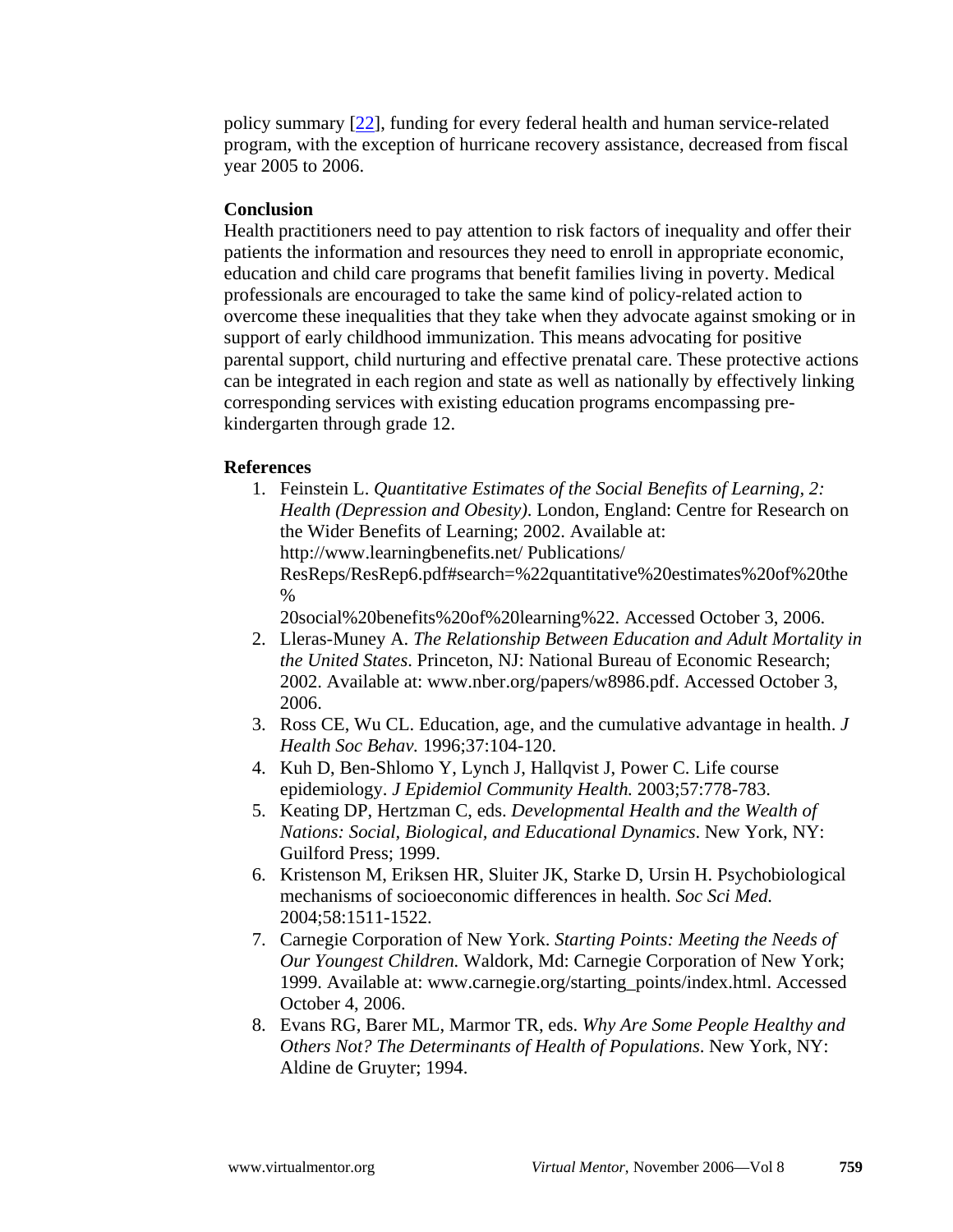- 9. Meaney MJ, Diorio J, Francis D, et al. Early environmental regulation of forebrain glucocorticoid receptor gene expression: implications for adrenocortical responses to stress. *Dev Neurosci.* 1996;18:49-72.
- 10. Keating DP, Miller FK. Individual pathways in competence and coping: from regulatory systems to habits of mind. In: Keating DP, Hertzman C, eds. *Developmental Health and the Wealth of Nations: Social, Biological, and Educational Dynamics.* New York, NY: Guilford Press; 1999:220-234.
- 11. Lawlor DA, Ebrahim S, Davey SG. Association between self-reported childhood socioeconomic position and adult lung function: findings from the British Women's Heart and Health Study. *Thorax.* 2004;59:199-203.
- 12. Mustard JF. What science says about the effects of early intervention: early child development and the brain: the base for health, learning, and behaviour throughout life. Paper presented at: World Bank Conference on Investing in Our Children's Future; April 10, 2000; Washington, DC.
- 13. Kuh D, Hardy R, Langenberg C, Richards M, Wadsworth ME. Mortality in adults aged 26-54 years related to socioeconomic conditions in childhood and adulthood: post war birth cohort study. *BMJ.* 2002;325:1076-1080.
- 14. Werner EE, Smith RS. *Vulnerable, but Invincible: A Longitudinal Study of Resilient Children and Youth*. New York, NY: McGraw-Hill; 1982.
- 15. Werner EE. Risk, resilience, and recovery: perspectives from the Kauai Longitudinal Study. *Dev Psychopathol.* 1993;5:503-515.
- 16. Low MD, Low BJ, Baumler ER, Huynh PT. Can education policy be health policy? Implications of research on the social determinants of health. *J Health Polit Policy Law.* 2005;30:1131-1162.
- 17. Anderson LB, Bracken J, Bracken MC. *Review of Department of Defense Education Activity (DODEA) Schools: Volume II: Quantitative Analysis of Educational Quality.* Alexandria, Va: Institute for Defense Analyses; 2000. Available at: http://www.dodea.edu/ communications/pdf/ RDoDEAschoolsV2.pdf #search=%22review%20of%20department%20of% 20defense%20education%20activity%20(DODEA)%20schools%22. Accessed October 3, 2006.
- 18. Georgia Department of Early Care and Learning. *Bright from the Start*. Available at: http://www.decal.state.ga.us/default.aspx. Accessed October 3, 2006.
- 19. Cauthen NK, Lu HH. *Employment Alone is not Enough for America's Low-Income Children and Families.* New York, NY: National Center for Children in Poverty; 2003. Available at: www.nccp.org/media/lat03a-text.pdf. Accessed October 4, 2006.
- 20. Gershoff ET. *Low Income and the Development of America's Kindergartners.* New York, NY: National Center for Children in Poverty; 2003. Available at: www.nccp.org/medial/lat03a-text.pdf. Accessed October 4, 2006.
- 21. Irish K, Schumacher R, Lombari J. *Head Start Comprehensive Services: A Key Support for Early Learning*. Available at: http://www.clasp.org/publications/HS\_brf\_4.pdf#search=%22head%20start%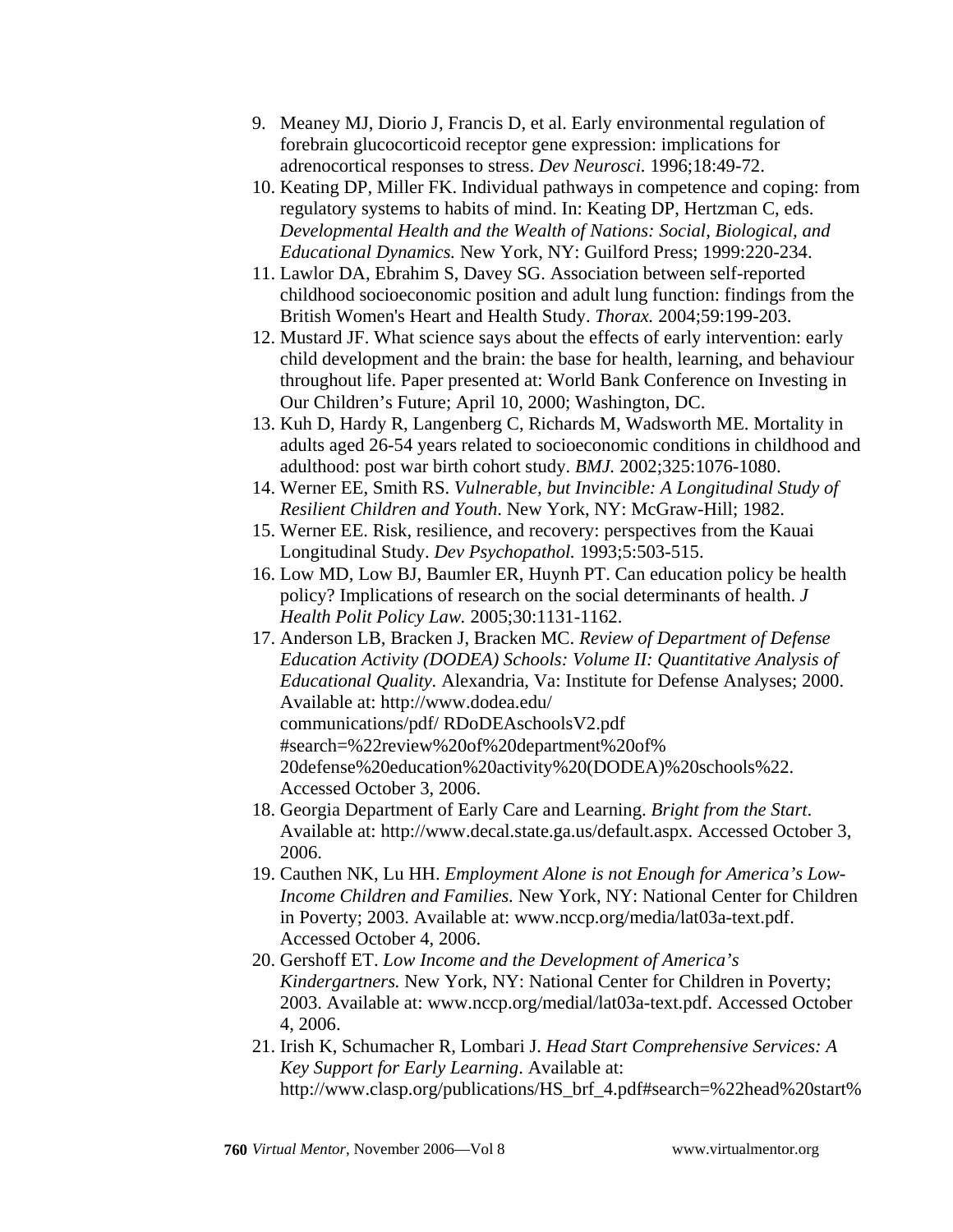20comprehensive%20services

%3A%20a%20key%20support%20for%20early%20learning%22. Accessed October 4, 2006.

22. U.S. Department of Health & Human Services. Fiscal year 2006 federal child care appropriations. Available at: http://www.acf.hhs.gov/ programs/ ccb/policy1/misc/approp06.htm. Accessed October 4, 2006.

*Barbara J. Low, DrPH, MPH, is an adjunct professor of epidemiology at the University of Northern British Columbia in the Health Sciences Faculty and a faculty associate at the Center for Health Promotion and Prevention Research at the University of Texas School of Public Health in Houston. Her current research concerns the impact of youth health-risk behavior and educational attainment on health status.*

*M. David Low, MD, PhD, is immediate past president of the University of Texas Health Science Center at Houston and professor emeritus in the University of Texas School of Public Health. He is a cofounder of the nationwide Medicine-Public Health Initiative and has served as policy adviser to numerous state and Canadian provincial governments, congressional committees and the White House.*

## **Related articles**

[Socioeconomic determinants of health: the facts are in,](http://www.ama-assn.org/ama/pub/category/16937.html) November 2006

[Where you live matters to your health,](http://www.ama-assn.org/ama/pub/category/16941.html) November 2006

*Virtual Mentor* welcomes your response to recently published articles and commentaries. Send your correspondence to the *Virtual Mentor* e-mail address: virtualmentor@ama-assn.org.

*The viewpoints expressed on this site are those of the authors and do not necessarily reflect the views and policies of the AMA.*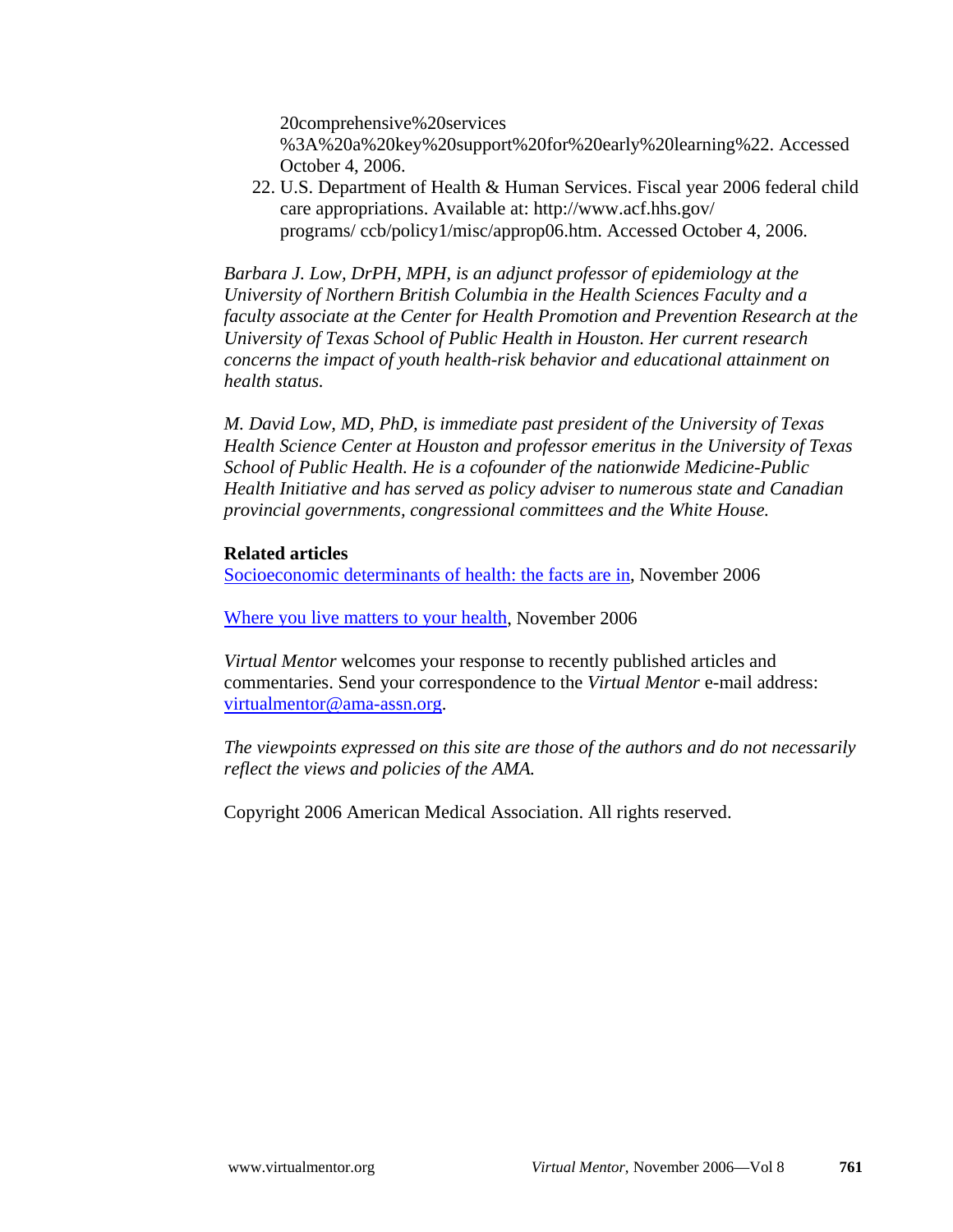**Virtual Mentor**<br>American Medical Association Journal of Ethics November 2006, Volume 8, Number 11: 762-765.

# **Policy forum Health communication and navigating the health system** by Andrea M. Garcia, JD

When the Office of Disease Prevention and Health Promotion, located within the Department of Health and Human Services (DHHS), released its Healthy People 2010 goals, "health communication" was listed as one of the new focus areas, making better communication one of the nation's top health objectives [1]. The 2004 Institute of Medicine Report on Health Literacy stated that "clear communication is critical to successful health care"  $[2]$ . Unfortunately, within the current health care system those with the greatest burdens often have the least access to information and services.

Limited ability to read and understand health information makes it difficult to navigate the health care system and appears to contribute to health disparities [3]. In the United States about 90 million or 47 percent of adults have limited literacy skills [4]. According to the Health Resources and Services Administration (HRSA) limited health literacy is more prevalent among older adults, minority populations, the poor and the medically underserved [5]. Poverty has also been shown to be intertwined with many sociodemographic variables, which in turn are associated with limited literacy [6].

Fifteen years prior to the Institute of Medicine's report on health literacy, the American Cancer Society in coordination with the National Cancer Institute and the Centers for Disease Control conducted fact-finding hearings to better understand the experiences of poor Americans who had been diagnosed with cancer [7]. Based on testimony heard during these hearings, the American Cancer Society issued "Cancer in the Poor: A Report to the Nation" [8]. The report's findings suggested that:

- Poor people lack access to quality health care and are more likely than others to die of cancer.
- Poor people endure greater pain and suffering from cancer than most Americans.
- Poor people face substantial obstacles to obtaining and using health insurance and often do not seek needed care if they cannot pay for it.
- Poor people and their families must make extraordinary personal sacrifices to obtain and pay for health care.
- Cancer education and outreach efforts are insensitive and irrelevant to many poor people.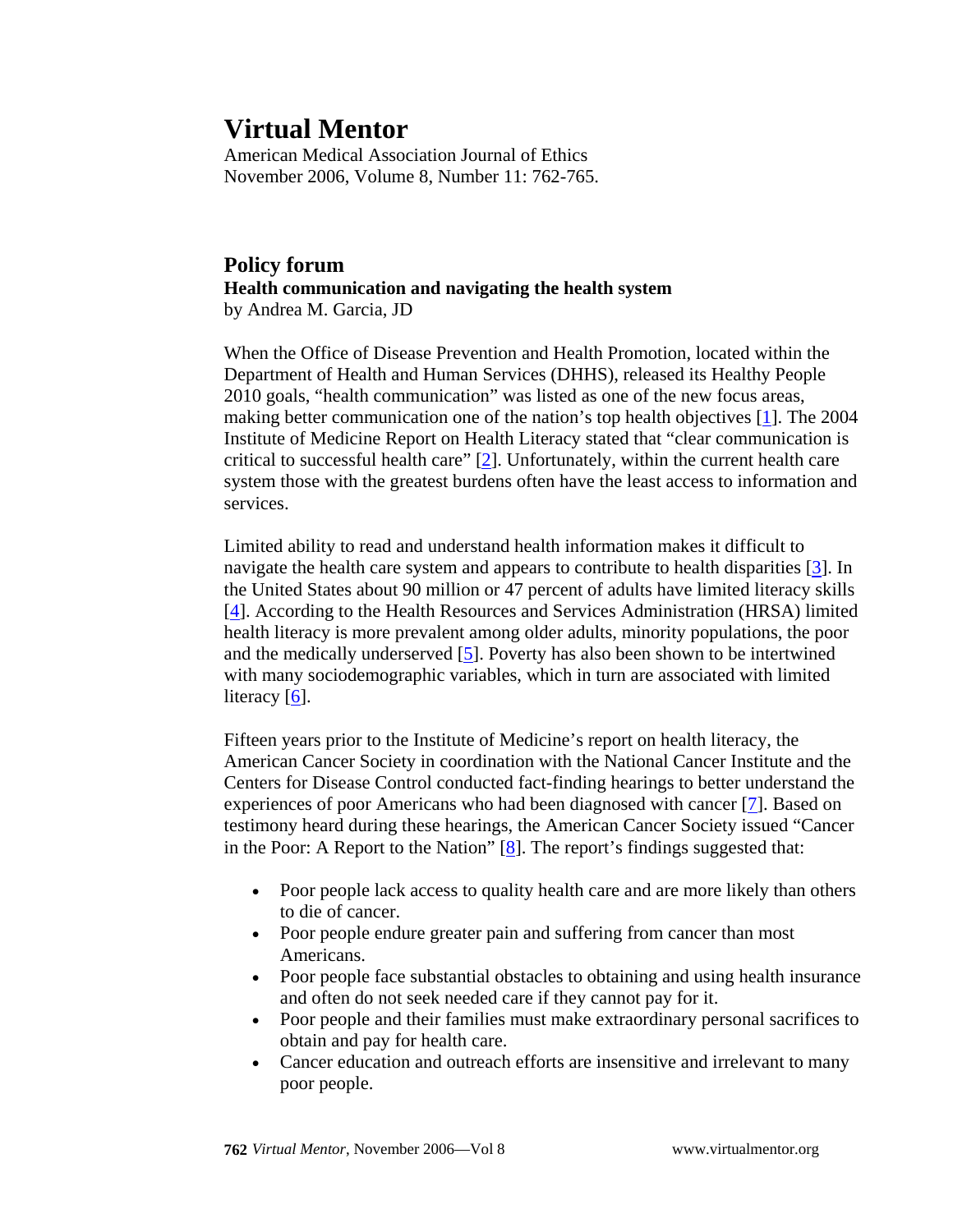• Fatalism about cancer among the poor prevents them from gaining quality health care [7].

These findings led Harold P. Freeman to start one of the country's first patient navigator programs at Harlem Hospital Center in New York City in 1990. A patient navigator is defined as "someone who helps assist patients overcome barriers to care" [9]. Patient navigators provide individualized assistance such as coordinating appointments, maintaining communication to monitor satisfaction, helping patients understand medical jargon, arranging language translation, facilitating financial support, planning transportation or child care and establishing linkages for follow-up services [10]. Freeman's program demonstrated that those who received these services, primarily low income and medically underserved patients, had a significantly shorter time until follow-up services were received than those who did not have access to these services [11]. Similarly, a later study at Harlem Hospital attributed significant improvements in diagnosis and five-year survival rates among patients with breast cancer to patient navigation services [12].

Like the poor, those with low health literacy may benefit from patient navigator programs, inasmuch as they often have less knowledge about their medical conditions and treatment, worse health status, less understanding and use of preventive services and a higher rate of hospitalization than those with marginal or adequate health literacy [13]. In addition, the average annual health care costs of persons with very low literacy (reading at the grade level two or below) may be four times greater than those of the general population [14]. The barriers faced by those with limited health literacy along with the promising results of the earliest patient navigator programs has led to the call for more research on the effectiveness of such programs in overcoming health system barriers and reducing disparities in care.

The National Cancer Institute (NCI) currently sponsors eight institutions through its Patient Navigator Research Program which develops and tests interventions among populations that experience cancer health disparities, i.e., members of racial and ethnic minorities, individuals with lower socioeconomic status and residents of rural areas [10]. NCI also held a Patient Navigator Academy in 2005 which brought together patient navigators from across the country [11]. And HRSA's Bureau of Primary Health Care provides training to community health workers through their Migrant Health Program and their Healthy Communities Access Program, although the latter was unfunded in fiscal year  $2006$  [ $15$ ].

### **Patient Navigator Outreach and Chronic Disease Prevention Act of 2005**

The Patient Navigator Outreach and Chronic Disease Prevention Act of 2005 (Patient Navigator Act) was signed into law on June 29, 2005  $[16]$ . Under this legislation, the secretary of Health and Human Services, acting through HRSA, may provide grants to eligible entities for the development and operation of patient navigator services for the purpose of improving health care outcomes [17]. These grants require recipients to recruit, assign, train and employ patient navigators who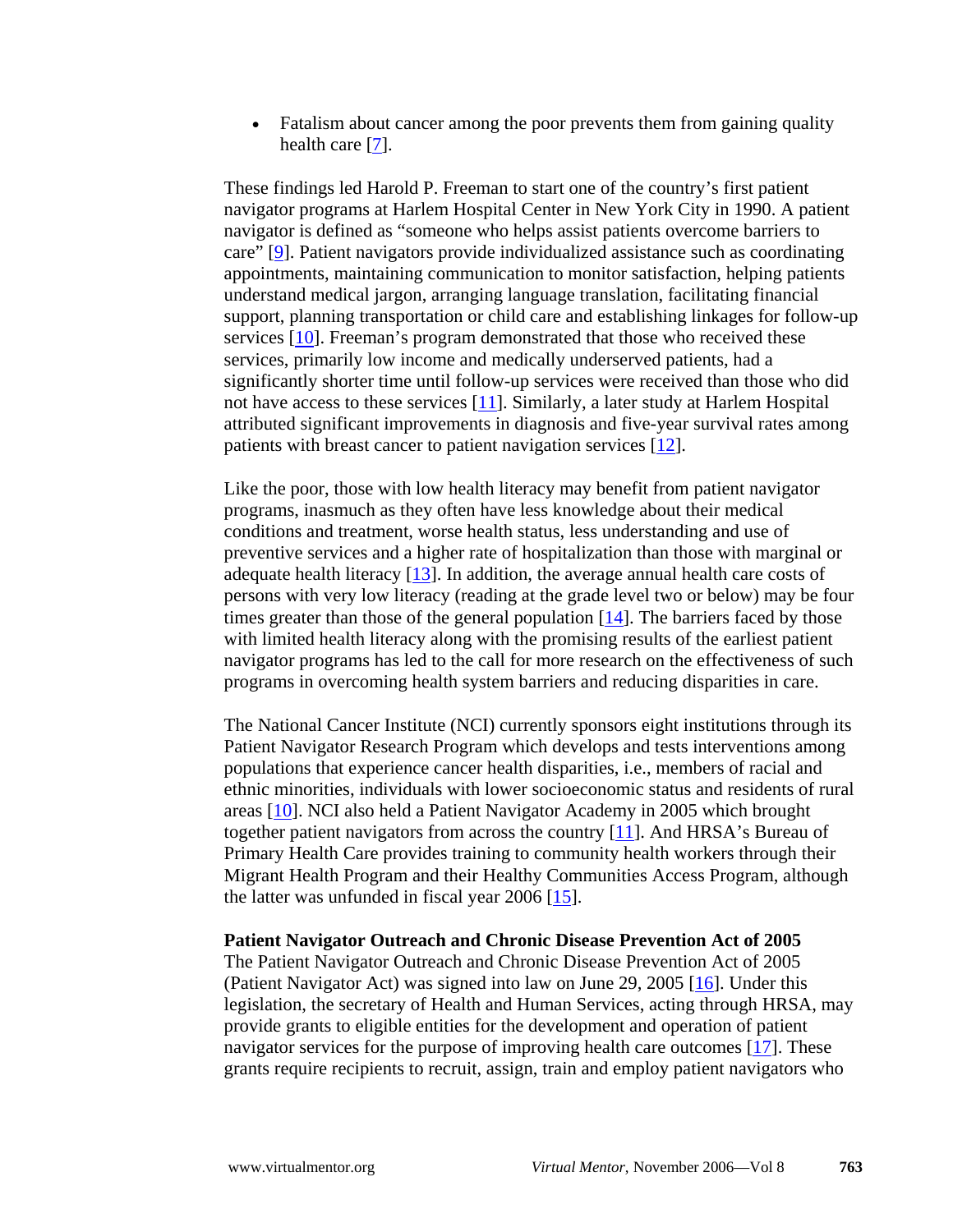have direct knowledge of the communities they serve to facilitate the care of individuals [18].

Duties of patient navigators include: (1) acting as contacts by assisting in the coordination of health care services; (2) facilitating the involvement of community organizations in helping individuals who are at risk for or who have cancer or other chronic diseases; (3) notifying patients of clinical trials and, upon request, aiding in enrollment of eligible individuals; (4) anticipating, identifying and helping patients overcome barriers within the health care system; (5) coordinating with the relevant health insurance ombudsman programs to provide information to individuals who are at risk for or who have cancer or other chronic diseases; and (6) conducting ongoing outreach to health disparity populations [19].

Those eligible for grants under the act include public or nonprofit health centers, health facilities operated pursuant to a contract with the Indian Health Service, hospitals, cancer centers, rural health clinics, academic health centers and nonprofit entities that enter into a partnership to provide patient navigator services [20]. Authorized appropriations for the Patient Navigator Act were: \$2 million for fiscal year 2006, \$5 million for fiscal year 2007, \$8 million for fiscal year 2008, \$6.5 million for fiscal year 2009, and \$3.5 million for fiscal year 2010. Although funding for the first year did not come through, the full \$5 million authorized for fiscal year 2007 was included in the Senate Labor, Health and Human Services Appropriations bill [21]. An evaluation component the Patient Navigator Act requires the secretary to study these demonstration programs, report to Congress on program results and make recommendations to improve patient outcomes in other public health areas [22]. Continued funding of the Patient Navigator Act is key to obtaining the data necessary to determine the effectiveness of and the need for patient navigator programs in the future.

# **References**

- 1. Healthy People 2010. What is Healthy People? Available at: http://www.healthypeople.gov/About/whatis.htm. Accessed October 16, 2006.
- 2. Nielsen-Bohlman L, et al., eds. *Health Literacy: A Prescription to End Confusion*. Washington, DC: The National Academies Press, Institute of Medicine; 2004:xi.
- 3. Office of Disease Prevention and Health Promotion. Health communication. Available at: http://www.healthypeople.gov/ document/html/volume1/11healthcom.htm#\_ednref1. Accessed October 16, 2006.
- 4. Nielsen-Bohlman L, et al., 60-61.
- 5. Health Resources and Services Administration. Health Literacy. Available at: http://www.hrsa.gov/healthliteracy/. Accessed October 16, 2006.
- 6. Nielsen-Bohlman L, et al., 65.
- 7. Freeman HP. Poverty, culture, and social injustice: determinants of cancer disparities. *CA Cancer J Clin*. 2004;54;72-77.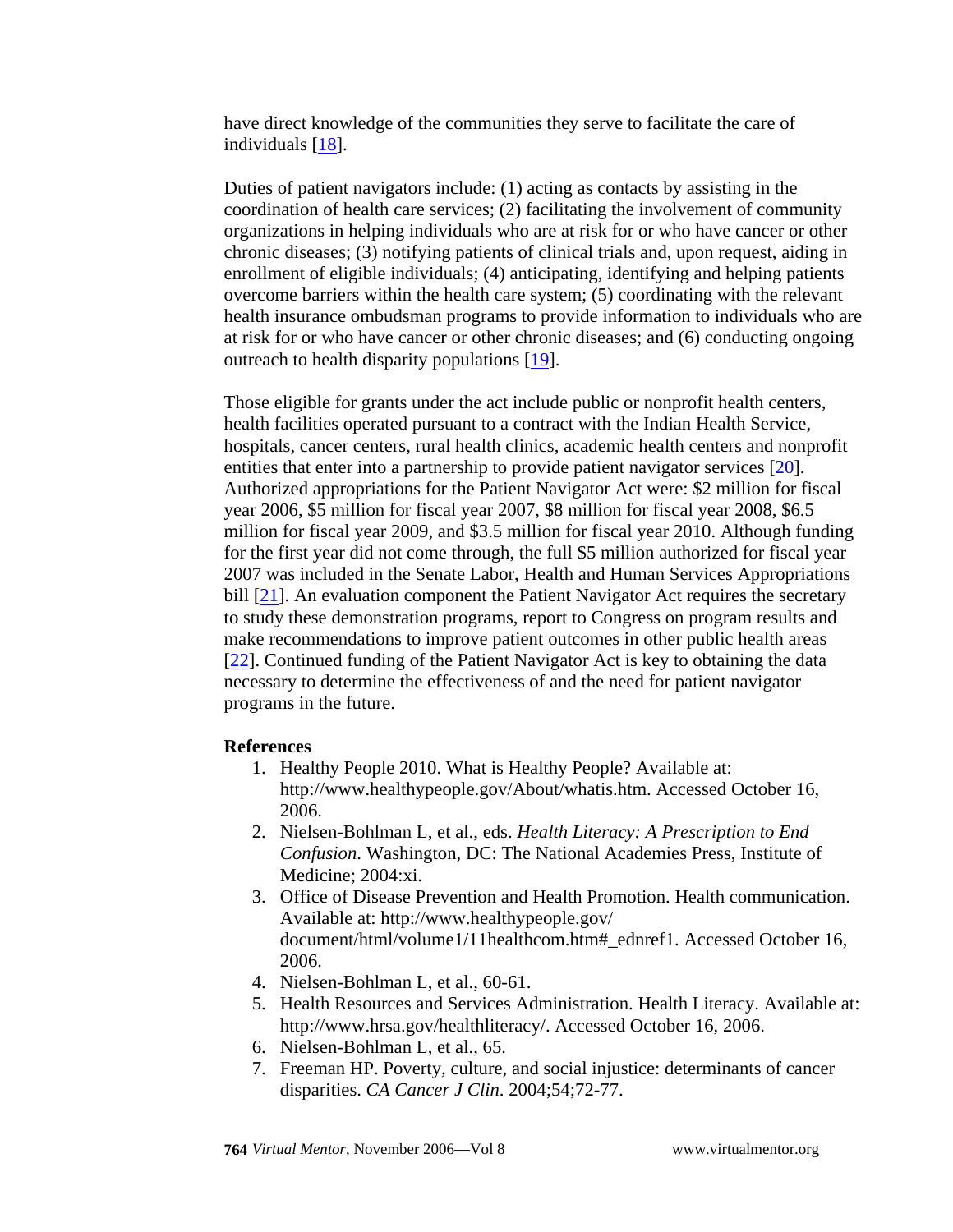- 8. American Cancer Society. *Cancer in the Poor: A Report to the Nation.* Atlanta, Ga: American Cancer Society; 1989.
- 9. Dohan D, Schrag D. Using navigators to improve care of the underserved patients: current practices and approaches. *Cancer*. 2005;104:848-855.
- 10. National Cancer Institute. Center to reduce health disparities. Available at: http://crchd.nci.nih.gov/ initiatives/pnp/. Accessed October 16, 2006.
- 11. Fowler T, Steakley C, Garcia AR, Kwok J, Bennett LM. Reducing disparities in the burden of cancer: The role of patient navigators. *PLoS Med*. 2006;3:e193.
- 12. Freeman HP. A model navigation program. *Oncology Issues*. Available at: accc-cancer.org/ONIS/articles/sepoc04/freeman.pdf. Accessed October 16, 2006.
- 13. Nielsen-Bohlman L, et al., 82 (citing Parker RM, Ratzan SC, Lurie N. Health literacy: A policy challenge for advancing high-quality health care. *Health Aff*. 2003;22:147).
- 14. Weiss BD, Blanchard JS, McGee DL, et al. Illiteracy among Medicaid recipients and its relationship to health care costs. *J Health Care Poor Underserved*. 1994;5:99-111.
- 15. Health Resources and Services Administration, Bureau of Primary Health Care. Health center information. Available at: http://www.bphc.hrsa.gov/bphc/index\_1.htm. Accessed October 16, 2006.
- 16. Patient Navigator Outreach and Chronic Disease Prevention Act of 2005. Pub L. 109-18.
- 17. Pub L. 109-18 Section 340A (a)
- 18. Pub L. 109-18 Section 340A (b)
- 19. Pub L. 109-18 Section 340A (b)(1-6) and (l)(2)
- 20. Pub L. 109-18 Section 340A (l)(1)
- 21. Senate Report 109-287—Departments of Labor, Health and Human Services, and Education, and Related Agencies Appropriation Bill 2007.
- 22. Pub L. 109-18 Section 340A (j)(1)

*Andrea M. Garcia, JD, is a research associate in the Division of Medicine and Public Health at the American Medical Association in Chicago, Ill.*

# **Related article**

[Managing chronic conditions in uninsured patients, N](http://www.ama-assn.org/ama/pub/category/16930.html)ovember 2006

Virtual Mentor welcomes your response to recently published articles and commentaries. Send your correspondence to the *Virtual Mentor* e-mail address: virtualmentor@ama-assn.org.

*The viewpoints expressed on this site are those of the authors and do not necessarily reflect the views and policies of the AMA.*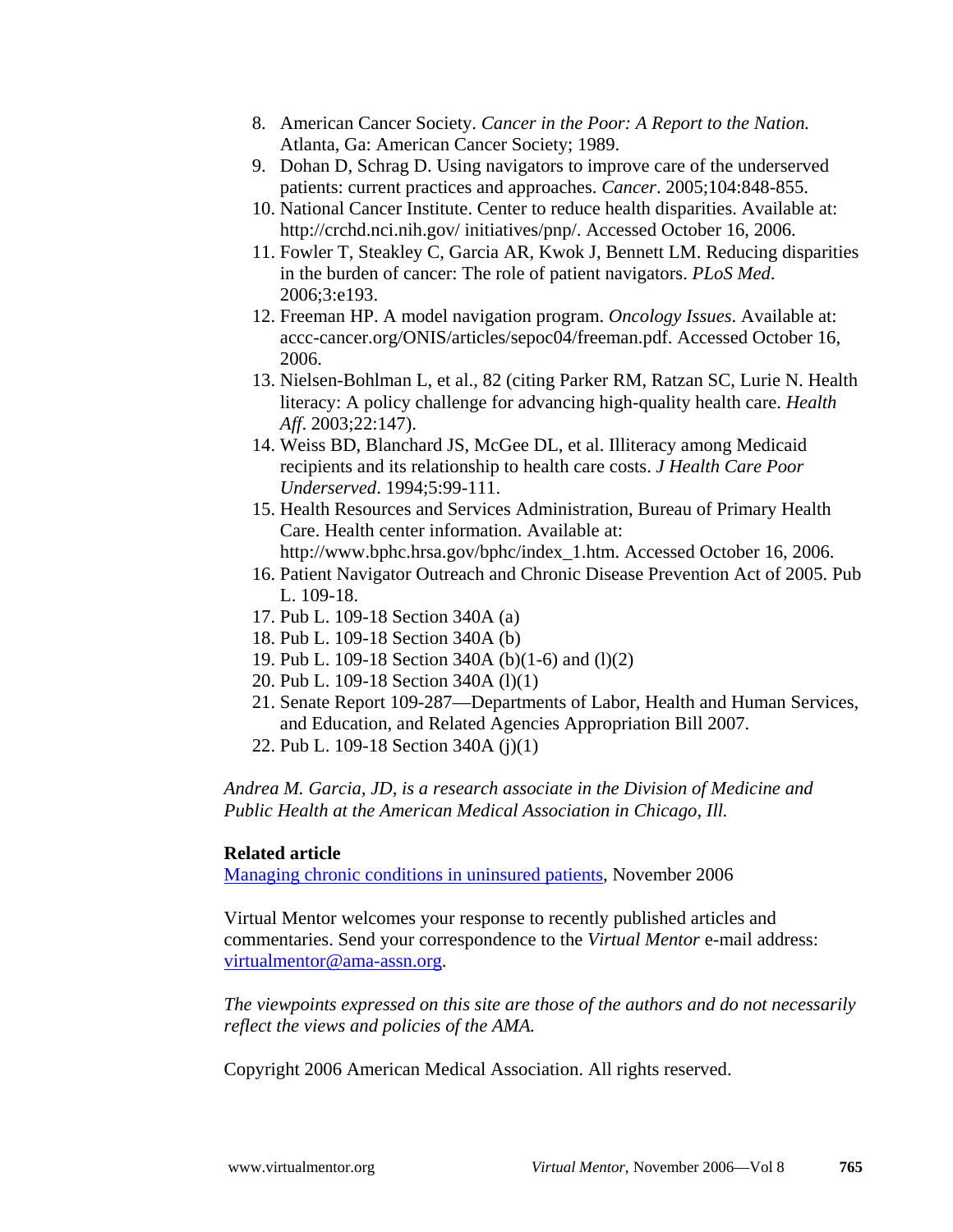**Virtual Mentor**<br>American Medical Association Journal of Ethics November 2006, Volume 8, Number 11: 766-770.

# **Medicine and society Where you live matters to your health** by Abigail Silva, MPH

Sociologists have long recognized the importance of geography, particularly neighborhood, in the lives of individuals. After all, as Peter Rossi noted, neighborhoods are the places in which we find medical facilities that tend to our health, schools that teach us, factories and businesses that provide jobs, and parks in which to play and socialize  $[1]$ . However, with a few exceptions  $[2-4]$ , the examination of the role of "place" in an individual American's health has been a focus of study only during the last decade. Recent interest in the social determinants of health has drawn attention to the role of environment  $[5, 6]$ . In fact, during this short span, numerous studies have found that neighborhood context may be related to health independently of individual-level attributes [7-32].

One neighborhood characteristic that has been repeatedly associated with poor health outcomes is poverty. After adjusting for individual-level risk, living in an economically disadvantaged (often defined by level of income, education, employment status and other variables) neighborhood has been found to increase the risk of mortality  $[7-11]$ , low weight births  $[12, 13]$ , coronary heart disease incidence [14, 15] and childhood asthma [16, 17].

Another related environmental factor shown to affect health is racial residential segregation. All residential segregation, although most dramatically in the African American community, has been shown to result in racial disparities in socioeconomic status and has been linked to health outcomes such as all-cause mortality  $[18, 19]$ , premature mortality  $[20]$ , infant mortality  $[21, 22]$  and tuberculosis [23].

### **Neighborhood stressors**

While the exact pathways of stressors in economically disadvantaged and segregated environments may not always be clear, there are circumstances that are likely to affect health. For instance, it has been well established that the tobacco and alcohol industries market disproportionately to poor and minority neighborhoods [24-26]. These same disadvantaged neighborhoods are often plagued by high rates of violence, chronic illness and financial strain [27] that can contribute to increased levels of stress. Faced with these pressures, individuals often turn to tobacco and alcohol to cope. The combination of environmental stressors and the heavy advertising of alcohol and tobacco is not conducive to healthy behaviors.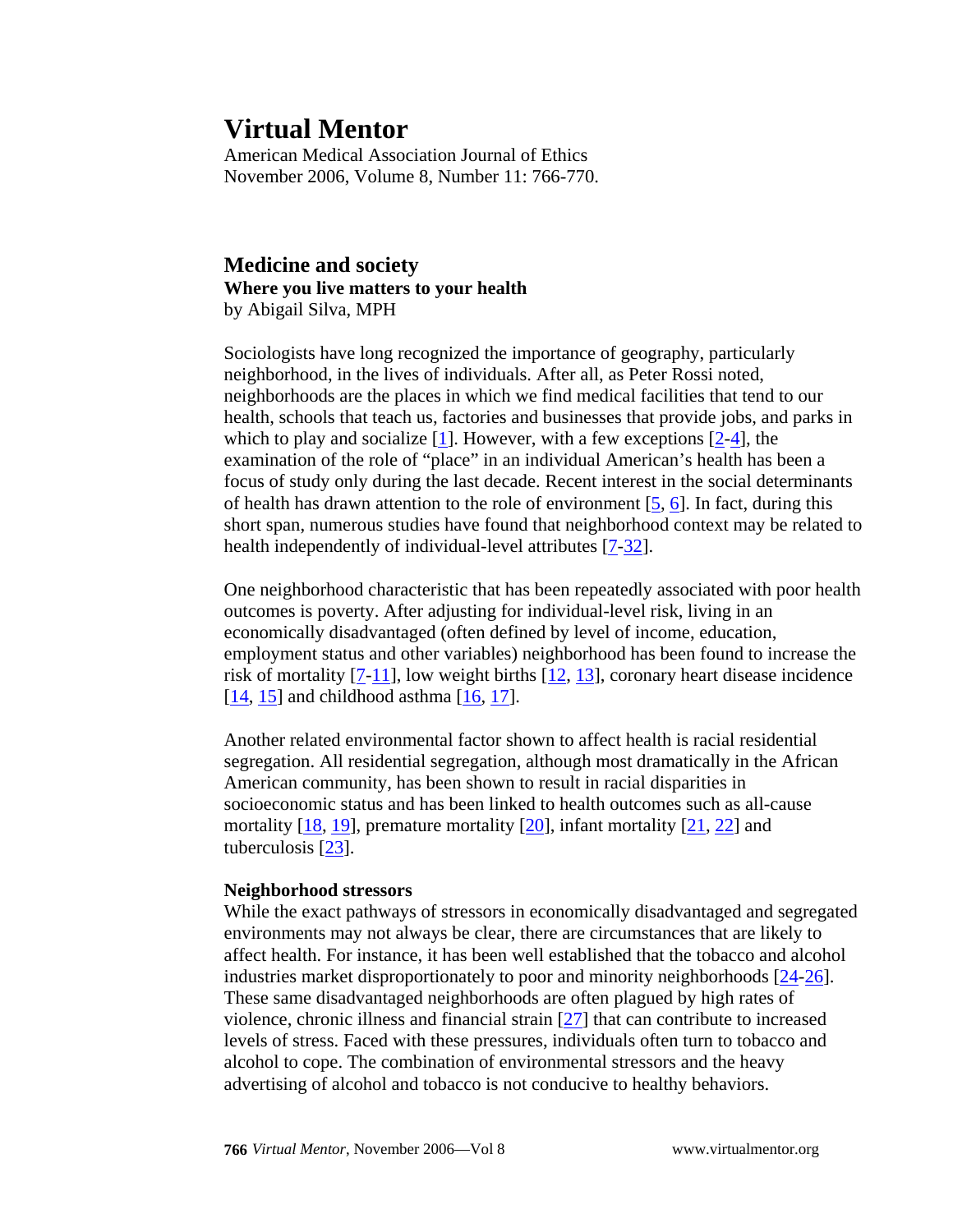Another characteristic of disenfranchised neighborhoods that impedes healthy behaviors is the paucity of supermarkets  $[28, 29]$ . While it is widely accepted that a nutritious diet is essential to good health, ready access to fresh produce and other healthful food often depends on where one lives. Many low-income and minority communities are plagued by vast fast-food choices and few alternatives [30]. Moreover, the price of fresh fruits and vegetables may be prohibitive to some lowincome consumers [31, 32]. Combined, these conditions can lead to poorer nutrition.

Where one lives also partly determines access to medical care. For instance, it has been documented that health care facilities in poor and minority communities are more likely to close than those in higher income areas [33-35]. This leaves some neighborhoods with limited or no access to care. Those who live in such neighborhoods often delay treatment (and, even more so, preventive care) to the long-term detriment of their health.

It is vitally important to assess a patient's health risks and lifestyle stressors in the medical encounter in order to determine a diagnosis and prescribe treatment. Yet how often is the patient's environment assessed? Consider a patient with asthma who smokes. Why would anyone with this health problem take such a risk? Perhaps she lives in an environment with high rates of unemployment and crime, and smoking helps her cope with these conditions. How should a clinician use this information in the care plan? In this case a physician might deem it appropriate to refer the patient to a stress management program or a mental health professional who can help her find better ways of coping with stress. Another example is the patient whose health would benefit greatly by weight loss and a better diet. Such a patient might be willing to make these lifestyle changes but must overcome several barriers to do so. Suppose she lives in a neighborhood with poor recreational facilities and a limited number of supermarkets with fresh fruits and vegetables. These facts of the patient's life can be as important as the physical exam in creating a realistic treatment plan. And they most definitely influence whether the patient will be able to adhere to the plan.

#### **Conclusion**

It is widely recognized that disparities in health among individuals in different racial and ethnic groups and socioeconomic levels are pervasive and that the causes are multifactorial. Moreover, these differences tend to be most striking when geographic location is taken into account. Clinicians who consider the effects of both individual and environmental risks when assessing a patient stand a better chance of being effective with their treatment and help to reduce disparities in health.

#### **References**

1. Rossi PH. Community social indicators. In: Campbell A, Converse PE, eds. *The Human Meaning in Social Change*. New York, NY: Russell Sage Foundation; 1972:87-126.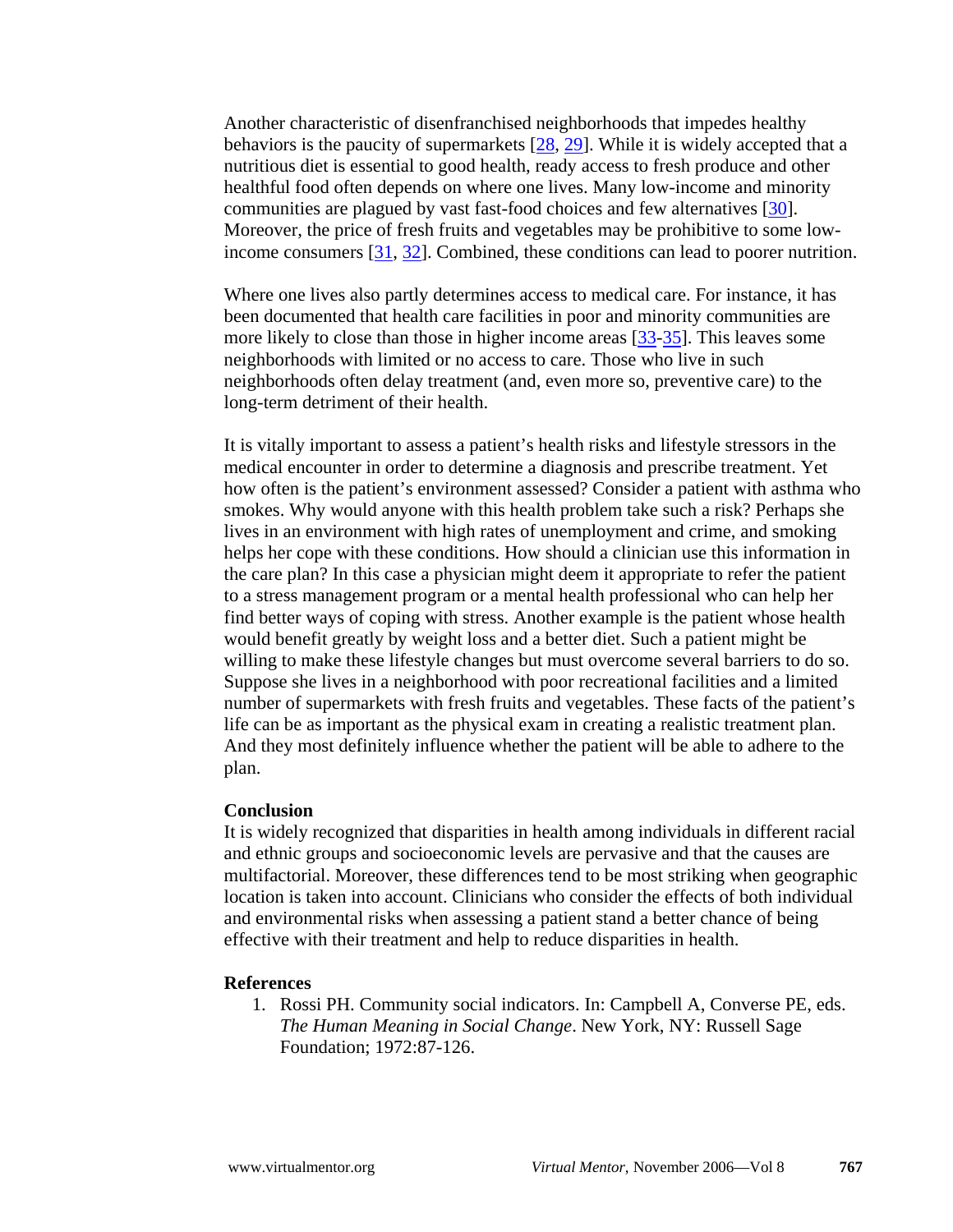- 2. Harburg E, Erfurt J, Chape C, Hauenstein LS, Schull WJ, Schork MA. Socioecological stressor areas and black-white blood pressure*. J Chronic Dis.* 1973;26:595-611.
- 3. James SA, Kleinbaum DG. Socioecologic stress and hypertension related mortality rates in North Carolina. *Am J Public Health*. 1976;66:354-358.
- 4. Kasl SV, Harburg E. Mental health and the urban environment: some doubts and second thoughts. *J Health Soc Behav.* 1975;16:268-282.
- 5. Krieger N. Epidemiology and the web of causation: Has anyone seen the spider? *Soc Sci Med.* 1994;39:887-903.
- 6. Kaplan GA, Lynch JW. Whither studies on the socioeconomic foundations of population health? *Am J Public Health*. 1997;87:1409-1411.
- 7. Haan M, Kaplan GA, Camacho T. Poverty and health. Prospective evidence from the Alameda County Study*. Am J Epidemiol.* 1987;125:989-998.
- 8. Anderson RT, Sorlie P, Backlund E, Johnson N, Kaplan GA. Mortality effects of community socioeconomic status. *Epidemiology*. 1997;8:42-47.
- 9. Waitzman NJ, Smith KR. Phantom of the area: poverty-area residence and mortality in the United States. *Am J Public Health*. 1998;88:973-976.
- 10. Winkleby MA, Cubbin C. Influence of individual and neighborhood socioeconomic status on mortality among black, Mexican-American, and white women and men in the United States. *J Epidemiol Community Health*. 2003;57:444-452.
- 11. Borrell LN, Diez Roux AV, Rose K, Catellier D, Clark BL, and Atherosclerosis Risk in Communities Study. Neighbourhood characteristics and mortality in the Atherosclerosis Risk in Communities Study. *Int J Epidemiol.* 2004;33:398-407.
- 12. Collins JW Jr, Schulte NF, Drolet A. Differential effect of ecologic risk factors on the low birthweight components of African-American, Mexican-American, and non-Latino white infants in Chicago*. J Natl Med Assoc*. 1998;90:223-229.
- 13. Baker AN, Hellerstedt WL. Residential racial concentration and birth outcomes by nativity: Do neighbors matter? *J Natl Med Assoc*. 2006;98:172- 180.
- 14. Diez Roux AV, Merkin SS, Arnett D, et al. Neighborhood of residence and incidence of coronary heart disease. *N Engl J Med*. 2001;345:99-106.
- 15. Sundquist K, Winkleby M, Ahlen H, Johansson SE. Neighborhood socioeconomic environment and incidence of coronary heart disease: a follow-up study of 25,319 women and men in Sweden. *Am J Epidemiol.* 2004;159:655-662.
- 16. Litonjua AA, Carey VJ, Weiss ST, Gold DR. Race, socioeconomic factors, and area of residence are associated with asthma prevalence. *Pediatr Pulmonol.* 1999;28:394-401.
- 17. Pearlman DN, Zierler S, Meersman S, Kim HK, Viner-Brown SI, Caron C. Race disparities in childhood asthma: Does where you live matter? *J Natl Med Assoc.* 2006;98:239-247.
- 18. Polednak AP. Poverty, residential segregation, and black/white mortality rates in urban areas. *J Health Care Poor Underserved*. 1993;4:363-373.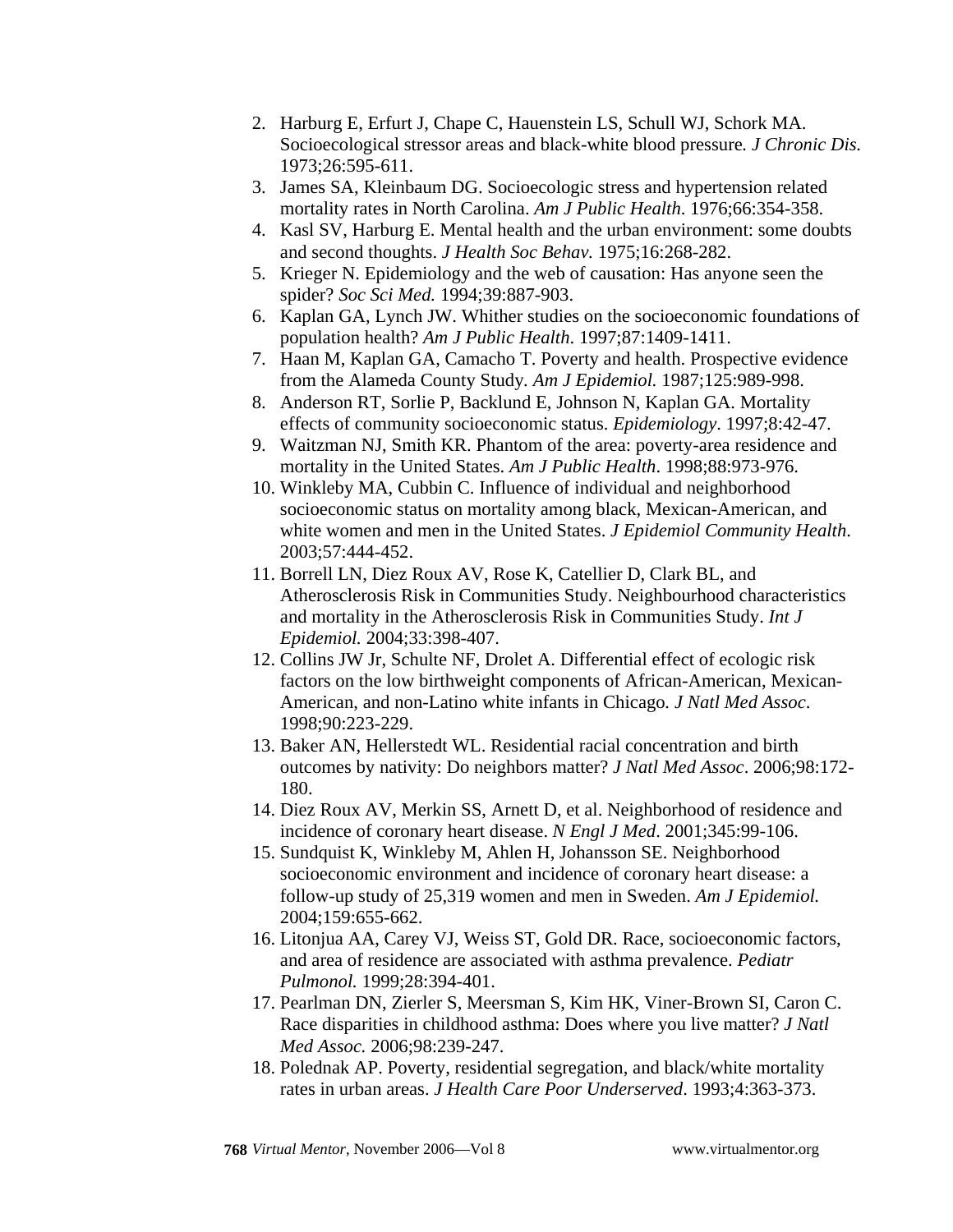- 19. Hart KD, Kunitz SJ, Sell RR, Mukamel DB. Metropolitan governance, residential segregation, and mortality among African Americans. *Am J Public Health*. 1998;88:434-438.
- 20. Cooper RS, Kennelly JF, Durazo-Arvizu R, Oh HJ, Kaplan G, Lynch J. Relationship between premature mortality and socioeconomic factors in black and white populations of US metropolitan areas. *Public Health Rep.* 2001;116:464-473.
- 21. Polednak AP. Black-white differences in infant mortality in 38 standard metropolitan statistical areas. *Am J Public Health*. 1991;81:1480-1482.
- 22. Polednak AP. Trends in US urban black infant mortality, by degree of residential segregation. *Am J Public Health*. 1996;86:723-726.
- 23. Acevedo-Garcia D. Zip code-level risk factors for tuberculosis: neighborhood environment and residential segregation in New Jersey, 1985-1992. *Am J Public Health*. 2001;91:734-741.
- 24. Hackbarth DP, Schnopp-Wyatt D, Katz D, Williams J, Silvesteri B, Pfleger M. Collaborative research and action to control the geographic placement of outdoor advertising of alcohol and tobacco products in Chicago*. Public Health Rep*. 2001;16:558-567.
- 25. Stoddard JL, Johnson CA, Sussman S, Dent C, Boley-Cruz T. Tailoring outdoor tobacco advertising to minorities in Los Angeles County. *J Health Commun*. 1998;3:137-146.
- 26. Moore DJ, Williams JD, Qualls WJ. Target marketing of tobacco and alcohol-related products to ethnic minority groups in the United States. *Ethn Dis*. 1996;6:83-98.
- 27. Evans GW, Saegert S. Residential crowding in the context of inner city poverty. In: Wapner S, Demisk J, Yamamoto T, et al., eds. *Theoretical Perspectives in Environment-behavior Research.* New York, NY: Kluwer Academic Publishers; 2000:247-267.
- 28. Morland K, Wing S, Diez Roux A, Poole C. Neighborhood characteristics associated with the location of food stores and food service places. *Am J Prev Med*. 2002;22:23-29.
- 29. Zenk SN, Schulz AJ, Israel BA, James SA, Bao S, Wilson ML. Neighborhood racial composition, neighborhood poverty, and the spatial accessibility of supermarkets in metropolitan Detroit. *Am J Public Health*. 2005;95:660-667.
- 30. Block JP, Scribner RA, DeSalvo KB. Fast food, race/ethnicity, and income: a geographic analysis. *Am J Prev Med*. 2004;27:211-217.
- 31. Dibsdall LA, Lambert N, Bobbin RF, Frewer LJ. Low-income consumers' attitudes and behaviour towards access, availability, and motivation to eat fruits and vegetables. *Public Health Nutr*. 2003;6:159-168.
- 32. Jetter KM, Cassady DL. The availability and cost of healthier food alternatives. *Am J Prev Med*. 2006;30:38-44.
- 33. Whiteis DG. Hospital and community characteristics in closures of urban hospitals, 1980-87. *Public Health Rep*. 1992;107:409-416.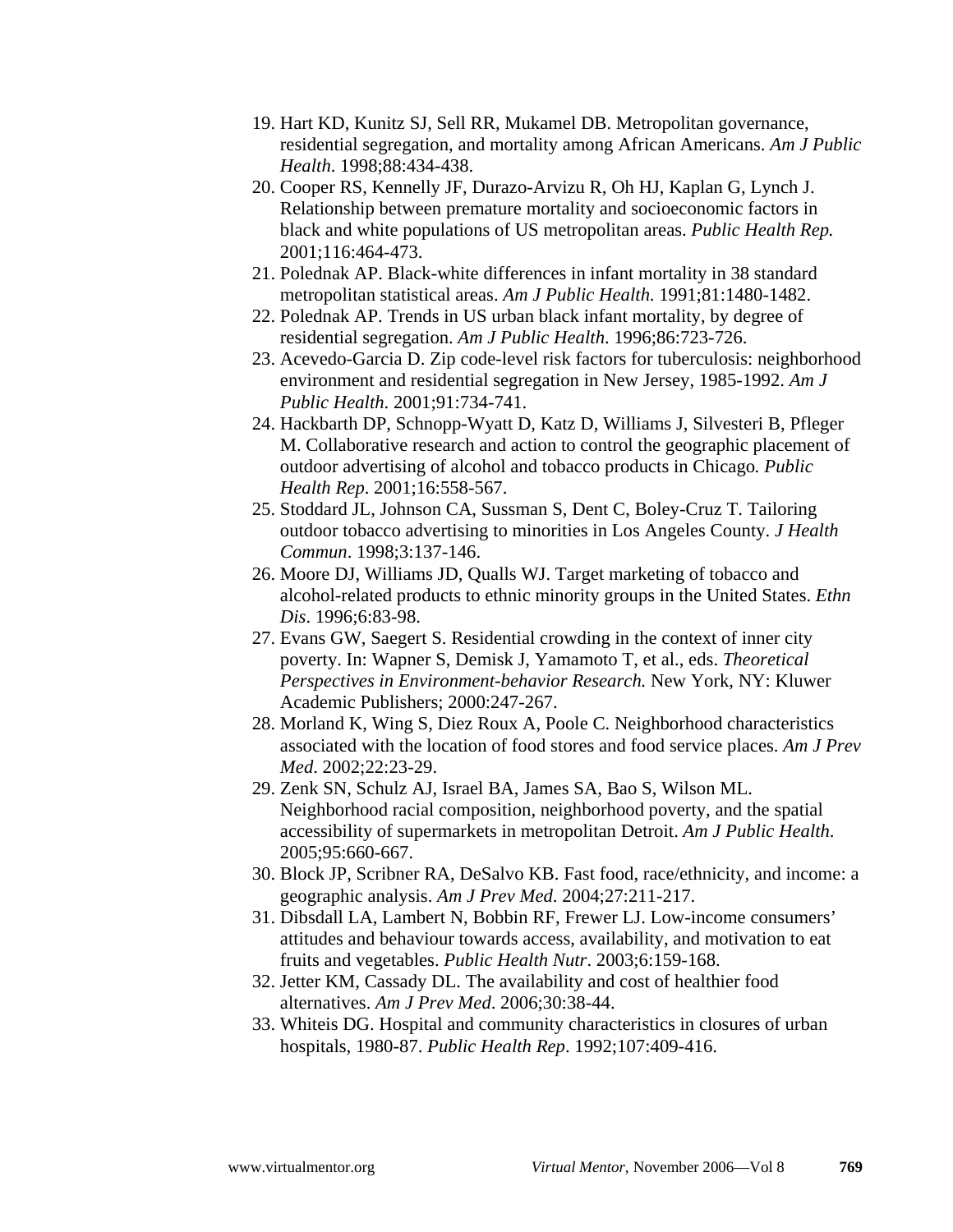- 34. McLafferty S. Neighborhood characteristics and hospital closures: a comparison of the public, private, and voluntary hospital systems. *Soc Sci Med*. 1982;16:1667-1674.
- 35. Rice MF. Inner-city hospital closures/relocations: race, income status, and legal issues. *Soc Sci Med*. 1987;24:889-896.

*Abigail Silva, MPH, is an epidemiologist at the Sinai Urban Health Institute at Mt. Sinai Hospital in Chicago, Ill., where she assesses health disparities in Chicago and its communities using vital statistics and data from a community health survey. She has also gained extensive experience in evaluating rapid HIV testing programs in medical care settings.*

# **Related articles**

[Social epidemiology: how socioeconomic risk factors become health realities,](http://www.ama-assn.org/ama/pub/category/16935.html)  November 2006

[Socioeconomic determinants of health: the facts are in,](http://www.ama-assn.org/ama/pub/category/16937.html) November 2006

*Virtual Mentor* welcomes your response to recently published articles and commentaries. Send your correspondence to the *Virtual Mentor* e-mail address: virtualmentor@ama-assn.org.

*The viewpoints expressed on this site are those of the authors and do not necessarily reflect the views and policies of the AMA.*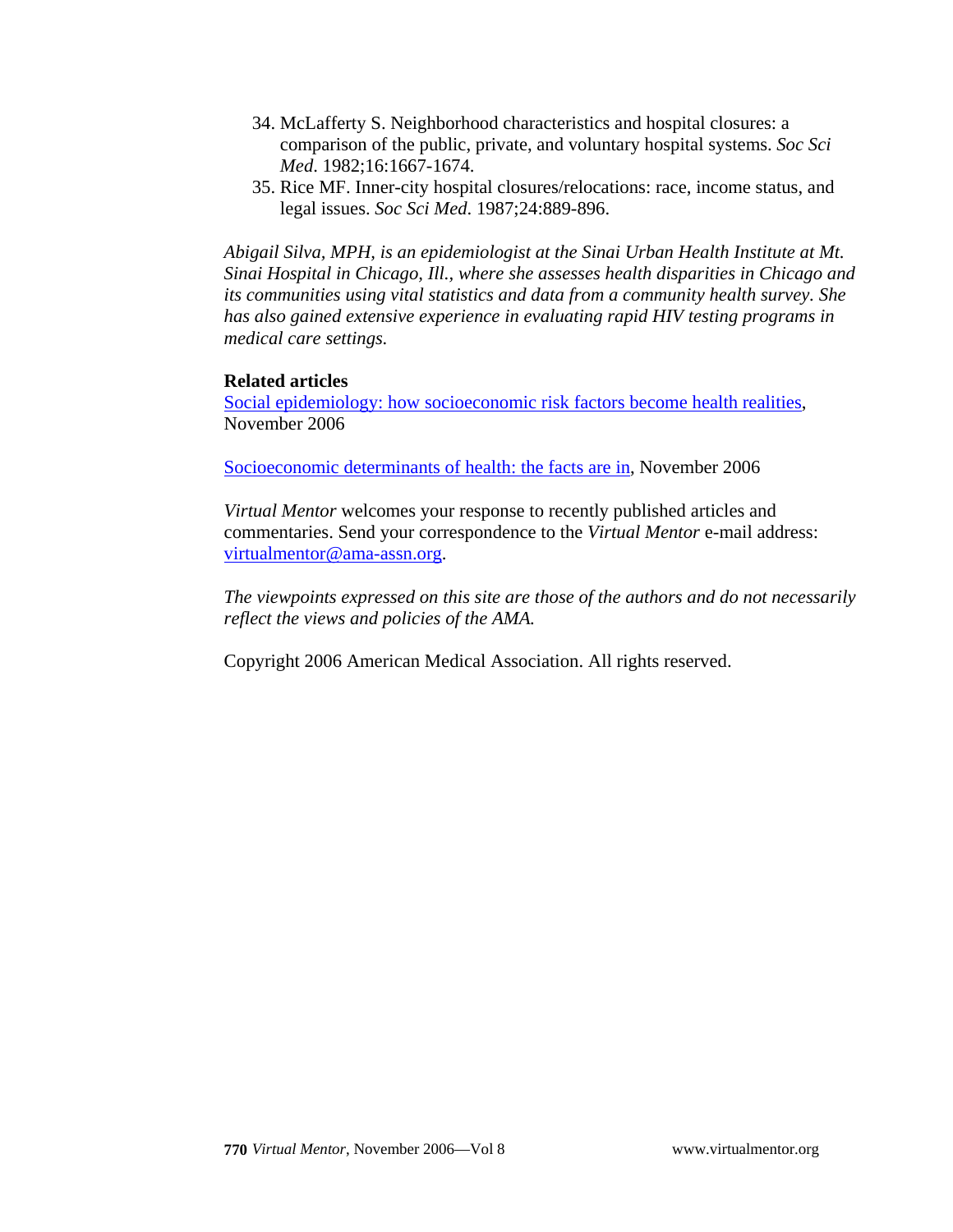**Virtual Mentor**<br>American Medical Association Journal of Ethics November 2006, Volume 8, Number 11: 771-775.

# **Medicine and society Crowded conditions: coming to an ER near you** by Jessamy Taylor

Most people expect that their local emergency department will have the resources to give them high quality care in a timely manner when they are in urgent need. But, in reality, urban emergency departments (EDs) report difficulty in providing such care consistently. In many ways, EDs serve as a barometer of the state of the health care system, and their crowded conditions may represent not only the hospital's inefficiencies but also larger problems in access to primary and specialty care. The Institute of Medicine published a three-report series on the state of the U.S. emergency care system in June 2006 and concluded that hospital-based emergency care is "at the breaking point" [1].

## **Crowded conditions**

ED crowding has several contributing causes: volume of visiting patients, the capacity of EDs to handle them, the acuity of cases, the efficiency of EDs in treating patients and the ED's ability to move admitted patients to other units of the hospital. Within each of these areas a number of other factors are at play. Visit volume, for example, is influenced by the number of hospital EDs in a given geographic area and the resources of each, the number of inpatient beds in the local health care market, community access to primary and specialty care (including mental health services), insurance coverage rates, the community's overall health status and the hospitals' obligations under the Emergency Medical Treatment and Active Labor Act (EMTALA) [2]. ED efficiency is affected by staffing levels of nurses, emergency physicians and on-call specialists, and by the turnaround time for diagnostic tests and lab work. The efficient transfer of patients from the ED depends on the availability of inpatient beds—especially intensive care unit beds—as well as the efficiency of the hospital's inpatient staff.

# **Demographics**

Demand for emergency services is up while the number of emergency departments is down. Between 1994 and 2004 the annual number of patient visits jumped by 18 percent to 110 million. The visit rate per 100 persons rose 6 percent during that decade, whereas the number of EDs declined by 7 percent [3].

Conventional wisdom holds that more uninsured than insured patients use the ED for care. In reality, privately insured patients account for most visits, followed by those with Medicaid, the uninsured, and lastly, those with Medicare. However, when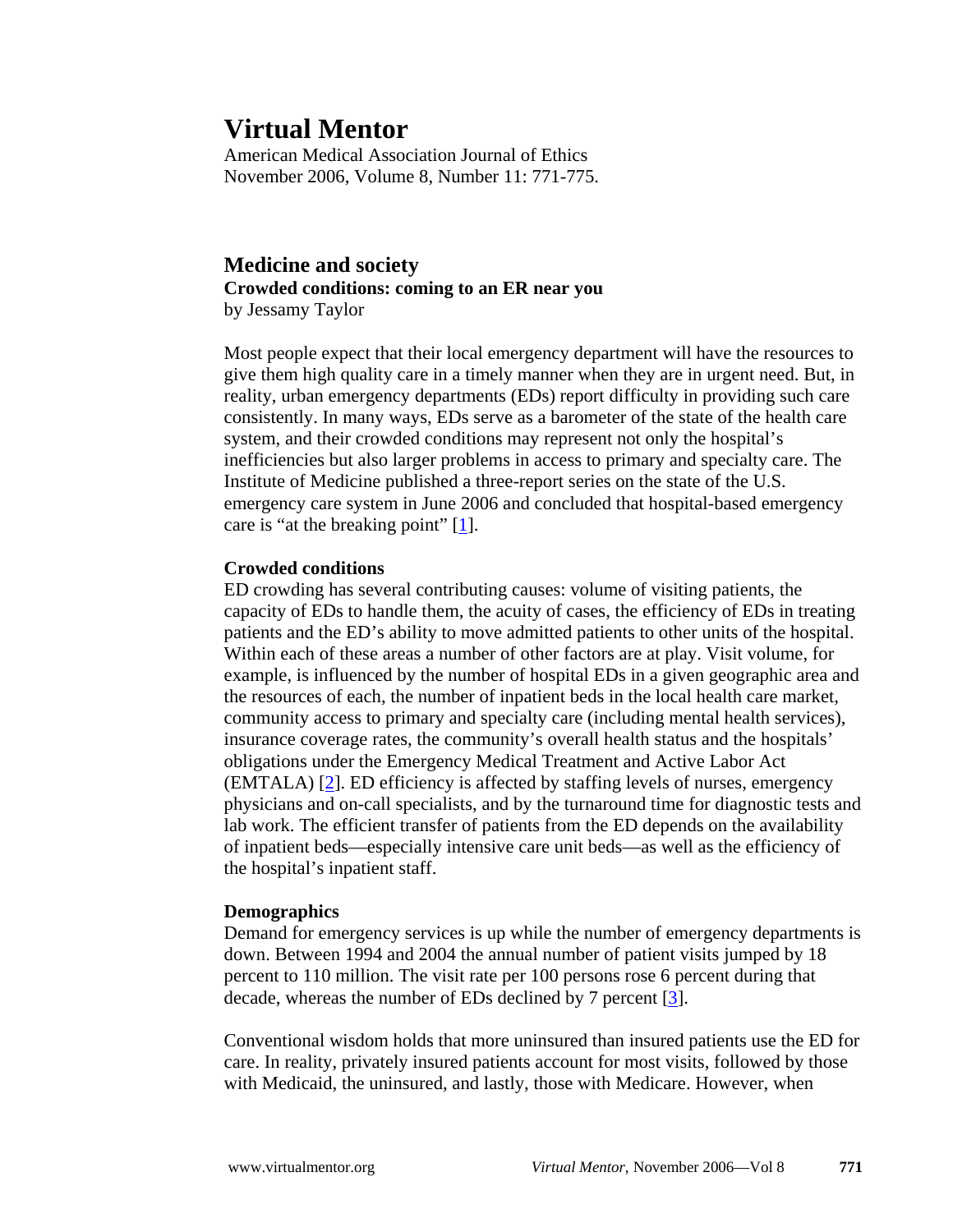looking at the number of visits per 100 persons with given insurance status, a different picture emerges. Medicaid beneficiaries have the highest visit rate (80.3 visits per 100), close to double that of the uninsured (44.6 visits per 100) and more than three times that of the privately insured  $(20.3 \text{ visits per } 100)$  [4].

A significant percentage of ED visits are for nonurgent conditions that could be treated in other settings. In 2004 about 14 million visits, or 12.5 percent of all visits that year, were classified as nonurgent (requiring care within 2 to 24 hours) and thus treatable in the primary care setting. Another 22 percent of visits were considered semiurgent (requiring care between one and two hours) and thus potentially appropriate if the ED was visited outside of normal physician office hours [3].

### **Causes of crowding**

One of the key reasons for boarding patients in the ED is a lack of inpatient beds for those who need to be admitted to the hospital; total staffed inpatient beds have dropped by about 13 percent across the country in the last 15 years [5]. Prospective payment systems (PPS) were implemented by Medicare for inpatient care in 1984. With a PPS, hospitals receive a predetermined payment rate for an entire episode of care. Private payers also began seeking and receiving PPS arrangements. These revenue constraints created an environment in which hospitals could earn profits by operating more efficiently. At the same time, clinical practice advancements shifted care to outpatient settings, thereby reducing the need for inpatient admissions. Together these trends produced an excess supply of beds that hospital administrators addressed by staffing fewer beds.

At many hospitals the surgery schedule limits inpatient bed availability, particularly intensive care beds. Scheduled surgeries are often bunched in the middle of the week, which creates an increased demand for operating room space and inpatient beds and leaves little inpatient capacity for emergency cases. Hospital administrators also blame staffing shortages, especially a lack of nurses, for their capacity problems.

It has been assumed that having a primary care physician or stable source of care reduces inappropriate ED use. A recent analysis, however, found that persons "without a usual source of care were less likely than those with a usual source of care to have had an ED visit," and "persons without insurance were no more likely to have had an ED visit than those with insurance" [6]. Use of the ED for nonurgent care by those with a "medical home" appears to stem from dissatisfaction with their physicians. Long waits before getting an appointment or difficulties reaching their physician on the phone strongly correlate with ED use for nonurgent care. Private practices and primary care clinics typically offer little in the way of evening or weekend office hours. Community health centers can be equally limited in their after-hours availability. This barrier makes the no-appointment, "24/7" nature of the ED a relatively convenient and, in some cases, necessary place to receive primary care.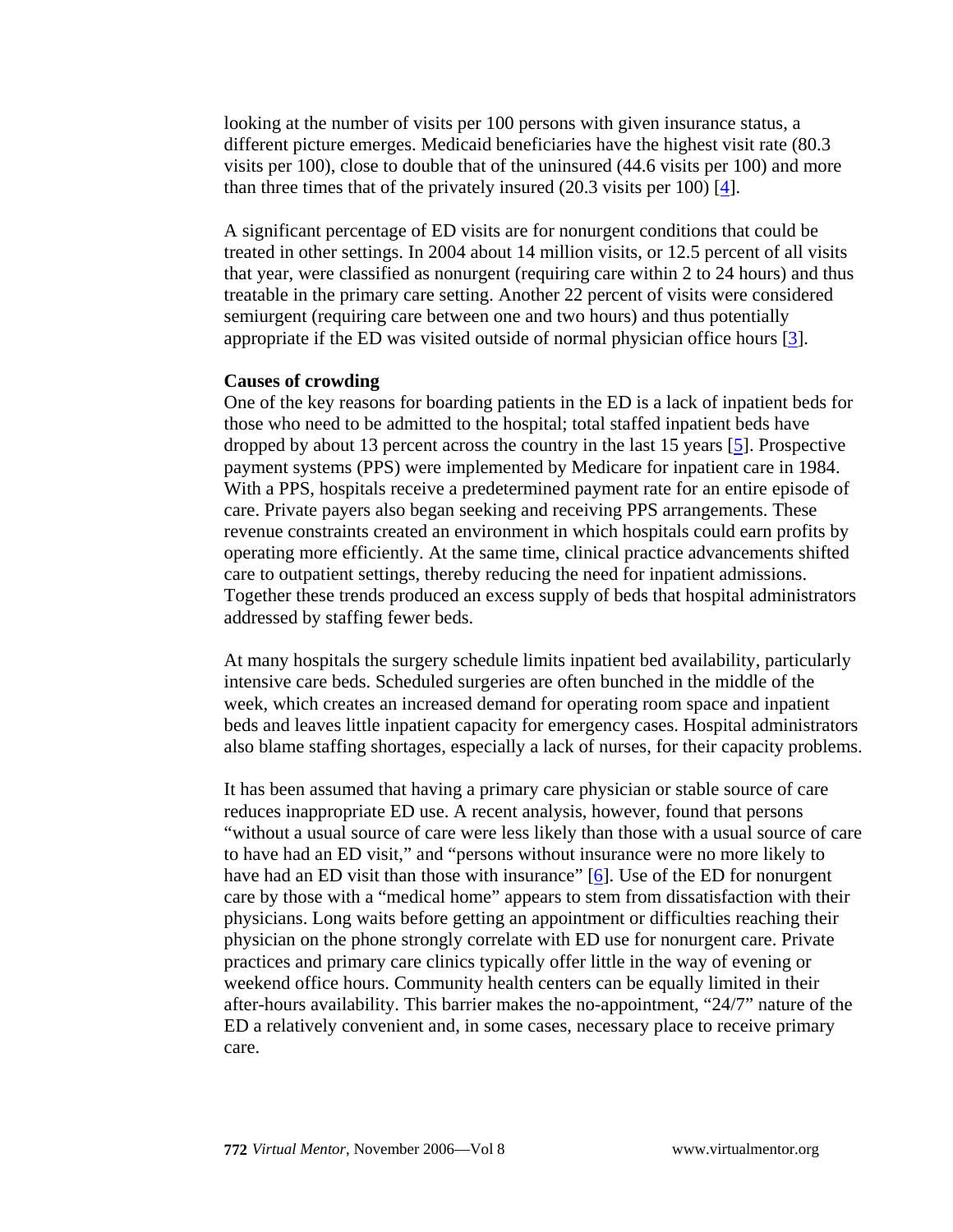Many hospitals have difficulty complying with EMTALA because it means having appropriate specialists on-call for ED patients. EMTALA requires that all hospitals screen and stabilize any patient who comes to the ED regardless of that patient's insurance status or ability to pay. Hospitals, ED physicians and on-call specialists are typically paid separately, so all bear the financial losses of providing care to the uninsured and underinsured under this act. Hospital administrators face the challenge of balancing hospital finances, quality patient care and regulatory demands with physician compensation and lifestyle preferences.

### **Consequences**

The consequences of crowded EDs for quality of care have not been studied comprehensively, so little scientific evidence is available to confirm the widely held assumption that crowding adversely affects the quality of patient care. The literature on crowding highlights potential negative consequences such as delayed treatment and prolonged pain and suffering for those who leave the ED before being seen and for those who stay and experience long waits, increased time in transport when ambulances are diverted to less crowded EDs and more waiting in hallways for inpatient beds. Overcrowding also adds to frustration among staff. One recent study of heart attack patients found that ED crowding delayed the administration of lifesaving medications, resulting in quantifiable increases in mortality. Further study is needed to measure the effects of crowding both on the health of individuals and on overall public health in light of discussions about the adequacy of emergency capacity to respond to natural disasters, epidemics and terrorist events.

### **Solutions**

Addressing ED crowding at the national policy level is challenging because crowding varies by geographic area and hospital, but a number of ideas have been discussed in the literature. Strategies intervene at different points in the flow of patients through the system—*input* or demand; *throughput* or ED procedures; and *output*, the ability of ED staff to admit, transfer or discharge a patient.

- One proposed intervention at the point of input is reducing demand for ED services by improving access to primary and specialty care and chronic disease management for the highest users—Medicaid beneficiaries. Medicaid reimbursement rates are relatively low, so improving them could encourage more provider participation [7].
- In the area of throughput, fast track-urgent care centers could be established for patients with less acute conditions. Dedicating lab and x-ray staff and equipment for the sole use of the ED would also improve throughput [1].
- A key solution for the output end of the problem would be to schedule surgeries more evenly throughout the week to allow for operating room space and inpatient beds for ED patients [8].

### **Conclusion**

Preserving the adequacy and quality of emergency care is a community-wide concern. Many emergency departments across the country are struggling to meet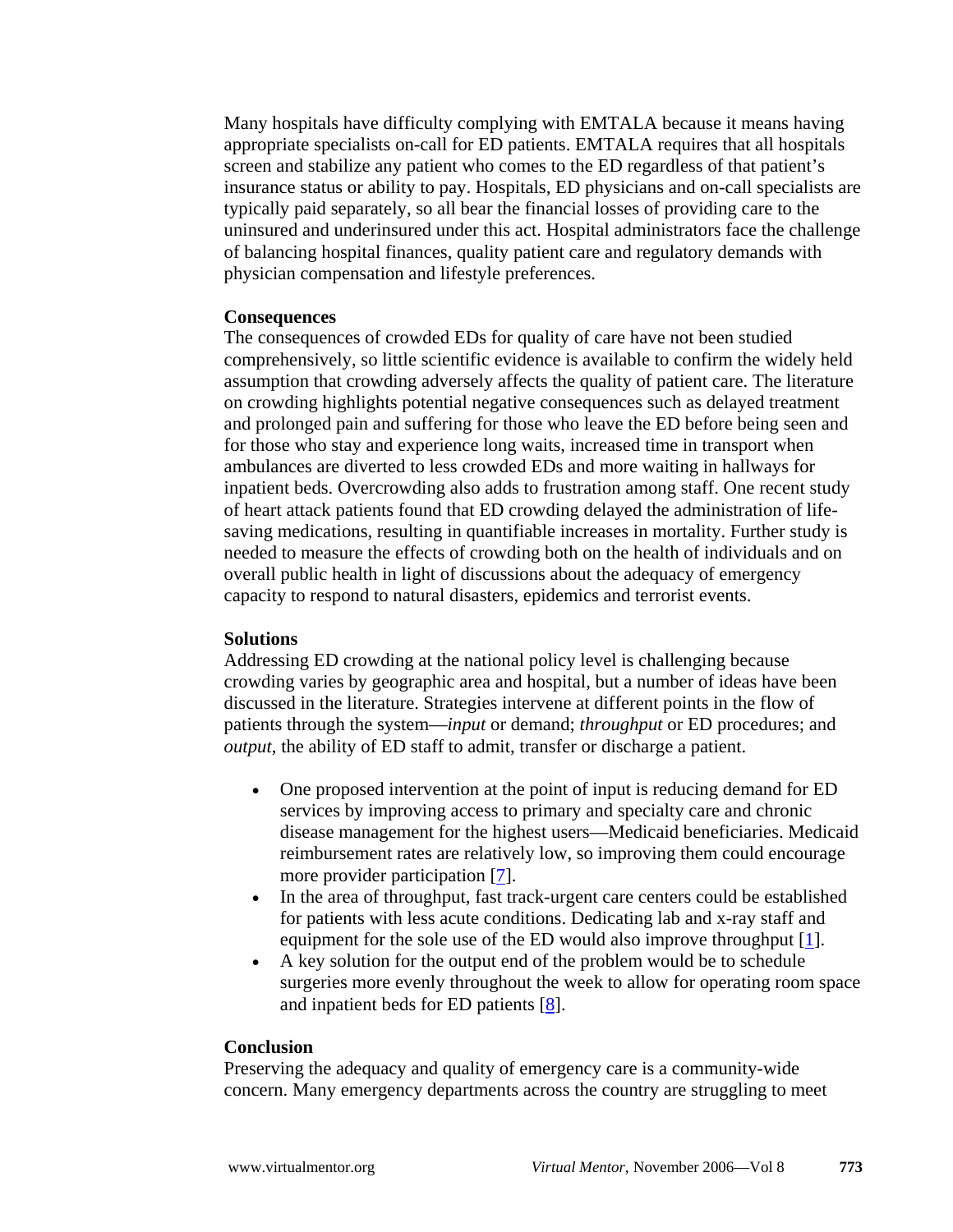daily demand and have little surge capacity to handle a bioterrorist attack or influenza pandemic. Thoughtfully untangling and addressing the confluence of factors that creates crowded EDs is critical to preserving EDs and the safety net they provide for everyone.

## **Notes and references**

- 1. Committee on the Future of Emergency Care in the United States Health System Board on Health Care Services*. Hospital-Based Emergency Care: At the Breaking Point*. Washington, DC: National Academy Press, Institute of Medicine; In press.
- 2. The most significant change in emergency treatment policy took place in 1986 when Congress passed the Emergency Medical Treatment and Active Labor Act (EMTALA). The law was enacted in response to highly publicized cases of hospitals turning away or inappropriately transferring patients who could not pay for their care, a practice known as "patient dumping." Although there has been debate and litigation interpreting the statutory and regulatory language, broadly EMTALA creates an individual right to emergency services in Medicare-participating hospitals. The act applies to anyone presenting to the ED of a Medicare-participating hospital, not just Medicare beneficiaries. This instance of a legal right to health care for individuals is unique in the United States.
- 3. McCaig LF, Nawar EW. *National Hospital Ambulatory Medical Care Survey: 2004 Emergency Department Summary*. Hyattsville, Md: U.S. Department of HHS; 2006. Available at: http://www.cdc.gov/nchs/data/ad/ad372.pdf#search =%22national %20hospital %20ambulatory %20medical%20care%20survey%3A%202004% 20emergency%20department%20summary%22. Accessed October 5, 2006.
- 4. American Hospital Association. TrendWatch chartbook 2006. Available at: http://www.ahapolicyforum.org/ahapolicyforum/trendwatch/content/ CB06Appendices15.PPT#337,6,Slide 6. See specifically slides 2.1 and 3.3. Accessed October 5, 2006.
- 5. American Hospital Association, Slide 2.2.
- 6. Weber EJ, Showstack JA, Hunt KA, Colby DC, Callahan ML. Does lack of a usual source of care or health insurance increase the likelihood of an emergency department visit? Results of a national population-based study. *Ann Emerg Med.* 2005;45:8.
- 7. Cunningham PJ. Medicaid/SCHIP cuts and hospital emergency department use. *Health Aff.* 2006;25:237-247.
- 8. Litvak E, Long MC, Cooper AB, McManus ML. Emergency department diversion: causes and solutions. *Acad Emerg Med*. 2001;8:1108-1110.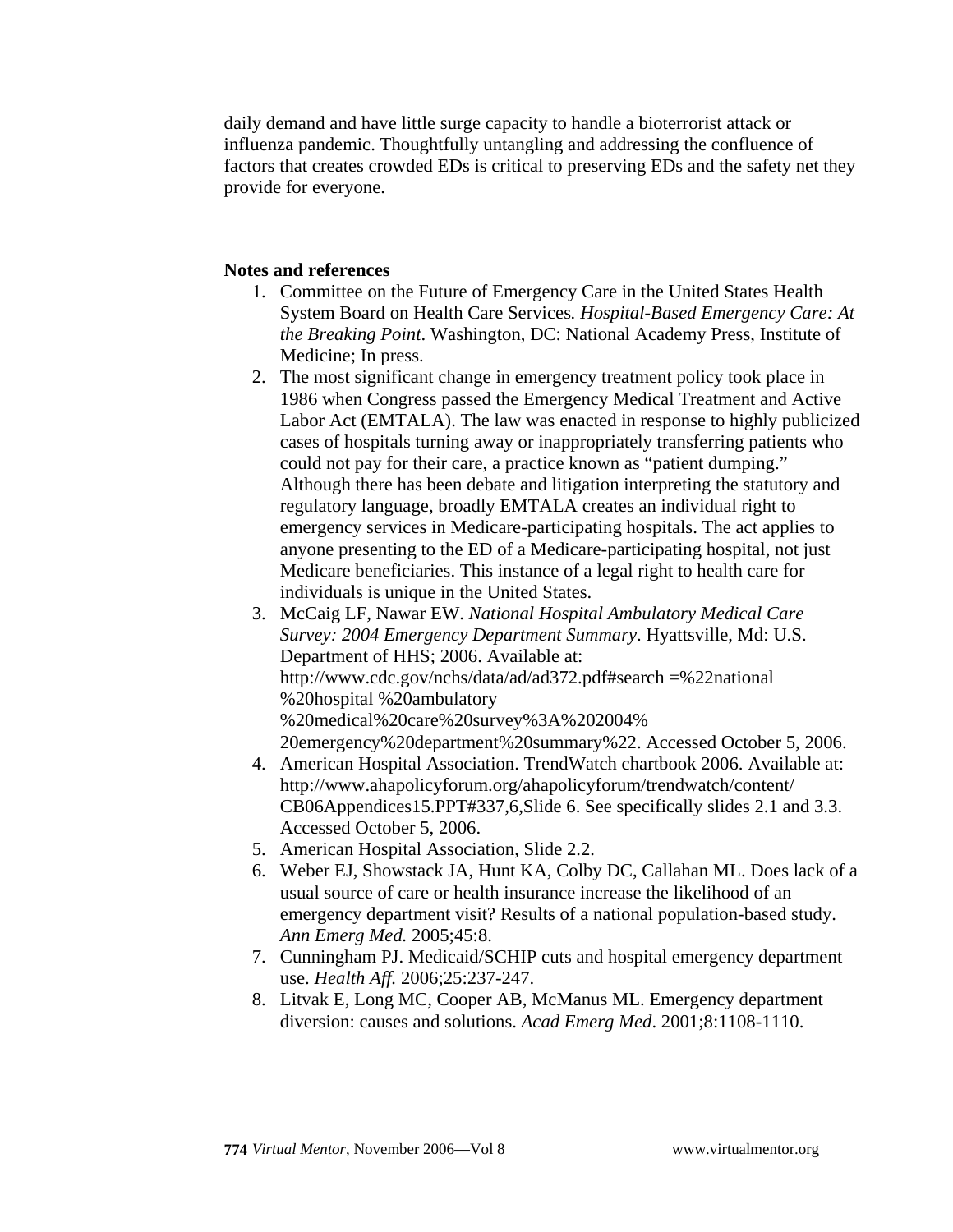*Jessamy Taylor is a research associate at the National Health Policy Forum, a nonpartisan research and public policy organization at The George Washington University, in Washington, D.C.*

## **Related articles**

[Defining hospitals' obligation to stabilize patients under EMTALA, N](http://www.ama-assn.org/ama/pub/category/16939.html)ovember 2006

[Managing chronic conditions in uninsured patients,](http://www.ama-assn.org/ama/pub/category/16930.html) November 2006

[Understanding EMTALA \(](http://www.ama-assn.org/ama/pub/category/14885.html)PowerPoint)

[Emergency treatment for patients who cannot pay,](http://www.ama-assn.org/ama/pub/category/5143.html) June 2001

Virtual Mentor welcomes your response to recently published articles and commentaries. Send your correspondence to the *Virtual Mentor* e-mail address: virtualmentor@ama-assn.org.

*The viewpoints expressed on this site are those of the authors and do not necessarily reflect the views and policies of the AMA.*

Copyright 2006 American Medical Association. All rights reserved.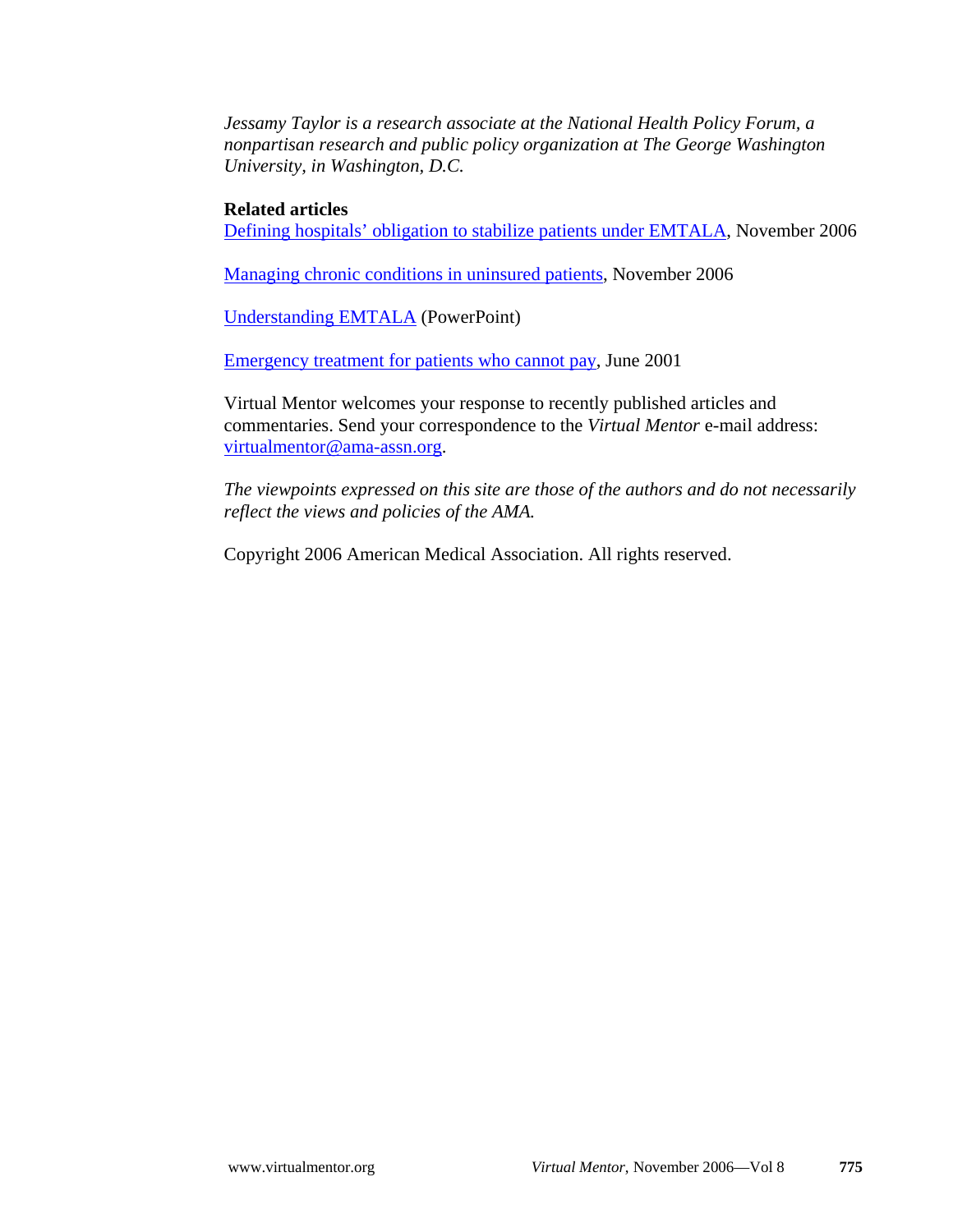**Virtual Mentor**<br>American Medical Association Journal of Ethics November 2006, Volume 8, Number 11: 776-791.

## **Readings and resources November 2006**

Abbuhl SB, Lowe RA. The inappropriateness of "appropriateness." *Acad Emerg Med*. 1996;3:189-191.

Acevedo-Garcia D. Zip code-level risk factors for tuberculosis: neighborhood environment and residential segregation in New Jersey, 1985-1992. *Am J Public Health*. 2001;91:734-741.

Adler NE, Boyce WT, Chesney MA, Folkman S, Syme SL. Socioeconomic inequalities in health: no easy solution. *JAMA*. 1993;269:3140-3145.

Adler NE, Newman K. Socioeconomic disparities in health: pathways and policies. *Health Aff*. 2002;21:60-76.

American Association of Poison Control Centers. AAPCC homepage. Available at www.aapcc.org. Accessed October 12, 2006. In an emergency call 800-222-1222.

American Cancer Society. *Cancer in the Poor: A Report to the Nation.* Atlanta, Ga: American Cancer Society; 1989.

American College of Emergency Physicians. EMTALA. Available at: http://www.acep.org/webportal/PatientsConsumers/critissues/ UninsuredUnderinsured/emtala.htm. Accessed October 4, 2006.

American College of Emergency Physicians. *Responding To Emergency Department Crowding: A Guidebook for Chapters*. Available at: http://www.acep.org/NR/rdonlyres/F816F22E-1E8A-43BC-8357- 5F6DC966C349/0/edCrowdingReport.pdf. Accessed October 4, 2006.

American Hospital Association. TrendWatch chartbook 2006. Available at: http://www.ahapolicyforum.org/ahapolicyforum/trendwatch/content/ CB06Appendices15.PPT#337,6,Slide 6. See specifically slides 2.1 and 3.3. Accessed October 5, 2006.

American Medical Association. Principles of medical ethics. Article I. *Code of Medical Ethics.* Available at: http://www.ama-assn.org/ama/pub/category/2512.html. Accessed October 12, 2006.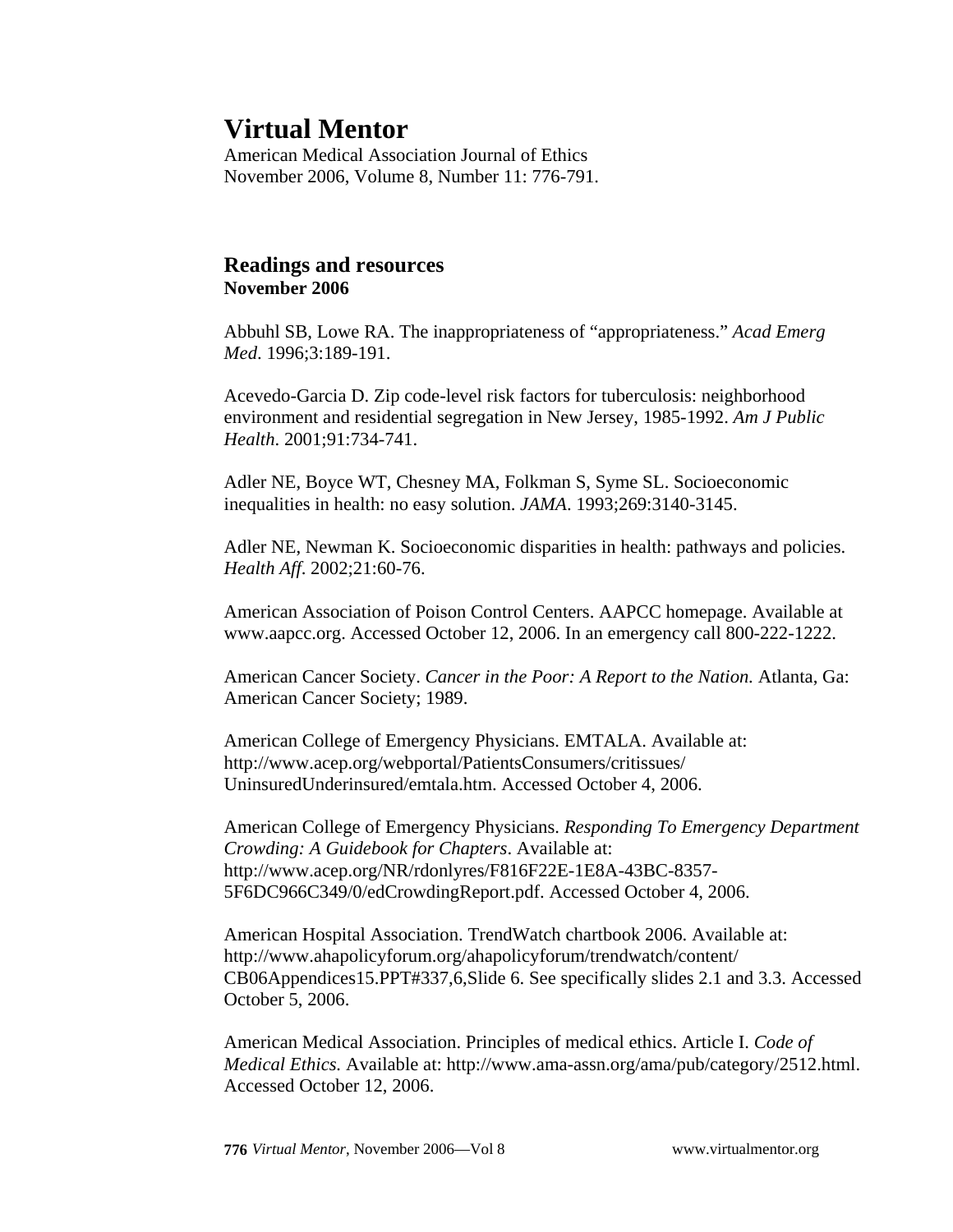American Medical Association. Principles of medical ethics. Principle IX. *Code of Medical Ethics.* Available at: http://www.ama-assn.org/ apps/pf\_new/ pf\_online?f\_n=browse&doc=policyfiles/E-0.00. HTM&&s\_t=&st\_p=&nth=1&prev\_pol =policyfiles/HnE/ H-525.998.HTM&nxt\_pol=policyfiles/E-1.00.HTM&. Accessed October 13, 2006.

American Medical Association. Opinion 2.09 Costs. *Code of Medical Ethics.* Available at: http://www.ama-assn.org/apps/pf\_new/ pf\_online?f\_n=resultLink&doc=policyfiles/HnE/E-2.09. HTM&s\_t=2.09&catg=AMA/ HnE&catg=AMA/ BnGnC&catg =AMA/DIR&&nth=1&&st\_p=0&nth=1&. Accessed October 13, 2006.

American Medical Association. Opinion 2.095 The provision of adequate health care. *Code of Medical Ethics.* Available at: http://www.amaassn.org/apps/pf\_new/pf\_online?f\_n=resultLink&doc=policyfiles/ HnE/E2.095.HTM&s\_t=The+provision+of+adequate+health+care. &catg=AMA/HnE&catg=AMA/BnGnC&catg=AMA/DIR&&nth= 1&&st\_p=0&nth=2&. Accessed October 13, 2006.

American Medical Association. Opinion 8.12 Patient information. *Code of Medical Ethics.* Available at: http://www.ama-assn.org/apps/pf\_new/ pf\_online?f\_n=resultLink&doc=policyfiles/HnE/E-8.12.HTM &s\_t=patient+information&catg=AMA/HnE&catg=AMA/ BnGnC&catg=AMA/DIR&&st\_p=15&nth=6&. Accessed October 13, 2006.

American Medical Association. Opinion 9.065 Caring for the poor. *Code of Medical Ethics.* Available at: http://www.ama-assn.org/apps/pf\_new/ pf\_online?f\_n=resultLink&doc=policyfiles/HnE/E-9.065.HTM&s\_t =caring+for+the+poor&catg=AMA/HnE&catg=AMA/ BnGnC&catg=AMA/DIR&&nth=1&&st\_p=0&nth=2&. Accessed October 13, 2006.

American Medical Association. Opinion 10.01 Fundamental elements of the patientphysician relationship. *Code of Medical Ethics.* Available at: http://www.amaassn.org/ama/pub/category/8313.html. Accessed October 13, 2006.

Anderson LB, Bracken J, Bracken MC. *Review of Department of Defense Education Activity (DODEA) Schools: Volume II: Quantitative Analysis of Educational Quality.* Alexandria, Va: Institute for Defense Analyses; 2000. Available at: http://www.dodea.edu/ communications/pdf/ RDoDEAschoolsV2.pdf #search=%22review%20of%20department%20of% 20defense%20education%20activity%20(DODEA)%20schools%22. Accessed October 3, 2006.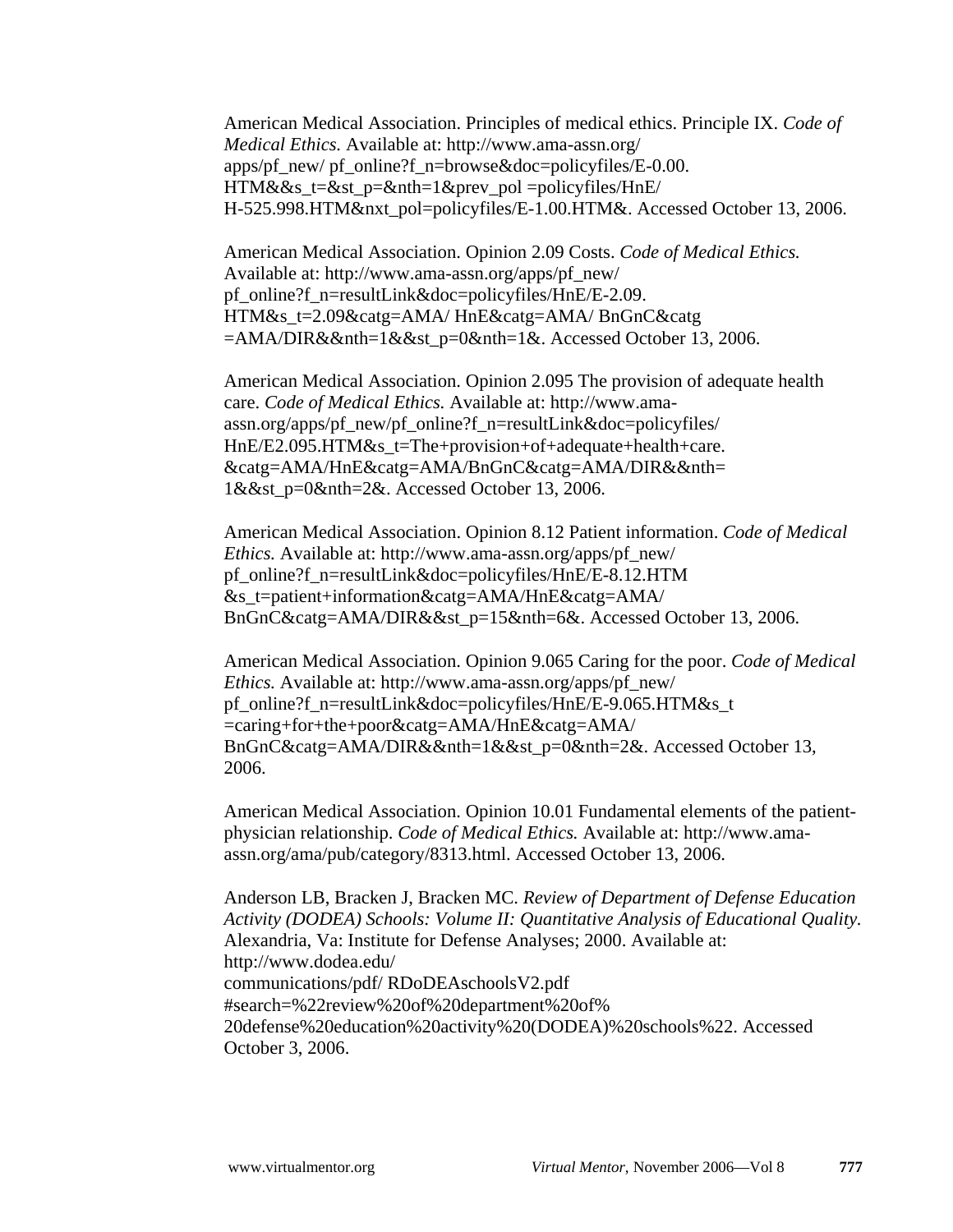Anderson RT, Sorlie P, Backlund E, Johnson N, Kaplan GA. Mortality effects of community socioeconomic status. *Epidemiology*. 1997;8:42-47.

Association of Occupational and Environmental Clinics. Clinic Directory. Available at: www.aoec.org/directory.htm. Accessed October 12, 2006.

Ayanian JZ, Weissman JS, Schneider EC, Ginsburg JA, Zaslavsky AM. Unmet health needs of uninsured adults in the United States. *JAMA*. 2000;284:2061-2069.

Backlund E, Sorlie PD, Johnson NJ. The shape of the relationship between income and mortality in the United States: evidence from the National Longitudinal Mortality Study. *Ann Epidemiol*. 1996;6:12-20.

Baker AN, Hellerstedt WL. Residential racial concentration and birth outcomes by nativity: Do neighbors matter? *J Natl Med Assoc*. 2006;98:172-180.

Bellinger D, Leviton A, Waternaux C, Needleman H, Rabinowitz M. Longitudinal analyses of prenatal and postnatal lead exposure and early cognitive development. *N Engl J Med*. 1987;316:1037-1043.

Berkowitz GS, Wetmur JG, Birman-Deych E, et al. In utero pesticide exposure, maternal paraoxonase activity, and head circumference. *Environ Health Perspect*. 2004;112:388-391.

Bitterman RA. EMTALA and the ethical delivery of hospital emergency services. *Emerg Med Clin N Am.* 2006;24:557-577.

Black D, Morris J, Smith C, Townsend P. *Inequalities in Health: Report on Research Working Group*. London, UK: Department of Health and Social Security; 1980.

Black H. GAO sounds off on chemical regulation. *Environ Health Perspect.* 2005;113:A828-830.

Block JP, Scribner RA, DeSalvo KB. Fast food, race/ethnicity, and income: a geographic analysis. *Am J Prev Med*. 2004;27:211-217.

Borrell LN, Diez Roux AV, Rose K, Catellier D, Clark BL, and Atherosclerosis Risk in Communities Study. Neighbourhood characteristics and mortality in the Atherosclerosis Risk in Communities Study. *Int J Epidemiol.* 2004;33:398-407.

Brousseau DC, Bergholte J, Gorelick MH. Decreased primary care satisfaction is associated with nonurgent emergency department utilization [abstract]. *Pediatr Res*. 2003;53:267A.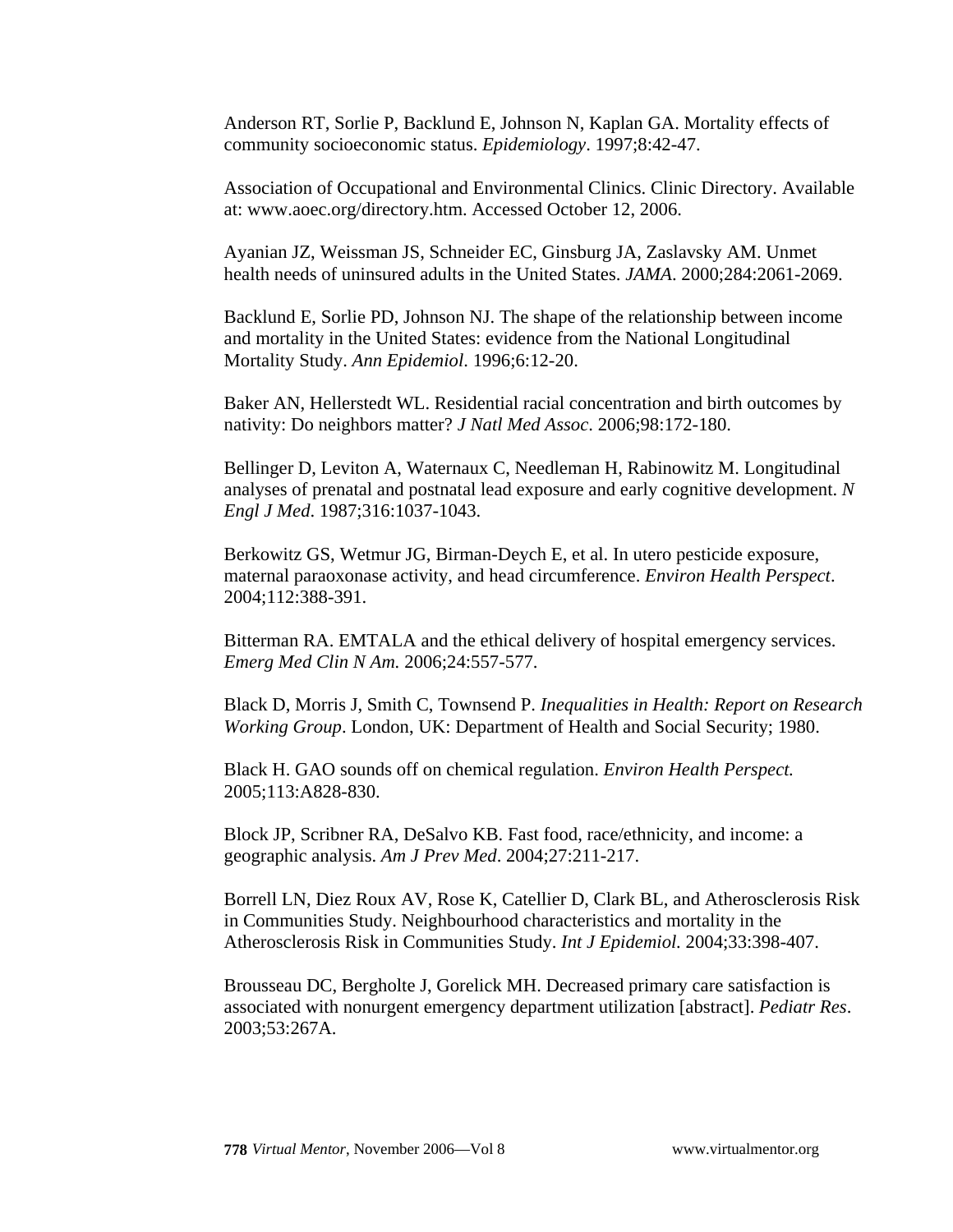Brousseau DC, Meurer JR, Isenberg ML, Kuhn EM, Gorelick MH. The association between infant continuity of care and pediatric emergency department utilization. *Pediatrics.* 2004;113:738-741.

Brown P. Race, class, and environmental health: a review and systematization of the literature. *Environ Res*. 1995;69:15-30.

*Bryant v Adventist Health System*, 289 F3d 1162 (9th Cir 2002).

Bullard RD. *Dumping in Dixie: Race, Class and Environmental Quality.* Boulder, Colo: Westview Press; 1990.

Bunker J, Frazier H, Mosteller F. The role of medical care in determining health: creating an inventory of benefits. In*:* Amick B, Levine S, Tarlov AR, Walsh DC, eds. *Society and Health*. New York, NY: Oxford University Press; 1995:305-341.

Carnegie Corporation of New York. *Starting Points: Meeting the Needs of Our Youngest Children.* Waldork, Md: Carnegie Corporation of New York; 1999. Available at: www.carnegie.org/starting\_points/index.html. Accessed October 4, 2006.

Carver BS, Bozeman CB, Williams BJ, Venable DO. The prevalence of men with National Institute of Health category IV prostatitis and association with serum prostate specific antigen. *J Urol*. 2003;169:589-591.

Cauthen NK, Lu HH. *Employment Alone is not Enough for America's Low-Income Children and Families.* New York, NY: National Center for Children in Poverty; 2003. Available at: www.nccp.org/media/lat03a-text.pdf. Accessed October 4, 2006.

Cimato TR, Jessup M. Recipient selection in cardiac transplantation: contraindications and risk factors for mortality. *J Heart Lung Transplant*. 2002;21:1161-1173.

Cohen A, Houck PR, Szanto K, Dew MA, Gilman SE, Reynolds CJ 3rd. Social inequalities in response to antidepressant treatment in older adults. *Arch Gen Psychiatry*. 2006;63:50-56.

Collins JW Jr, Schulte NF, Drolet A. Differential effect of ecologic risk factors on the low birthweight components of African-American, Mexican-American, and non-Latino white infants in Chicago*. J Natl Med Assoc*. 1998;90:223-229.

*Collins v DePaul Hospital*, 963 F2d 303, 307 (10th Cir. 1992).

Committee on the Future of Emergency Care in the United States Health System Board on Health Care Services*. Hospital-Based Emergency Care: At the Breaking Point*. Washington, DC: National Academy Press, Institute of Medicine; In Press.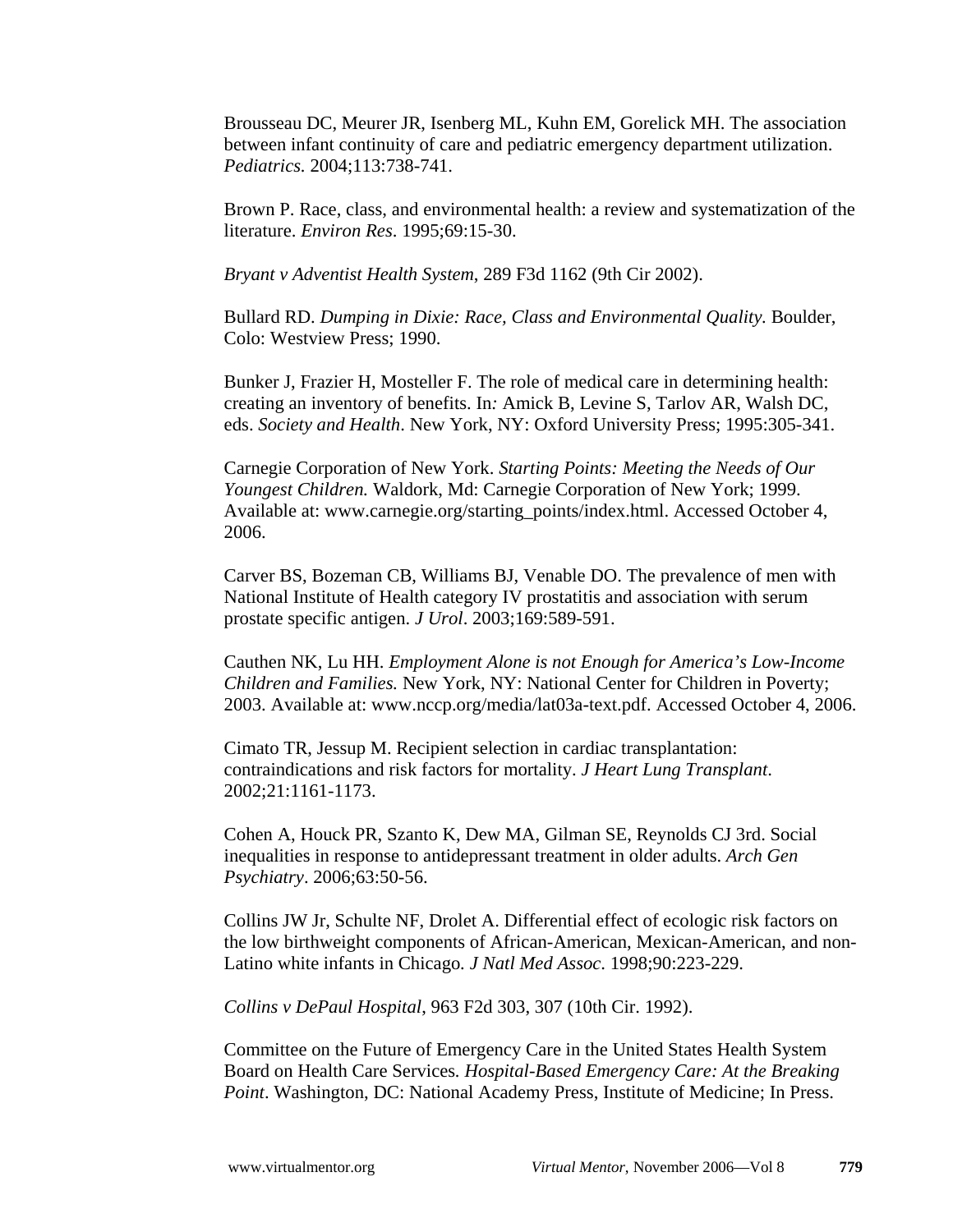Cooper RS, Kennelly JF, Durazo-Arvizu R, Oh HJ, Kaplan G, Lynch J. Relationship between premature mortality and socioeconomic factors in black and white populations of US metropolitan areas. *Public Health Rep.* 2001;116:464-473.

Coronado GD, Vigoren EM, Thompson B, Griffith WC, Faustman EM. Organophosphate pesticide exposure and work in pome fruit: evidence for the takehome pesticide pathway. *Environ Health Perspect*. 2006;114:999-1006.

Coulehan J, Williams PC, Van McCrary S, Belling C. The best lack all conviction: biomedical ethics, professionalism, and social responsibility. *Camb Q Healthc Ethics.* 2003;12:21-38.

Cunningham PJ. Medicaid/SCHIP cuts and hospital emergency department use. *Health Aff.* 2006;25:237-247.

Cydulka RK, Tamayo-Sarver JH, Wolf C, Herrick E, Gress S. Inadequate follow-up controller medications among patients with asthma who visit the emergency department. *Ann Emerg Med.* 2005;46:316-322.

Department of Health and Human Services, Agency for Toxic Substances and Disease Registry. ToxFAQs: frequently asked questions about contaminants found at hazardous waste sites. Available at: http://www.atsdr.cdc.gov/toxfaq.html. Accessed October 12, 2006.

Department of Health and Human Services. *For a Healthy Nation: Returns on Investments in Public Health.* Publication No: 0-16-045143-4. Washington, DC: US Government Printing Office; 1994.

Dibsdall LA, Lambert N, Bobbin RF, Frewer LJ. Low-income consumers' attitudes and behaviour towards access, availability, and motivation to eat fruits and vegetables. *Public Health Nutr*. 2003;6:159-168.

Diez Roux AV, Merkin SS, Arnett D, et al. Neighborhood of residence and incidence of coronary heart disease. *N Engl J Med*. 2001;345:99-106.

Dimitrakov JD, Kaplan SA, Kroenke K, Jackson JL, Freeman MR. Management of chronic prostatitis/chronic pelvic pain syndrome: an evidence-based approach. *Urology*. 2006;67:881-888.

Dohan D, Schrag D. Using navigators to improve care of the underserved patients: current practices and approaches. *Cancer*. 2005;104:848-855.

Ellison R. *Invisible Man.* New York, NY: Random House; 1980:14.

Emergency Medical Treatment and Active Labor Act. 42 USC 1395dd(e)(3)(A) (2005).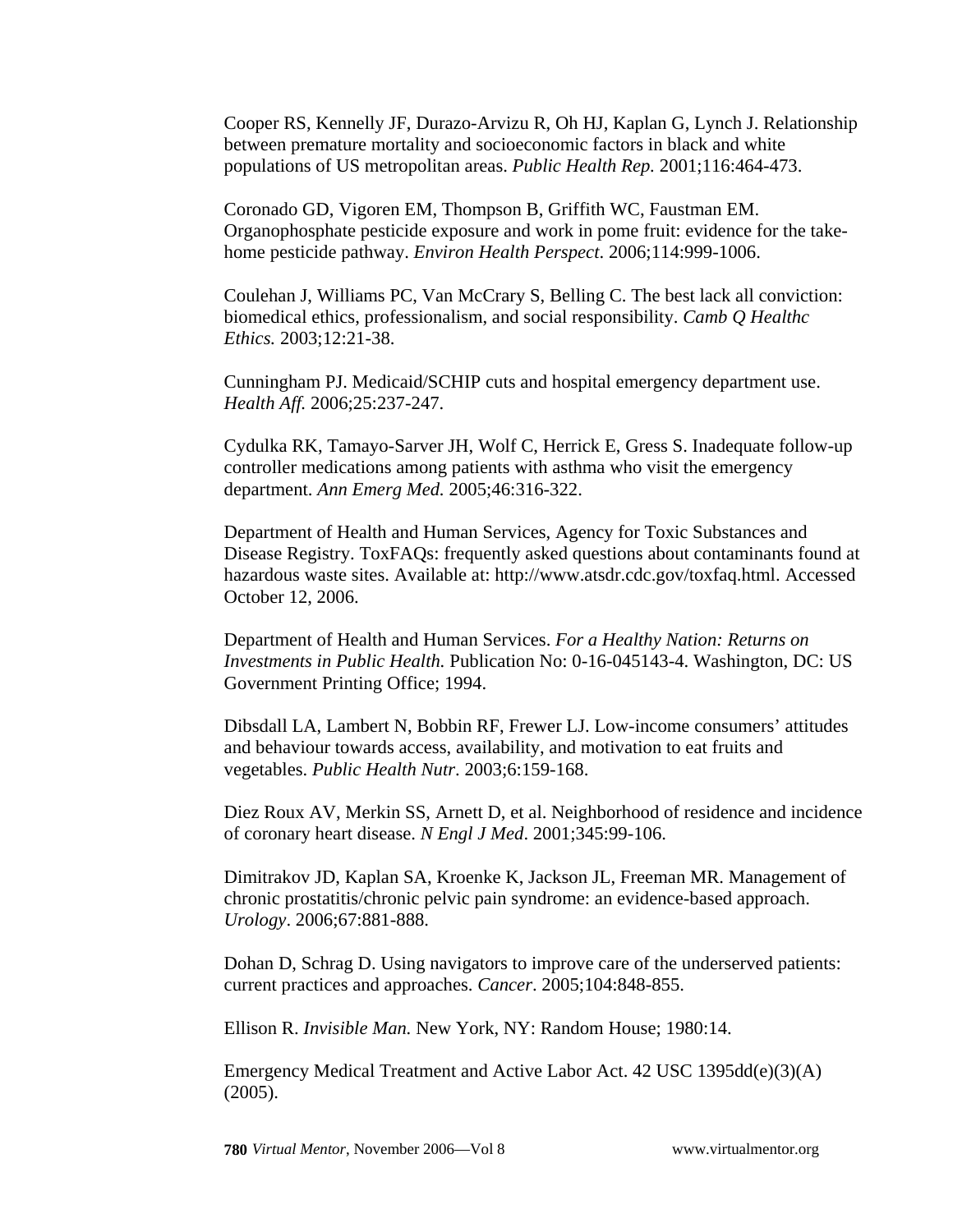Etzel RA, Balk SJ, eds. *Pediatric Environmental Health*. 2nd ed. Elk Grove Village, Ill: American Academy of Pediatrics; 2003:324-360.

Evans GW, Saegert S. Residential crowding in the context of inner city poverty. In: Wapner S, Demisk J, Yamamoto T, et al., eds. *Theoretical Perspectives in Environment-behavior Research.* New York, NY: Kluwer Academic Publishers; 2000:247-267.

Evans RG, Barer ML, Marmor TR, eds. *Why Are Some People Healthy and Others Not? The Determinants of Health of Populations*. New York, NY: Aldine de Gruyter; 1994.

Evans T, Whitehead M, Diderichsen F, Bhuiya A, Wirth M, eds*. Challenging Inequities in Health: From Ethics to Action*. New York, NY: Oxford University Press; 2001.

Examination and Treatment for Emergency Medical Conditions and Women in Labor. 42 USC 1395dd (2005).

Farmer P. *Pathologies of Power: Health, Human Rights and the New War on the Poor.* Berkeley: University of California Press; 2003.

Farmer P, Gastineau-Campos N. Rethinking medical ethics: a view from below. *Developing World Bioeth.* 2004;4:22-41.

Feinstein L. *Quantitative Estimates of the Social Benefits of Learning, 2: Health (Depression and Obesity)*. London, England: Centre for Research on the Wider Benefits of Learning; 2002. Available at: http://www.learningbenefits.net/ Publications/

ResReps/ResRep6.pdf#search=%22quantitative%20estimates%20of%20the% 20social%20benefits%20of%20learning%22. Accessed October 3, 2006.

Flores G**.** Language barriers to health care in the United States. *N Engl J Med.* 2006;355:229-231.

Foster SC. *My Old Kentucky Home*. Available at: www.50states.com/songs/kentucky.htm. Accessed October 18, 2006.

Fowler T, Steakley C, Garcia AR, Kwok J, Bennett LM. Reducing disparities in the burden of cancer: The role of patient navigators. *PLoS Med*. 2006;3:e193.

Frank AL, Balk S. *Case Studies in Environmental Medicine (CSEM). Taking an Exposure History.* Available at:

http://www.atsdr.cdc.gov/HEC/CSEM/exphistory/index.html. Accessed October 18, 2006.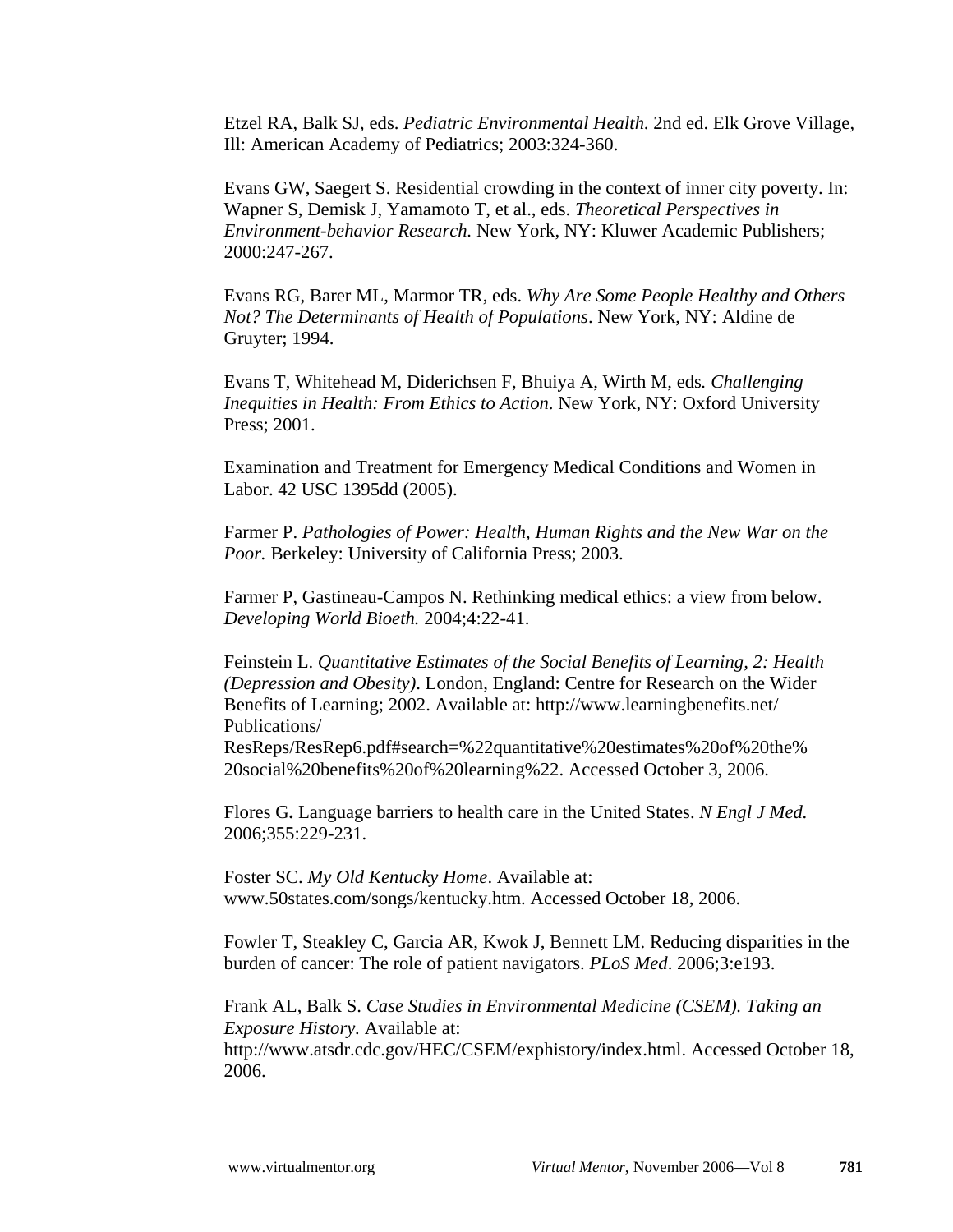Freeman HP. A model navigation program. *Oncology Issues*. Available at: accccancer.org/ONIS/articles/sepoc04/freeman.pdf. Accessed October 16, 2006.

Freeman HP. Poverty, culture, and social injustice: determinants of cancer disparities. *CA Cancer J Clin*. 2004;54;72-77.

French DB, Jones LA. Minority issues in prostate disease. *Med Clin North Am*. 2005;89:805-816.

Georgia Department of Early Care and Learning. *Bright from the Start*. Available at: http://www.decal.state.ga.us/default.aspx. Accessed October 3, 2006.

Gershoff ET. *Low Income and the Development of America's Kindergartners.* New York, NY: National Center for Children in Poverty; 2003. Available at: www.nccp.org/medial/lat03a-text.pdf. Accessed October 4, 2006.

Haan M, Kaplan GA, Camacho T. Poverty and health. Prospective evidence from the Alameda County Study*. Am J Epidemiol.* 1987;125:989-998.

Hackbarth DP, Schnopp-Wyatt D, Katz D, Williams J, Silvesteri B, Pfleger M. Collaborative research and action to control the geographic placement of outdoor advertising of alcohol and tobacco products in Chicago*. Public Health Rep*. 2001;16:558-567.

Harburg E, Erfurt J, Chape C, Hauenstein LS, Schull WJ, Schork MA. Socioecological stressor areas and black-white blood pressure*. J Chronic Dis.* 1973;26:595-611.

Hart KD, Kunitz SJ, Sell RR, Mukamel DB. Metropolitan governance, residential segregation, and mortality among African Americans. *Am J Public Health*. 1998;88:434-438.

Health Resources and Services Administration. Health Literacy. Available at: http://www.hrsa.gov/healthliteracy/. Accessed October 16, 2006.

Health Resources and Services Administration, Bureau of Primary Health Care. Health center information. Available at: http://www.bphc.hrsa.gov/bphc/index\_1.htm. Accessed October 16, 2006.

Healthy People 2010. What is Healthy People? Available at: http://www.healthypeople.gov/About/whatis.htm. Accessed October 16, 2006.

Hilfiker D. *Not All of Us Are Saints: A Doctor's Journey with the Poor*. New York, NY: Hill and Wang; 1994:152-153.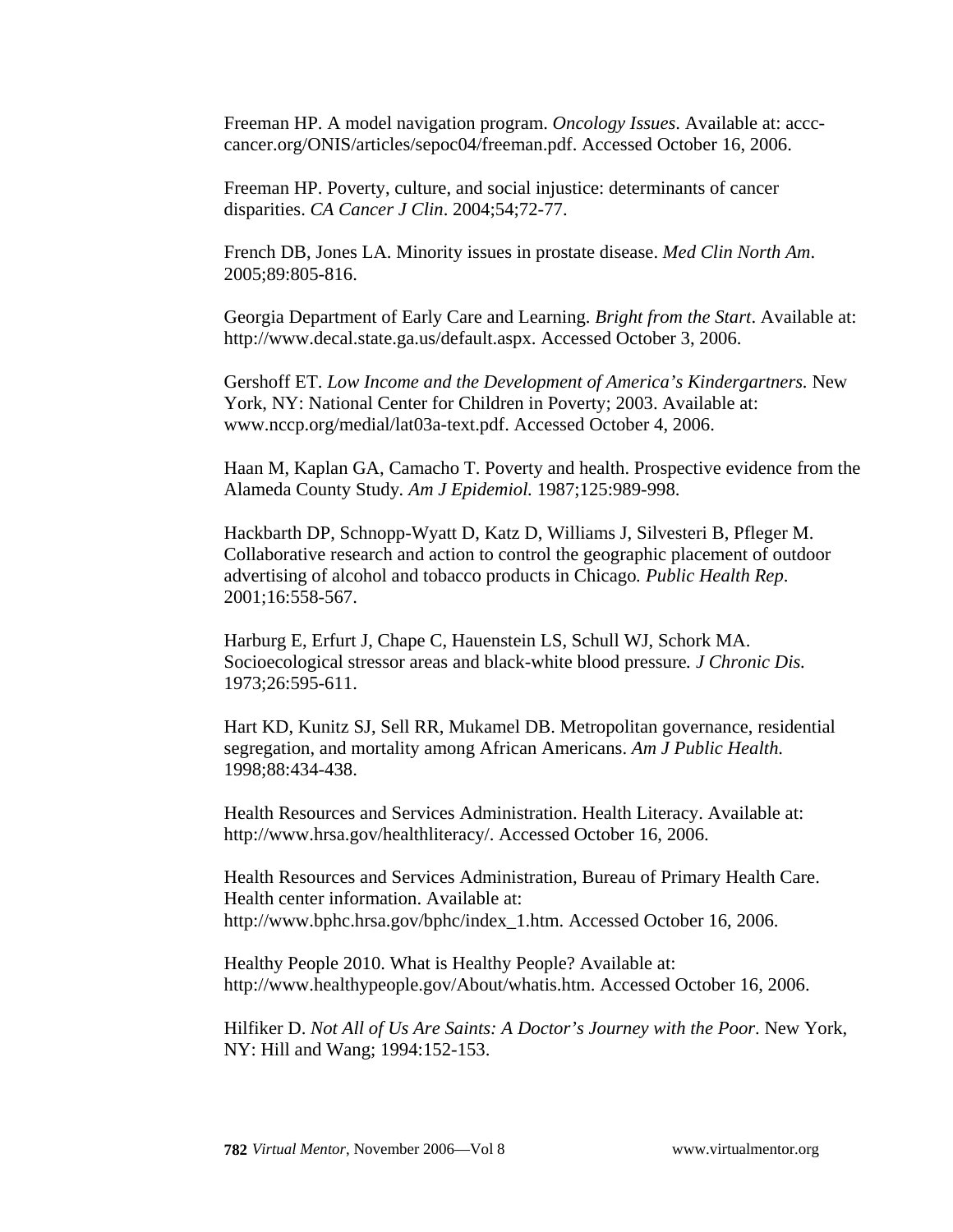Himmelstein DU, Warren E, Thorne D, Woolhandler S. Illness and injury as contributors to bankruptcy. *Health Aff*. Available at: http://content.healthaffairs.org/cgi/reprint/hlthaff.w5.63v1. Accessed September 29, 2006.

Hippocrates. Hippocratic oath. In: Edelstein, L, trans-ed. *The Hippocratic Oath: Text, Translation and Interpretation.* Baltimore, Md: Johns Hopkins Press; 1943. Translation available at: http://www.pbs.org/wgbh/nova/doctors/oath\_classical.html. Accessed October 12, 2006.

Hua VN, Schaeffer AJ. Acute and chronic prostatitis*. Med Clin North Am.* 2004;88:483-494.

Irish K, Schumacher R, Lombari J. *Head Start Comprehensive Services: A Key Support for Early Learning*. Available at: http://www.clasp.org/publications/HS\_brf\_4.pdf#search=%22head%20start%20com prehensive%20services %3A%20a%20key%20support%20for%20early%20learning%22. Accessed October 4, 2006.

Isaacs SL, Schroeder SA. Class—the ignored determinant of the nation's health. *N Engl J Med*. 2004;351:1137-1142.

Jacobson JL, Jacobson SW. Intellectual impairment in children exposed to polychlorinated biphenyls in utero. *N Engl J Med*. 1996;335:783-789.

James SA, Kleinbaum DG. Socioecologic stress and hypertension related mortality rates in North Carolina. *Am J Public Health*. 1976;66:354-358.

Jetter KM, Cassady DL. The availability and cost of healthier food alternatives. *Am J Prev Med*. 2006;30:38-44.

The Kaiser Commission on Medicaid and the Uninsured. *Deficit Reduction Act of 2005: Implications for Medicaid*. Available at: http://www.kff.org/medicaid/upload/7465.pdf. Accessed October 10, 2006.

Kamanyire R, Karalliedde L. Organophosphate toxicity and occupational exposure**.** *Occup Med (London).* 2004;54:69.

Kaplan GA, Lynch JW. Whither studies on the socioeconomic foundations of population health? *Am J Public Health*. 1997;87:1409-1411.

Kasl SV, Harburg E. Mental health and the urban environment: some doubts and second thoughts. *J Health Soc Behav.* 1975;16:268-282.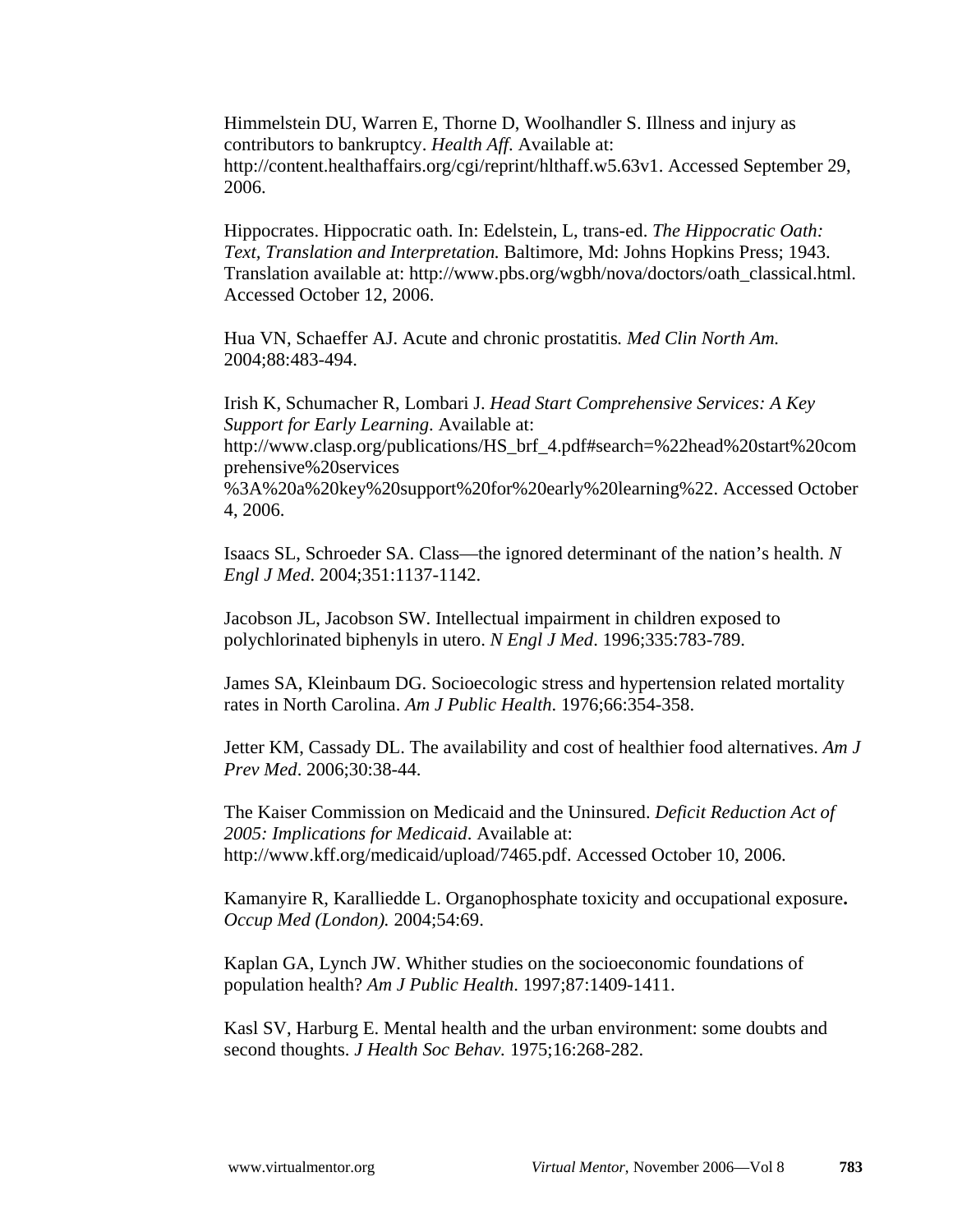Keating DP, Hertzman C, eds. *Developmental Health and the Wealth of Nations: Social, Biological, and Educational Dynamics*. New York, NY: Guilford Press; 1999.

Keating DP, Miller FK. Individual pathways in competence and coping: from regulatory systems to habits of mind. In: Keating DP, Hertzman C, eds. *Developmental Health and the Wealth of Nations: Social, Biological, and Educational Dynamics.* New York, NY: Guilford Press; 1999:220-234.

Kellerman AL. Calculating the cost of emergency care. *Ann Emerg Med.* 2005;45:491-492.

Kennedy BP, Kawachi I, Prothrow-Stith D. Income distribution and mortality: cross sectional ecological study of the Robin Hood Index in the United States. *BMJ*. 1996;312:1004-1007.

Kiefer CW. *Health Work with the Poor: A Practical Guide*. New Brunswick, NJ: Rutgers University Press; 2000:78.

Kim JY, Millen J, Greshman J, Irwin A, eds. *Dying For Growth: Global Inequality and the Health of the Poor.* Monroe, Me: Common Courage Press; 2000.

Krieger JN. Prostatitis revisited: new definitions, new approaches. *Infect Dis Clin North Am*. 2003;17:395-409.

Krieger JN, Nyberg L Jr, Nickel JC. NIH consensus definition and classification of prostatitis. *JAMA*. 1999;282:236-237.

Krieger JN, Ross SO, Riley DE. Chronic prostatitis: epidemiology and role of infection. *Urology*. 2002;60(6 Suppl):8-12.

Krieger N. Embodiment: a conceptual glossary for epidemiology. *J Epidemiol Community Health*. 2005;59:350-355.

Krieger N. Epidemiology and the web of causation: Has anyone seen the spider? *Soc Sci Med.* 1994;39:887-903.

Krieger N. Theories for social epidemiology in the 21st century: an ecosocial perspective. *Int J Epidemiol*. 2001;30:668-677.

Krieger N, Williams DR, Moss NE. Measuring social class in US public health research: concepts, methodologies and guidelines. *Ann Rev Public Health*. 1997;18:341-378.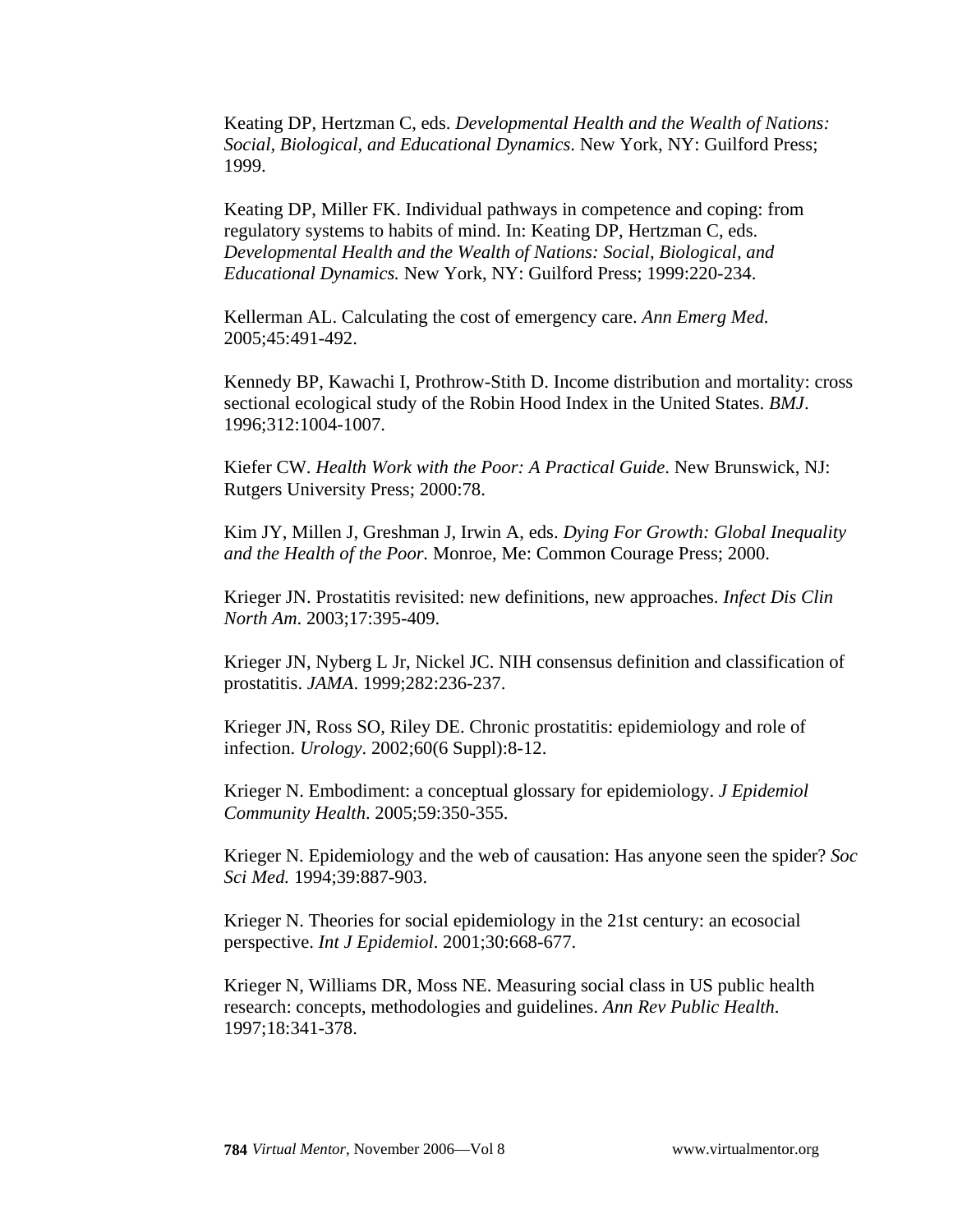Kristenson M, Eriksen HR, Sluiter JK, Starke D, Ursin H. Psychobiological mechanisms of socioeconomic differences in health. *Soc Sci Med.* 2004;58:1511- 1522.

Kuh D, Ben-Shlomo Y, Lynch J, Hallqvist J, Power C. Life course epidemiology. *J Epidemiol Community Health.* 2003;57:778-783.

Kuh D, Hardy R, Langenberg C, Richards M, Wadsworth ME. Mortality in adults aged 26-54 years related to socioeconomic conditions in childhood and adulthood: post war birth cohort study. *BMJ.* 2002;325:1076-1080.

Landrigan PJ, Schechter CB, Lipton JM, Fahs MC, Schwartz J. Environmental pollutants and disease in American children: estimates of morbidity, mortality, and costs for lead poisoning, asthma, cancer, and developmental disabilities. *Environ Health Perspect*. 2002;110:721-728.

Landrigan PJ, Trasande L, Thorpe LE, et al. The National Children's Study: A 21 year prospective study of 100,000 American children. *Pediatrics.* In press.

Lantz PM, House JS, Lepkowski JM, Williams DR, Mero RP, Chen J. Socioeconomic factors, health behaviors and mortality: results from a nationally representative prospective study of US adults. *JAMA*. 1998;279:1703-1708.

Laraque D, Trasande L. Lead poisoning: successes and 21st century challenges. *Pediatr Rev.* 2005;26:435-443.

Lawlor DA, Ebrahim S, Davey SG. Association between self-reported childhood socioeconomic position and adult lung function: findings from the British Women's Heart and Health Study. *Thorax.* 2004;59:199-203.

Lax MB, Grant WD, Manetti FA, Klein R. Recognizing occupational disease taking an effective occupational history. *Am Fam Physician*. 1998;58:935-944.

Leigh JP, Markowitz SB, Fahs M, Shin C, Landrigan PJ. Occupational injury and illness in the United States. Estimates of costs, morbidity, and mortality. *Arch Intern Med*. 1997;157:1557-1568.

Lewin ME, Altman S, eds. *America's Health Care Safety Net: Intact but Endangered.* Washington, DC: National Academies Press, Institute of Medicine; 2000.

Link BG, Phelan JC. McKeown and the idea that social conditions are fundamental causes of disease. *Am J Public Health*. 2002;92:730-732.

Link BG, Phelan J. Social conditions as fundamental causes of disease. *J Health Soc Behav*. 1995:80-94.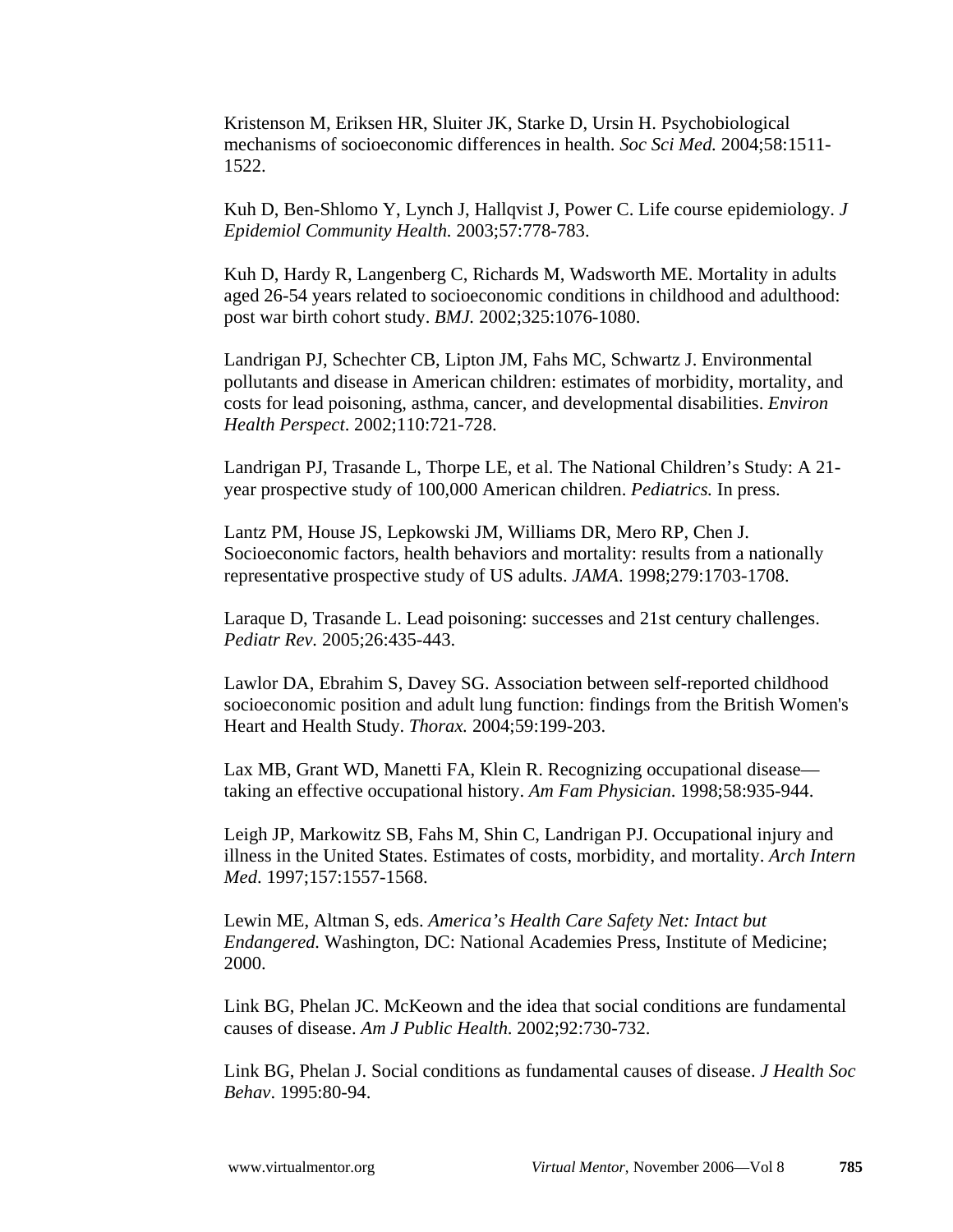List JM. Histories of mistrust and protectionism: disadvantaged minority groups and human-subject research policies. *Am J Bioeth*. 2005;5:53-56.

Litonjua AA, Carey VJ, Weiss ST, Gold DR. Race, socioeconomic factors, and area of residence are associated with asthma prevalence. *Pediatr Pulmonol.* 1999;28:394- 401.

Litvak E, Long MC, Cooper AB, McManus ML. Emergency department diversion: causes and solutions. *Acad Emerg Med*. 2001;8:1108-1110.

Lleras-Muney A. *The Relationship Between Education and Adult Mortality in the United States*. Princeton, NJ: National Bureau of Economic Research; 2002. Available at: www.nber.org/papers/w8986.pdf. Accessed October 3, 2006.

Low MD, Low BJ, Baumler ER, Huynh PT. Can education policy be health policy? Implications of research on the social determinants of health. *J Health Polit Policy Law.* 2005;30:1131-1162.

Lowe RA, Localio AR, Schwarz DF, et al. Association between primary care practice characteristics and emergency department use in a Medicaid managed care organization. *Med Care.* 2005;43:792-800.

Lu N, Samuels ME, Wilson R. Socioeconomic differences in health: How much do health behaviors and health insurance coverage account for? *J Health Care Poor Underserved*. 2004;15:618-630.

Mann JM, Melnick GA, Bamezai A, Zwanziger J. A profile of uncompensated hospital care, 1983-1995. *Health Aff.* 1997;16:223-232.

Marmot M. Inequalities in health*. N Engl J Med*. 2001;345:134-136.

Matsunami H, Shimizu Y, Lynch SV, Balderson GA, Ando Y, Strong RW. Liver transplantation as a therapeutic option for hepatocellular carcinoma. *Oncology*. 2002;62:82-86.

McCaig LF, Nawar EW. *National Hospital Ambulatory Medical Care Survey: 2004 Emergency Department Summary*. Hyattsville, Md: U.S. Department of HHS; 2006. Available at: http://www.cdc.gov/nchs/data/ad/ad372.pdf#search =%22national %20hospital %20ambulatory %20medical%20care%20survey%3A%202004% 20emergency%20department%20summary%22. Accessed October 5, 2006.

McCauley LA, Sticker D, Bryan C, Lasarev MR, Scherer JA. Pesticide knowledge and risk perception among adolescent Latino farmworkers. *J Agric Saf Health*. 2002;8:397-409.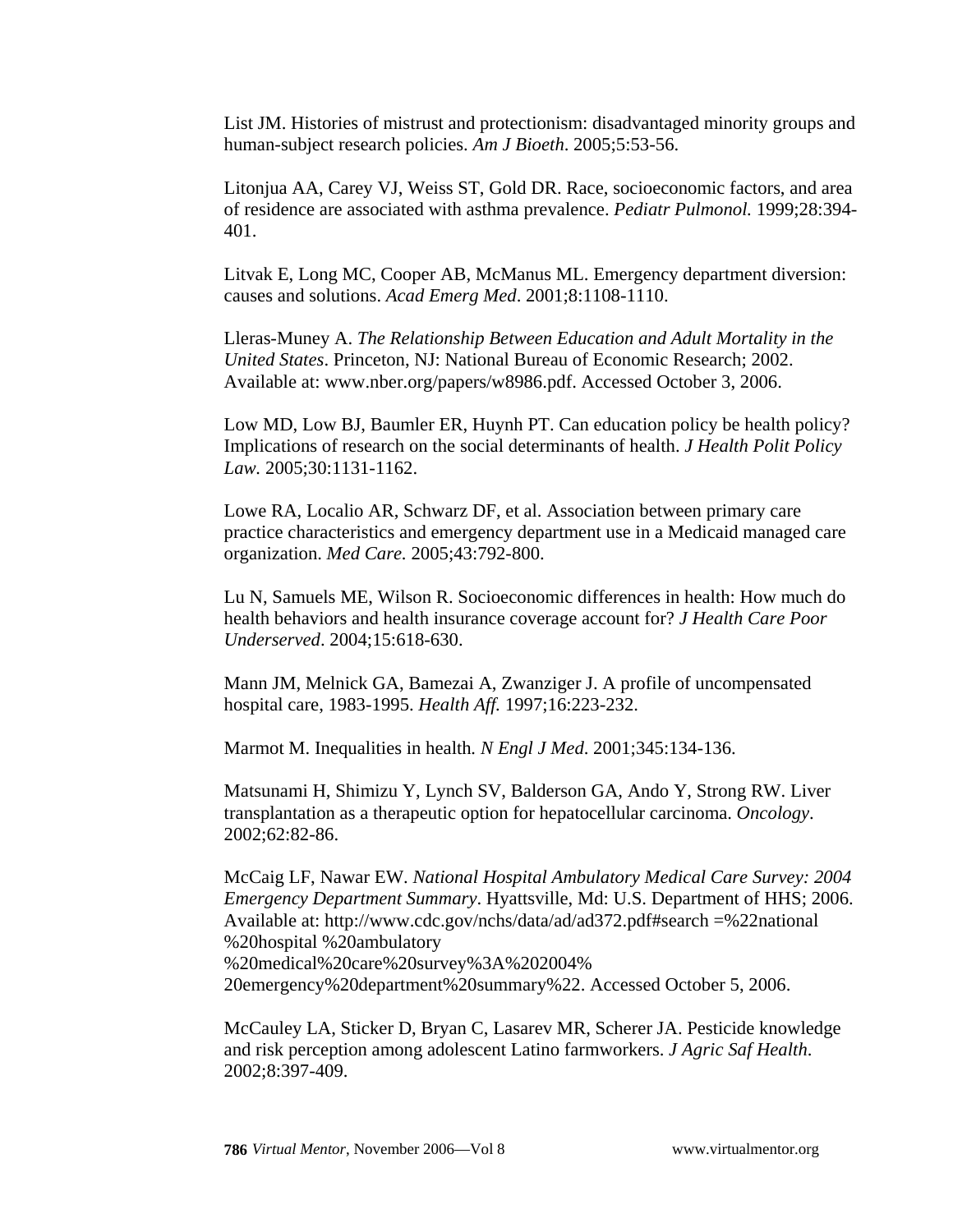McDonough P, Duncan GJ, Williams D, House J. Income dynamics and adult mortality in the United States, 1972 through 1989. *Am J Public Health*. 1997;87:1476-1483.

McGinnis JM, Williams-Russo P, Knickman JR. The case for more active policy attention to health promotion. *Health Aff*. 2002;21:78-93.

McLafferty S. Neighborhood characteristics and hospital closures: a comparison of the public, private, and voluntary hospital systems. *Soc Sci Med*. 1982;16:1667-1674.

Meaney MJ, Diorio J, Francis D, et al. Early environmental regulation of forebrain glucocorticoid receptor gene expression: implications for adrenocortical responses to stress. *Dev Neurosci.* 1996;18:49-72.

Mehik A, Hellstrom P, Sarpola A, Lukkarinen O, Jarvelin MR. Fears, sexual disturbances and personality features in men with prostatitis: a population-based cross-sectional study in Finland. *BJU Int*. 2001;88:35-38.

Meza J, Alam S, Martin S. FPIN's clinical inquiries. Treatments for chronic prostatitis. *Am Fam Physician*. 2006;74:475-477.

Miech RA, Kumanyika SK, Stettler N, Link BG, Phelan JC, Chang VW. Trends in the association of poverty with overweight among US adolescents, 1971-2004. *JAMA*. 2006;295:2385-2393.

Mistry RD, Hoffmann RG, Yauck JS, Brousseau DC. Association between parental and childhood emergency department utilization. *Pediatrics.* 2005;115:e147-151.

Morland K, Wing S, Diez Roux A, Poole C. Neighborhood characteristics associated with the location of food stores and food service places. *Am J Prev Med*. 2002;22:23- 29.

Moore DJ, Williams JD, Qualls WJ. Target marketing of tobacco and alcohol-related products to ethnic minority groups in the United States. *Ethn Dis*. 1996;6:83-98.

Murray LR. Sick and tired of being sick and tired: scientific evidence, methods, and research implications for racial and ethnic disparities in occupational health. *Am J Public Health*. 2003;93:221-226.

Mustard JF. What science says about the effects of early intervention: early child development and the brain: the base for health, learning, and behaviour throughout life. Paper presented at: World Bank Conference on Investing in Our Children's Future; April 10, 2000; Washington, DC.

National Cancer Institute. Center to reduce health disparities. Available at: http://crchd.nci.nih.gov/ initiatives/pnp/. Accessed October 16, 2006.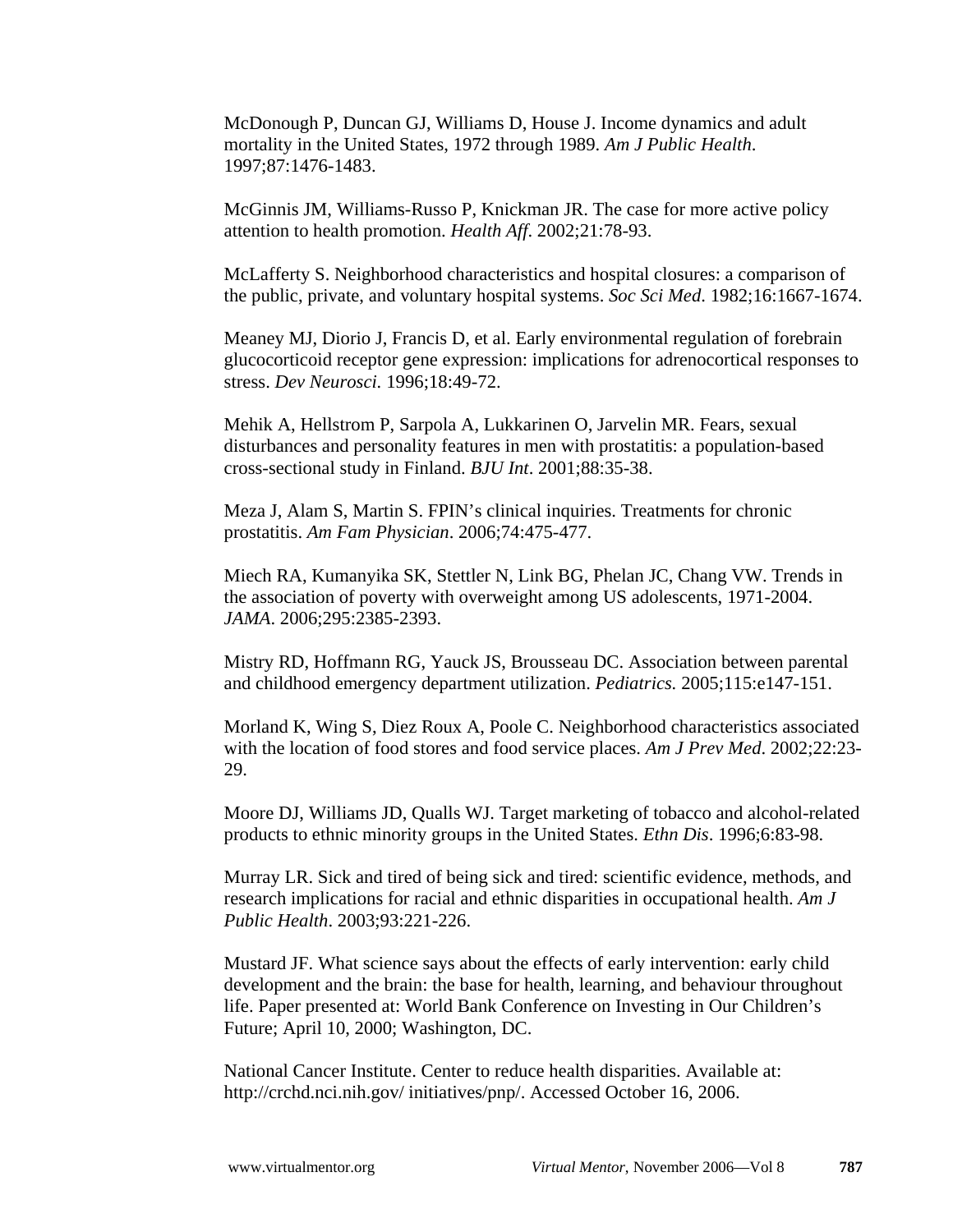National Environmental Education and Training Foundation. Pediatric environmental history forms. Available at: http://www.neetf.org/Health/PEHI/HistoryForm.htm. Accessed October 12, 2006.

Nickel JC, Nyberg LM, Hennenfent M. Research guidelines for chronic prostatitis: consensus report from the first National Institutes of Health International Prostatitis Collaborative Network. *Urology*. 1999;54:229-233.

Nielsen-Bohlman L, et al., eds. *Health Literacy: A Prescription to End Confusion*. Washington, DC: The National Academies Press, Institute of Medicine; 2004:xi.

Occupational Health and Safety Standards. 29 CFR 1910.146, 1910.20 (1997).

Office of Disease Prevention and Health Promotion. Health communication. Available at: http://www.healthypeople.gov/ document/html/volume1/11healthcom.htm#\_ednref1. Accessed October 16, 2006.

Office of Pollution Prevention and Toxic Substances. Chemicals-in-commerce information system. Chemical Update System Database. Washington, DC; 1998.

Pappas G, Queen S, Hadden W, Fisher G. The increasing disparity in mortality between socioeconomic groups in the United States, 1960 and 1986. *N Engl J Med*. 1993;329:103-109.

Patient Navigator Outreach and Chronic Disease Prevention Act of 2005. Pub L. 109-18.

Pearlman DN, Zierler S, Meersman S, Kim HK, Viner-Brown SI, Caron C. Race disparities in childhood asthma: Does where you live matter? *J Natl Med Assoc.* 2006;98:239-247.

Polednak AP. Black-white differences in infant mortality in 38 standard metropolitan statistical areas. *Am J Public Health*. 1991;81:1480-1482.

Polednak AP. Poverty, residential segregation, and black/white mortality rates in urban areas. *J Health Care Poor Underserved*. 1993;4:363-373.

Polednak AP. Trends in US urban black infant mortality, by degree of residential segregation. *Am J Public Health*. 1996;86:723-726.

Prodigy Guidance. Prostatitis: extended information. Available at: http://www.prodigy.nhs.uk/prostatitis/extended\_information/ management\_issues. Accessed October 4, 2006.

Ragin DF, Hwang U, Cydulka RK, et al. Reasons for using the emergency department: results of the EMPATH study. *Acad Emerg Med*. 2005;12:1158-1166.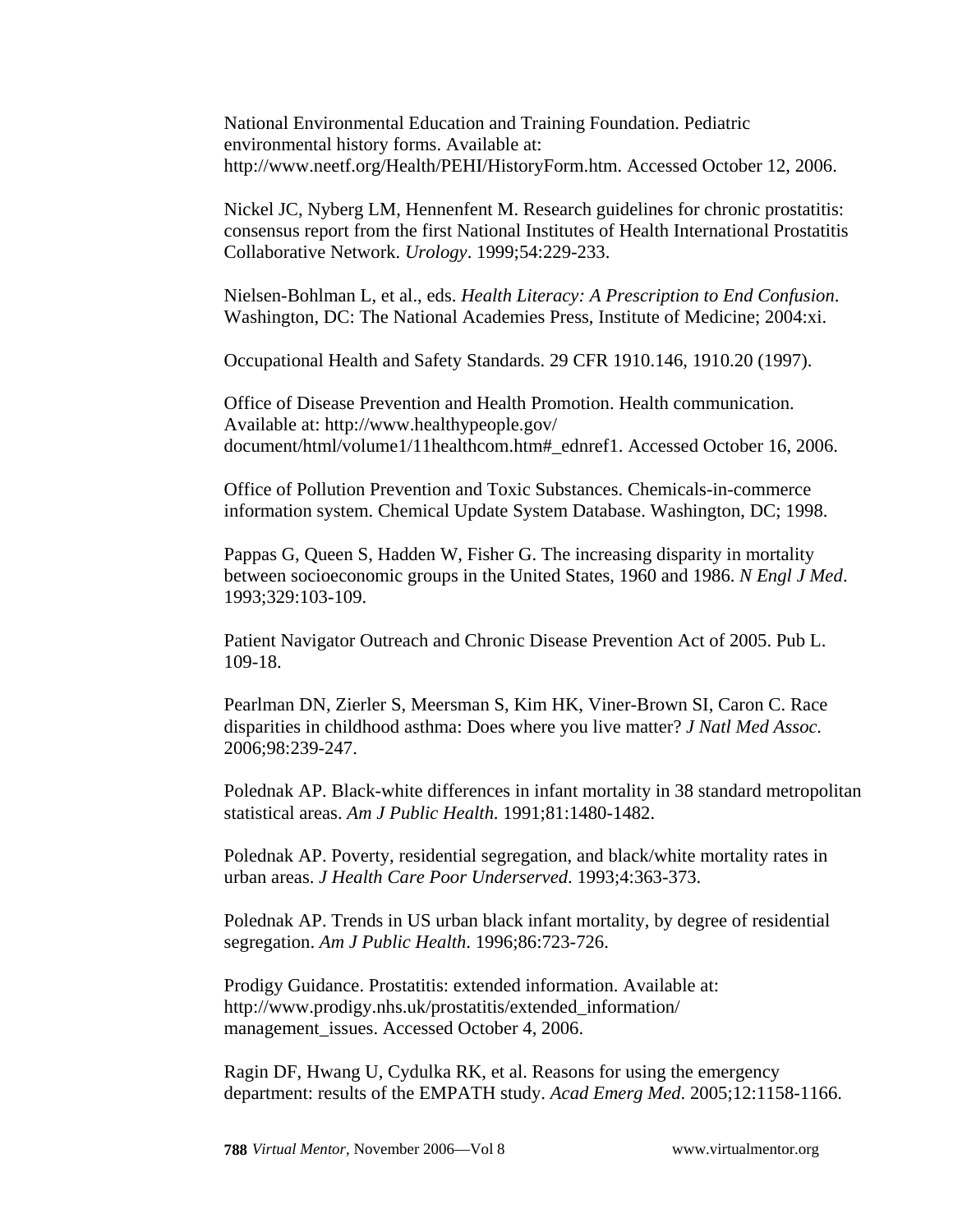Rice MF. Inner-city hospital closures/relocations: race, income status, and legal issues. *Soc Sci Med*. 1987;24:889-896.

Roberts JR, Gitterman BA. Pediatric environmental health education: a survey of US pediatric residency programs. *Ambul Pediatr*. 2003;3:57-59.

Roberts RO, Lieber MM, Rhodes T, Girman CJ, Bostwick DG, Jacobsen SJ. Prevalence of a physician-assigned diagnosis of prostatitis: The Olmsted County Study of Urinary Symptoms and Health Status Among Men. *Urology*. 1998;51:578- 584.

Rodier PM. Developing brain as a target of toxicity. *Environ Health Perspect.* 1995;103(suppl 6):S73-S76.

Ross CE, Wu CL. Education, age, and the cumulative advantage in health. *J Health Soc Behav.* 1996;37:104-120.

Rossi PH. Community social indicators. In: Campbell A, Converse PE, eds. *The Human Meaning in Social Change*. New York, NY: Russell Sage Foundation; 1972:87-126.

Schenk M, Popp SM, Neale AV, Demers RY. Environmental medicine content in medical school curricula. *Acad Med*. 1996;71:499-501.

Senate Report 109-287—Departments of Labor, Health and Human Services, and Education, and Related Agencies Appropriation Bill 2007.

Shishehbor MH, Litaker D, Pothier CE, Lauer MS. Association of socioeconomic status with functional capacity, heart rate recovery, and all-cause mortality. *JAMA*. 2006;295:784-792.

Starfield B, Shi L. The medical home, access to care, and insurance: a review of evidence. *Pediatrics.* 2004;113:1493-1498.

Stoddard JL, Johnson CA, Sussman S, Dent C, Boley-Cruz T. Tailoring outdoor tobacco advertising to minorities in Los Angeles County. *J Health Commun*. 1998;3:137-146.

Sundquist K, Winkleby M, Ahlen H, Johansson SE. Neighborhood socioeconomic environment and incidence of coronary heart disease: a follow-up study of 25,319 women and men in Sweden. *Am J Epidemiol.* 2004;159:655-662.

Temte JL. Preparing for an influenza pandemic: vaccine prioritization. *Fam Pract Manag*. 2006;13:32-34.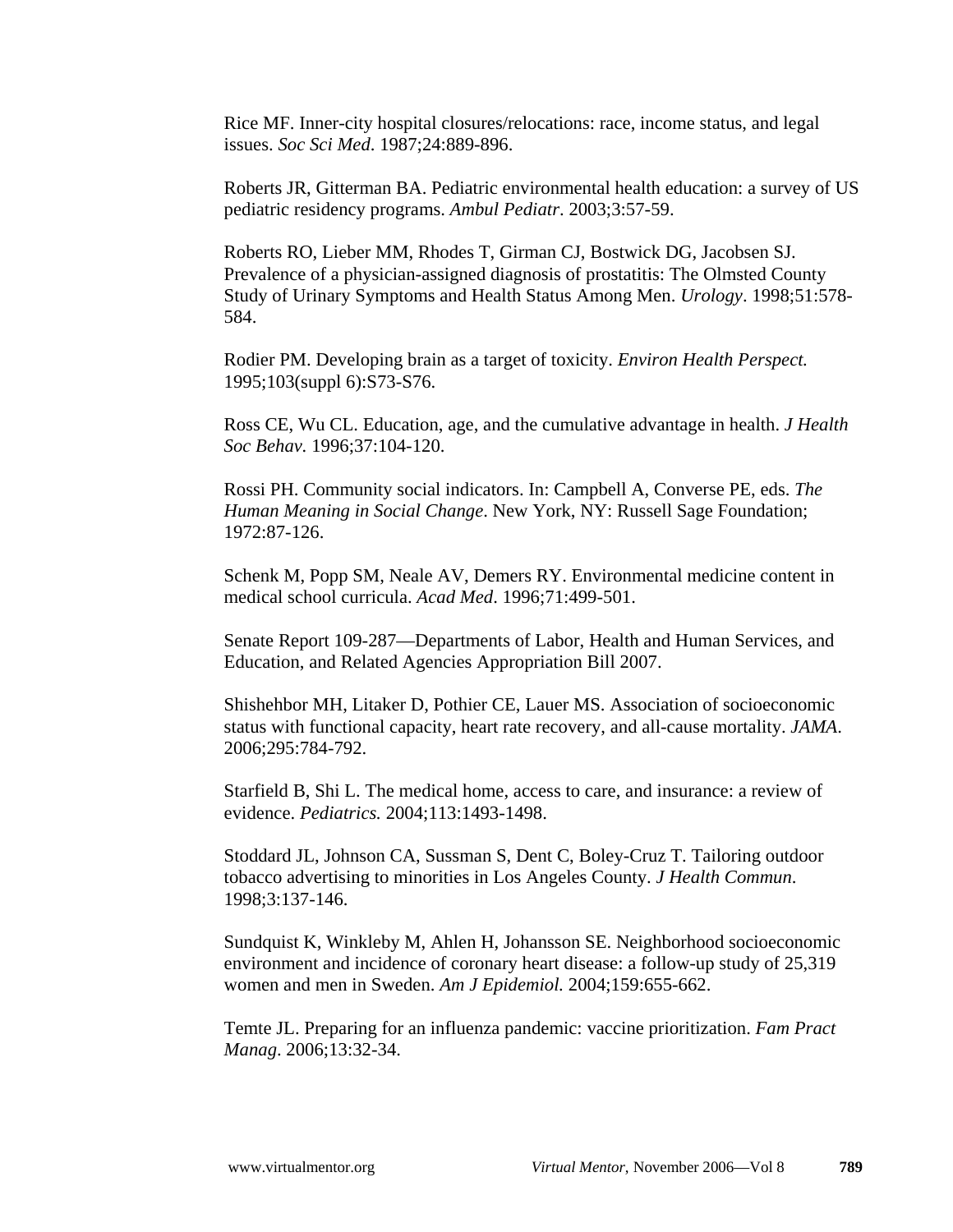Thompson JN, Brodkin CA, Kyes K, Neighbor W, Evanoff B. Use of a questionnaire to improve occupational and environmental history taking in primary care physicians. *J Occup Environ Med.* 2000;42:1188-1194.

Thomson GE, Mitchell F, Williams MB, eds. *Examining the Health Disparities Research Plan of the National Institutes of Health: Unfinished Business.* Washington, DC: The National Academies Press, Institute of Medicine; 2006:15.

*Thorton v Southwest Detroit Hospital*, 895 F2d 1131 (6th Cir 1990).

Trasande L, Landrigan PJ, Schechter C. Health and economic consequences of methyl mercury toxicity to the developing brain. *Environ Health Perspect*. 2005;113:590-596.

Trasande L, Schapiro ML, Falk R, et al. Pediatrician attitudes, clinical activities, and knowledge of environmental health in Wisconsin. *WMJ*. 2006;105:45-49.

Trasande L, Schechter C, Falk R, et al. The environment in pediatric practice: a study of New York pediatricians' attitudes, beliefs, and practices towards children's environmental health. *J Urban Health.* 2006;83:760-772.

Traynor K. Uninsured numbers keep climbing. *Am J Health Syst Pharm*. 2006;63:1783-1784.

United Nations General Assembly. Universal Declaration of Human Rights, adopted under Resolution 217 A (III), December 10, 1948. Available at: http://www.un.org/Overview/rights.html. Accessed October 12, 2006.

Upton MN, McConnachie A, McSharry C, et al. Intergenerational 20 year trends in the prevalence of asthma and hay fever in adults: the Midspan Family Study surveys of parents and offspring. *BMJ.* 2000;321:88-92.

US Preventive Services Task Force. Screening for colorectal cancer. Available at: www.ahrq.gov/clinic/uspstf/uspscolo.htm. Accessed September 29, 2006.

US Department of Health & Human Services. Fiscal year 2006 federal child care appropriations. Available at: http://www.acf.hhs.gov/ programs/ ccb/policy1/misc/approp06.htm. Accessed October 4, 2006.

Waitzman NJ, Smith KR. Phantom of the area: poverty-area residence and mortality in the United States. *Am J Public Health*. 1998;88:973-976.

Weber EJ, Showstack JA, Hunt KA, Colby DC, Callahan ML. Does lack of a usual source of care or health insurance increase the likelihood of an emergency department visit? Results of a national population-based study. *Ann Emerg Med.* 2005;45:8.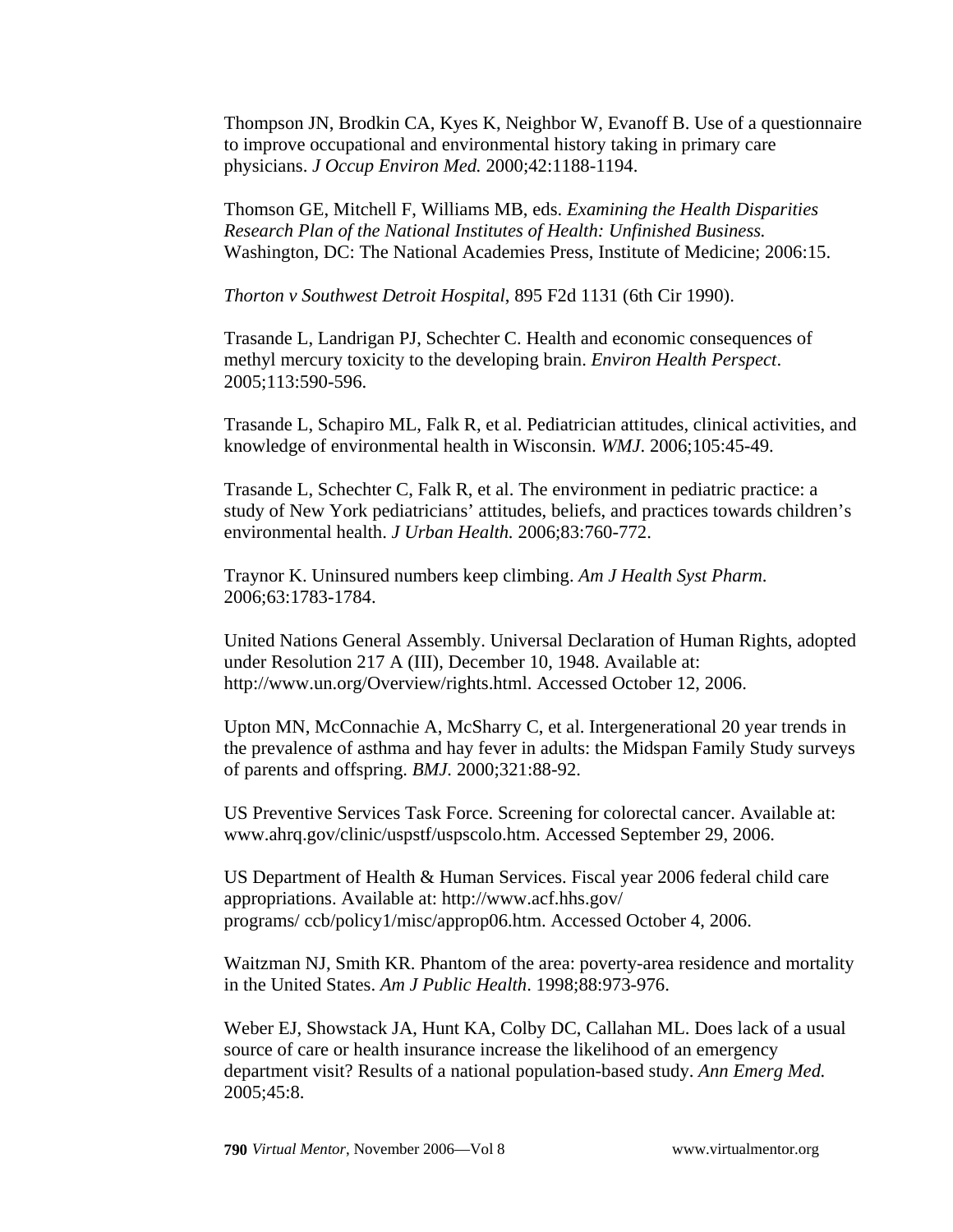Weiner S. "I can't afford that!": dilemmas in the care for the uninsured and underinsured. *J Gen Intern Med.* 2001;16:412-418.

Weiss BD, Blanchard JS, McGee DL, et al. Illiteracy among Medicaid recipients and its relationship to health care costs. *J Health Care Poor Underserved*. 1994;5:99- 111.

Weissman J. Uncompensated hospital care. Will it be there if we need it? *JAMA*. 1996;276:823-828.

Werner EE. Risk, resilience, and recovery: perspectives from the Kauai Longitudinal Study. *Dev Psychopathol.* 1993;5:503-515.

Werner EE, Smith RS. *Vulnerable, but Invincible: A Longitudinal Study of Resilient Children and Youth*. New York, NY: McGraw-Hill; 1982.

Whiteis DG. Hospital and community characteristics in closures of urban hospitals, 1980-87. *Public Health Rep*. 1992;107:409-416.

Wilkinson RG. *Unhealthy Societies: The Afflictions of Inequality*. New York, NY: Routledge; 1996.

Williams RM. The costs of visits to emergency departments*. N Engl J Med.* 1996;334:642-646.

Winkleby MA, Cubbin C. Influence of individual and neighborhood socioeconomic status on mortality among black, Mexican-American, and white women and men in the United States. *J Epidemiol Community Health*. 2003;57:444-452.

Wise PH. Confronting racial disparities in infant mortality: reconciling science and politics. *Am J Prev Med.* 1993;9:7-16.

Woods DV, Montgomergy SB, Belliard JC, Ramirez-Johnson J, Wilson CM. Culture, black men, and prostate cancer: What is reality? *Cancer Control.* 2004;11:388-396.

Wyatt CM, Murphy B. Kidney transplantation in HIV-infected patients. *Semin Dial*. 2005;18:495-498.

Zenk SN, Schulz AJ, Israel BA, James SA, Bao S, Wilson ML. Neighborhood racial composition, neighborhood poverty, and the spatial accessibility of supermarkets in metropolitan Detroit. *Am J Public Health*. 2005;95:660-667.

Copyright 2006 American Medical Association. All rights reserved.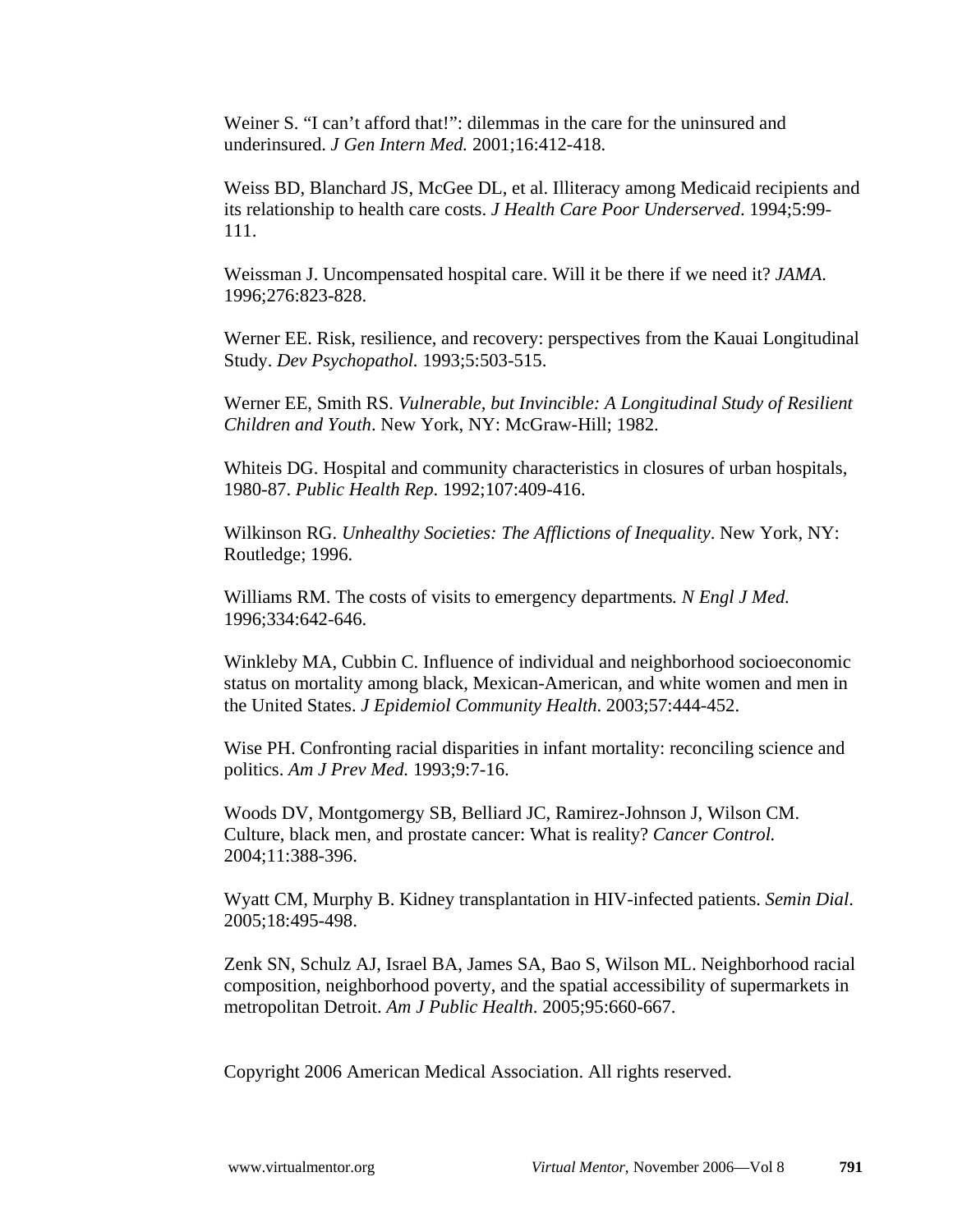**Virtual Mentor**<br>American Medical Association Journal of Ethics November 2006, Volume 8, Number 11: 792-793.

# **Contributors**

**Vanessa Yasmin Calderon** is the 2006-2007 Jack Rutledge Fellow for Universal Healthcare and Eliminating Health Disparities at the American Medical Student Association. In June 2007, she will be returning to the Charles R. Drew Program at the David Geffen School of Medicine at UCLA to complete her last two years of medical school.

**Matthew Fitz, MD,** is an assistant professor in medicine and pediatrics at Loyola University Chicago Stritch School of Medicine in Maywood, Ill.

**Ken Fox, MD,** is a community pediatrician in Chicago, Ill.

**Andrea M. Garcia, JD,** is a research associate in the Division of Medicine and Public Health at the American Medical Association in Chicago, Ill.

**Marc Gorelick, MD, MSCE,** is medical director and Jon E. Vice Chair in Pediatric Emergency Medicine at the Children's Hospital of Wisconsin in Milwaukee and professor of pediatrics and chief of pediatric emergency medicine at the Medical College of Wisconsin.

**Barbara J. Low, DrPH, MPH**, is an adjunct professor of epidemiology at the University of Northern British Columbia in the Health Sciences Faculty and a faculty associate at the Center for Health Promotion and Prevention Research at the University of Texas School of Public Health in Houston. Her current research concerns the impact of youth health-risk behavior and educational attainment on health status.

**M. David Low, MD, PhD,** is immediate past president of the University of Texas Health Science Center at Houston and professor emeritus in the University of Texas School of Public Health. He is a cofounder of the nationwide Medicine-Public Health Initiative and has served as policy adviser to numerous state and Canadian provincial governments, congressional committees and the White House.

**Amanda J. Redig** is a fourth-year student in the Medical Scientist Training Program at Northwestern University's Feinberg School of Medicine in Chicago, Ill. She is currently conducting research on signaling pathways during normal and malignant hematopoiesis in the laboratory of Leonidas Platanias at the Robert H. Lurie Comprehensive Cancer Center. Mandy hopes to combine clinical work and research in the field of hematology-oncology.